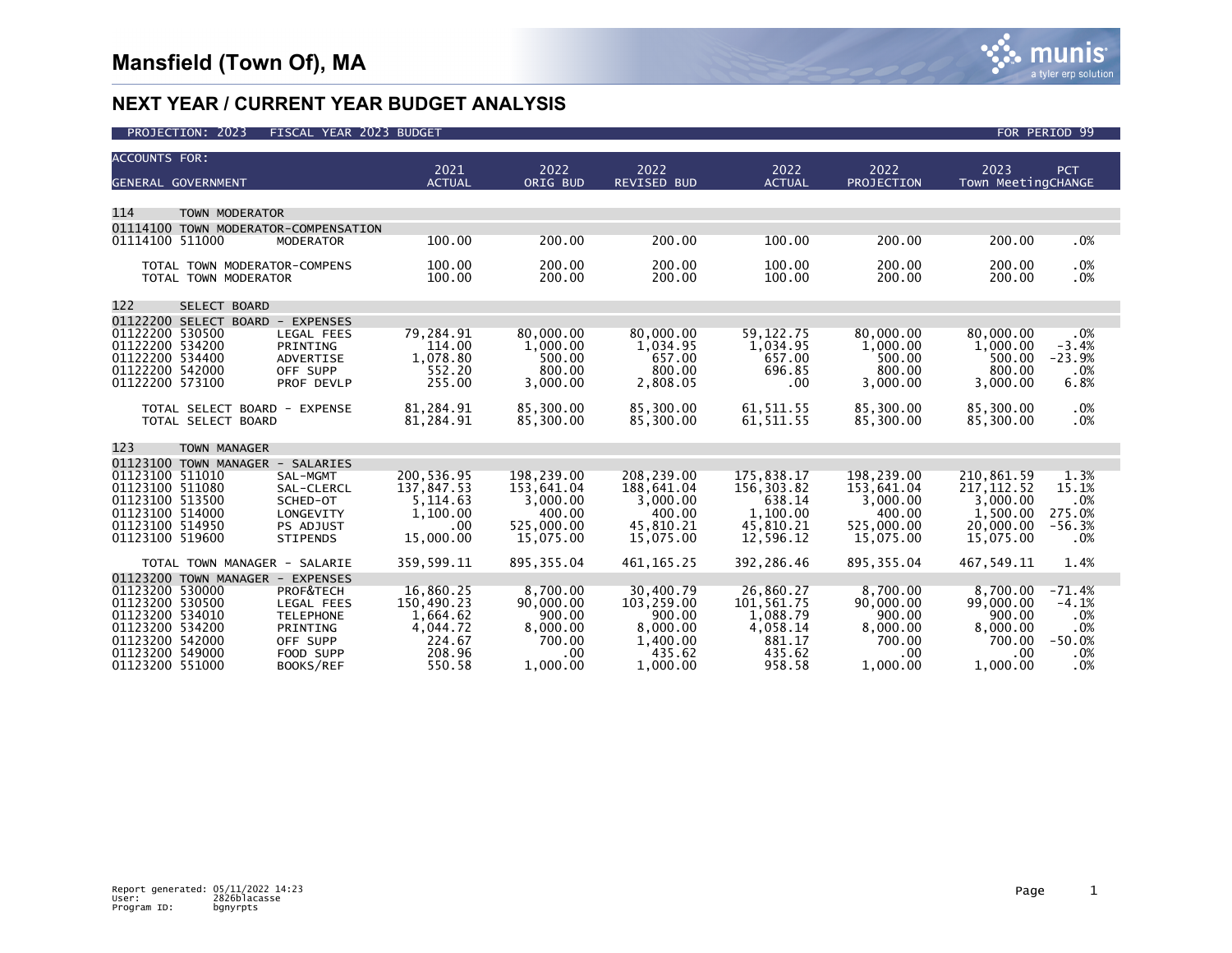| <b>ACCOUNTS FOR:</b>               |                                |                                     |                         |                         |                            |                         |                         | 2023                    |                |
|------------------------------------|--------------------------------|-------------------------------------|-------------------------|-------------------------|----------------------------|-------------------------|-------------------------|-------------------------|----------------|
|                                    | GENERAL GOVERNMENT             |                                     | 2021<br><b>ACTUAL</b>   | 2022<br>ORIG BUD        | 2022<br><b>REVISED BUD</b> | 2022<br><b>ACTUAL</b>   | 2022<br>PROJECTION      | Town MeetingCHANGE      | PCT            |
| 01123200 571000                    |                                | TRAVEL IN                           | .00                     | 5,100.00                | 1,682.37                   | 1,198.49                | 5,100.00                | 5,100.00                | 203.1%         |
| 01123200 572000                    |                                | TRAVEL OUT                          | .00                     | 1,000.00                | 4,321.76                   | 4,321.77                | 1,000.00                | 1,000.00                | $-76.9%$       |
| 01123200 573000                    |                                | DUES-MEMBS                          | 4,876.33                | 4,562.61                | 4,562.61                   | 4,562.61                | 4,562.61                | 11,500.00               | 152.0%         |
| 01123200 573100                    |                                | PROF DEVLP                          | 5,520.50                | 3,800.00                | 3,460.25                   | 2,086.85                | 3,800.00                | 3,800.00                | 9.8%           |
|                                    |                                |                                     |                         |                         |                            |                         |                         |                         |                |
|                                    | TOTAL TOWN MANAGER - EXPENSE   |                                     | 184,440.86              | 123,762.61              | 159,422.40                 | 148,014.04              | 123,762.61              | 139,700.00              | $-12.4%$       |
|                                    |                                | 01123800 TOWN MANAGER ENCUMBRANCES  |                         |                         |                            |                         |                         |                         |                |
| 01123800 599999                    |                                | TM ENCUMB                           | .00                     | .00                     | 4,394.21                   | 4,150.51                | 4,394.21                | $.00 \,$                | .0%            |
|                                    |                                |                                     |                         |                         |                            |                         |                         |                         |                |
|                                    | TOTAL TOWN MANAGER ENCUMBRAN   |                                     | .00                     | $.00 \,$                | 4,394.21                   | 4,150.51                | 4,394.21                |                         | $.00 - 100.0%$ |
|                                    | TOTAL TOWN MANAGER             |                                     | 544,039.97              | 1,019,117.65            | 624,981.86                 | 544,451.01              | 1,023,511.86            | 607,249.11              | $-2.8%$        |
| 131                                | FINANCE COMMITTEE              |                                     |                         |                         |                            |                         |                         |                         |                |
|                                    | 01131200 FINCOM - EXPENSES     |                                     |                         |                         |                            |                         |                         |                         |                |
| 01131200 573100                    |                                | PROF DEVLP                          | 280.00                  | 2,000.00                | 2,000.00                   | 280.00                  | 2,000.00                | 2,000.00                | .0%            |
|                                    |                                |                                     |                         |                         |                            |                         |                         |                         |                |
|                                    | TOTAL FINCOM - EXPENSES        |                                     | 280.00                  | 2,000.00                | 2.000.00                   | 280.00                  | 2,000.00                | 2,000.00                | .0%            |
|                                    | 01131700 FINCOM - RESERVE FUND |                                     |                         |                         |                            |                         |                         |                         |                |
| 01131700 579000                    |                                | <b>RESERVE FD</b>                   | .00                     | 300,000.00              | 126,300.00                 | .00                     | 300,000.00              | 300,000.00              | 137.5%         |
|                                    |                                |                                     |                         |                         |                            |                         |                         |                         |                |
|                                    | TOTAL FINCOM - RESERVE FUND    |                                     | .00                     | 300,000.00              | 126,300.00                 | .00                     | 300,000.00              | 300,000.00              | 137.5%         |
|                                    | TOTAL FINANCE COMMITTEE        |                                     | 280.00                  | 302,000.00              | 128,300.00                 | 280.00                  | 302,000.00              | 302,000.00              | 135.4%         |
|                                    |                                |                                     |                         |                         |                            |                         |                         |                         |                |
| 135                                | TOWN ACCOUNTANT                |                                     |                         |                         |                            |                         |                         |                         |                |
|                                    |                                | 01135100 TOWN ACCOUNTANT - SALARIES |                         |                         |                            |                         |                         |                         |                |
| 01135100 511010<br>01135100 511030 |                                | SAL-MGMT<br>SAL-TECH                | 151.919.85<br>49.768.77 | 148.548.00<br>64.775.00 | 166.748.00<br>66,075.00    | 141.108.54<br>55,695.91 | 148.548.00<br>64.775.00 | 171.531.00<br>67,422.00 | 2.9%<br>2.0%   |
| 01135100 511080                    |                                | SAL-CLERCL                          | 57,813.62               | 53.090.00               | 55,590.00                  | 46,998.69               | 53.090.00               | 58,018.00               | 4.4%           |
| 01135100 513000                    |                                | UNSCHED-OT                          | 629.56                  | 3,000.00                | 3,000.00                   | 151.21                  | 3,000.00                | 3,000.00                | .0%            |
| 01135100 514000                    |                                | LONGEVITY                           | 1,600.00                | 1.700.00                | 1,700.00                   | 1,725.00                | 1,700.00                | 1,725.00                | 1.5%           |
| 01135100 514100                    |                                | SICKLV INC                          | 1,017.04                | 1,017.00                | 1,017.00                   | .00                     | 1,017.00                |                         | $.00 - 100.0%$ |
|                                    |                                |                                     |                         |                         |                            |                         |                         |                         |                |
|                                    | TOTAL TOWN ACCOUNTANT - SALA   |                                     | 262,748.84              | 272,130.00              | 294,130.00                 | 245,679.35              | 272,130.00              | 301,696.00              | 2.6%           |
| 01135200                           |                                | TOWN ACCOUNTANT - EXPENSES          |                         |                         |                            |                         |                         |                         |                |
| 01135200 530000                    |                                | PROF&TECH                           | 1,253.84                | 11,500.00               | 11,500.00                  | 10,180.00               | 11,500.00               | 11,500.00               | .0%            |
| 01135200 530100                    |                                | EXT AUDIT                           | 32.500.00               | 32.500.00               | 32,500.00                  | 32.500.00               | 32.500.00               | 32,500.00               | .0%            |
| 01135200 531500                    |                                | SEMINAR                             | 670.00                  | 1,000.00                | 1,000.00                   | 584.00                  | 1,000.00                | 1,000.00                | .0%            |

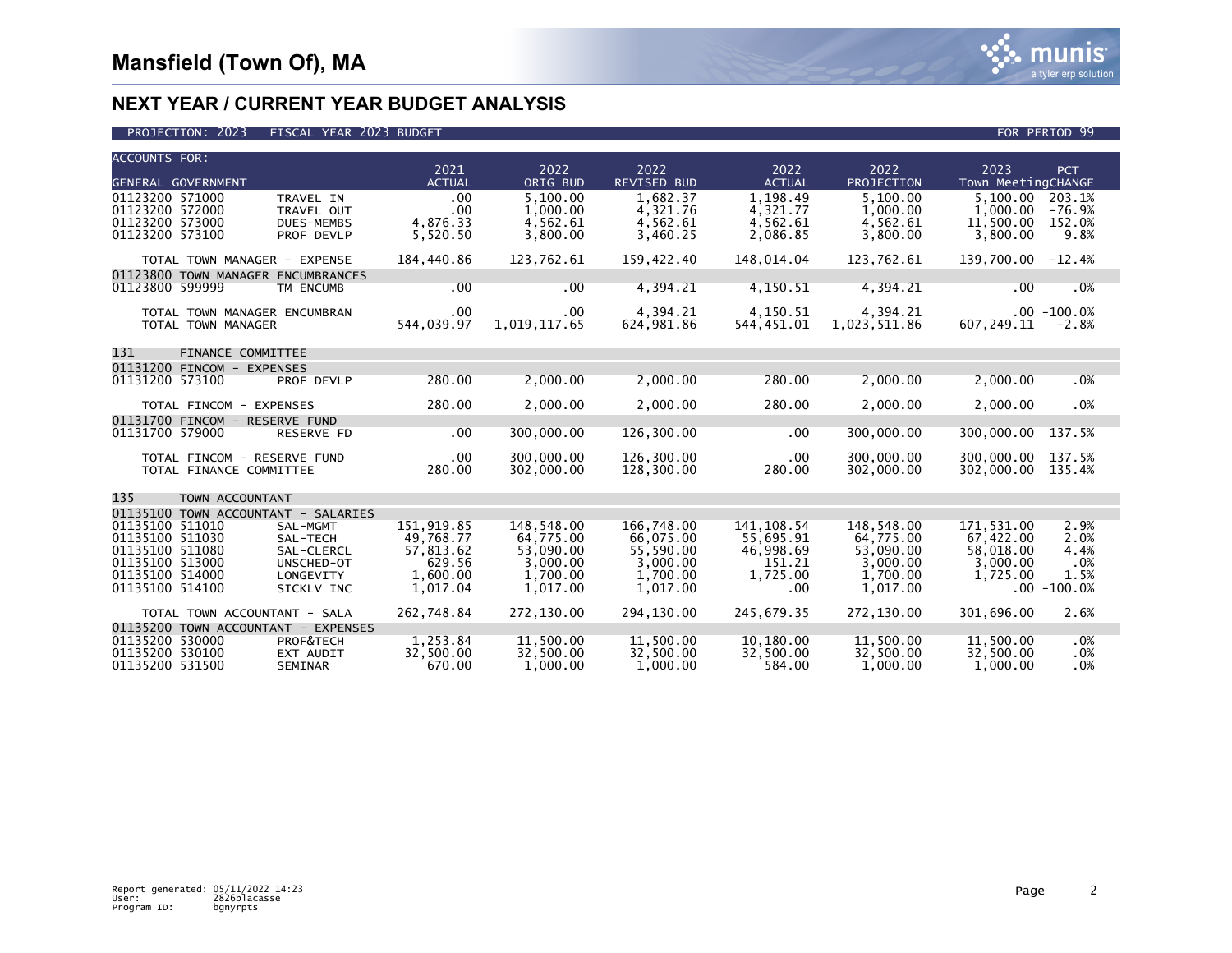

| <b>ACCOUNTS FOR:</b> |                               |                                                       |               |            |                    |               |            |                    |                |
|----------------------|-------------------------------|-------------------------------------------------------|---------------|------------|--------------------|---------------|------------|--------------------|----------------|
|                      |                               |                                                       | 2021          | 2022       | 2022               | 2022          | 2022       | 2023               | PCT            |
|                      | GENERAL GOVERNMENT            |                                                       | <b>ACTUAL</b> | ORIG BUD   | <b>REVISED BUD</b> | <b>ACTUAL</b> | PROJECTION | Town MeetingCHANGE |                |
| 01135200 542000      |                               | OFF SUPP                                              | 1,507.44      | 800.00     | 800.00             | 1,013.66      | 800.00     | 800.00             | .0%            |
| 01135200 573100      |                               | PROF DEVLP                                            | 375.00        | 2,800.00   | 2,800.00           | 2,740.34      | 2,800.00   | 2,800.00           | .0%            |
|                      |                               |                                                       |               |            |                    |               |            |                    |                |
|                      | TOTAL TOWN ACCOUNTANT - EXPE  |                                                       | 36,306.28     | 48,600,00  | 48.600.00          | 47.018.00     | 48,600,00  | 48.600.00          | .0%            |
|                      | TOTAL TOWN ACCOUNTANT         |                                                       | 299,055.12    | 320,730.00 | 342,730.00         | 292,697.35    | 320,730.00 | 350,296.00         | 2.2%           |
|                      |                               |                                                       |               |            |                    |               |            |                    |                |
| 141                  | <b>BOARD OF ASSESSORS</b>     |                                                       |               |            |                    |               |            |                    |                |
|                      | 01141100 ASSESSORS - SALARIES |                                                       |               |            |                    |               |            |                    |                |
| 01141100 511010      |                               | SAL-MGMT                                              | 99,757.06     | 100,707.99 | 108,207.99         | 91,855.05     | 100,707.99 | 107,922.47         | $-1.3%$        |
| 01141100 511020      |                               | SAL-SUPERV                                            | .00           | $.00 \,$   | .00                | .00           | $.00 \,$   | 58,576.73          | .0%            |
| 01141100 511080      |                               | SAL-CLERCL                                            | 50,836.64     | 50,496.90  | 55,996.90          | 47.003.17     | 50,496.90  |                    | $.00 - 100.0%$ |
| 01141100 514000      |                               | LONGEVITY                                             | 425.00        | 425.00     | 425.00             | 450.00        | 425.00     | 450.00             | 5.9%           |
|                      | TOTAL ASSESSORS -             | SALARIES                                              | 151,018.70    | 151,629.89 | 164,629.89         | 139,308.22    | 151,629.89 | 166,949.20         | 1.4%           |
|                      | 01141200 ASSESSORS -          | <b>EXPENSES</b>                                       |               |            |                    |               |            |                    |                |
| 01141200 524100      |                               | EQP REPAIR                                            | .00.          | 150.00     | 150.00             | 109.95        | 150.00     |                    | $.00 - 100.0%$ |
| 01141200 530000      |                               | PROF&TECH                                             | 10,161.00     | 2.500.00   | 2.500.00           | 3.700.00      | 2.500.00   | 2.500.00           | .0%            |
| 01141200 530200      |                               | ASSMT SRVC                                            | 8,072.00      | 37,906.00  | 37,906.00          | 18,380.00     | 37,906.00  | 41,741.00          | 10.1%          |
| 01141200 530210      |                               | APPRAISAL                                             | 3,163.50      | 7,500.00   | 7,500.00           | 6,606.00      | 7,500.00   | 8,250.00           | 10.0%          |
| 01141200 530220      |                               | SPEC SRVCS                                            | .00           | 504.00     | 504.00             | $.00 \,$      | 504.00     | .00                | .0%            |
| 01141200 531500      |                               | <b>SEMINAR</b>                                        | 215.00        | 400.00     | 400.00             | 274.00        | 400.00     | 400.00             | .0%            |
| 01141200 542000      |                               | OFF SUPP                                              | 519.68        | 560.00     | 560.00             | 641.15        | 560.00     | 560.00             | .0%            |
| 01141200 573100      |                               | PROF DEVLP                                            | 100.00        | 400.00     | 400.00             | 680.00        | 400.00     | 400.00             | .0%            |
|                      |                               |                                                       |               |            |                    |               |            |                    |                |
|                      | TOTAL ASSESSORS - EXPENSES    |                                                       | 22,231.18     | 49,920.00  | 49,920.00          | 30,391.10     | 49,920.00  | 53,851.00          | 7.9%           |
|                      | TOTAL BOARD OF ASSESSORS      |                                                       | 173,249.88    | 201,549.89 | 214,549.89         | 169,699.32    | 201,549.89 | 220,800.20         | 2.9%           |
|                      |                               |                                                       |               |            |                    |               |            |                    |                |
| 145                  | TREASURER-COLLECTOR           |                                                       |               |            |                    |               |            |                    |                |
|                      |                               | 01145100 TREASURER/COLLECTOR - SALARIES               |               |            |                    |               |            |                    |                |
| 01145100 511010      |                               | SAL-MGMT                                              | 106,386.88    | 104.275.00 | 104.275.00         | 78.736.74     | 104.275.00 | 99.246.00          | $-4.8%$        |
| 01145100 511020      |                               | SAL-SUPERV                                            | 74,115.02     | 71,552.00  | 71,552.00          | 67,251.60     | 71,552.00  | 69,416.00          | $-3.0%$        |
| 01145100 511080      |                               | SAL-CLERCL                                            | 156,071.79    | 154,863.00 | 154,863.00         | 129,650.53    | 154,863.00 | 172,619.00         | 11.5%          |
| 01145100 514000      |                               | LONGEVITY                                             | 1,225.00      | 800.00     | 800.00             | 650.00        | 800.00     | 650.00             | $-18.8%$       |
| 01145100 514100      |                               | SICKLV INC                                            | 997.44        | 3,408.00   | 3,408.00           | .00           | 3,408.00   |                    | $.00 - 100.0%$ |
|                      | TOTAL TREASURER/COLLECTOR -   |                                                       | 338.796.13    | 334.898.00 | 334.898.00         | 276,288.87    | 334.898.00 | 341,931.00         | 2.1%           |
|                      |                               |                                                       |               |            |                    |               |            |                    |                |
| 01145200 524100      |                               | 01145200 TREASURER/COLLECTOR - EXPENSES<br>EQP REPAIR | 3,480.24      | 4,000.00   | 4,000.00           | 3,580.24      | 4,000.00   | 4,000.00           | .0%            |
|                      |                               |                                                       |               |            |                    |               |            |                    |                |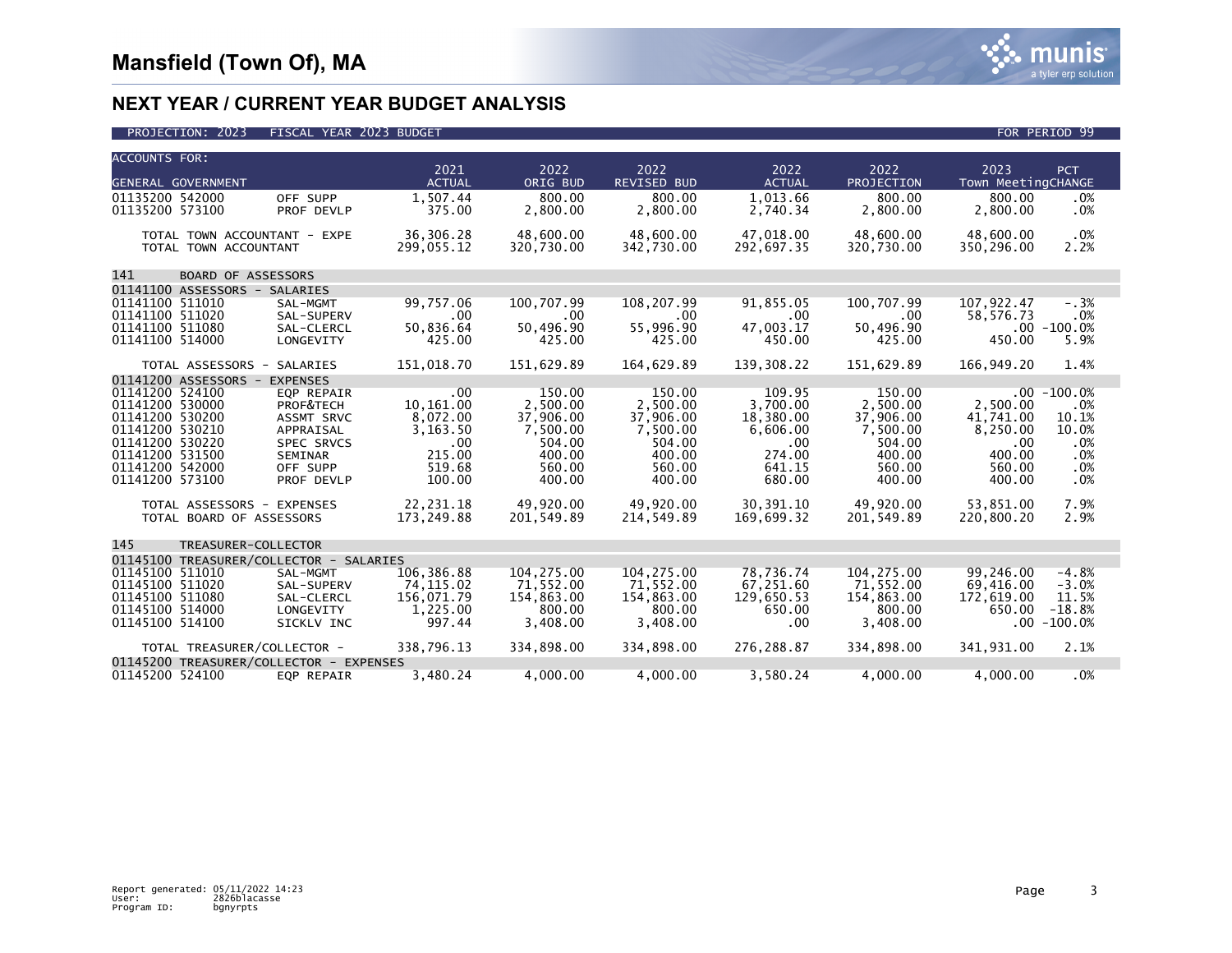| <b>ACCOUNTS FOR:</b> |                                               |                                                      | 2021          | 2022         | 2022               | 2022          | 2022       | 2023<br><b>PCT</b>    |
|----------------------|-----------------------------------------------|------------------------------------------------------|---------------|--------------|--------------------|---------------|------------|-----------------------|
| GENERAL GOVERNMENT   |                                               |                                                      | <b>ACTUAL</b> | ORIG BUD     | <b>REVISED BUD</b> | <b>ACTUAL</b> | PROJECTION | Town MeetingCHANGE    |
| 01145200 530000      |                                               | PROF&TECH                                            | 51,210.32     | 72,000.00    | 72,000,00          | 48.887.45     | 72.000.00  | 62.000.00<br>$-13.9%$ |
| 01145200 530500      |                                               | LEGAL FEES                                           | 1,157.00      | 2,500.00     | 2,500.00           | 656.00        | 2,500.00   | 2,500.00<br>.0%       |
| 01145200 534400      |                                               | <b>ADVERTISE</b>                                     | 2,977.71      | 3,000.00     | 3,000.00           | .00           | 3,000.00   | .0%<br>3.000.00       |
| 01145200 542000      |                                               | OFF SUPP                                             | 988.87        | 2,000.00     | 2,000.00           | 1,304.99      | 2,000.00   | 1,500.00<br>$-25.0%$  |
| 01145200 573100      |                                               | PROF DEVLP                                           | 406.95        | 3,500.00     | 3,500.00           | 810.36        | 3,500.00   | 3,500.00<br>.0%       |
|                      | TOTAL TREASURER/COLLECTOR -                   |                                                      | 60,221.09     | 87,000.00    | 87,000.00          | 55,239.04     | 87,000.00  | 76,500.00<br>-12.1%   |
|                      |                                               |                                                      |               |              |                    |               |            |                       |
| 01145800 599999      |                                               | 01145800 TREAS/COLLECTOR - ENCUMBRANCE<br>T/C ENCUMB | 3,874.10      | $.00 \,$     | 7,991.24           | 7,789.85      | 7,991.24   | $.00 \,$<br>.0%       |
|                      |                                               |                                                      |               |              |                    |               |            |                       |
|                      | TOTAL TREAS/COLLECTOR - ENCU                  |                                                      | 3,874.10      | $.00 \times$ | 7,991.24           | 7,789.85      | 7,991.24   | $.00 - 100.0%$        |
|                      | TOTAL TREASURER-COLLECTOR                     |                                                      | 402,891.32    | 421,898.00   | 429,889.24         | 339, 317.76   | 429,889.24 | 418,431.00<br>$-2.7%$ |
|                      |                                               |                                                      |               |              |                    |               |            |                       |
| 152                  | PERSONNEL                                     |                                                      |               |              |                    |               |            |                       |
|                      | 01152100 PERSONNEL - SALARIES                 |                                                      |               |              |                    |               |            |                       |
| 01152100 511020      |                                               | SAL-SUPV                                             | 27,957.40     | 27,360.63    | 35,360.63          | 29,935.93     | 27,360.63  | 33,727.72<br>$-4.6%$  |
| 01152100 511030      |                                               | <b>TECH SUPPT</b>                                    | 24, 295. 13   | 23,818.86    | 25,818.86          | 21,556.39     | 23,818.86  | 26,463.32<br>2.5%     |
|                      | TOTAL PERSONNEL - SALARIES                    |                                                      | 52,252.53     | 51, 179.49   | 61.179.49          | 51,492.32     | 51, 179.49 | 60,191.04<br>$-1.6%$  |
|                      | 01152200 PERSONNEL - EXPENSES                 |                                                      |               |              |                    |               |            |                       |
| 01152200 530000      |                                               | PROF&TECH                                            | .00           | $.00 \,$     | 5.700.00           | 5,700.00      | .00.       | .0%<br>$.00 \,$       |
| 01152200 530650      |                                               | <b>TESTING</b>                                       | 5,751.05      | 5.000.00     | 5.000.00           | 3,616.15      | 5.000.00   | 7.500.00<br>50.0%     |
| 01152200 531500      |                                               | <b>SEMINAR</b>                                       | .00           | 17,500.00    | 11,800.00          | 11,000.00     | 17,500.00  | 17.500.00<br>48.3%    |
| 01152200 542000      |                                               | OFF SUPP                                             | 726.40        | 800.00       | 800.00             | 484.91        | 800.00     | 800.00<br>.0%         |
| 01152200 573100      |                                               | PROF DEVLP                                           | 425.00        | 900.00       | 900.00             | 435.00        | 900.00     | 900.00<br>.0%         |
| 01152200 573500      |                                               | <b>RECRUT-DEV</b>                                    | 1,923.10      | 5,000.00     | 5,000.00           | 714.50        | 5,000.00   | 5,000.00<br>.0%       |
|                      |                                               |                                                      | 8.825.55      | 29,200.00    | 29,200,00          | 21.950.56     | 29.200.00  | 31,700.00<br>8.6%     |
|                      | TOTAL PERSONNEL - EXPENSES<br>TOTAL PERSONNEL |                                                      | 61,078.08     | 80, 379.49   | 90,379.49          | 73,442.88     | 80,379.49  | 91,891.04<br>1.7%     |
|                      |                                               |                                                      |               |              |                    |               |            |                       |
| 155                  | INFORMATION TECHNOLOGY                        |                                                      |               |              |                    |               |            |                       |
|                      | 01155100 MIS - SALARIES                       |                                                      |               |              |                    |               |            |                       |
| 01155100 511010      |                                               | SAL-MGMT                                             | 86, 517.83    | 84,670.05    | 89,670.05          | 74,955.69     | 84,670.05  | 93,038.00<br>3.8%     |
| 01155100 511020      |                                               | GIS MGR                                              | 72,135.96     | 74,579.27    | 74,579.27          | 62,496.34     | 74,579.27  | 79,922.00<br>7.2%     |
| 01155100 511030      |                                               | TECH SUPPT                                           | 78,531.13     | 76,790.06    | 81,790.06          | 67,979.95     | 76,790.06  | 84,731.00<br>3.6%     |
| 01155100 511055      |                                               | NETWRK REP                                           | 12,876.95     | 25,066.13    | 25.066.13          | 13,063.48     | 25,066.13  | 20,000.00<br>$-20.2%$ |
| 01155100 511080      |                                               | SAL-CLERCL                                           | 14,815.64     | 15,020.52    | 15,020.52          | 12,493.33     | 15,020.52  | 15,520.00<br>3.3%     |
| 01155100 513000      |                                               | UNSCHED-OT                                           | .00           | 3.000.00     | 3.000.00           | .00           | 3.000.00   | $.00 - 100.0%$        |

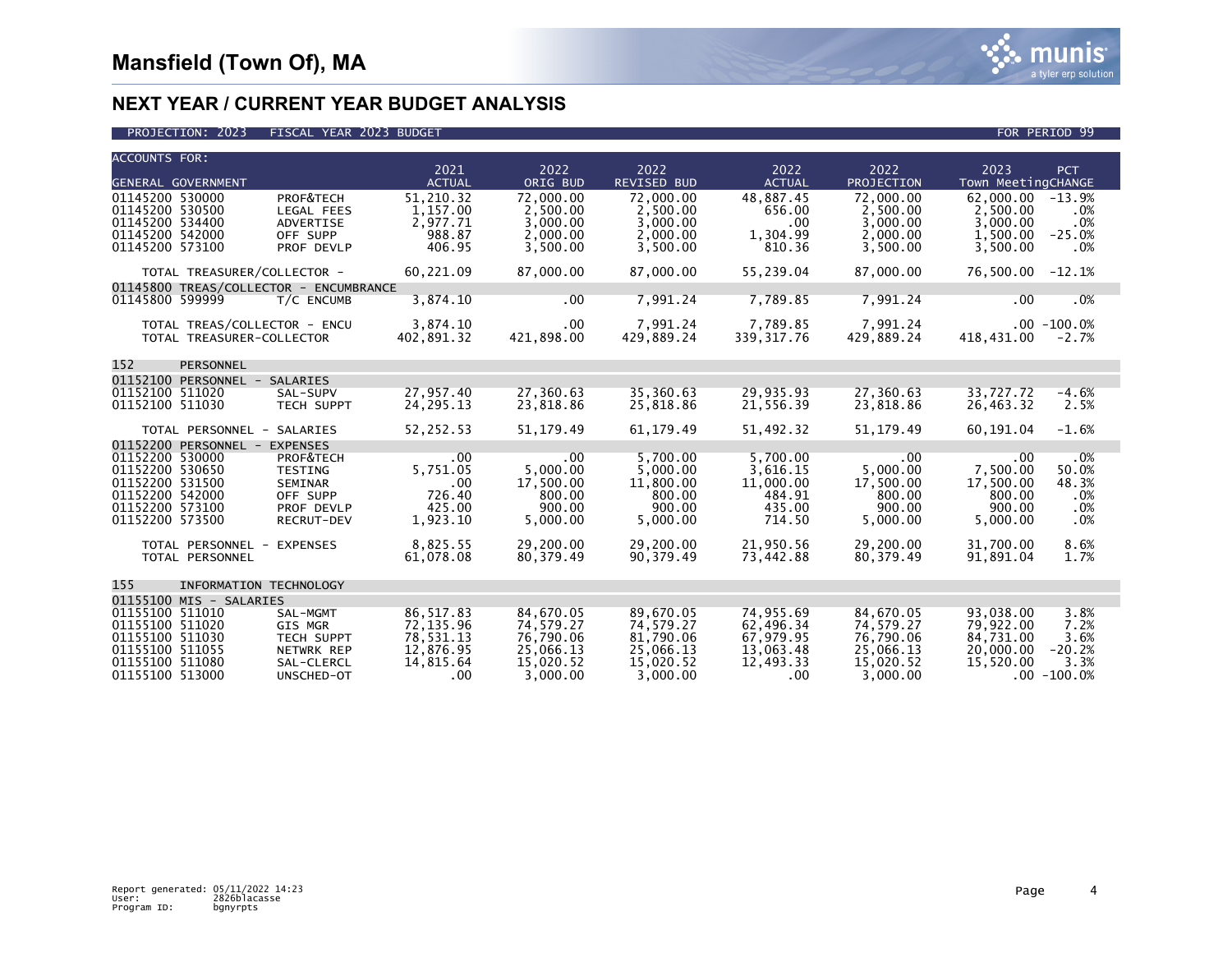

| <b>ACCOUNTS FOR:</b>               |                               |                             | 2021                  | 2022                   | 2022                  | 2022               | 2022                  | 2023<br>PCT <sup>'</sup>               |  |
|------------------------------------|-------------------------------|-----------------------------|-----------------------|------------------------|-----------------------|--------------------|-----------------------|----------------------------------------|--|
|                                    | GENERAL GOVERNMENT            |                             | <b>ACTUAL</b>         | ORIG BUD               | REVISED BUD           | <b>ACTUAL</b>      | PROJECTION            | Town MeetingCHANGE                     |  |
| 01155100 513500                    |                               | SCHED-OT                    | 2,177.20              | 3,000.00               | 3,000.00              | 1,753.32           | 3,000.00              | 3,000.00<br>.0%                        |  |
| 01155100 514000                    |                               | LONGEVITY                   | 425.00                | 850.00                 | 850.00                | 950.00             | 850.00                | 950.00<br>11.8%                        |  |
|                                    |                               |                             |                       |                        |                       |                    |                       |                                        |  |
|                                    | TOTAL MIS - SALARIES          |                             | 267,479.71            | 282,976.03             | 292,976.03            | 233,692.11         | 282,976.03            | 297,161.00<br>1.4%                     |  |
|                                    | 01155200 MIS - EXPENSES       |                             |                       |                        |                       |                    |                       |                                        |  |
| 01155200 524500                    |                               | EQP REPAIR                  | 8,602.32              | 8,890.00               | 8,890.00              | 3,915.95           | 8,890.00              | 8,890.00<br>.0%                        |  |
| 01155200 524510                    |                               | <b>NETWORK</b>              | 6,187.94              | 8,890.00               | 8,890.00              | 3,102.73           | 8,890.00              | 8,890.00<br>.0%                        |  |
| 01155200 524520                    |                               | ANNUAL MNT                  | 455,929.18            | 483,470.56             | 483,470.56            | 465,885.36         | 483,470.56            | 569,871.00<br>17.9%                    |  |
| 01155200 524530                    |                               | <b>GIS SRVCS</b>            | 16,502.00             | 16,502.00              | 16,502.00             | 16,502.00          | 16,502.00             | 16,502.00<br>.0%                       |  |
| 01155200 524550                    |                               | SOFTWR LIC                  | 13,678.99             | 13,230.00              | 13,230.00             | 5,062.28           | 13,230.00             | 8,500.00<br>$-35.8%$                   |  |
| 01155200 530000<br>01155200 531500 |                               | PROF&TECH                   | 23,616.13             | 55,826.00              | 55,826.00             | 22,186.59<br>71.90 | 55,826.00             | 62,134.00<br>11.3%<br>$.00 \,$         |  |
| 01155200 534010                    |                               | SEMINAR<br><b>TELEPHONE</b> | 28,996.00<br>1,561.12 | 10,000.00<br>2,500.00  | 10,000.00<br>2,500.00 | 1,133.34           | 10,000.00<br>2,500.00 | $-100.0%$<br>4.5%<br>2,612.00          |  |
| 01155200 542000                    |                               | OFF SUPP                    | 1,394.75              | 2,400.00               | 2,400.00              | 2,925.46           | 2,400.00              | 2,400.00<br>.0%                        |  |
| 01155200 542510                    |                               | NETWRK SUP                  | 6,601.18              | 7,100.00               | 7,100.00              | 1,489.68           | 7,100.00              | 7,100.00<br>.0%                        |  |
| 01155200 542520                    |                               | GIS SUPPL                   | 1,361.15              | 1,500.00               | 1,500.00              | 1,149.17           | 1,500.00              | 1,500.00<br>.0%                        |  |
| 01155200 543000                    |                               | <b>BLDG SUPP</b>            | 6,560.83              | 5.300.00               | 5.300.00              | 5.309.79           | 5.300.00              | 5.300.00<br>.0%                        |  |
| 01155200 558000                    |                               | OTH SUPP                    | 18,434.64             | 12.700.00              | 12,700.00             | 9.441.55           | 12.700.00             | 12,700.00<br>.0%                       |  |
| 01155200 573100                    |                               | PROF DEVLP                  | 1,606.19              | 3,500.00               | 3,500.00              | 3,565.00           | 3,500.00              | 3,500.00<br>.0%                        |  |
|                                    |                               |                             |                       |                        |                       |                    |                       |                                        |  |
|                                    | TOTAL MIS - EXPENSES          |                             | 591,032.42            | 631,808.56             | 631,808.56            | 541,740.80         | 631,808.56            | 709,899.00<br>12.4%                    |  |
|                                    | 01155300 MIS - CAPITAL OUTLAY |                             |                       |                        |                       |                    |                       |                                        |  |
| 01155300 558500                    |                               | OFFICE EQP                  | $.00 \,$              | 34,000.00              | 34,000.00             | 23,778.04          | 34,000.00             | 22,000.00<br>$-35.3%$                  |  |
|                                    |                               |                             |                       |                        |                       |                    |                       |                                        |  |
|                                    | TOTAL MIS - CAPITAL OUTLAY    |                             | .00                   | 34,000.00              | 34,000.00             | 23,778.04          | 34,000.00             | 22,000.00 -35.3%                       |  |
|                                    | 01155800 MIS - ENCUMBRANCE    |                             |                       |                        |                       |                    |                       |                                        |  |
| 01155800 599999                    |                               | MIS ENCUMB                  | 14,432.48             | .00                    | 23,302.38             | 10,147.80          | 23,302.38             | $.00 \,$<br>.0%                        |  |
|                                    |                               |                             |                       |                        |                       |                    |                       |                                        |  |
|                                    | TOTAL MIS - ENCUMBRANCE       |                             | 14,432.48             | $.00 \,$<br>948,784.59 | 23,302.38             | 10,147.80          | 23,302.38             | $.00 - 100.0%$<br>1,029,060.00<br>4.8% |  |
|                                    | TOTAL INFORMATION TECHNOLOGY  |                             | 872,944.61            |                        | 982,086.97            | 809, 358.75        | 972,086.97            |                                        |  |
| 161                                | TOWN CLERK                    |                             |                       |                        |                       |                    |                       |                                        |  |
|                                    | 01161100 TOWN CLERK -         | <b>SALARIES</b>             |                       |                        |                       |                    |                       |                                        |  |
| 01161100 511010                    |                               | SAL-MGMT                    | 86,015.98             | 85,839.96              | 91.839.96             | 77,697.86          | 85,839.96             | 94,054.66<br>2.4%                      |  |
| 01161100 511020                    |                               | SAL-SUPERV                  | 62,699.37             | 63,069.12              | 67,069.12             | 55,911.78          | 63,069.12             | 10.1%<br>73,868.02                     |  |
| 01161100 511055                    |                               | CLK-ELECT                   | 26,567.81             | 11,776.00              | 11,776.00             | 763.50             | 11,776.00             | 43,343.00<br>268.1%                    |  |
| 01161100 511080                    |                               | SAL-CLERCL                  | 50,762.69             | 51,069.04              | 66,069.04             | 57,733.42          | 51,069.04             | 54,727.51<br>$-17.2%$                  |  |
| 01161100 513000                    |                               | UNSCHED-OT                  | 12,076.06             | 2,053.67               | 2,053.67              | 4,919.42           | 2,053.67              | 6,161.00<br>200.0%                     |  |
| 01161100 514000                    |                               | LONGEVITY                   | 1,325.00              | 1,325.00               | 1,325.00              | 1,675.00           | 1,325.00              | 1,725.00<br>30.2%                      |  |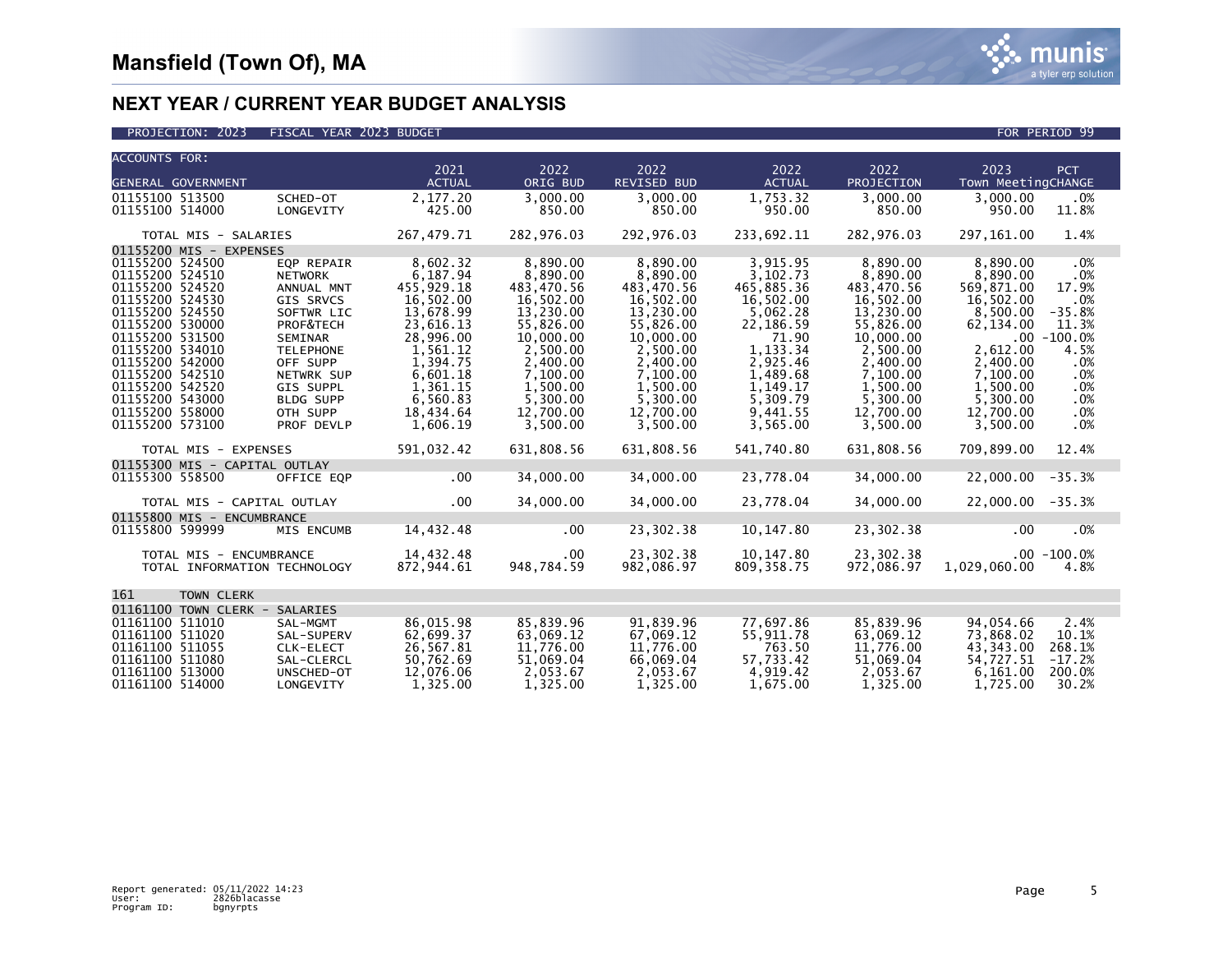| <b>ACCOUNTS FOR:</b>               |                                  |                                    |                     |                      |                      |                       |                      |                      |                   |
|------------------------------------|----------------------------------|------------------------------------|---------------------|----------------------|----------------------|-----------------------|----------------------|----------------------|-------------------|
|                                    |                                  |                                    | 2021                | 2022                 | 2022                 | 2022                  | 2022                 | 2023                 | <b>PCT</b>        |
|                                    | <b>GENERAL GOVERNMENT</b>        |                                    | <b>ACTUAL</b>       | ORIG BUD             | <b>REVISED BUD</b>   | <b>ACTUAL</b>         | PROJECTION           | Town MeetingCHANGE   |                   |
| 01161100 514100                    |                                  | SICKLV INC                         | 1,929.03            | 3,381.33             | 3,381.33             | .00                   | 3,381.33             |                      | $.00 - 100.0%$    |
| 01161100 519600                    |                                  | <b>STIPENDS</b>                    | 838.00              | 921.35               | 921.35               | 921.35                | 921.35               | 918.45               | $-1.3%$           |
|                                    | TOTAL TOWN CLERK - SALARIES      |                                    | 242, 213.94         | 219.435.47           | 244.435.47           | 199.622.33            | 219,435.47           | 274,797.64           | 12.4%             |
|                                    | 01161200 TOWN CLERK -            | <b>EXPENSES</b>                    |                     |                      |                      |                       |                      |                      |                   |
| 01161200 524100                    |                                  | EQP REPAIR                         | 3.190.00            | 6.000.00             | 6.000.00             | 3.500.00              | 6.000.00             | 6.000.00             | .0%               |
| 01161200 530000<br>01161200 530230 |                                  | PROF&TECH<br><b>CENSUS</b>         | .00<br>7,652.25     | 3,000.00<br>6,800.00 | 3,000.00<br>6.800.00 | 5,715.00<br>10,672.53 | 3,000.00<br>6.800.00 | 3,000.00<br>8.000.00 | .0%<br>17.6%      |
| 01161200 530900                    |                                  | SPEC SRVCS                         | 12,992.46           | 5,008.00             | 5,008.00             | 1,277.68              | 5,008.00             | 6,000.00             | 19.8%             |
| 01161200 531500                    |                                  | SEMINAR                            | 117.44              | 1,500.00             | 1,500.00             | .00                   | 1,500.00             | 1,500.00             | .0%               |
| 01161200 531800                    |                                  | ELECT-REG                          | 8,672.44            | 500.00               | 13.200.00            | 468.75                | 500.00               | 500.00               | $-96.2%$          |
| 01161200 534200                    |                                  | PRINTING                           | 2,158.34            | 9.200.00             | 9,200.00             | 3,251.41              | 9.200.00             | 5.000.00             | $-45.7%$          |
| 01161200 542000<br>01161200 573100 |                                  | OFF SUPP<br>PROF DEVLP             | 5,062.23<br>100.00  | 1,500.00<br>300.00   | 1,500.00<br>300.00   | 1,354.56<br>150.00    | 1,500.00<br>300.00   | 2,000.00<br>125.00   | 33.3%<br>$-58.3%$ |
|                                    |                                  |                                    |                     |                      |                      |                       |                      |                      |                   |
|                                    | TOTAL TOWN CLERK - EXPENSES      |                                    | 39,945.16           | 33,808.00            | 46,508.00            | 26,389.93             | 33,808.00            | 32,125.00            | $-30.9%$          |
|                                    | TOTAL TOWN CLERK                 |                                    | 282, 159. 10        | 253, 243.47          | 290,943.47           | 226,012.26            | 253, 243.47          | 306,922.64           | 5.5%              |
|                                    |                                  |                                    |                     |                      |                      |                       |                      |                      |                   |
| 171                                | CONSERVATION COMMISSION          |                                    |                     |                      |                      |                       |                      |                      |                   |
|                                    | 01171100 CONSERVATION - SALARIES |                                    |                     |                      |                      |                       |                      |                      |                   |
| 01171100 511030<br>01171100 514000 |                                  | <b>TECH SUPPT</b><br>LONGEVITY     | 88.761.87<br>425.00 | 88,669.62<br>425.00  | 93,669.62<br>425.00  | 78.496.55<br>450.00   | 88,669.62<br>425.00  | 95,021.69<br>450.00  | 1.4%<br>5.9%      |
|                                    |                                  |                                    |                     |                      |                      |                       |                      |                      |                   |
|                                    | TOTAL CONSERVATION - SALARIE     |                                    | 89,186.87           | 89,094.62            | 94,094.62            | 78,946.55             | 89,094.62            | 95,471.69            | 1.5%              |
|                                    | 01171200 CONSERVATION - EXPENSES |                                    |                     |                      |                      |                       |                      |                      |                   |
| 01171200 524200                    |                                  | <b>GRNDS MNT</b>                   | .00                 | 5,000.00             | 5,000.00             | 1,130.96              | 5,000.00             | 5,000.00             | .0%               |
| 01171200 531500                    |                                  | SEMINAR                            | .00                 | 600.00               | 600.00               | 150.00                | 600.00               | 600.00               | .0%               |
| 01171200 534010<br>01171200 534200 |                                  | <b>TELEPHONE</b>                   | 584.11<br>149.70    | 625.00<br>200.00     | 625.00<br>200.00     | 373.41<br>119.48      | 625.00<br>200.00     | 625.00<br>200.00     | .0%<br>.0%        |
| 01171200 534400                    |                                  | PRINTING<br>ADVERTISE              | 72.26               | 126.00               | 126.00               | 180.39                | 126.00               | 126.00               | .0%               |
| 01171200 542000                    |                                  | OFF SUPP                           | 660.38              | 492.00               | 492.00               | 349.83                | 492.00               | 492.00               | .0%               |
| 01171200 551000                    |                                  | BOOKS/REF                          | 131.13              | 143.00               | 143.00               | 76.50                 | 143.00               | 143.00               | .0%               |
| 01171200 557300                    |                                  | <b>UNIFORMS</b>                    | 219.94              | 254.00               | 254.00               | 69.95                 | 254.00               | 254.00               | .0%               |
| 01171200 571000                    |                                  | TRAVEL IN                          | .00                 | 600.00               | 600.00               | 188.37                | 600.00               | 600.00               | .0%               |
| 01171200 573100                    |                                  | PROF DEVLP                         | .00                 | 475.00               | 475.00               | 125.00                | 475.00               | 475.00               | .0%               |
|                                    | TOTAL CONSERVATION - EXPENSE     |                                    | 1,817.52            | 8,515.00             | 8,515.00             | 2,763.89              | 8,515.00             | 8,515.00             | .0%               |
|                                    | TOTAL CONSERVATION COMMISSIO     |                                    | 91.004.39           | 97,609.62            | 102.609.62           | 81,710.44             | 97,609.62            | 103,986.69           | 1.3%              |
|                                    |                                  |                                    |                     |                      |                      |                       |                      |                      |                   |
| 175                                | PLANNING BOARD                   |                                    |                     |                      |                      |                       |                      |                      |                   |
|                                    |                                  | 01175100 PLANNING BOARD - SALARIES |                     |                      |                      |                       |                      |                      |                   |
| 01175100 511010                    |                                  | SAL-MGMT                           | 122.171.26          | 119.475.36           | 125.475.36           | 105.767.95            | 119.475.36           | 128.034.21           | 2.0%              |

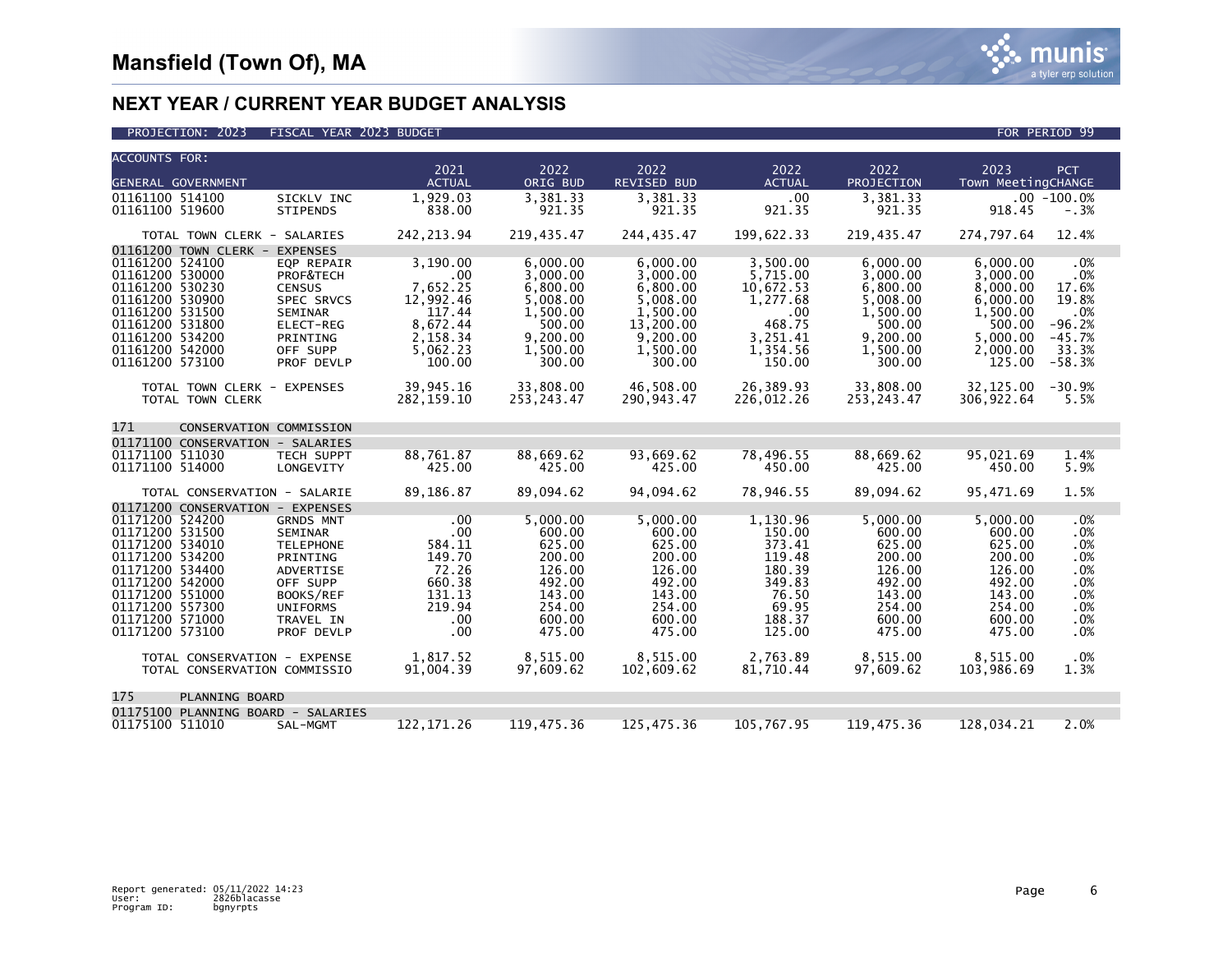| <b>ACCOUNTS FOR:</b>               |                                   |                                                  |                       |                  |                            |                            |                    |                                          |  |
|------------------------------------|-----------------------------------|--------------------------------------------------|-----------------------|------------------|----------------------------|----------------------------|--------------------|------------------------------------------|--|
|                                    | <b>GENERAL GOVERNMENT</b>         |                                                  | 2021<br><b>ACTUAL</b> | 2022<br>ORIG BUD | 2022<br><b>REVISED BUD</b> | 2022<br><b>ACTUAL</b>      | 2022<br>PROJECTION | 2023<br><b>PCT</b><br>Town MeetingCHANGE |  |
| 01175100 511080                    |                                   | SAL-CLERCL                                       | .00                   | 1.00             | 1.00                       | .00                        | 1.00               | 60,305.50<br>.0%                         |  |
| 01175100 512010                    |                                   | <b>SECRETARY</b>                                 | .00                   | 1.00             | 1.00                       | .00                        | 1.00               | 4.436.27<br>.0%                          |  |
| 01175100 513900                    |                                   | PLN BD SAL                                       | .00                   | .00              | .00                        | .00                        | .00                | .0%<br>2.000.00                          |  |
| 01175100 514000<br>01175100 514100 |                                   | LONGEVITY                                        | 725.00                | 725.00           | 725.00                     | 800.00                     | 725.00             | 10.3%<br>800.00                          |  |
|                                    |                                   | SICKLV INC                                       | 2,746.56              | 2,757.00         | 2,757.00                   | .00                        | 2,757.00           | $.00 - 100.0%$                           |  |
|                                    | TOTAL PLANNING BOARD - SALAR      |                                                  | 125,642.82            | 122,959.36       | 128,959.36                 | 106,567.95                 | 122,959.36         | 195,575.98<br>51.7%                      |  |
|                                    |                                   | 01175200 PLANNING BOARD - EXPENSES               |                       |                  |                            |                            |                    |                                          |  |
| 01175200 530000                    |                                   | PROF&TECH                                        | .00                   | 250.00           | 250.00                     | .00                        | 250.00             | 250.00<br>.0%                            |  |
| 01175200 534200<br>01175200 534400 |                                   | PRINTING<br>ADVERTISE                            | .00<br>166.88         | 100.00<br>100.00 | 100.00<br>100.00           | .00 <sub>1</sub><br>356.34 | 100.00<br>100.00   | 100.00<br>.0%<br>.0%<br>100.00           |  |
| 01175200 542000                    |                                   | OFF SUPP                                         | 160.82                | 300.00           | 300.00                     | 145.51                     | 300.00             | .0%<br>300.00                            |  |
| 01175200 551000                    |                                   | BOOKS/REF                                        | .00                   | 50.00            | 50.00                      | .00                        | 50.00              | .0%<br>50.00                             |  |
| 01175200 557300                    |                                   | <b>UNIFORMS</b>                                  | .00                   | 400.00           | 400.00                     | 42.02                      | 400.00             | .0%<br>400.00                            |  |
| 01175200 571000                    |                                   | TRAVEL IN                                        | 125.00                | 50.00            | 50.00                      | 50.00                      | 50.00              | 50.00<br>.0%                             |  |
| 01175200 573100                    |                                   | PROF DEVLP                                       | .00                   | 300.00           | 300.00                     | .00                        | 300.00             | 300.00<br>.0%                            |  |
|                                    | TOTAL PLANNING BOARD - EXPEN      |                                                  | 452.70                | 1,550.00         | 1,550.00                   | 593.87                     | 1,550.00           | .0%<br>1,550.00                          |  |
|                                    | TOTAL PLANNING BOARD              |                                                  | 126,095.52            | 124,509.36       | 130,509.36                 | 107, 161.82                | 124,509.36         | 197, 125.98<br>51.0%                     |  |
| 176                                | ZONING BOARD OF APPEALS           |                                                  |                       |                  |                            |                            |                    |                                          |  |
|                                    | 01176100 APPEALS BOARD - SALARIES |                                                  |                       |                  |                            |                            |                    |                                          |  |
| 01176100 511080                    |                                   | SAL-CLERCL                                       | .00                   | 1.00             | 1.00                       | .00                        | 1.00               | 32,262.20<br>.0%                         |  |
|                                    | TOTAL APPEALS BOARD - SALARI      |                                                  | .00                   | 1.00             | 1.00                       | .00                        | 1.00               | 32,262.20<br>.0%                         |  |
|                                    | 01176200 APPEALS BOARD - EXPENSES |                                                  |                       |                  |                            |                            |                    |                                          |  |
| 01176200 531500                    |                                   | <b>SEMINAR</b>                                   | .00                   | 50.00            | 50.00                      | .00                        | 50.00              | 50.00<br>.0%                             |  |
| 01176200 534200                    |                                   | PRINTING                                         | .00                   | 50.00            | 50.00                      | .00                        | 50.00              | 50.00<br>.0%                             |  |
| 01176200 534400                    |                                   | ADVERTISE                                        | .00                   | 50.00            | 50.00                      | .00                        | 50.00              | 50.00<br>.0%                             |  |
| 01176200 542000<br>01176200 551000 |                                   | OFF SUPP<br>BOOKS/REF                            | .00<br>.00            | 200.00<br>50.00  | 200.00<br>50.00            | .00<br>.00                 | 200.00<br>50.00    | 200.00<br>.0%<br>50.00<br>.0%            |  |
|                                    |                                   |                                                  |                       |                  |                            |                            |                    |                                          |  |
|                                    | TOTAL APPEALS BOARD - EXPENS      |                                                  | .00                   | 400.00           | 400.00                     | $.00 \,$                   | 400.00             | .0%<br>400.00                            |  |
|                                    | TOTAL ZONING BOARD OF APPEAL      |                                                  | .00                   | 401.00           | 401.00                     | $.00 \times$               | 401.00             | 32,662.20 8045.2%                        |  |
|                                    |                                   |                                                  |                       |                  |                            |                            |                    |                                          |  |
| 180                                | MUNICIPAL COMMITTEES              |                                                  |                       |                  |                            |                            |                    |                                          |  |
| 01180100 511080                    |                                   | 01180100 BOARDS/COMMITTEES - WAGES<br>SAL-CLERCL | 2,002.00              | 5,200.00         | 5,200.00                   | 1,010.41                   | 5,200.00           | 5,200.00<br>.0%                          |  |
|                                    |                                   |                                                  |                       |                  |                            |                            |                    |                                          |  |

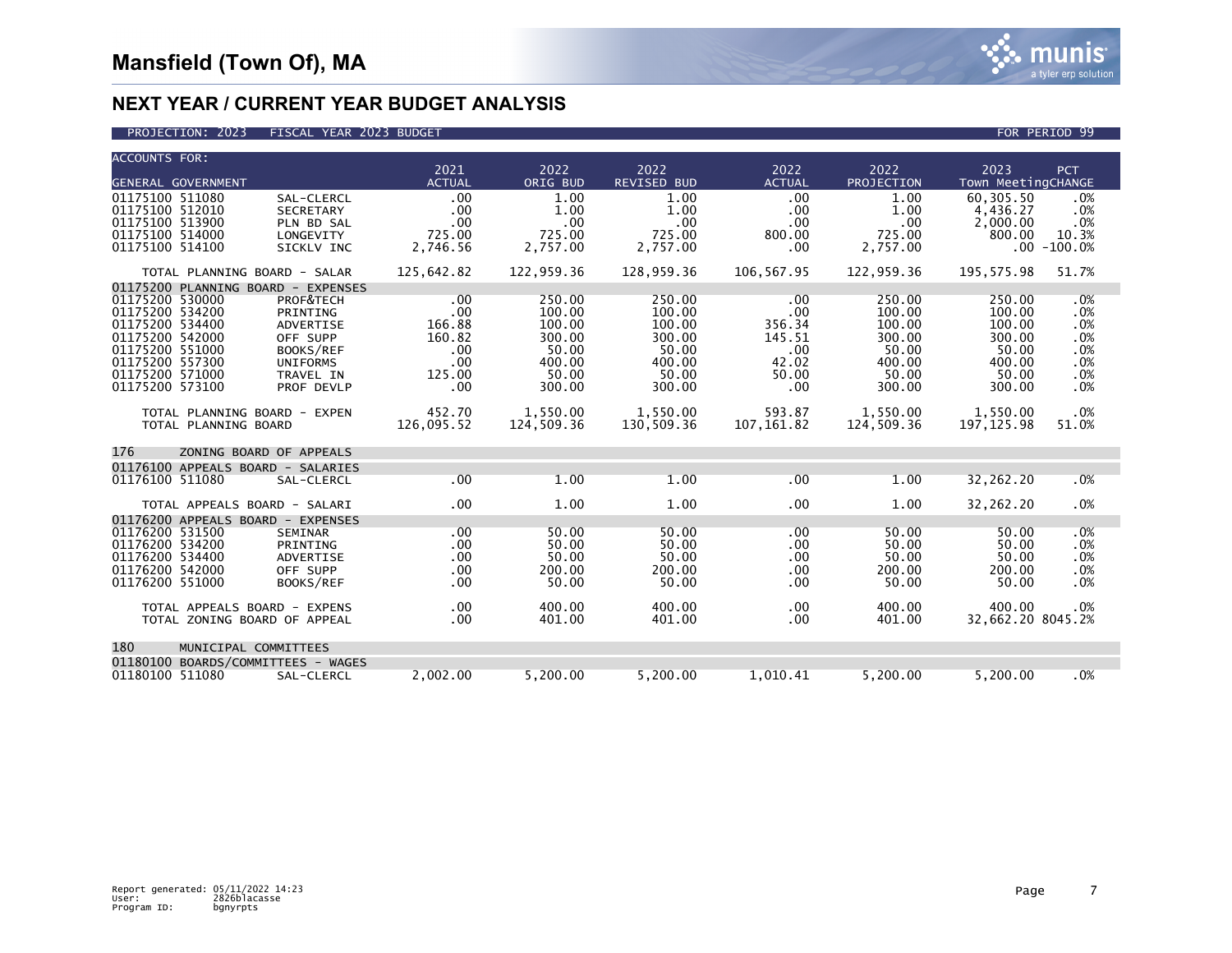| <b>ACCOUNTS FOR:</b>                     |                         | 2021             | 2022             | 2022               | 2022          | 2022       | 2023                | <b>PCT</b>     |
|------------------------------------------|-------------------------|------------------|------------------|--------------------|---------------|------------|---------------------|----------------|
| GENERAL GOVERNMENT                       |                         | <b>ACTUAL</b>    | ORIG BUD         | <b>REVISED BUD</b> | <b>ACTUAL</b> | PROJECTION | Town MeetingCHANGE  |                |
|                                          |                         |                  |                  |                    |               |            |                     |                |
| TOTAL BOARDS/COMMITTEES - WA             |                         | 2,002.00         | 5.200.00         | 5,200.00           | 1,010.41      | 5,200.00   | 5,200.00            | .0%            |
| 01180200 BOARDS/COMMITTEES - EXPENSES    |                         |                  |                  |                    |               |            |                     |                |
| 01180200 534200                          | PRINTING                | .00              | 2.000.00         | 2.000.00           | 98.80         | 2,000.00   | 2,000.00            | .0%            |
| 01180200 542000                          | OFF SUPP                | .00              | 50.00            | 50.00              | .00           | 50.00      | 50.00               | .0%            |
| 01180200 570000                          | MISC EXP                | .00 <sub>1</sub> | .00              | $.00 \times$       | .00           | .00        | 2.000.00            | .0%            |
| 01180200 573100                          | PROF DEVLP              | .00 <sub>1</sub> | 500.00           | 500.00             | .00           | 500.00     | 500.00              | .0%            |
| 01180200 578000                          | SCHLRSHP X              | 3,000.00         | 3,000.00         | 3,000.00           | 3,000.00      | 3,000.00   | 3,000.00            | .0%            |
| TOTAL BOARDS/COMMITTEES - EX             |                         | 3,000.00         | 5,550.00         | 5,550.00           | 3,098.80      | 5,550.00   | 7,550.00            | 36.0%          |
| TOTAL MUNICIPAL COMMITTEES               |                         | 5,002.00         | 10,750.00        | 10,750.00          | 4,109.21      | 10,750.00  | 12,750.00           | 18.6%          |
|                                          |                         |                  |                  |                    |               |            |                     |                |
| 182                                      | ECONOMIC DEVELOPMENT    |                  |                  |                    |               |            |                     |                |
| 01182100 ECONOMIC DEVELOPMENT -SALARIES  |                         |                  |                  |                    |               |            |                     |                |
| 01182100 511010                          | SAL-MGMT                | .00              | .00              | 51,103.00          | 38,549.07     | .00        | 84,540.04           | 65.4%          |
|                                          |                         |                  |                  |                    |               |            |                     |                |
| TOTAL ECONOMIC DEVELOPMENT -             |                         | .00              | .00              | 51, 103.00         | 38,549.07     | $.00 \,$   | 84,540.04           | 65.4%          |
| 01182200 ECONOMIC DEVELOPMENT - EXPENSES |                         |                  |                  |                    |               |            |                     |                |
| 01182200 530000                          | ECON-PROF               | 52,914.67        | $.00 \,$         | 65,000.00          | 10,090.00     | 65,000.00  | 74,580.00           | 14.7%          |
| 01182200 531500                          | TRAINING                | .00              | $.00 \,$         | $.00 \times$       | .00           | $.00 \,$   | 2,500.00            | .0%            |
| 01182200 542000                          | OFF SUPP                | .00              | $.00 \,$         | $.00 \,$           | .00           | .00        | 200.00              | .0%            |
| 01182200 573100                          | PROF DEVLP              | .00              | .00              | $.00 \,$           | 109.75        | .00        | 2,500.00            | .0%            |
|                                          |                         |                  |                  |                    |               |            |                     |                |
| TOTAL ECONOMIC DEVELOPMENT -             |                         | 52,914.67        | .00 <sub>1</sub> | 65,000.00          | 10,199.75     | 65,000.00  | 79,780.00           | 22.7%          |
| 01182800 ECONOMIC DEVELOPMENT - ENCUMB   |                         |                  |                  |                    |               |            |                     |                |
| 01182800 599999                          | <b>ECON ENCUM</b>       | 10,612.03        | $.00 \times$     | 99,585.33          | 81,500.66     | 99,585.33  | .00                 | .0%            |
| TOTAL ECONOMIC DEVELOPMENT -             |                         | 10,612.03        | .00 <sub>1</sub> | 99,585.33          | 81,500.66     | 99,585.33  |                     | $.00 - 100.0%$ |
| TOTAL ECONOMIC DEVELOPMENT               |                         | 63,526.70        | $.00 \,$         | 215,688.33         | 130,249.48    | 164,585.33 | 164, 320.04 - 23.8% |                |
|                                          |                         |                  |                  |                    |               |            |                     |                |
| 185                                      | MUNICIPAL BUILDING COMM |                  |                  |                    |               |            |                     |                |
| 01185200 BUILDING COMMITTEE - EXPENSES   |                         |                  |                  |                    |               |            |                     |                |
| 01185200 534200                          | PRINTING                | $.00 \,$         | 500.00           | 500.00             | .00           | 500.00     | 500.00              | .0%            |
| 01185200 542000                          | OFF SUPP                | .00              | 250.00           | 250.00             | .00           | 250.00     | 250.00              | .0%            |
|                                          |                         |                  |                  |                    |               |            |                     |                |
| TOTAL BUILDING COMMITTEE - E             |                         | .00              | 750.00           | 750.00             | .00           | 750.00     | 750.00              | .0%            |
| TOTAL MUNICIPAL BUILDING COM             |                         | .00.             | 750.00           | 750.00             | .00           | 750.00     | 750.00              | .0%            |
|                                          |                         |                  |                  |                    |               |            |                     |                |
| 190<br>PEG ACCESS & CABLE                |                         |                  |                  |                    |               |            |                     |                |
| 01190200 PEG ACCESS & CABLE - EXPENSES   |                         |                  |                  |                    |               |            |                     |                |
| 01190200 570000                          | MISC EXP                | 174.647.38       | 200,000.00       | 200,000,00         | 130.133.54    | 200.000.00 | 200,000,00          | .0%            |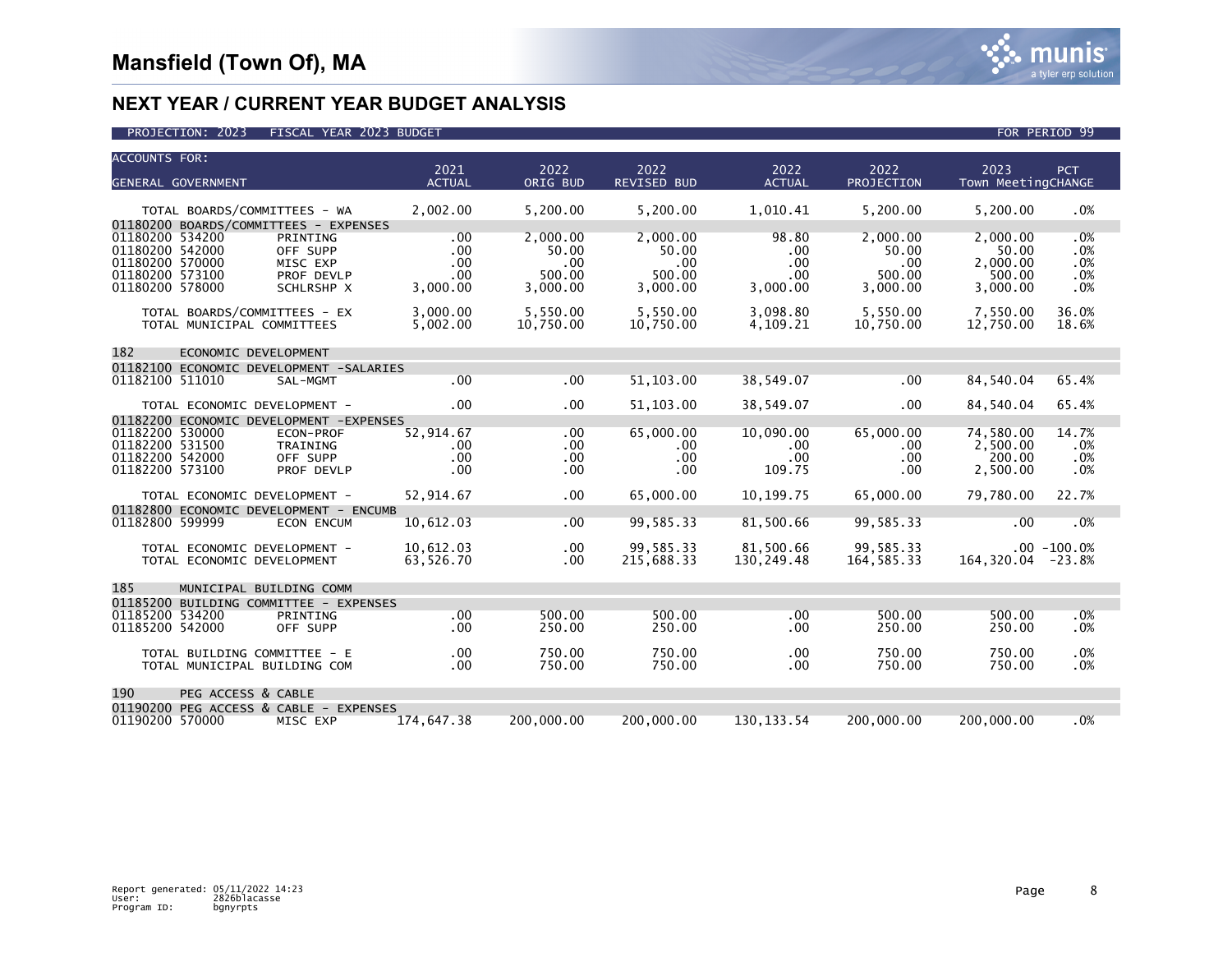| <b>ACCOUNTS FOR:</b>                                                                                                                                                                                                                                                                                                                                                                                                                                                                                                                                                                                       |                                                                                                                                                                                                   |                                                                                                                                                                                                            |                                                                                                                                                                                                      |                                                                                                                                                                                                |                                                                                                                                                                                              |                                                                                                                                                                                                                                                                                                                                                     |
|------------------------------------------------------------------------------------------------------------------------------------------------------------------------------------------------------------------------------------------------------------------------------------------------------------------------------------------------------------------------------------------------------------------------------------------------------------------------------------------------------------------------------------------------------------------------------------------------------------|---------------------------------------------------------------------------------------------------------------------------------------------------------------------------------------------------|------------------------------------------------------------------------------------------------------------------------------------------------------------------------------------------------------------|------------------------------------------------------------------------------------------------------------------------------------------------------------------------------------------------------|------------------------------------------------------------------------------------------------------------------------------------------------------------------------------------------------|----------------------------------------------------------------------------------------------------------------------------------------------------------------------------------------------|-----------------------------------------------------------------------------------------------------------------------------------------------------------------------------------------------------------------------------------------------------------------------------------------------------------------------------------------------------|
| GENERAL GOVERNMENT                                                                                                                                                                                                                                                                                                                                                                                                                                                                                                                                                                                         | 2021<br><b>ACTUAL</b>                                                                                                                                                                             | 2022<br>ORIG BUD                                                                                                                                                                                           | 2022<br><b>REVISED BUD</b>                                                                                                                                                                           | 2022<br><b>ACTUAL</b>                                                                                                                                                                          | 2022<br>PROJECTION                                                                                                                                                                           | 2023<br>PCT<br>Town MeetingCHANGE                                                                                                                                                                                                                                                                                                                   |
| TOTAL PEG ACCESS & CABLE - E<br>TOTAL PEG ACCESS & CABLE                                                                                                                                                                                                                                                                                                                                                                                                                                                                                                                                                   | 174,647.38<br>174,647.38                                                                                                                                                                          | 200,000.00<br>200,000.00                                                                                                                                                                                   | 200,000.00<br>200,000.00                                                                                                                                                                             | 130, 133.54<br>130, 133.54                                                                                                                                                                     | 200,000.00<br>200,000.00                                                                                                                                                                     | 200,000.00<br>.0%<br>200,000.00<br>.0%                                                                                                                                                                                                                                                                                                              |
| 192<br>PUBLIC FACILITIES MAINT                                                                                                                                                                                                                                                                                                                                                                                                                                                                                                                                                                             |                                                                                                                                                                                                   |                                                                                                                                                                                                            |                                                                                                                                                                                                      |                                                                                                                                                                                                |                                                                                                                                                                                              |                                                                                                                                                                                                                                                                                                                                                     |
| 01192100 MUNICIPAL BUILDINGS - SALARIES<br>01192100 511010<br>MGMT SAL<br>01192100 511030<br><b>TECH SUPPT</b><br>01192100 511050<br>STAFF SAL                                                                                                                                                                                                                                                                                                                                                                                                                                                             | 105,909.77<br>64,514.47<br>181,402.16                                                                                                                                                             | 104,062.00<br>79,290.00<br>186,480.00                                                                                                                                                                      | 104,062.00<br>67,290.00<br>186,480.00                                                                                                                                                                | 92,539.36<br>48,397.79<br>157,813.07                                                                                                                                                           | 104,062.00<br>79,290.00<br>186,480.00                                                                                                                                                        | 111,517.00<br>7.2%<br>65,258.00<br>$-3.0%$<br>186,479.00<br>.0%                                                                                                                                                                                                                                                                                     |
| 01192100 512010<br>SEASONAL<br>01192100 513000<br>UNSCHED-OT<br>01192100 514000<br>LONGEVITY<br>01192100 514100<br>SICKLV INC                                                                                                                                                                                                                                                                                                                                                                                                                                                                              | .00<br>4,681.69<br>625.00<br>5,174.94                                                                                                                                                             | 1,000.00<br>9,050.00<br>725.00<br>5,334.00                                                                                                                                                                 | 1,000.00<br>9,050.00<br>725.00<br>5,334.00                                                                                                                                                           | 959.63<br>2,846.63<br>750.00<br>$.00 \,$                                                                                                                                                       | 1,000.00<br>9,050.00<br>725.00<br>5,334.00                                                                                                                                                   | $.00 - 100.0%$<br>9,050.00<br>.0%<br>750.00<br>3.4%<br>$.00 - 100.0%$                                                                                                                                                                                                                                                                               |
| TOTAL MUNICIPAL BUILDINGS -                                                                                                                                                                                                                                                                                                                                                                                                                                                                                                                                                                                | 362,308.03                                                                                                                                                                                        | 385,941.00                                                                                                                                                                                                 | 373,941.00                                                                                                                                                                                           | 303,306.48                                                                                                                                                                                     | 385,941.00                                                                                                                                                                                   | 373,054.00<br>$-.2%$                                                                                                                                                                                                                                                                                                                                |
| 01192200 MUNICIPAL BUILDINGS - EXPENSES                                                                                                                                                                                                                                                                                                                                                                                                                                                                                                                                                                    |                                                                                                                                                                                                   |                                                                                                                                                                                                            |                                                                                                                                                                                                      |                                                                                                                                                                                                |                                                                                                                                                                                              |                                                                                                                                                                                                                                                                                                                                                     |
| 01192200 521010<br><b>ELECTRICTY</b><br>01192200 521050<br><b>HEAT</b><br>01192200 523000<br>SWR-WTR<br>01192200 524000<br>EQP REPAIR<br>01192200 524010<br>ANNUAL MNT<br>01192200 527000<br><b>RENTALS</b><br>01192200 529500<br>CNTRCT SRV<br>01192200 530900<br>SPEC SRVCS<br>01192200 531000<br>ENGNR/ARCH<br>01192200 531500<br><b>SEMINAR</b><br>01192200 534010<br><b>TELEPHONE</b><br>01192200 543500<br><b>TOOLS</b><br>01192200 548000<br><b>VEH SUPPL</b><br>01192200 551000<br>BOOKS/REF<br>01192200 557300<br><b>UNIFORMS</b><br>01192200 558000<br>OTH SUPP<br>01192200 573100<br>PROF DEVLP | 23,846.22<br>13,205.76<br>2,140.93<br>113,941.63<br>26,716.68<br>24,681.25<br>55,788.13<br>37.00<br>29,883.16<br>160.00<br>3,432.73<br>89.00<br>45.00<br>.00<br>3,654.86<br>40,964.99<br>3,387.00 | 30,789.00<br>17,000.00<br>3,500.00<br>131,500.00<br>$.00 \times$<br>42.107.00<br>86,346.00<br>.00<br>5,000.00<br>850.00<br>4,000.00<br>1,300.00<br>$.00 \,$<br>100.00<br>3.000.00<br>70,000.00<br>1,000.00 | 30,789.00<br>17,000.00<br>3,500.00<br>131,500.00<br>.00<br>42.107.00<br>86,346.00<br>.00.<br>176,000.00<br>850.00<br>4,000.00<br>1,300.00<br>$.00 \,$<br>100.00<br>3.000.00<br>61,000.00<br>1,000.00 | 26,624.95<br>21,060.11<br>1,445.23<br>115, 184.45<br>45.00<br>15,674.44<br>95,305.58<br>$.00 \,$<br>169,493.54<br>.00<br>2,598.31<br>151.00<br>.00<br>.00<br>1,316.68<br>37,494.96<br>$-50.75$ | 30,789.00<br>17,000.00<br>3,500.00<br>131,500.00<br>.00<br>42.107.00<br>86,346.00<br>.00<br>5,000.00<br>850.00<br>4,000.00<br>1,300.00<br>.00<br>100.00<br>3.000.00<br>70,000.00<br>1,000.00 | 30,789.00<br>.0%<br>17,000.00<br>.0%<br>.0%<br>3,500.00<br>131,500.00<br>.0%<br>.0%<br>$.00 \times$<br>52,107.00<br>23.7%<br>93,641.00<br>8.4%<br>.0%<br>$.00 \,$<br>$-94.3%$<br>10,000.00<br>850.00<br>.0%<br>4,000.00<br>.0%<br>1,300.00<br>.0%<br>$.00 \,$<br>.0%<br>100.00<br>.0%<br>3.000.00<br>.0%<br>60,000.00<br>$-1.6%$<br>1,000.00<br>.0% |
| TOTAL MUNICIPAL BUILDINGS -                                                                                                                                                                                                                                                                                                                                                                                                                                                                                                                                                                                | 341,974.34                                                                                                                                                                                        | 396,492.00                                                                                                                                                                                                 | 558,492.00                                                                                                                                                                                           | 486,343.50                                                                                                                                                                                     | 396,492.00                                                                                                                                                                                   | 408,787.00<br>$-26.8%$                                                                                                                                                                                                                                                                                                                              |
| 01192800 MUNICIPAL BUILDINGS - ENCUMB                                                                                                                                                                                                                                                                                                                                                                                                                                                                                                                                                                      |                                                                                                                                                                                                   |                                                                                                                                                                                                            |                                                                                                                                                                                                      |                                                                                                                                                                                                |                                                                                                                                                                                              |                                                                                                                                                                                                                                                                                                                                                     |
| 01192800 599999<br><b>BLDGS ENCU</b>                                                                                                                                                                                                                                                                                                                                                                                                                                                                                                                                                                       | $.00 \cdot$                                                                                                                                                                                       | $.00 \cdot$                                                                                                                                                                                                | 37,156.84                                                                                                                                                                                            | 32,354.84                                                                                                                                                                                      | 37, 156.84                                                                                                                                                                                   | .00<br>.0%                                                                                                                                                                                                                                                                                                                                          |
| TOTAL MUNICIPAL BUILDINGS -<br>TOTAL PUBLIC FACILITIES MAIN<br>TOTAL GENERAL GOVERNMENT                                                                                                                                                                                                                                                                                                                                                                                                                                                                                                                    | .00<br>704,282.37<br>3,881,641.35                                                                                                                                                                 | $.00 \,$<br>782,433.00<br>4,849,656.07                                                                                                                                                                     | 37, 156.84<br>969,589.84<br>4,819,659.07                                                                                                                                                             | 32, 354.84<br>822,004.82<br>3,792,240.19                                                                                                                                                       | 37, 156.84<br>819.589.84<br>5,087,086.07                                                                                                                                                     | $.00 - 100.0%$<br>781,841.00 -19.4%<br>4,905,585.90<br>1.8%                                                                                                                                                                                                                                                                                         |
| 210<br>POLICE                                                                                                                                                                                                                                                                                                                                                                                                                                                                                                                                                                                              |                                                                                                                                                                                                   |                                                                                                                                                                                                            |                                                                                                                                                                                                      |                                                                                                                                                                                                |                                                                                                                                                                                              |                                                                                                                                                                                                                                                                                                                                                     |
| 01210100 POLICE - SALARIES<br>01210100 511010<br>SAL-MGMT                                                                                                                                                                                                                                                                                                                                                                                                                                                                                                                                                  | 597,160.09                                                                                                                                                                                        | 536,195.00                                                                                                                                                                                                 | 604,257.00                                                                                                                                                                                           | 511, 162. 14                                                                                                                                                                                   | 536,195.00                                                                                                                                                                                   | 613,590.54<br>1.5%                                                                                                                                                                                                                                                                                                                                  |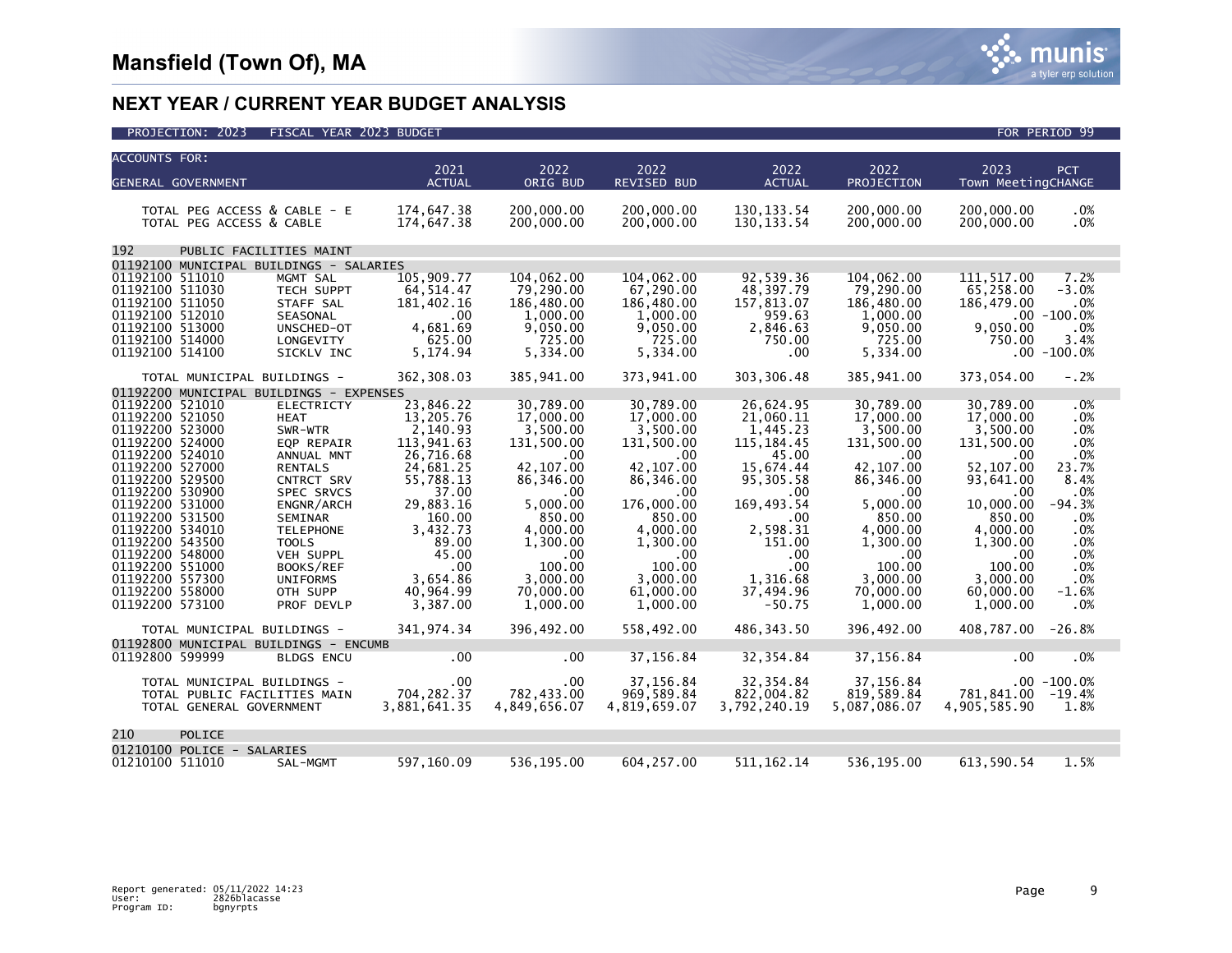

| <b>ACCOUNTS FOR:</b>                                                                                                                                                                                                                                                                                                                                                                                                                                                                  |                                                                                                                                                                                                                                                                                                                             |                                                                                                                                                                                                                                                                                                                                                   |                                                                                                                                                                                                                                                                                                                                            |                                                                                                                                                                                                                                                                                                                                                     |                                                                                                                                                                                                                                                                                                                                                  |                                                                                                                                                                                                                                                                                                                                              |                                                                                                                                                                                                                                                                                                                                                                                                                                                                                                                                                                                |
|---------------------------------------------------------------------------------------------------------------------------------------------------------------------------------------------------------------------------------------------------------------------------------------------------------------------------------------------------------------------------------------------------------------------------------------------------------------------------------------|-----------------------------------------------------------------------------------------------------------------------------------------------------------------------------------------------------------------------------------------------------------------------------------------------------------------------------|---------------------------------------------------------------------------------------------------------------------------------------------------------------------------------------------------------------------------------------------------------------------------------------------------------------------------------------------------|--------------------------------------------------------------------------------------------------------------------------------------------------------------------------------------------------------------------------------------------------------------------------------------------------------------------------------------------|-----------------------------------------------------------------------------------------------------------------------------------------------------------------------------------------------------------------------------------------------------------------------------------------------------------------------------------------------------|--------------------------------------------------------------------------------------------------------------------------------------------------------------------------------------------------------------------------------------------------------------------------------------------------------------------------------------------------|----------------------------------------------------------------------------------------------------------------------------------------------------------------------------------------------------------------------------------------------------------------------------------------------------------------------------------------------|--------------------------------------------------------------------------------------------------------------------------------------------------------------------------------------------------------------------------------------------------------------------------------------------------------------------------------------------------------------------------------------------------------------------------------------------------------------------------------------------------------------------------------------------------------------------------------|
|                                                                                                                                                                                                                                                                                                                                                                                                                                                                                       |                                                                                                                                                                                                                                                                                                                             |                                                                                                                                                                                                                                                                                                                                                   |                                                                                                                                                                                                                                                                                                                                            |                                                                                                                                                                                                                                                                                                                                                     |                                                                                                                                                                                                                                                                                                                                                  |                                                                                                                                                                                                                                                                                                                                              |                                                                                                                                                                                                                                                                                                                                                                                                                                                                                                                                                                                |
| PUBLIC SAFETY<br>01210100 511020<br>01210100 511030<br>01210100 511050<br>01210100 511080<br>01210100 512010<br>01210100 513000<br>01210100 513005<br>01210100 513010<br>01210100 513020<br>01210100 513025<br>01210100 513030<br>01210100 513035<br>01210100 513040<br>01210100 513055<br>01210100 513505<br>01210100 513510<br>01210100 513520<br>01210100 513525<br>01210100 513535<br>01210100 513545<br>01210100 513550<br>01210100 513555<br>01210100 514000<br>01210100 514100 | SAL-SUPERV<br>SAL-TECH<br>SAL-STAFF<br>SAL-CLERCL<br>SAL-TEMP<br>UNSCHED-OT<br>PRSNR TRFR<br>INVEST OT<br>ADMIN OT<br>ANIMAL OT<br>UNS SICK<br>SRO OT<br>HIRISK WAR<br>POP-OD OT<br>TRAING OT<br>HOLIDY PAY<br>VAC-HD OT<br>COURT OT<br>COMM SRVC<br>SICK-IOD<br>INH TRAING<br><b>DESK COVRG</b><br>LONGEVITY<br>SICKLV INC | 2021<br><b>ACTUAL</b><br>551,837.31<br>114,830.69<br>2,028,021.58<br>355,028.32<br>7,935.00<br>37, 212.31<br>5,452.68<br>82,734.16<br>27,846.64<br>17,902.73<br>42,347.10<br>12,931.37<br>12,712.04<br>19,772.16<br>112,269.99<br>45,393.55<br>206, 216.98<br>11,239.48<br>7,316.01<br>902.28<br>29,138.93<br>35,234.58<br>17,300.00<br>21,869.57 | 2022<br>ORIG BUD<br>661,763.00<br>117,686.00<br>1,949,063.61<br>329,672.00<br>14,196.00<br>25,000.00<br>6,700.00<br>90,844.00<br>25,000.00<br>12,974.00<br>30,000,00<br>35,900.00<br>56, 315.00<br>28,325.00<br>121,523.00<br>55,874.00<br>167,444.00<br>41,939.00<br>27,000.00<br>.00<br>34,000.00<br>47,552.00<br>17,625.00<br>37,166.00 | 2022<br>REVISED BUD<br>681,763.00<br>117,686.00<br>2,025,669.61<br>388,872.00<br>14,196.00<br>65,000.00<br>6,700.00<br>70.844.00<br>20,000.00<br>12,974.00<br>40.000.00<br>14,900.00<br>26, 315.00<br>28,325.00<br>121,523.00<br>65,874.00<br>192,444.00<br>31.939.00<br>27,000.00<br>11,000.00<br>34,000.00<br>37,552.00<br>19.550.00<br>37,166.00 | 2022<br><b>ACTUAL</b><br>576,729.77<br>87,148.36<br>1,692,001.52<br>324,472.00<br>7,496.50<br>50,788.54<br>5,158.25<br>55,007.37<br>17.375.93<br>10,962.19<br>39.116.82<br>11,853.45<br>23,049.55<br>26,135.09<br>117,658.25<br>54,700.68<br>154,852.32<br>16,782.49<br>13,227.46<br>7,255.72<br>25,324.96<br>23,434.74<br>19,550.00<br>$.00 \,$ | 2022<br>PROJECTION<br>661.763.00<br>117,686.00<br>1,949,063.61<br>329,672.00<br>14,196.00<br>25,000.00<br>6,700.00<br>90,844.00<br>25,000.00<br>12,974.00<br>30,000,00<br>35,900.00<br>56, 315.00<br>28,325.00<br>121,523.00<br>55,874.00<br>167,444.00<br>41,939.00<br>27,000.00<br>.00<br>34,000,00<br>47,552.00<br>17,625.00<br>37,166.00 | 2023<br>PCT<br>Town MeetingCHANGE<br>719,563.99<br>5.5%<br>128,985.04<br>9.6%<br>7.8%<br>2, 184, 110.53<br>5.7%<br>411, 136.57<br>19,884.00<br>40.1%<br>$-36.9%$<br>41,010.10<br>7,222.02<br>7.8%<br>97,921.94<br>38.2%<br>26.947.83<br>34.7%<br>12,974.00<br>.0%<br>32.337.39<br>$-19.2%$<br>172.9%<br>40,657.73<br>60,702.68<br>130.7%<br>30,531.89<br>7.8%<br>7.8%<br>130,991.24<br>54,029.72<br>$-18.0%$<br>210,593.34<br>9.4%<br>45,206.60<br>41.5%<br>7.8%<br>29,103.66<br>.0%<br>.00<br>52,500.00<br>54.4%<br>33.7%<br>50,193.96<br>20,475.00<br>4.7%<br>$.00 - 100.0%$ |
| 01210100 514200<br>01210100 519100<br>01210100 519500<br>01210100 519600<br>01210100 519650<br>TOTAL POLICE - SALARIES                                                                                                                                                                                                                                                                                                                                                                | OOG PAY<br>TUIT REIMB<br>CLEANG ALW<br><b>STIPENDS</b><br>PF STIPEND                                                                                                                                                                                                                                                        | 6,370.03<br>48,320.72<br>32,150.00<br>22,488.46<br>20,000.00<br>4,529,934.76                                                                                                                                                                                                                                                                      | 10,264.00<br>93,000.00<br>33,000.00<br>24,100.00<br>28,500.00<br>4,658,620.61                                                                                                                                                                                                                                                              | 10,264.00<br>71,925.00<br>32,150.00<br>24,100.00<br>28,500.00<br>4,862,488.61                                                                                                                                                                                                                                                                       | 6,419.08<br>42,553.27<br>32,150.00<br>19,434.54<br>$.00 \,$<br>3,971,800.99                                                                                                                                                                                                                                                                      | 10,264.00<br>93,000.00<br>33,000.00<br>24,100.00<br>28,500.00<br>4,658,620.61                                                                                                                                                                                                                                                                | 10,264.00<br>.0%<br>98,000.00<br>36.3%<br>2.6%<br>33,000.00<br>24,100.00<br>.0%<br>28,000.00<br>$-1.8%$<br>5, 214, 033. 77<br>7.2%                                                                                                                                                                                                                                                                                                                                                                                                                                             |
| 01210200 POLICE - EXPENSES                                                                                                                                                                                                                                                                                                                                                                                                                                                            |                                                                                                                                                                                                                                                                                                                             |                                                                                                                                                                                                                                                                                                                                                   |                                                                                                                                                                                                                                                                                                                                            |                                                                                                                                                                                                                                                                                                                                                     |                                                                                                                                                                                                                                                                                                                                                  |                                                                                                                                                                                                                                                                                                                                              |                                                                                                                                                                                                                                                                                                                                                                                                                                                                                                                                                                                |
| 01210200 521010<br>01210200 521015<br>01210200 521050<br>01210200 521055<br>01210200 523000<br>01210200 523010<br>01210200 524000<br>01210200 524100<br>01210200 527000<br>01210200 531500<br>01210200 531800                                                                                                                                                                                                                                                                         | <b>ELECTRICTY</b><br><b>ELECTRICTY</b><br><b>HEAT</b><br><b>HEAT</b><br>SWR-WTR<br>SWR-WTR PS<br>ANNUAL MNT<br>EQP REPAIR<br><b>RENTALS</b><br><b>SEMINAR</b><br>SEALER W&M                                                                                                                                                 | 8,631.54<br>35, 214.11<br>22,312.20<br>5,862.57<br>412.91<br>11,080.82<br>48,222.65<br>1,280.64<br>3,835.12<br>19,627.00<br>5.000.00                                                                                                                                                                                                              | 14,662.00<br>47,190.00<br>35,585.00<br>8,850.00<br>740.00<br>13,025.00<br>74.750.00<br>10,000.00<br>6,296.00<br>68,900.00<br>5.250.00                                                                                                                                                                                                      | 14,662.00<br>47,190.00<br>27,585.00<br>8,850.00<br>740.00<br>13,025.00<br>63,550.00<br>10,000.00<br>6.296.00<br>68,900.00<br>5.250.00                                                                                                                                                                                                               | 7,421.11<br>30,793.02<br>25,478.77<br>7,681.90<br>175.41<br>7,434.30<br>34,455.98<br>6,070.39<br>3,578.31<br>7,006.00<br>5.000.00                                                                                                                                                                                                                | 14,662.00<br>47,190.00<br>35,585.00<br>8,850.00<br>740.00<br>13,025.00<br>74.750.00<br>10,000.00<br>6,296.00<br>68,900.00<br>5,250.00                                                                                                                                                                                                        | 9,000.00<br>$-38.6%$<br>40,000.00<br>$-15.2%$<br>25,000.00<br>$-9.4%$<br>8,000.00<br>$-9.6%$<br>740.00<br>.0%<br>13,025.00<br>.0%<br>71,903.54<br>13.1%<br>$-40.0%$<br>6,000.00<br>6.296.00<br>.0%<br>68,900.00<br>.0%<br>5,250.00<br>.0%                                                                                                                                                                                                                                                                                                                                      |

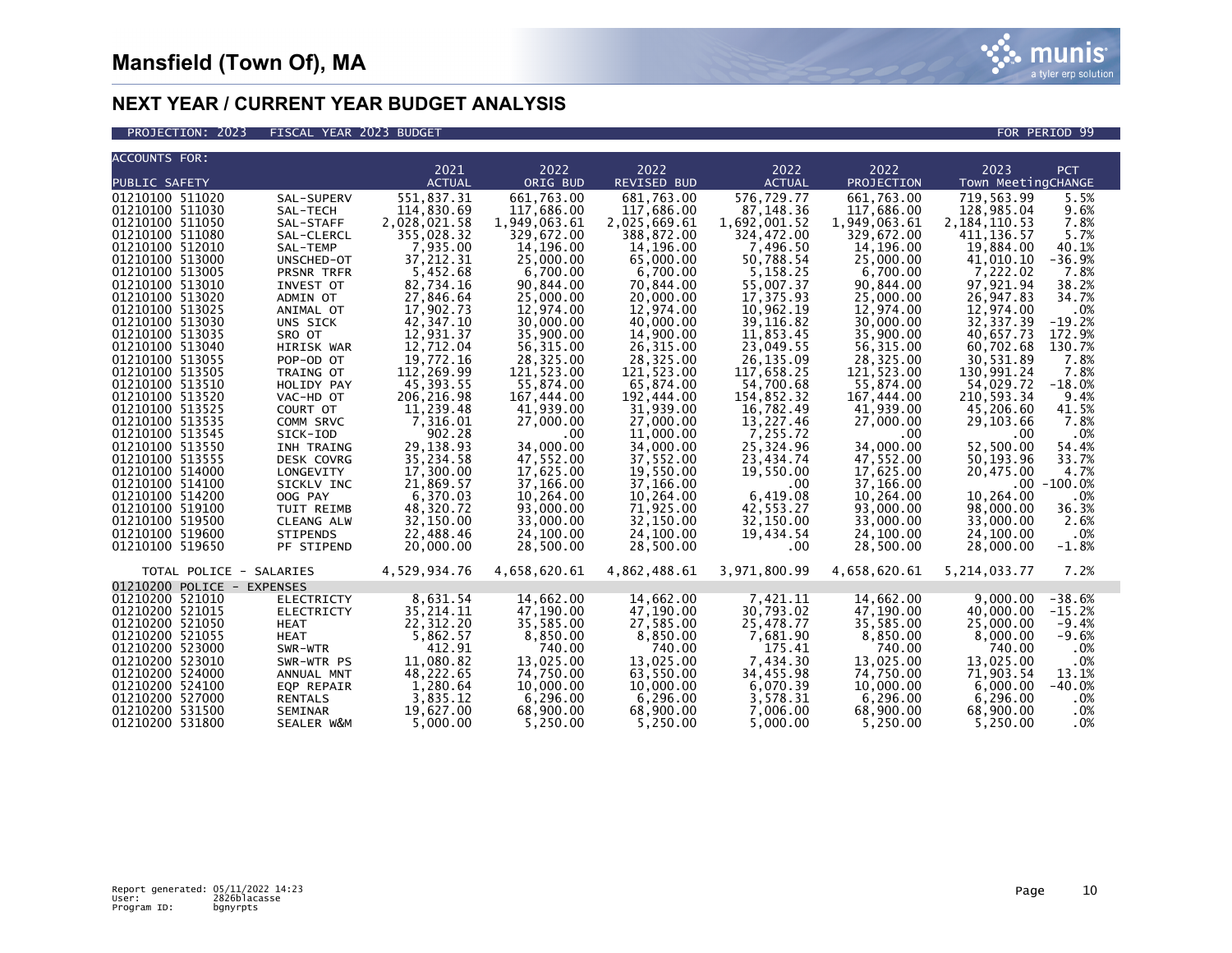### PROJECTION: 2023 FISCAL YEAR 2023 BUDGET AND RESERVE TO A SERVE THE RESERVE TO A SERVE TO A SERVE TO PERIOD 99

| <b>ACCOUNTS FOR:</b>                                                                                                                                                                                                                                                                                                                                                                                                                                                                                                                                              | 2021                                                                                                                                                                                           | 2022                                                                                                                                                                                                  | 2022                                                                                                                                                                                                  | 2022                                                                                                                                                                                               | 2022                                                                                                                                                                                                  | 2023                                                                                                                                                                                                 | PCT                                                                                                                                                 |
|-------------------------------------------------------------------------------------------------------------------------------------------------------------------------------------------------------------------------------------------------------------------------------------------------------------------------------------------------------------------------------------------------------------------------------------------------------------------------------------------------------------------------------------------------------------------|------------------------------------------------------------------------------------------------------------------------------------------------------------------------------------------------|-------------------------------------------------------------------------------------------------------------------------------------------------------------------------------------------------------|-------------------------------------------------------------------------------------------------------------------------------------------------------------------------------------------------------|----------------------------------------------------------------------------------------------------------------------------------------------------------------------------------------------------|-------------------------------------------------------------------------------------------------------------------------------------------------------------------------------------------------------|------------------------------------------------------------------------------------------------------------------------------------------------------------------------------------------------------|-----------------------------------------------------------------------------------------------------------------------------------------------------|
| PUBLIC SAFETY                                                                                                                                                                                                                                                                                                                                                                                                                                                                                                                                                     | <b>ACTUAL</b>                                                                                                                                                                                  | ORIG BUD                                                                                                                                                                                              | <b>REVISED BUD</b>                                                                                                                                                                                    | <b>ACTUAL</b>                                                                                                                                                                                      | PROJECTION                                                                                                                                                                                            | Town MeetingCHANGE                                                                                                                                                                                   |                                                                                                                                                     |
| 01210200 534010<br><b>TELEPHONE</b><br>01210200 534020<br><b>EMERG PHON</b><br>01210200 534200<br>PRINTING<br>01210200 534400<br>ADVERTISE<br>01210200 538000<br>ANIMAL CTR<br>01210200 542000<br>OFF SUPP<br>01210200 545000<br><b>CUST SUPPL</b><br>01210200 548500<br><b>VEH FUEL</b><br>01210200 549000<br>FOOD SUPP<br>01210200 549200<br>PRSNR LCKP<br>01210200 551000<br>BOOKS/REF<br>01210200 557100<br>AMMO SUPPL<br>01210200 557300<br><b>UNIFORMS</b><br>01210200 558000<br>OTH SUPP<br>01210200 572000<br>TRAVEL OUT<br>01210200 573100<br>PROF DEVLP | 32,798.74<br>1,297.93<br>3,285.77<br>7,010.19<br>10,750.47<br>13,429.42<br>1,025.61<br>.00<br>1,354.24<br>3,000.00<br>5,400.78<br>42,329.48<br>53,494.69<br>51,706.94<br>1,800.37<br>13,550.93 | 45,138.00<br>1,380.00<br>4,330.00<br>3,000.00<br>17,950.00<br>11,500.00<br>2,200.00<br>2,500.00<br>1,900.00<br>10,000.00<br>5,500.00<br>56,602.00<br>71,850.00<br>54,435.00<br>13,500.00<br>27,780.00 | 45,138.00<br>1,380.00<br>6,330.00<br>6,500.00<br>17,950.00<br>11,500.00<br>2,200.00<br>2,500.00<br>1,900.00<br>10,000.00<br>5,500.00<br>56,602.00<br>51,850.00<br>34,435.00<br>13,500.00<br>22,280.00 | 23,119.00<br>1,095.60<br>3,403.67<br>5,973.85<br>14,588.51<br>7,926.40<br>1,528.04<br>$.00 \,$<br>1,796.70<br>3,375.00<br>3,085.15<br>26,210.35<br>40,490.07<br>26,254.76<br>1,748.05<br>16,521.00 | 45,138.00<br>1,380.00<br>4,330.00<br>3,000.00<br>17,950.00<br>11,500.00<br>2,200.00<br>2,500.00<br>1,900.00<br>10,000.00<br>5,500.00<br>56,602.00<br>71,850.00<br>54,435.00<br>13,500.00<br>27,780.00 | 37,960.08<br>1,380.00<br>5,000.00<br>5,000.00<br>15.950.00<br>11,500.00<br>2,200.00<br>2,500.00<br>1,900.00<br>5,000.00<br>5,500.00<br>63, 311.27<br>66,650.00<br>54,435.00<br>8,500.00<br>59,930.00 | $-15.9%$<br>.0%<br>$-21.0%$<br>$-23.1%$<br>$-11.1%$<br>.0%<br>.0%<br>.0%<br>.0%<br>$-50.0%$<br>.0%<br>11.9%<br>28.5%<br>58.1%<br>$-37.0%$<br>169.0% |
| 01210200 573500<br>STFF RECRT                                                                                                                                                                                                                                                                                                                                                                                                                                                                                                                                     | 550.00                                                                                                                                                                                         | .00.                                                                                                                                                                                                  | .00                                                                                                                                                                                                   | $.00 \,$                                                                                                                                                                                           | $.00 \,$                                                                                                                                                                                              | .00                                                                                                                                                                                                  | .0%                                                                                                                                                 |
| TOTAL POLICE - EXPENSES                                                                                                                                                                                                                                                                                                                                                                                                                                                                                                                                           | 404,265.12                                                                                                                                                                                     | 614,813.00                                                                                                                                                                                            | 555,613.00                                                                                                                                                                                            | 312,211.34                                                                                                                                                                                         | 614,813.00                                                                                                                                                                                            | 600,830.89                                                                                                                                                                                           | 8.1%                                                                                                                                                |
| 01210800 POLICE ENCUMBRANCES                                                                                                                                                                                                                                                                                                                                                                                                                                                                                                                                      |                                                                                                                                                                                                |                                                                                                                                                                                                       |                                                                                                                                                                                                       |                                                                                                                                                                                                    |                                                                                                                                                                                                       |                                                                                                                                                                                                      |                                                                                                                                                     |
| 01210800 599999<br>POL ENCUMB                                                                                                                                                                                                                                                                                                                                                                                                                                                                                                                                     | 19,594.74                                                                                                                                                                                      | .00                                                                                                                                                                                                   | 1,963.50                                                                                                                                                                                              | 1,963.50                                                                                                                                                                                           | 1,963.50                                                                                                                                                                                              | .00                                                                                                                                                                                                  | .0%                                                                                                                                                 |
| TOTAL POLICE ENCUMBRANCES<br>TOTAL POLICE                                                                                                                                                                                                                                                                                                                                                                                                                                                                                                                         | 19.594.74<br>4, 953, 794.62                                                                                                                                                                    | $.00 \,$<br>5, 273, 433.61                                                                                                                                                                            | 1,963.50<br>5,420,065.11                                                                                                                                                                              | 1,963.50<br>4,285,975.83                                                                                                                                                                           | 1.963.50<br>5, 275, 397.11                                                                                                                                                                            | 5,814,864.66                                                                                                                                                                                         | $.00 - 100.0%$<br>7.3%                                                                                                                              |
| 220<br><b>FIRE</b>                                                                                                                                                                                                                                                                                                                                                                                                                                                                                                                                                |                                                                                                                                                                                                |                                                                                                                                                                                                       |                                                                                                                                                                                                       |                                                                                                                                                                                                    |                                                                                                                                                                                                       |                                                                                                                                                                                                      |                                                                                                                                                     |
| 01220100 FIRE - SALARIES                                                                                                                                                                                                                                                                                                                                                                                                                                                                                                                                          |                                                                                                                                                                                                |                                                                                                                                                                                                       |                                                                                                                                                                                                       |                                                                                                                                                                                                    |                                                                                                                                                                                                       |                                                                                                                                                                                                      |                                                                                                                                                     |
| 01220100 511010<br>SAL-MGMT<br>01220100 511020<br>SAL-SUPERV<br>01220100 511050<br>SAL-STAFF<br>01220100 511080<br>SAL-CLERCL<br>01220100 513000<br>UNSCHED-OT<br>01220100 513000 COVID VACCINE<br>01220100 513005<br>PERSLV OT<br>01220100 513005 COVID TESTING<br>01220100 513010<br>INJRYLV OT<br>01220100 513015<br>CALL COVRG<br>01220100 513020<br>UNS-OT GEN<br>01220100 513050<br>SCHED-OT<br>01220100 513500<br>TRAING OT<br>01220100 513505<br>HOLIDY PAY                                                                                               | 273.954.47<br>956,583.52<br>1,798,384.14<br>67,076.19<br>138,863.20<br>7,253.57<br>141, 199.79<br>1,613.19<br>43,446.72<br>14,704.31<br>66,034.36<br>305,083.77<br>12,011.92<br>177.095.24     | 273.973.04<br>1,022,588.60<br>2,079,098.34<br>67,033.99<br>77,691.00<br>$.00 \times$<br>160,056.00<br>.00<br>37,050.00<br>30,913.00<br>79,686.00<br>306,529.00<br>23,370.00<br>180,678.28             | 286,973.04<br>1,022,588.60<br>2,116,098.34<br>67,033.99<br>77,691.00<br>.00<br>160,056.00<br>.00<br>37,050.00<br>30,913.00<br>79,686.00<br>306,529.00<br>23,370.00<br>180,678.28                      | 243, 153. 33<br>831, 277.42<br>1,763,088.37<br>59,338.52<br>129,505.87<br>12,532.06<br>117, 191.91<br>32,946.28<br>54,576.19<br>12, 142.88<br>36, 313. 14<br>151,985.49<br>17,501.27<br>171.248.43 | 273.973.04<br>1,022,588.60<br>2,079,098.34<br>67,033.99<br>77,691.00<br>.00<br>160,056.00<br>.00<br>37,050.00<br>30.913.00<br>79,686.00<br>306,529.00<br>23,370.00<br>180,678.28                      | 296,781.76<br>1,099,098.79<br>2, 235, 474. 15<br>73,273.08<br>77,691.00<br>.00<br>160,056.00<br>.00<br>37,050.00<br>30.913.00<br>79,686.00<br>306,529.00<br>24,071.00<br>217,785.00                  | 3.4%<br>7.5%<br>5.6%<br>9.3%<br>.0%<br>.0%<br>.0%<br>.0%<br>.0%<br>.0%<br>.0%<br>.0%<br>3.0%<br>20.5%                                               |

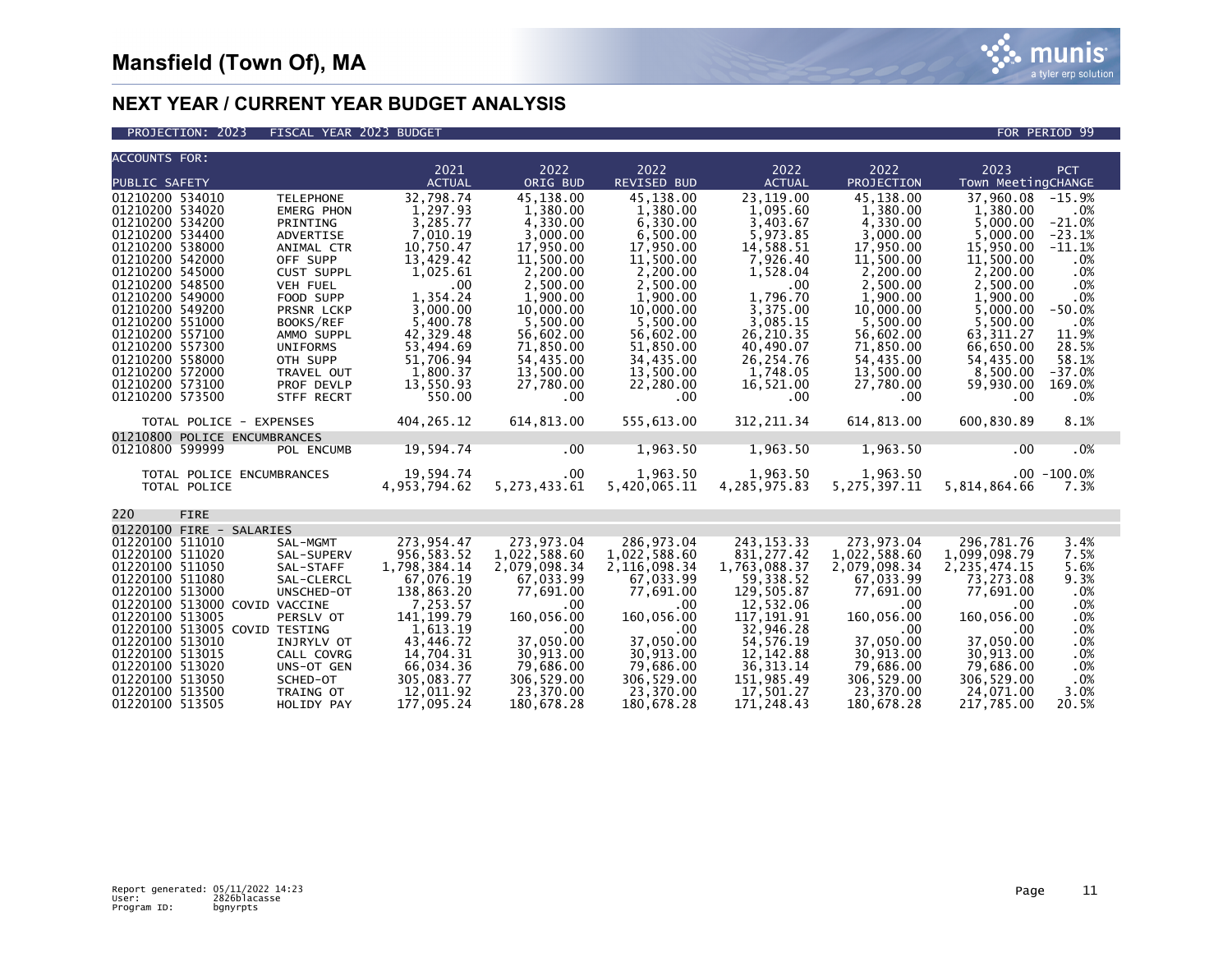

| <b>ACCOUNTS FOR:</b>     |            |                                |                              |              |                    |               |              |                    |                |
|--------------------------|------------|--------------------------------|------------------------------|--------------|--------------------|---------------|--------------|--------------------|----------------|
|                          |            |                                | 2021                         | 2022         | 2022               | 2022          | 2022         | 2023               | PCT            |
| PUBLIC SAFETY            |            |                                | <b>ACTUAL</b>                | ORIG BUD     | <b>REVISED BUD</b> | <b>ACTUAL</b> | PROJECTION   | Town MeetingCHANGE |                |
| 01220100 514000          |            | LONGEVITY                      | 19,800.00                    | 17.150.00    | 17.150.00          | 1,500.00      | 17,150.00    | 21,000.00          | 22.4%          |
| 01220100 514100          |            | SICKLV INC                     | 46,349.90                    | 45,000.00    | 45,000.00          | .00           | 45,000.00    |                    | $.00 - 100.0%$ |
| 01220100 514200          |            | OOG PAY                        | 17,600.74                    | 25,000.00    | 25,000.00          | 12,533.36     | 25,000.00    | 25,000.00          | .0%            |
| 01220100 519100          |            | TUIT REIMB                     | 20,555.63                    | 33,000.00    | 33,000.00          | 35, 113. 14   | 33,000.00    | 45,000.00          | 36.4%          |
| 01220100 519200          |            | CAREER INC                     | 120,628.79                   | 107,500.00   | 107,500.00         | 4,433.00      | 107,500.00   | 185, 244. 75       | 72.3%          |
| 01220100 519300          |            | SICKLV BB                      | 46,223.76                    | 21,068.00    | 21,068.00          | .00           | 21,068.00    |                    | $.00 - 100.0%$ |
| 01220100 519500          |            | CLEANG ALW                     | 23,550.00                    | 24,600.00    | 24,600.00          | 24,325.00     | 24,600.00    | 24,600.00          | .0%            |
| 01220100 519600          |            |                                |                              |              | 72,500.00          | 66,634.48     | 72,500.00    |                    | 16.5%          |
|                          |            | <b>STIPENDS</b>                | 68,749.84                    | 72,500.00    |                    |               |              | 84,450.00          |                |
|                          |            | TOTAL FIRE - SALARIES          | 4,366,763.05                 | 4,684,485.25 | 4,734,485.25       | 3,777,340.14  | 4,684,485.25 | 5,023,703.53       | 6.1%           |
| 01220200 FIRE - EXPENSES |            |                                |                              |              |                    |               |              |                    |                |
| 01220200 521010          |            | <b>ELECTRICTY</b>              | 7,705.94                     | 7.370.00     | 7,370.00           | 7,333.74      | 7,370.00     | 7,370.00           | .0%            |
| 01220200 521050          |            | <b>HEAT</b>                    | 8,646.03                     | 7,726.00     | 7,726.00           | 11,595.47     | 7,726.00     | 7,726.00           | .0%            |
| 01220200 523000          |            | SWR-WTR                        | 1,553.20                     | 812.00       | 812.00             | 1.503.58      | 812.00       | 812.00             | .0%            |
| 01220200 524000          |            | <b>BLDG MNT</b>                | 1,790.07                     | 2,119.00     | 2,119.00           | 1,841.77      | 2,119.00     | 2,119.00           | .0%            |
| 01220200 524010          |            | ANNUAL MNT                     | 10,697.48                    | 14,743.00    | 14,743.00          | 9,292.24      | 14,743.00    | 15,500.00          | 5.1%           |
| 01220200 524100          |            | EQP REPAIR                     | 4,625.98                     | 12,000.00    | 12,000.00          | 7,217.22      | 12,000.00    | 12,000.00          | .0%            |
| 01220200 524550          |            | SOFTWR LIC                     | 4,708.08                     | 6,087.00     | 6,087.00           | 6,325.11      | 6,087.00     | 6,087.00           | .0%            |
| 01220200 530900          |            | SPEC SRVCS                     | 897.07                       | 1,500.00     | 1,500.00           | 1,216.93      | 1,500.00     | 1,500.00           | .0%            |
| 01220200 531500          |            | <b>SEMINAR</b>                 | 1,557.50                     | 8,000.00     | 8.000.00           | 5,921.13      | 8,000.00     | 8.000.00           | .0%            |
| 01220200 534010          |            | <b>TELEPHONE</b>               | 6,914.01                     | 12,000.00    | 12,000.00          | 9,484.51      | 12,000.00    | 14,000.00          | 16.7%          |
|                          |            | 01220200 540000 COVID SUPPLIES | 1,081.37                     | $.00 \cdot$  | $.00 \times$       | .00           | .00          | .00                | .0%            |
| 01220200 542000          |            | OFF SUPP                       | 1,987.32                     | 2.000.00     | 2,000.00           | 1.639.40      | 2,000.00     | 2.000.00           | .0%            |
|                          |            | 01220200 543000 COVID TESTING  | 19,253.74                    | $.00 \,$     | .00.               | 19,578.57     | .00.         | .00                | .0%            |
| 01220200 545000          |            | CUST SUPPL                     | 69.82                        | 500.00       | 500.00             | 196.06        | 500.00       | 500.00             | .0%            |
| 01220200 548000          |            | VEH SUPPL                      | 3,037.89                     | 3,700.00     | 3,700.00           | 2,660.24      | 3,700.00     | 3.700.00           | .0%            |
| 01220200 548500          |            | <b>VEH FUEL</b>                | $\overline{\phantom{0}}$ .00 | $.00 \,$     | $.00 \cdot$        | 111.02        | .00.         | .00                | .0%            |
| 01220200 549000          |            | FOOD SUPP                      | 79.28                        | 800.00       | 800.00             | $.00 \,$      | 800.00       | 800.00             | .0%            |
| 01220200 557300          |            | <b>UNIFORMS</b>                | 49,257.36                    | 61.300.00    | 61,300.00          | 34,022.74     | 61,300.00    | 61,300.00          | .0%            |
| 01220200 558000          |            | OTH SUPP                       | 2,739.11                     | 5,300.00     | 5,300.00           | 3,761.46      | 5,300.00     | 5,300.00           | .0%            |
| 01220200 573100          |            | PROF DEVLP                     | 4,935.21                     | 5,200.00     | 5,200.00           | 5,596.00      | 5,200.00     | 5.200.00           | .0%            |
| 01220200 573500          |            | <b>STFF RECRT</b>              | 2,068.40                     | 3,825.00     | 3,825.00           | 2,105.00      | 3,825.00     | 6,000.00           | 56.9%          |
|                          |            |                                |                              |              |                    |               |              |                    |                |
|                          |            | TOTAL FIRE - EXPENSES          | 133,604.86                   | 154,982.00   | 154,982.00         | 131,402.19    | 154,982.00   | 159,914.00         | 3.2%           |
|                          |            | 01220300 FIRE - CAPITAL OUTLAY |                              |              |                    |               |              |                    |                |
| 01220300 548000          |            | FIR IMPMTS                     | 2,949.02                     | 1.000.00     | 1.000.00           | 352.29        | 1.000.00     | 1.000.00           | .0%            |
| 01220300 558500          |            | OFFICE EOP                     | 1,788.48                     | 4,880.00     | 4.880.00           | 1,562.84      | 4,880.00     | 2.880.00           | $-41.0%$       |
| 01220300 586000          |            | NONVEH EQP                     | 37,091.64                    | 32,950.00    | 32,950.00          | 8,830.61      | 32,950.00    | 27,950.00          | $-15.2%$       |
|                          |            |                                |                              |              |                    |               |              |                    |                |
|                          |            | TOTAL FIRE - CAPITAL OUTLAY    | 41,829.14                    | 38,830.00    | 38,830.00          | 10,745.74     | 38,830.00    | 31,830.00          | $-18.0%$       |
|                          | TOTAL FIRE |                                | 4,542,197.05                 | 4,878,297.25 | 4,928,297.25       | 3,919,488.07  | 4,878,297.25 | 5, 215, 447.53     | 5.8%           |
| 230                      |            | EMERGENCY MEDICAL SERVICES     |                              |              |                    |               |              |                    |                |
| 01230100 EMS - SALARIES  |            |                                |                              |              |                    |               |              |                    |                |
| 01230100 511050          |            | STAFF SAL                      | .00                          | .00          | .00 <sub>1</sub>   | 79.41         | .00          | $.00 \,$           | .0%            |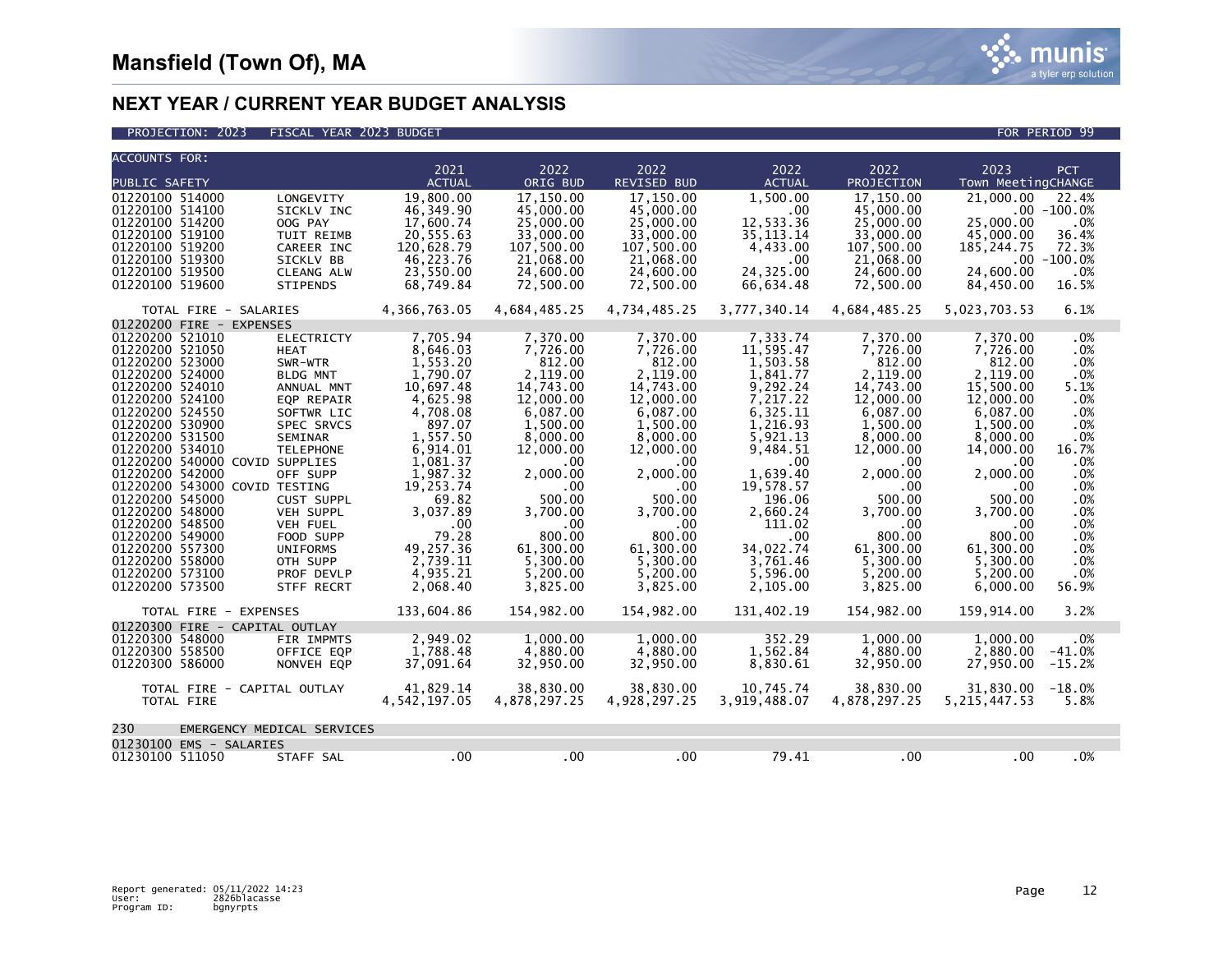| <b>ACCOUNTS FOR:</b>                                                                                                                                                    |                                                              |                                                                                                                                | 2021                                                                                                        | 2022                                                                                                  | 2022                                                                                                       | 2022                                                                                            | 2022                                                                                                  | 2023                                                                                                  | <b>PCT</b>                                                  |
|-------------------------------------------------------------------------------------------------------------------------------------------------------------------------|--------------------------------------------------------------|--------------------------------------------------------------------------------------------------------------------------------|-------------------------------------------------------------------------------------------------------------|-------------------------------------------------------------------------------------------------------|------------------------------------------------------------------------------------------------------------|-------------------------------------------------------------------------------------------------|-------------------------------------------------------------------------------------------------------|-------------------------------------------------------------------------------------------------------|-------------------------------------------------------------|
| PUBLIC SAFETY                                                                                                                                                           |                                                              |                                                                                                                                | <b>ACTUAL</b>                                                                                               | ORIG BUD                                                                                              | <b>REVISED BUD</b>                                                                                         | <b>ACTUAL</b>                                                                                   | PROJECTION                                                                                            | Town MeetingCHANGE                                                                                    |                                                             |
| 01230100 513000<br>01230100 513005<br>01230100 513596<br>01230100 519600                                                                                                |                                                              | UNSCHED-OT<br><b>TRAING OT</b><br>COMM HLTH<br><b>STIPENDS</b>                                                                 | 8,171.76<br>14,937.29<br>13,804.85<br>224, 108.34                                                           | 13,200.00<br>38,632.00<br>22,766.00<br>256,600.00                                                     | 13,200,00<br>38,632.00<br>22,766.00<br>256,600.00                                                          | 10,120.45<br>18,494.12<br>5,485.82<br>237,953.00                                                | 13,200,00<br>38,632.00<br>22,766.00<br>256,600.00                                                     | 10.200.00<br>18,632.00<br>15,000.00<br>254,100.00                                                     | $-22.7%$<br>$-51.8%$<br>$-34.1%$<br>$-1.0%$                 |
|                                                                                                                                                                         | TOTAL EMS - SALARIES                                         |                                                                                                                                | 261,022.24                                                                                                  | 331,198.00                                                                                            | 331,198.00                                                                                                 | 272,132.80                                                                                      | 331,198.00                                                                                            | 297,932.00                                                                                            | $-10.0%$                                                    |
|                                                                                                                                                                         | 01230200 EMS - EXPENSES                                      |                                                                                                                                |                                                                                                             |                                                                                                       |                                                                                                            |                                                                                                 |                                                                                                       |                                                                                                       |                                                             |
| 01230200 524010<br>01230200 524100<br>01230200 524500<br>01230200 530600<br>01230200 534010<br>01230200 548000<br>01230200 551000<br>01230200 558000<br>01230200 573200 |                                                              | ANNUAL MNT<br>EQP REPAIR<br>DP SRVCS<br>COMM HLTH<br><b>TELEPHONE</b><br><b>VEH SUPPL</b><br>BOOKS/REF<br>OTH SUPP<br>LICENSES | 6,062.43<br>4,644.63<br>60,925.61<br>2,375.01<br>1,258.28<br>3,585.25<br>629.07<br>52, 186. 53<br>12,280.00 | 11,700.00<br>5,500.00<br>56,000.00<br>5,000.00<br>.00<br>4,000.00<br>800.00<br>58,000.00<br>14,000.00 | 11,700.00<br>5.500.00<br>56,000.00<br>5,000.00<br>$.00 \,$<br>4,000.00<br>800.00<br>58,000.00<br>14,000.00 | 6,956.46<br>82.00<br>62,473.00<br>2,246.73<br>.00<br>511.40<br>275.80<br>46,186.04<br>11,500.00 | 11,700.00<br>5,500.00<br>56,000.00<br>5,000.00<br>.00<br>4,000.00<br>800.00<br>58,000.00<br>14,000.00 | 11,700.00<br>5.500.00<br>56,000.00<br>5,000.00<br>.00<br>4,000.00<br>800.00<br>58,000.00<br>14,000.00 | .0%<br>.0%<br>.0%<br>.0%<br>.0%<br>.0%<br>.0%<br>.0%<br>.0% |
|                                                                                                                                                                         | TOTAL EMS - EXPENSES                                         |                                                                                                                                | 143,946.81                                                                                                  | 155,000.00                                                                                            | 155,000.00                                                                                                 | 130,231.43                                                                                      | 155,000.00                                                                                            | 155,000.00                                                                                            | .0%                                                         |
| 01230300 586000                                                                                                                                                         | 01230300 EMS - CAPITAL OUTLAY                                | NONVEH EQP                                                                                                                     | 3,910.10                                                                                                    | 4,500.00                                                                                              | 4,500.00                                                                                                   | 2,112.00                                                                                        | 4,500.00                                                                                              | 4,500.00                                                                                              | .0%                                                         |
|                                                                                                                                                                         |                                                              |                                                                                                                                |                                                                                                             |                                                                                                       |                                                                                                            |                                                                                                 |                                                                                                       |                                                                                                       |                                                             |
|                                                                                                                                                                         | TOTAL EMS - CAPITAL OUTLAY<br>TOTAL EMERGENCY MEDICAL SERV   |                                                                                                                                | 3,910.10<br>408,879.15                                                                                      | 4,500.00<br>490,698.00                                                                                | 4,500.00<br>490,698.00                                                                                     | 2,112.00<br>404,476.23                                                                          | 4,500.00<br>490,698.00                                                                                | 4,500.00<br>457,432.00                                                                                | .0%<br>$-6.8%$                                              |
| 235                                                                                                                                                                     | PUBLIC SAFETY DISPATCH                                       |                                                                                                                                |                                                                                                             |                                                                                                       |                                                                                                            |                                                                                                 |                                                                                                       |                                                                                                       |                                                             |
|                                                                                                                                                                         | 01235200 PUBLIC SAFETY DISPATCH - EXP                        |                                                                                                                                |                                                                                                             |                                                                                                       |                                                                                                            |                                                                                                 |                                                                                                       |                                                                                                       |                                                             |
| 01235200 578000                                                                                                                                                         |                                                              | SEMREC EXP                                                                                                                     | 300,000.00                                                                                                  | 300,000.00                                                                                            | 300,000.00                                                                                                 | 300,000.00                                                                                      | 300,000.00                                                                                            | 300,000.00                                                                                            | .0%                                                         |
|                                                                                                                                                                         | TOTAL PUBLIC SAFETY DISPATCH<br>TOTAL PUBLIC SAFETY DISPATCH |                                                                                                                                | 300,000.00<br>300,000.00                                                                                    | 300,000,00<br>300,000.00                                                                              | 300,000.00<br>300,000.00                                                                                   | 300,000.00<br>300,000.00                                                                        | 300,000.00<br>300,000.00                                                                              | 300,000.00<br>300,000.00                                                                              | .0%<br>.0%                                                  |
| 240                                                                                                                                                                     | INSPECTIONAL SERVICES                                        |                                                                                                                                |                                                                                                             |                                                                                                       |                                                                                                            |                                                                                                 |                                                                                                       |                                                                                                       |                                                             |
| 01240100 511010<br>01240100 511030<br>01240100 511080<br>01240100 513000<br>01240100 514000                                                                             | 01240100 INSPECTION - SALARIES                               | SAL-MGMT<br>TECH SUPPT<br>SAL-CLERCL<br>UNSCHED-OT<br>LONGEVITY                                                                | 99, 357.43<br>70,259.08<br>197.071.47<br>3,786.79<br>2.300.00                                               | 99,707.20<br>70,699.28<br>196,243.80<br>4,000.00<br>2.675.00                                          | 99,707.20<br>70,699.28<br>196,243.80<br>4,000.00<br>2.675.00                                               | 88,068.04<br>65,419.67<br>148,754.85<br>2,092.78<br>2.300.00                                    | 99,707.20<br>70,699.28<br>196,243.80<br>4,000.00<br>2.675.00                                          | 106,199.72<br>75,473.45<br>137,964.11<br>2,000.00<br>2.300.00                                         | 6.5%<br>6.8%<br>$-29.7%$<br>$-50.0%$<br>$-14.0%$            |

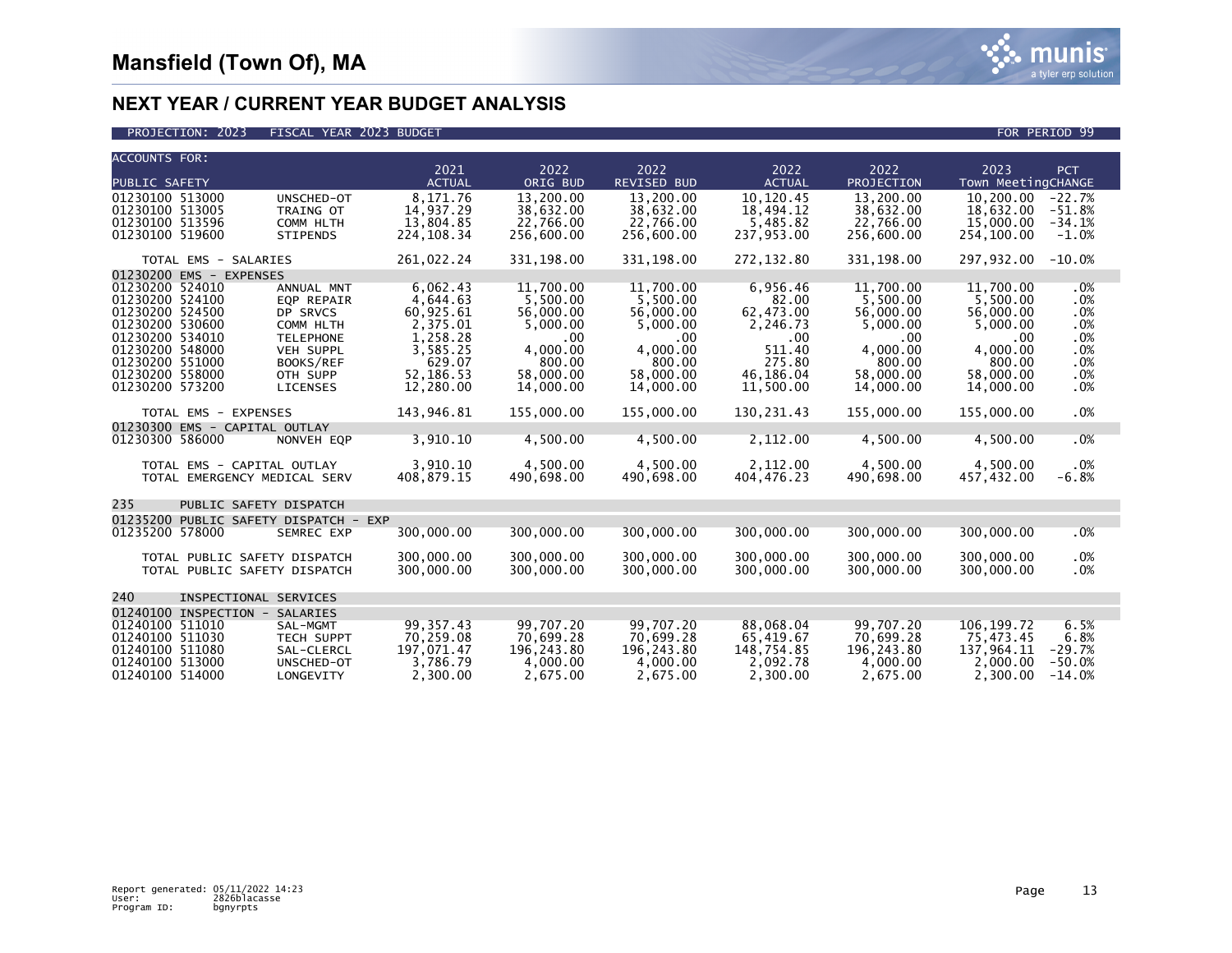

| <b>ACCOUNTS FOR:</b>                                                                                                                                                                                                                                                                           |                                                                                                                                                                                                  | 2021                                                                                                                                 | 2022                                                                                                                                                | 2022                                                                                                                                                     | 2022                                                                                                                                            | 2022                                                                                                                                                     | 2023                                                                                                                                                  | PCT                                                                                                  |
|------------------------------------------------------------------------------------------------------------------------------------------------------------------------------------------------------------------------------------------------------------------------------------------------|--------------------------------------------------------------------------------------------------------------------------------------------------------------------------------------------------|--------------------------------------------------------------------------------------------------------------------------------------|-----------------------------------------------------------------------------------------------------------------------------------------------------|----------------------------------------------------------------------------------------------------------------------------------------------------------|-------------------------------------------------------------------------------------------------------------------------------------------------|----------------------------------------------------------------------------------------------------------------------------------------------------------|-------------------------------------------------------------------------------------------------------------------------------------------------------|------------------------------------------------------------------------------------------------------|
| PUBLIC SAFETY                                                                                                                                                                                                                                                                                  |                                                                                                                                                                                                  | <b>ACTUAL</b>                                                                                                                        | ORIG BUD                                                                                                                                            | <b>REVISED BUD</b>                                                                                                                                       | <b>ACTUAL</b>                                                                                                                                   | <b>PROJECTION</b>                                                                                                                                        | Town MeetingCHANGE                                                                                                                                    |                                                                                                      |
| 01240100 514100                                                                                                                                                                                                                                                                                | SICKLV INC                                                                                                                                                                                       | 6,739.61                                                                                                                             | 8,428.23                                                                                                                                            | 8,428.23                                                                                                                                                 | .00                                                                                                                                             | 8,428.23                                                                                                                                                 | $.00 - 100.0%$                                                                                                                                        |                                                                                                      |
|                                                                                                                                                                                                                                                                                                |                                                                                                                                                                                                  |                                                                                                                                      |                                                                                                                                                     |                                                                                                                                                          |                                                                                                                                                 |                                                                                                                                                          |                                                                                                                                                       |                                                                                                      |
| TOTAL INSPECTION - SALARIES                                                                                                                                                                                                                                                                    |                                                                                                                                                                                                  | 379,514.38                                                                                                                           | 381,753.51                                                                                                                                          | 381,753.51                                                                                                                                               | 306,635.34                                                                                                                                      | 381,753.51                                                                                                                                               | 323, 937. 28 -15. 1%                                                                                                                                  |                                                                                                      |
| 01240200 INSPECTION -                                                                                                                                                                                                                                                                          | <b>EXPENSES</b>                                                                                                                                                                                  |                                                                                                                                      |                                                                                                                                                     |                                                                                                                                                          |                                                                                                                                                 |                                                                                                                                                          |                                                                                                                                                       |                                                                                                      |
| 01240200 524100<br>01240200 529500<br>01240200 530000<br>01240200 531500<br>01240200 534010<br>01240200 534200<br>01240200 542000<br>01240200 548000<br>01240200 551000<br>01240200 557300<br>01240200 571000<br>01240200 573100<br>TOTAL INSPECTION - EXPENSES<br>TOTAL INSPECTIONAL SERVICES | <b>EOP REPAIR</b><br><b>DEMO MAINT</b><br>PROF&TECH<br><b>SEMINAR</b><br><b>TELEPHONE</b><br>PRINTING<br>OFF SUPP<br><b>VEH SUPPL</b><br>BOOKS/REF<br><b>UNIFORMS</b><br>TRAVEL IN<br>PROF DEVLP | $.00 \,$<br>$.00 \,$<br>15.16<br>465.00<br>1,572.37<br>.00<br>499.72<br>.00<br>.00<br>.00<br>.00<br>230.98<br>2,783.23<br>382,297.61 | 100.00<br>500.00<br>750.00<br>1,500.00<br>1,500.00<br>.00<br>1.000.00<br>500.00<br>1,000.00<br>800.00<br>100.00<br>500.00<br>8,250.00<br>390,003.51 | 100.00<br>500.00<br>750.00<br>1,500.00<br>1,500.00<br>$.00 \,$<br>1.000.00<br>500.00<br>1,000.00<br>800.00<br>100.00<br>500.00<br>8,250.00<br>390,003.51 | $.00 \,$<br>.00<br>247.35<br>1,580.12<br>1,139.75<br>97.00<br>395.51<br>$.00 \,$<br>.00<br>219.02<br>$.00 \,$<br>.00<br>3,678.75<br>310, 314.09 | 100.00<br>500.00<br>750.00<br>1,500.00<br>1,500.00<br>$.00 \,$<br>1.000.00<br>500.00<br>1,000.00<br>800.00<br>100.00<br>500.00<br>8,250.00<br>390,003.51 | 100.00<br>500.00<br>750.00<br>1,500.00<br>1,500.00<br>.00<br>1.000.00<br>500.00<br>1,000.00<br>800.00<br>100.00<br>500.00<br>8,250.00<br>332, 187. 28 | .0%<br>.0%<br>.0%<br>.0%<br>.0%<br>.0%<br>.0%<br>.0%<br>.0%<br>.0%<br>.0%<br>.0%<br>.0%<br>$-14.8\%$ |
|                                                                                                                                                                                                                                                                                                |                                                                                                                                                                                                  |                                                                                                                                      |                                                                                                                                                     |                                                                                                                                                          |                                                                                                                                                 |                                                                                                                                                          |                                                                                                                                                       |                                                                                                      |
| 291                                                                                                                                                                                                                                                                                            | EMERGENCY MANAGEMENT                                                                                                                                                                             |                                                                                                                                      |                                                                                                                                                     |                                                                                                                                                          |                                                                                                                                                 |                                                                                                                                                          |                                                                                                                                                       |                                                                                                      |
| 01291100 EMERGENCY MANAGEMNT - SALARIES<br>01291100 511010                                                                                                                                                                                                                                     |                                                                                                                                                                                                  | 4,498.00                                                                                                                             | 4,500.00                                                                                                                                            | 4,500.00                                                                                                                                                 | 2,499.00                                                                                                                                        | 4,500.00                                                                                                                                                 | 4,500.00                                                                                                                                              | .0%                                                                                                  |
|                                                                                                                                                                                                                                                                                                | SAL-MGMT                                                                                                                                                                                         |                                                                                                                                      |                                                                                                                                                     |                                                                                                                                                          |                                                                                                                                                 |                                                                                                                                                          |                                                                                                                                                       |                                                                                                      |
| TOTAL EMERGENCY MANAGEMNT -                                                                                                                                                                                                                                                                    |                                                                                                                                                                                                  | 4,498.00                                                                                                                             | 4,500.00                                                                                                                                            | 4,500.00                                                                                                                                                 | 2,499.00                                                                                                                                        | 4,500.00                                                                                                                                                 | 4,500.00                                                                                                                                              | .0%                                                                                                  |
| 01291200 EMERGENCY MANAGEMENT - EXPENSE                                                                                                                                                                                                                                                        |                                                                                                                                                                                                  |                                                                                                                                      |                                                                                                                                                     |                                                                                                                                                          |                                                                                                                                                 |                                                                                                                                                          |                                                                                                                                                       |                                                                                                      |
| 01291200 521010<br>01291200 523000<br>01291200 524100<br>01291200 527000<br>01291200 530900<br>01291200 531500<br>01291200 534010<br>01291200 534200<br>01291200 534400<br>01291200 542000<br>01291200 543000<br>01291200 545000                                                               | <b>ELECTRICTY</b><br>SWR-WTR<br>EQP REPAIR<br><b>RENTALS</b><br>SPEC SRVCS<br>SEMINAR<br><b>TELEPHONE</b><br>PRINTING<br><b>ADVERTISE</b><br>OFF SUPP<br>BLDG SUPP<br><b>CUST SUPPL</b>          | 3,393.69<br>841.23<br>5,077.19<br>400.00<br>190.90<br>185.67<br>1,002.49<br>230.00<br>.00<br>41.98<br>3,048.24<br>94.95              | 4,431.75<br>1.000.00<br>14,500.00<br>900.00<br>.00<br>1,000.00<br>1,500.00<br>1,000.00<br>100.00<br>500.00<br>3,000.00<br>200.00                    | 4,431.75<br>1.000.00<br>14,500.00<br>900.00<br>.00.<br>1,000.00<br>1,500.00<br>1,000.00<br>100.00<br>500.00<br>3,000.00<br>200.00                        | 3,337.22<br>84.56<br>5,177.68<br>.00<br>.00<br>.00<br>785.63<br>.00<br>.00<br>100.94<br>$.00 \,$<br>$.00 \,$                                    | 4,431.75<br>1.000.00<br>14,500.00<br>900.00<br>.00<br>1,000.00<br>1,500.00<br>1,000.00<br>100.00<br>500.00<br>3,000.00<br>200.00                         | 4,431.75<br>1.000.00<br>12,500.00<br>900.00<br>.00<br>1,000.00<br>1,500.00<br>500.00<br>$.00 - 100.0%$<br>500.00<br>3,000.00<br>200.00                | .0%<br>.0%<br>$-13.8%$<br>.0%<br>.0%<br>.0%<br>.0%<br>$-50.0%$<br>.0%<br>.0%<br>.0%                  |
| 01291200 548000<br>01291200 551000                                                                                                                                                                                                                                                             | <b>VEH SUPPL</b><br>BOOKS/REF                                                                                                                                                                    | 1,551.82<br>$.00 \,$                                                                                                                 | 3,750.00<br>100.00                                                                                                                                  | 3,750.00<br>100.00                                                                                                                                       | 525.93<br>59.96                                                                                                                                 | 3,750.00<br>100.00                                                                                                                                       | 2,000.00<br>100.00                                                                                                                                    | $-46.7%$<br>.0%                                                                                      |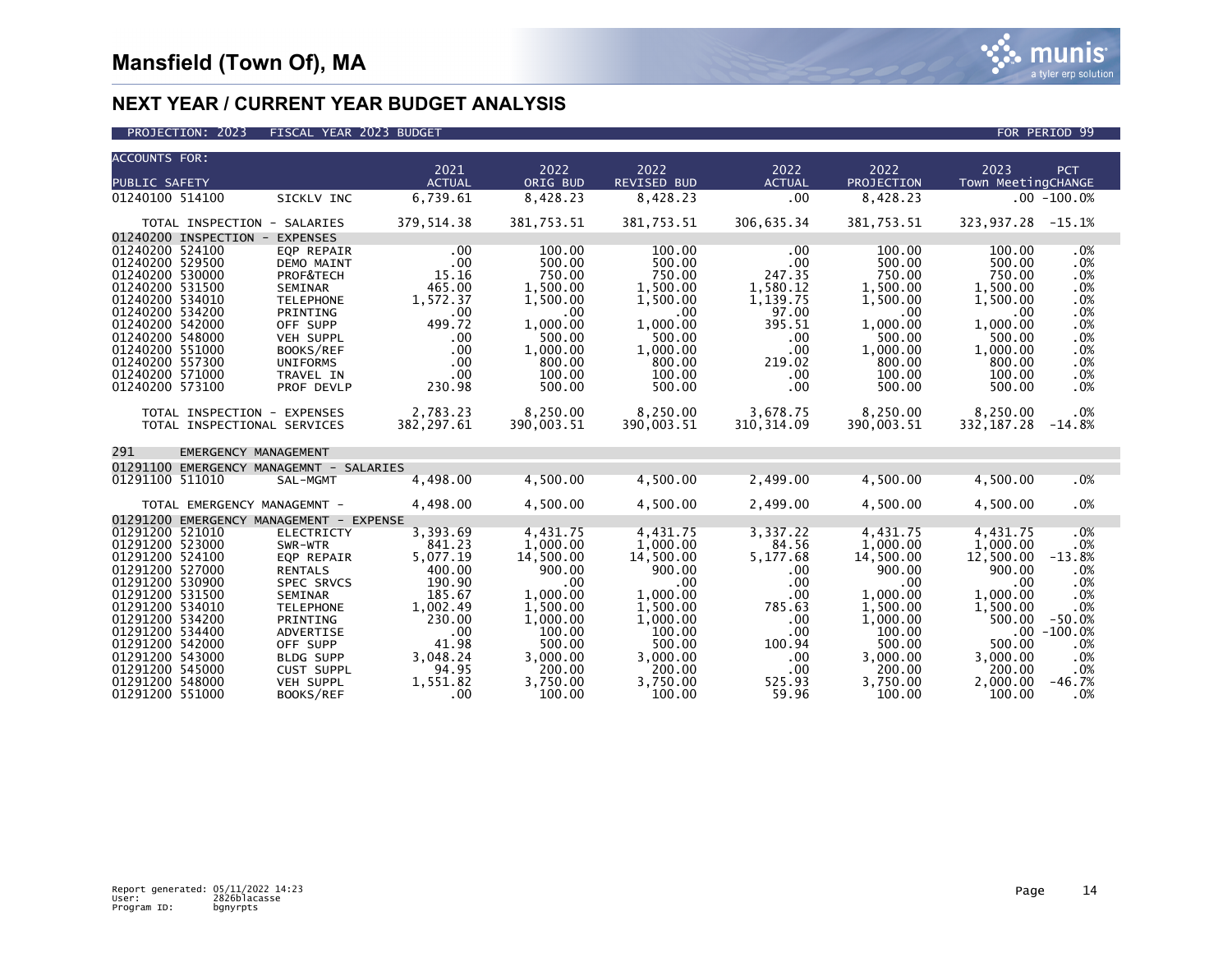|     | <b>ACCOUNTS FOR:</b>     |                                         |               |                 |                                           |                                                                                     |                                                |                         |
|-----|--------------------------|-----------------------------------------|---------------|-----------------|-------------------------------------------|-------------------------------------------------------------------------------------|------------------------------------------------|-------------------------|
|     |                          |                                         | 2021          | 2022            | 2022                                      | 2022                                                                                | 2022                                           | 2023<br>PCT             |
|     | PUBLIC SAFETY            |                                         | <b>ACTUAL</b> | ORIG BUD        | REVISED BUD                               | <b>ACTUAL</b>                                                                       | PROJECTION                                     | Town MeetingCHANGE      |
|     | 01291200 557300          | <b>UNIFORMS</b>                         | 7,374.43      | 6,200.00        | 6,200.00                                  | 5,108.92                                                                            | 6,200.00                                       | 6,200.00<br>.0%         |
|     | 01291200 557900          | TRAING SUP                              | 590.49        | 2,000.00        | 2,000.00                                  | .00                                                                                 | 2,000.00                                       | 2,000.00<br>.0%         |
|     | 01291200 558000          | OTH SUPP                                | 2,081.89      | 2,500.00        | 2.500.00                                  | .00                                                                                 | 2,500.00                                       | .0%<br>2,500.00         |
|     |                          |                                         |               |                 |                                           |                                                                                     |                                                |                         |
|     |                          | TOTAL EMERGENCY MANAGEMENT -            | 26,104.97     | 42,681.75       | 42,681.75                                 | 15,180.84                                                                           | 42,681.75                                      | 38, 331. 75<br>$-10.2%$ |
|     |                          | 01291300 EMERGENCY MANAGEMENT - CAPITAL |               |                 |                                           |                                                                                     |                                                |                         |
|     | 01291300 586000          | NONVEH EQP                              | 3,000.00      | 3,500.00        | 11,500.00                                 | 349.44                                                                              | 3,500.00                                       | 3,500.00<br>-69.6%      |
|     |                          |                                         |               |                 |                                           |                                                                                     |                                                |                         |
|     |                          | TOTAL EMERGENCY MANAGEMENT -            | 3,000.00      | 3,500.00        | 11,500.00                                 | 349.44                                                                              | 3,500.00                                       | 3,500.00<br>$-69.6%$    |
|     |                          | TOTAL EMERGENCY MANAGEMENT              | 33,602.97     | 50,681.75       | 58,681.75                                 | 18,029.28                                                                           | 50,681.75                                      | 46,331.75<br>$-21.0%$   |
|     | TOTAL PUBLIC SAFETY      |                                         | 10.620.771.40 |                 | 11, 383, 114, 12 11, 587, 745, 62         |                                                                                     | 9, 238, 283.50 11, 385, 077.62 12, 166, 263.22 | 5.0%                    |
|     |                          |                                         |               |                 |                                           |                                                                                     |                                                |                         |
| 300 |                          | MANSFIELD PUBLIC SCHOOLS                |               |                 |                                           |                                                                                     |                                                |                         |
|     | 10300100 SCHOOL SALARIES |                                         |               |                 |                                           |                                                                                     |                                                |                         |
|     | 10300100 510000          | SCHL SAL                                | 41.427.008.73 |                 |                                           | 44,056,353.00 44,056,353.00 32,487,871.46 44,056,353.00 45,300,246.00               |                                                | 2.8%                    |
|     |                          |                                         |               |                 |                                           |                                                                                     |                                                |                         |
|     | TOTAL SCHOOL SALARIES    |                                         |               |                 |                                           | 41,427,008.73 44,056,353.00 44,056,353.00 32,487,871.46 44,056,353.00 45,300,246.00 |                                                | 2.8%                    |
|     |                          | 10300800 SCHOOL ENCUMBRANCES            |               |                 |                                           |                                                                                     |                                                |                         |
|     | 10300800 599999          | <b>SCH ENCUMB</b>                       | 221,480.92    | $.00 \,$        | 706,859.54                                | 562,357.91                                                                          | 706,859.54                                     | .0%<br>$.00 \,$         |
|     |                          |                                         |               |                 |                                           |                                                                                     |                                                |                         |
|     |                          | TOTAL SCHOOL ENCUMBRANCES               | 221,480.92    | $.00 \,$        | 706,859.54                                | 562,357.91                                                                          | 706,859.54                                     | $.00 - 100.0%$          |
|     |                          | TOTAL MANSFIELD PUBLIC SCHOO            |               |                 | 41,648,489.65 44,056,353.00 44,763,212.54 | 33,050,229.37                                                                       | 44,763,212.54 45,300,246.00                    | 1.2%                    |
|     |                          |                                         |               |                 |                                           |                                                                                     |                                                |                         |
| 301 |                          | EDUCATION - REGULAR DAY                 |               |                 |                                           |                                                                                     |                                                |                         |
|     |                          | 11243012 RG GENERAL INSTR SUPPLIES      |               |                 |                                           |                                                                                     |                                                |                         |
|     | 11243012 558000 310      | RG PE SUPP                              | $-46.83$      |                 | .00                                       | .00                                                                                 | .00.                                           | .00<br>.00.             |
|     |                          |                                         |               |                 |                                           |                                                                                     |                                                |                         |
|     |                          | TOTAL RG GENERAL INSTR SUPPL            | $-46.83$      | $.00 \,$        | $.00 \ \,$                                | .00                                                                                 | $.00 \,$                                       | $.00 \,$<br>$.0\%$      |
|     |                          | 11245112 RG CLASSROOM INSTR HARDWARE    |               |                 |                                           |                                                                                     |                                                |                         |
|     | 11245112 558000 325      | RG TECH SU                              |               | .00<br>7.000.00 | 7,000.00                                  | 1,321.82                                                                            | 7,000.00                                       | $.00 - 100.$            |
|     |                          |                                         |               |                 |                                           |                                                                                     |                                                |                         |
|     |                          | TOTAL RG CLASSROOM INSTR HAR            | $.00 \times$  | 7,000.00        | 7.000.00                                  | 1,321.82                                                                            | 7.000.00                                       | $.00 - 100.0%$          |
|     |                          | 12241012 ROB INSTR TEXTS-SOFTWARE       |               |                 |                                           |                                                                                     |                                                |                         |
|     | 12241012 551300 301      | ROB K-TEXT                              | 8.386.58      | 9,000.00        | 9.000.00                                  | 2,262.17                                                                            | 9,000.00                                       | 9.300.00<br>3.          |
|     | 12241012 551300 304      | ROB LANART                              | 13.874.06     | 14,060,00       | 14,060.00                                 | 4,370.33                                                                            | 14,060,00                                      | 14.060.00               |
|     | 12241012 551300 307      | ROB SS TXT                              | 5,985.10      | 3.600.00        | 3,600.00                                  | 3,748.34                                                                            | 3.600.00                                       | 5.<br>3,800.00          |

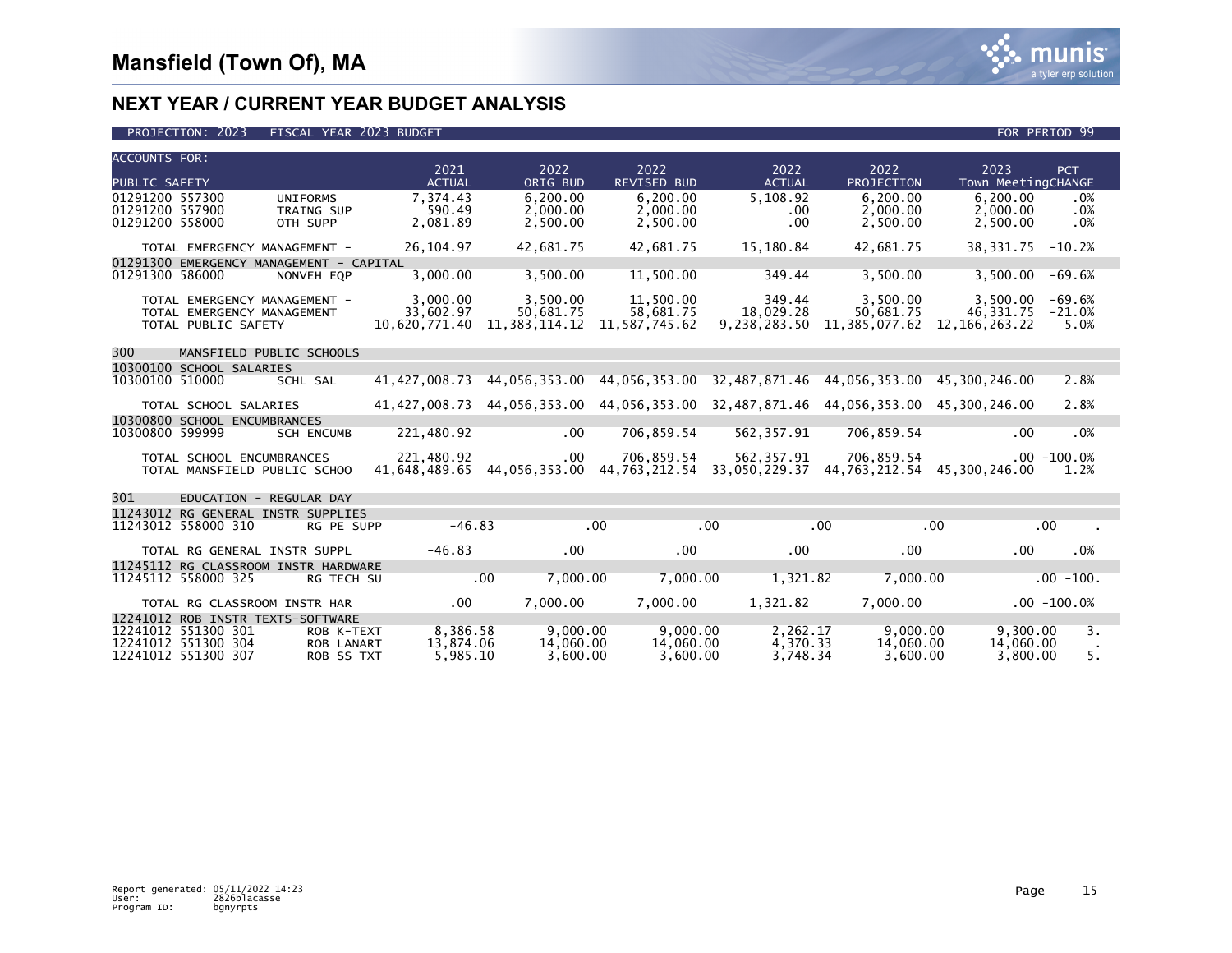| <b>ACCOUNTS FOR:</b>                 |                                       |                              |           |                                                                                                                                                                                                                                                                               |                                                                                                                                                    |                 |                                   |
|--------------------------------------|---------------------------------------|------------------------------|-----------|-------------------------------------------------------------------------------------------------------------------------------------------------------------------------------------------------------------------------------------------------------------------------------|----------------------------------------------------------------------------------------------------------------------------------------------------|-----------------|-----------------------------------|
|                                      |                                       | 2021                         | 2022      | 2022                                                                                                                                                                                                                                                                          | 2022                                                                                                                                               | 2022            | 2023<br>PCT.                      |
| <b>EDUCATION</b>                     |                                       | ACTUAL                       | ORIG BUD  | REVISED BUD                                                                                                                                                                                                                                                                   | <b>ACTUAL</b>                                                                                                                                      | PROJECTION      | Town MeetingCHANGE                |
| 12241012 551300 308                  | ROB MATH                              | 728.79                       | 3.400.00  | 3,400.00                                                                                                                                                                                                                                                                      | 3.143.10                                                                                                                                           | 3,400.00        | 3,400.00                          |
| 12241012 551300 316                  | ROB G-TEXT                            | 12,542.72                    | 21,450.00 | 21,450.00                                                                                                                                                                                                                                                                     | 3,024.45                                                                                                                                           | 21,450.00       | $3,450.00 - 83.$                  |
| 12241012 551350 308                  | ROB SPED M                            | 85.80                        | $.00 \,$  | .00                                                                                                                                                                                                                                                                           | $.00 \,$                                                                                                                                           | $.00 \ \,$      | $.00 \,$                          |
|                                      |                                       |                              |           |                                                                                                                                                                                                                                                                               |                                                                                                                                                    |                 |                                   |
|                                      | TOTAL ROB INSTR TEXTS-SOFTWA          | 41,603.05                    |           |                                                                                                                                                                                                                                                                               | 51,510.00 51,510.00 16,548.39                                                                                                                      | 51,510.00       | 34.010.00 -34.0%                  |
| 12241512 ROB LIBRARY MATERIALS       |                                       |                              |           |                                                                                                                                                                                                                                                                               |                                                                                                                                                    |                 |                                   |
| 12241512 530000 360                  |                                       | ROB LIB SR 809.56            | 950.00    | 950.00                                                                                                                                                                                                                                                                        |                                                                                                                                                    | 1,403.13 950.00 | $900.00 - 5$ .                    |
| 12241512 551000 360                  | ROB LIB BK                            | 47.91                        | 5,550.00  | 5,550.00                                                                                                                                                                                                                                                                      | 644.11                                                                                                                                             | 5,550.00        | 5,550.00<br><b>Contract State</b> |
| TOTAL ROB LIBRARY MATERIALS          |                                       |                              |           |                                                                                                                                                                                                                                                                               |                                                                                                                                                    | 6,500.00        | $6,450.00 - 8\%$                  |
| 12242012 ROB INSTRUCTIONAL EQUIPMENT |                                       |                              |           |                                                                                                                                                                                                                                                                               |                                                                                                                                                    |                 |                                   |
| 12242012 558000 308                  | ROB MTH SU                            | 523.86                       | 10,750.00 |                                                                                                                                                                                                                                                                               | $\begin{array}{ccc} 10\,,750\,.00 & \phantom{00} & 685\,.96\\ 1\,,900\,.00 & \phantom{0} & 1\,,765\,.85\\ .00 & \phantom{0} & 87\,.35 \end{array}$ | 10,750.00       | $6.400.00 - 40.$                  |
| 12242012 558000 310                  | ROB PE SUP                            | .00.                         | 1,900.00  | 1,900.00                                                                                                                                                                                                                                                                      |                                                                                                                                                    | 1,900.00        | 1,900.00                          |
| 12242012 558000 325                  | ROB TEC SU                            | $\overline{\phantom{0}}$ .00 | $.00 \,$  |                                                                                                                                                                                                                                                                               |                                                                                                                                                    | $.00 \,$        | $.00 \,$                          |
| 12242012 558500 309                  | ROB MUS EQ                            | 1,203.03                     | 1,200.00  | 1,200.00                                                                                                                                                                                                                                                                      | 980.72                                                                                                                                             | 1,200.00        | 1,200.00                          |
|                                      | TOTAL ROB INSTRUCTIONAL EQUI          | 1,726.89                     | 13,850.00 |                                                                                                                                                                                                                                                                               | 13,850.00 3,519.88                                                                                                                                 | 13,850.00       | $9.500.00 - 31.4%$                |
| 12243012 ROB GENERAL INSTR SUPPLIES  |                                       |                              |           |                                                                                                                                                                                                                                                                               |                                                                                                                                                    |                 |                                   |
| 12243012 540000 301                  | ROB K-SUPP                            | 11.165.78                    | 14,800.00 | 14,800.00                                                                                                                                                                                                                                                                     | 14,270.41                                                                                                                                          | 14,800.00       | 14,800.00                         |
| 12243012 540000 302                  | ROB ART SU                            | 12.364.98                    | 13.100.00 | 13,100.00                                                                                                                                                                                                                                                                     | 10,072.81                                                                                                                                          | 13,100.00       | 42.<br>18,600,00                  |
| 12243012 558000 301                  | ROB K-TSTG                            | 1,093.70                     | 750.00    | 750.00                                                                                                                                                                                                                                                                        | 667.34                                                                                                                                             | 750.00          | 750.00                            |
| 12243012 558000 304                  | ROB LA SUP                            | 219.93                       | 1.000.00  | 1.000.00                                                                                                                                                                                                                                                                      | 272.98                                                                                                                                             | 1.000.00        | 1.000.00                          |
| 12243012 558000 306                  | ROB SCI SU                            | 1.111.21                     | 4,884.00  | 4,884.00                                                                                                                                                                                                                                                                      | 511.82                                                                                                                                             | 4,884.00        | 4,974.00<br>1.                    |
| 12243012 558000 315                  | ROB TESTG                             | 4,644.00                     | 3,200.00  | 3,200.00                                                                                                                                                                                                                                                                      | $.00 \,$                                                                                                                                           | 3,200.00        | $\sim$ .00                        |
| 12243012 558000 316                  | ROB G-SUPL                            | 27,654.28                    | 40,200,00 | 40,200.00                                                                                                                                                                                                                                                                     | 72,211.16                                                                                                                                          | 40.200.00       | 40,200.00                         |
| 12243012 558000 325                  | ROB TEC SU                            | 9,970.51                     | 9,000.00  | 9,000.00                                                                                                                                                                                                                                                                      | 2,774.75                                                                                                                                           | 9,000.00        | 10,000.00<br>11.                  |
|                                      | TOTAL ROB GENERAL INSTR SUPP          | 68,224.39                    |           |                                                                                                                                                                                                                                                                               |                                                                                                                                                    |                 | 90,324.00 3.9%                    |
|                                      | 12245112 ROB CLASSROOM INSTR HARDWARE |                              |           |                                                                                                                                                                                                                                                                               |                                                                                                                                                    |                 |                                   |
| 12245112 542500 325                  | ROB INSTEC                            |                              |           |                                                                                                                                                                                                                                                                               | 35,327.03 7,166.00 7,166.00 25,919.49                                                                                                              | 7,166.00        | 13,100.00 82.                     |
|                                      |                                       |                              |           |                                                                                                                                                                                                                                                                               |                                                                                                                                                    |                 |                                   |
|                                      | TOTAL ROB CLASSROOM INSTR HA          |                              |           |                                                                                                                                                                                                                                                                               |                                                                                                                                                    | 7,166.00        | 13,100.00<br>82.8%                |
| 12271012 ROB GUIDANCE-ADJUSTMENT     |                                       |                              |           |                                                                                                                                                                                                                                                                               |                                                                                                                                                    |                 |                                   |
| 12271012 558000 321                  |                                       |                              | 375.00    | 375.00<br>$\label{eq:2.1} \frac{1}{\sqrt{2}}\int_{\mathbb{R}^3}\frac{1}{\sqrt{2}}\left(\frac{1}{\sqrt{2}}\right)^2\frac{1}{\sqrt{2}}\left(\frac{1}{\sqrt{2}}\right)^2\frac{1}{\sqrt{2}}\left(\frac{1}{\sqrt{2}}\right)^2\frac{1}{\sqrt{2}}\left(\frac{1}{\sqrt{2}}\right)^2.$ |                                                                                                                                                    | 811.35 375.00   | 375.00                            |
|                                      | TOTAL ROB GUIDANCE-ADJUSTMEN          | 491.34                       | 375.00    | 375.00                                                                                                                                                                                                                                                                        | 811.35                                                                                                                                             | 375.00          | 375.00<br>.0%                     |
| 13241012 JJ INSTR TEXTS-SOFTWARE     |                                       |                              |           |                                                                                                                                                                                                                                                                               |                                                                                                                                                    |                 |                                   |
| 13241012 551300 304                  | JJ LA TXTS                            | 45,349.00                    | 81,167.00 |                                                                                                                                                                                                                                                                               | 81, 167.00 3, 611.80                                                                                                                               | 81,167.00       | $51,820.00 -36.$                  |

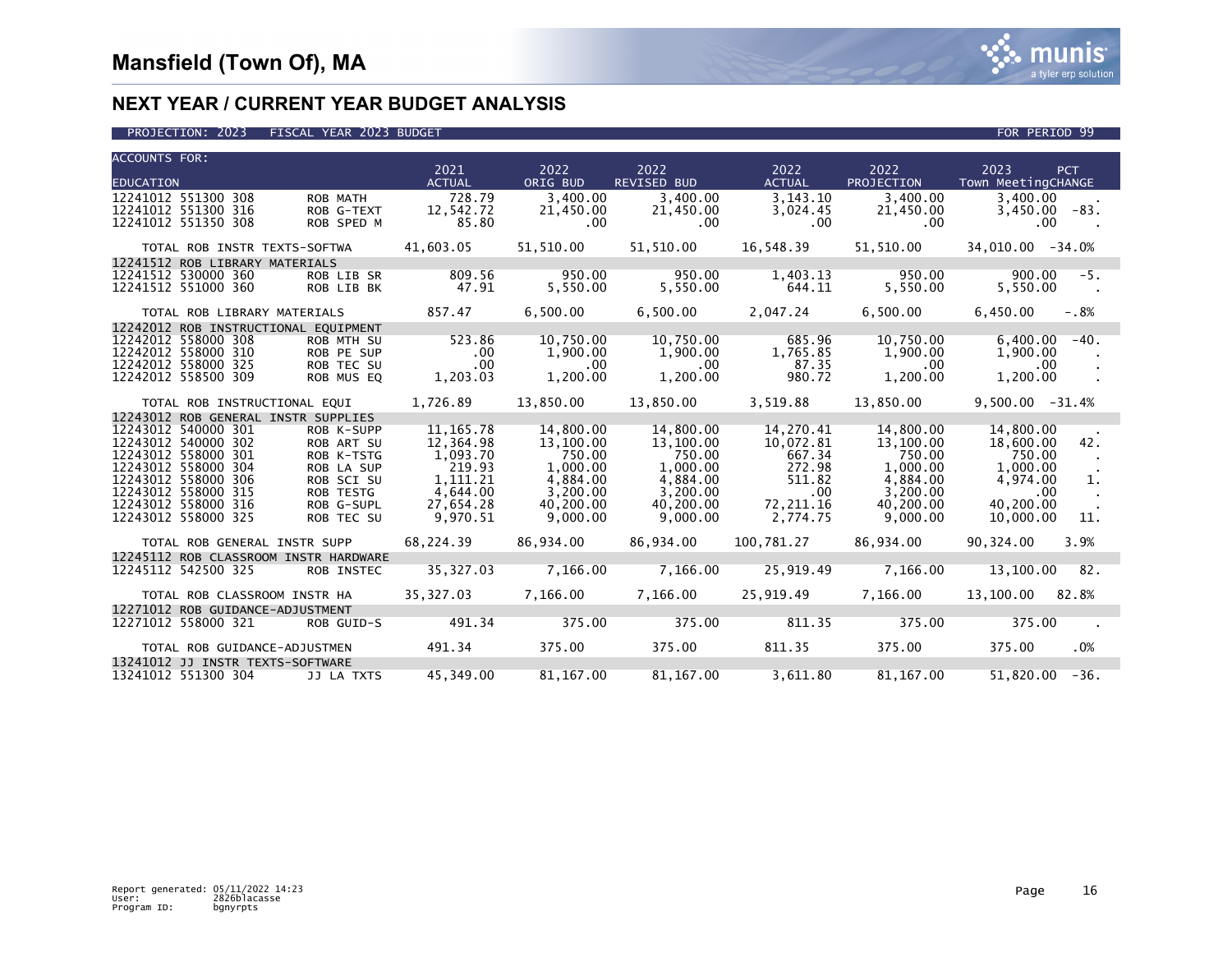| <b>ACCOUNTS FOR:</b>                                                                                                                                                                                        |                                                                                                                            |                                                                                                       |                                                                                                              |                                                                                                              |                                                                                                         |                                                                                                              |                                                                                                                                                                                     |
|-------------------------------------------------------------------------------------------------------------------------------------------------------------------------------------------------------------|----------------------------------------------------------------------------------------------------------------------------|-------------------------------------------------------------------------------------------------------|--------------------------------------------------------------------------------------------------------------|--------------------------------------------------------------------------------------------------------------|---------------------------------------------------------------------------------------------------------|--------------------------------------------------------------------------------------------------------------|-------------------------------------------------------------------------------------------------------------------------------------------------------------------------------------|
|                                                                                                                                                                                                             |                                                                                                                            | 2021                                                                                                  | 2022                                                                                                         | 2022                                                                                                         | 2022                                                                                                    | 2022                                                                                                         | 2023<br>PCT                                                                                                                                                                         |
| <b>EDUCATION</b>                                                                                                                                                                                            |                                                                                                                            | <b>ACTUAL</b>                                                                                         | ORIG BUD                                                                                                     | REVISED BUD ACTUAL                                                                                           |                                                                                                         | PROJECTION                                                                                                   | Town MeetingCHANGE                                                                                                                                                                  |
| 13241012 551300 306<br>13241012 551300 307<br>13241012 551300 308<br>13241012 551300 316<br>13241012 551350 304                                                                                             | JJ SCI TXT<br>JJ SS TXTS<br>JJ MTH TXT<br>JJ GEN TXT<br>JJ LA WKBK                                                         | .00<br>.00<br>00.00<br>.00                                                                            | 3.325.00<br>5,000.00<br>1,380.00<br>4,620.00<br>.00                                                          | 3.325.00<br>5.000.00<br>1.380.00<br>4,620.00<br>$\sim$ 00                                                    | $.00 \,$<br>.00<br>.00<br>134.85<br>2,913.55                                                            | 3,325.00<br>5,000.00<br>1,380.00<br>4,620.00<br>$\overline{\phantom{0}}$ .00                                 | $3.100.00 - 6.$<br>3,000.00<br>$-40.$<br>350.00<br>$-74.$<br>4,118.00<br>$-10.$<br>.00                                                                                              |
| TOTAL JJ INSTR TEXTS-SOFTWAR    46,000.00    95,492.00    95,492.00     6,660.20    95,492.00                                                                                                               |                                                                                                                            |                                                                                                       |                                                                                                              |                                                                                                              |                                                                                                         |                                                                                                              | 62,388.00 -34.7%                                                                                                                                                                    |
| 13241512 JJ LIBRARY MATERIALS                                                                                                                                                                               |                                                                                                                            |                                                                                                       |                                                                                                              |                                                                                                              |                                                                                                         |                                                                                                              |                                                                                                                                                                                     |
| 13241512 530000 360<br>13241512 551000 360                                                                                                                                                                  | JJ LIB BKS                                                                                                                 |                                                                                                       |                                                                                                              |                                                                                                              |                                                                                                         |                                                                                                              | 3,461.00<br>81.<br>5,925.00<br>- 1.                                                                                                                                                 |
| TOTAL JJ LIBRARY MATERIALS $2,825.90$ $7,730.00$ $7,730.00$ $5,397.51$                                                                                                                                      |                                                                                                                            |                                                                                                       |                                                                                                              |                                                                                                              |                                                                                                         | 7,730.00                                                                                                     | 9,386.00 21.4%                                                                                                                                                                      |
| 13242012 JJ INSTRUCTIONAL EQUIPMENT                                                                                                                                                                         |                                                                                                                            |                                                                                                       |                                                                                                              |                                                                                                              |                                                                                                         |                                                                                                              |                                                                                                                                                                                     |
| 13242012 558500 316                                                                                                                                                                                         |                                                                                                                            |                                                                                                       |                                                                                                              |                                                                                                              |                                                                                                         |                                                                                                              | $\sim$                                                                                                                                                                              |
|                                                                                                                                                                                                             |                                                                                                                            |                                                                                                       |                                                                                                              |                                                                                                              |                                                                                                         |                                                                                                              | .0%                                                                                                                                                                                 |
| 13243012 JJ GENERAL INSTR SUPPLIES                                                                                                                                                                          |                                                                                                                            |                                                                                                       |                                                                                                              |                                                                                                              |                                                                                                         |                                                                                                              |                                                                                                                                                                                     |
| 13243012 558000 302<br>13243012 558000 304<br>13243012 558000 306<br>13243012 558000 307<br>13243012 558000 308<br>13243012 558000 309<br>13243012 558000 310<br>13243012 558000 314<br>13243012 558000 316 | JJ ART SUP<br>JJ LA SUPP<br>JJ SCI SUP<br>JJ SS SUPP<br>JJ MTH SUP<br>JJ MUS SUP<br>JJ PE SUPP<br>JJ HLT SUP<br>JJ GED SUP | 12,036.24<br>1,244.15<br>2,746.88<br>3,721.00<br>229.53<br>3,895.87<br>2,832.86<br>41.58<br>33,849.12 | 14,255.00<br>17,495.00<br>10,275.00<br>5,270.00<br>1,735.00<br>7,335.00<br>3,400.00<br>1,010.00<br>50,165.00 | 14,255.00<br>17,495.00<br>10,275.00<br>5,270.00<br>1.735.00<br>7.335.00<br>3,400.00<br>1,010.00<br>50,165.00 | 7,915.23<br>2,592.98<br>8,341.53<br>4.138.90<br>304.07<br>7,260.68<br>2,927.38<br>1,070.01<br>25,839.60 | 14,255.00<br>17,495.00<br>10,275.00<br>5,270.00<br>1,735.00<br>7,335.00<br>3,400.00<br>1,010.00<br>50,165.00 | 14,645.00<br>2.<br>13,960.00<br>$-20.$<br>9,724.00<br>$-5.$<br>4,950.00<br>$-6.$<br>1.150.00<br>$-33.$<br>7.645.00<br>4.<br>4,050.00<br>19.<br>2,040.00<br>102.<br>49,300.00<br>-1. |
| TOTAL JJ GENERAL INSTR SUPPL                                                                                                                                                                                |                                                                                                                            |                                                                                                       |                                                                                                              |                                                                                                              |                                                                                                         |                                                                                                              | $60,597.23$ 110,940.00 110,940.00 60,390.38 110,940.00 107,464.00 -3.1%                                                                                                             |
| 13245112 JJ CLASSROOM INSTR HARDWARE<br>13245112 542500 325<br>13245112 542500 328                                                                                                                          | <b>JJ TEC SUP</b><br>JJ TEC SUP                                                                                            |                                                                                                       |                                                                                                              | $39,036.29$ $41,649.00$ $41,649.00$ $43,307.97$ $41,649.00$ $29,332.00$<br>0.0 $327.60$ $0$                  |                                                                                                         |                                                                                                              | 29,332.00 -29.                                                                                                                                                                      |
| TOTAL JJ CLASSROOM INSTR HAR                                                                                                                                                                                |                                                                                                                            |                                                                                                       |                                                                                                              |                                                                                                              |                                                                                                         |                                                                                                              | 39,036.29 41,649.00 41,649.00 43,635.57 41,649.00 29,332.00 -29.6%                                                                                                                  |
| 13271012 JJ GUIDANCE-ADJUSTMENT                                                                                                                                                                             |                                                                                                                            |                                                                                                       |                                                                                                              |                                                                                                              |                                                                                                         |                                                                                                              |                                                                                                                                                                                     |
| 13271012 558000 321                                                                                                                                                                                         |                                                                                                                            |                                                                                                       |                                                                                                              | $3,450.70$ 2,990.00 $2,990.00$ $3,450.70$ $2,990.00$                                                         |                                                                                                         |                                                                                                              | 3,975.00 32.                                                                                                                                                                        |
| 700 1,975 TOTAL JJ GUIDANCE-ADJUSTMENT 2,129.75 2,990.00 2,990.00 3,450.70 2,990.00 3,975.00                                                                                                                |                                                                                                                            |                                                                                                       |                                                                                                              |                                                                                                              |                                                                                                         |                                                                                                              |                                                                                                                                                                                     |
| 14234512 OMS DISTANCE LEARNING CONT SRV                                                                                                                                                                     |                                                                                                                            |                                                                                                       |                                                                                                              |                                                                                                              |                                                                                                         |                                                                                                              |                                                                                                                                                                                     |
| 14234512 530000 323 OMS DISTLR                                                                                                                                                                              |                                                                                                                            |                                                                                                       |                                                                                                              |                                                                                                              |                                                                                                         |                                                                                                              |                                                                                                                                                                                     |

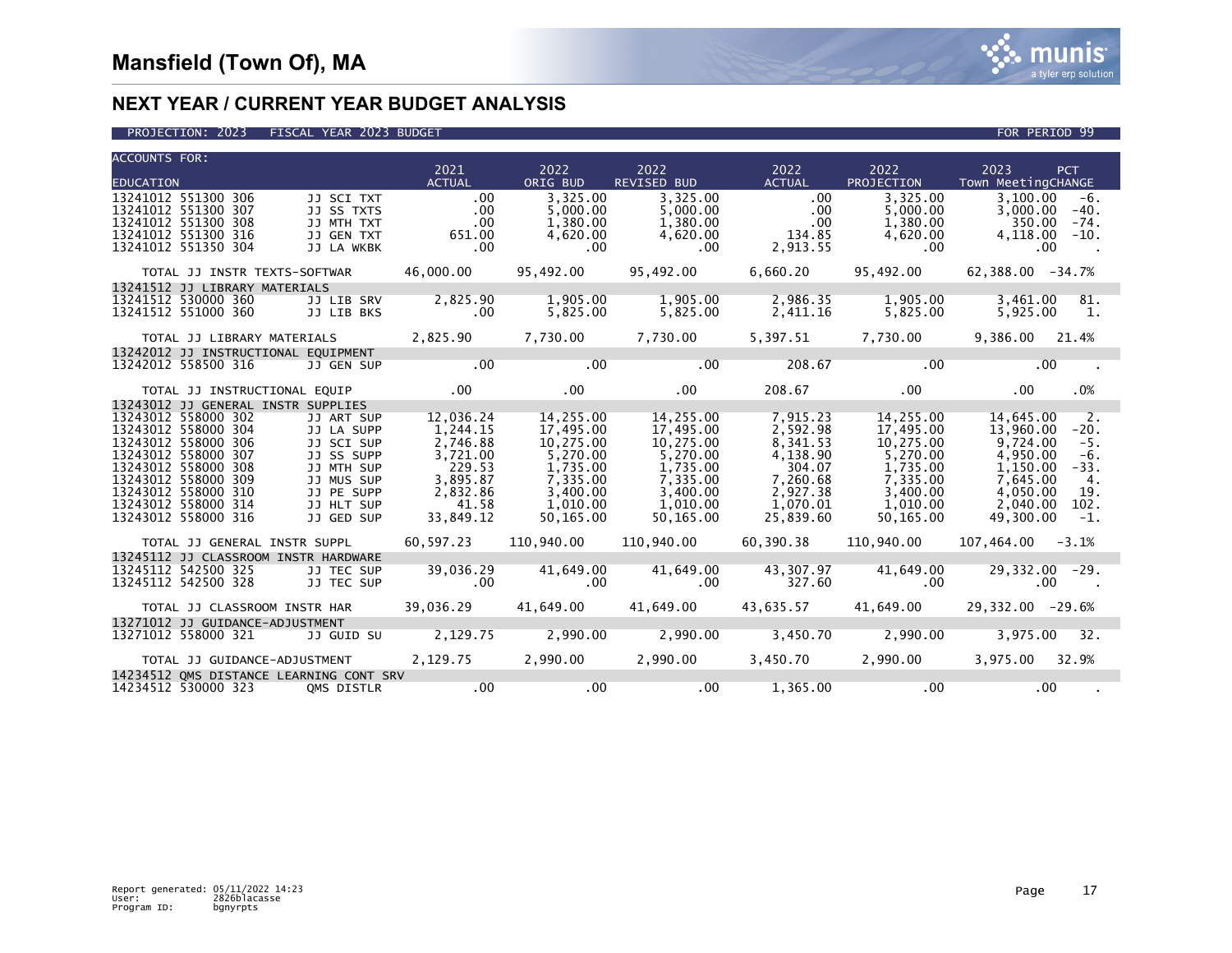

| <b>ACCOUNTS FOR:</b>                                                                                                                                                                                                                                                                                                                                                                                                                                                                          |                                                                                                                                                    |                                                                                                                                                         |                                                                                                                                                         |                                                                                                                                                    |                                                                                                                                                         |                                                                                                                                                                                                                         |
|-----------------------------------------------------------------------------------------------------------------------------------------------------------------------------------------------------------------------------------------------------------------------------------------------------------------------------------------------------------------------------------------------------------------------------------------------------------------------------------------------|----------------------------------------------------------------------------------------------------------------------------------------------------|---------------------------------------------------------------------------------------------------------------------------------------------------------|---------------------------------------------------------------------------------------------------------------------------------------------------------|----------------------------------------------------------------------------------------------------------------------------------------------------|---------------------------------------------------------------------------------------------------------------------------------------------------------|-------------------------------------------------------------------------------------------------------------------------------------------------------------------------------------------------------------------------|
| <b>EDUCATION</b>                                                                                                                                                                                                                                                                                                                                                                                                                                                                              | 2021<br><b>ACTUAL</b>                                                                                                                              | 2022<br>ORIG BUD                                                                                                                                        | 2022<br><b>REVISED BUD</b>                                                                                                                              | 2022<br><b>ACTUAL</b>                                                                                                                              | 2022<br>PROJECTION                                                                                                                                      | 2023<br><b>PCT</b><br>Town MeetingCHANGE                                                                                                                                                                                |
| TOTAL OMS DISTANCE LEARNING                                                                                                                                                                                                                                                                                                                                                                                                                                                                   | $\sim$ 00                                                                                                                                          | $.00 \,$                                                                                                                                                | $.00 \,$                                                                                                                                                | 1,365.00                                                                                                                                           | $\sim$ 00                                                                                                                                               | .00<br>.0%                                                                                                                                                                                                              |
| 14241012 OMS INSTR TEXTS-SOFTWARE<br>14241012 551300 304<br>QM LA TXTS<br>14241012 551300 305<br>QM WL TXTS<br>14241012 551300 306<br>QM SCI TXT<br>14241012 551300 307<br>QM SS TXTS<br>14241012 551300 308<br>OM MTH TXT<br>14241012 551300 314<br>OMS TEXT                                                                                                                                                                                                                                 | 23,451.54<br>.00<br>59,615.36<br>30.13<br>22,849.28<br>2,745.00                                                                                    | 28,900.00<br>3,495.00<br>34, 375.00<br>4,300.00<br>32,975.00<br>$\overline{\phantom{0}}$ .00                                                            | 28,900.00<br>3,495.00<br>34, 375.00<br>4,300.00<br>32,975.00<br>$\overline{0}$ .                                                                        | 23,920.33<br>2,451.74<br>179.97<br>3,470.67<br>$.00 \,$<br>.00                                                                                     | 28,900.00<br>3,495.00<br>34, 375.00<br>4,300.00<br>32,975.00<br>.00                                                                                     | 14,600.00<br>$-49.$<br>3,495.00<br>34, 375.00<br>7,900.00<br>83.<br>7.000.00<br>$-78.$<br>.00                                                                                                                           |
| TOTAL QMS INSTR TEXTS-SOFTWA 108,691.31 104,045.00 104,045.00 30,022.71 104,045.00                                                                                                                                                                                                                                                                                                                                                                                                            |                                                                                                                                                    |                                                                                                                                                         |                                                                                                                                                         |                                                                                                                                                    |                                                                                                                                                         | 67,370.00 -35.2%                                                                                                                                                                                                        |
| 14241512 QMS LIBRARY MATERIALS<br>14241512 530000 360<br>14241512 551300 360<br>QM LIB SUP                                                                                                                                                                                                                                                                                                                                                                                                    | QM LIB SRV 3,622.14<br>3,806.11                                                                                                                    | 4,057.00<br>3,700.00                                                                                                                                    | 4,057.00<br>3,700.00                                                                                                                                    | 3,186.69<br>3,202.95                                                                                                                               | 4,057.00<br>3,700.00                                                                                                                                    | 4.715.00<br>16.<br>3,700.00                                                                                                                                                                                             |
| TOTAL OMS LIBRARY MATERIALS                                                                                                                                                                                                                                                                                                                                                                                                                                                                   |                                                                                                                                                    |                                                                                                                                                         |                                                                                                                                                         |                                                                                                                                                    |                                                                                                                                                         | 8,415.00 8.5%                                                                                                                                                                                                           |
| 14242012 QMS INSTRUCTIONAL EQUIPMENT<br>14242012 558000 325<br>OM TEC SUP<br>14242012 558500 304<br>OM ELA EOP<br>14242012 558500 306<br>OM SCI EOP<br>14242012 558500 308<br>OM MTH EOP<br>14242012 558500 309<br>OM MUS EOP<br>TOTAL OMS INSTRUCTIONAL EQUI                                                                                                                                                                                                                                 | $\sim 00$<br>6,025.00<br>454.00<br>5,450.66<br>15,376.16                                                                                           | $\sim$ 00<br>14,725.00<br>6,750.00<br>7,100.00                                                                                                          | 3,446.50 1,500.00 1,500.00 3,273.21 1,500.00 2,800.00<br>00.<br>14 725 PM<br>14,725.00<br>6,750.00<br>7,100.00<br>30,075.00 30,075.00 24,000.90         | $\frac{16.92}{14.479.57}$<br>14,479.57<br>1,689.52<br>4,541.68                                                                                     | $\begin{array}{c} 00 \\ 14.725 \end{array}$<br>14,725.00<br>6,750.00<br>7,100.00<br>30,075.00                                                           | 86.<br>$\sim 00$<br>16,500.00<br>12.<br>27.<br>8,600.00<br>8,200.00<br>15.<br>36,100.00<br>20.0%                                                                                                                        |
| 14243012 QMS GENERAL INSTR SUPPLIES                                                                                                                                                                                                                                                                                                                                                                                                                                                           |                                                                                                                                                    |                                                                                                                                                         |                                                                                                                                                         |                                                                                                                                                    |                                                                                                                                                         |                                                                                                                                                                                                                         |
| 14243012 540000 302<br>OM ART SUP<br>14243012 558000 304<br>QM LA SUPP<br>14243012 558000 305<br>OM WL SUPP<br>14243012 558000 306<br>OM SCI SUP<br>14243012 558000 307<br>QM SS SUPP<br>14243012 558000 308<br>OM MTH SUP<br>14243012 558000 309<br>OM MUS SUP<br>14243012 558000 310<br>QM PE SUPP<br>14243012 558000 314<br>OM HLT SUP<br>14243012 558000 316<br>QM GEN SUP<br>14243012 558000 318<br>QMS EL SUP<br>14243012 558000 324<br>QM LSKILLS<br>14243012 558000 325<br>QM TEC CUP | 14,880.41<br>762.28<br>1,346.21<br>7,305.96<br>4,192.42<br>6,807.93<br>7,123.58<br>3,038.68<br>993.64<br>35,043.19<br>469.98<br>151.68<br>8,418.55 | 15,000.00<br>1,700.00<br>4.820.00<br>16,125.00<br>3,800.00<br>4.375.00<br>6,800.00<br>4,000.00<br>1,360.00<br>52,100.00<br>200.00<br>500.00<br>2,100.00 | 15,000.00<br>1,700.00<br>4.820.00<br>16,125.00<br>3,800.00<br>4,375.00<br>6,800.00<br>4,000.00<br>1,360.00<br>52,100.00<br>200.00<br>500.00<br>2,100.00 | 12,389.93<br>672.66<br>1,651.59<br>5,966.98<br>3,112.85<br>4,676.57<br>3,601.50<br>3,641.83<br>919.45<br>34, 322.53<br>68.55<br>221.75<br>1,850.94 | 15,000.00<br>1,700.00<br>4.820.00<br>16,125.00<br>3,800.00<br>4.375.00<br>6,800.00<br>4,000.00<br>1,360.00<br>52,100.00<br>200.00<br>500.00<br>2,100.00 | 15,000,00<br>$-11.$<br>1,500.00<br>5.243.00<br>8.<br>12,000.00<br>$-25.$<br>$-5.$<br>3,600.00<br>4.400.00<br>8.<br>7,400.00<br>4,000.00<br>1,360.00<br>57,100.00<br>9.<br>500.00<br>150.<br>500.00<br>1,900.00<br>$-9.$ |
| TOTAL QMS GENERAL INSTR SUPP                                                                                                                                                                                                                                                                                                                                                                                                                                                                  |                                                                                                                                                    | 90,534.51 112,880.00                                                                                                                                    |                                                                                                                                                         |                                                                                                                                                    |                                                                                                                                                         | $112,880.00$ $73,097.13$ $112,880.00$ $114,503.00$ $1.4\%$                                                                                                                                                              |
| 14244012 QMS OTHER INSTRUCTIONAL SERV<br>14244012 530000 306<br>QM SCI SUP                                                                                                                                                                                                                                                                                                                                                                                                                    |                                                                                                                                                    | $3,250.20$ .00                                                                                                                                          | .00                                                                                                                                                     | $\sim$ 00 $\sim$                                                                                                                                   | $\sim$ 00                                                                                                                                               | .00                                                                                                                                                                                                                     |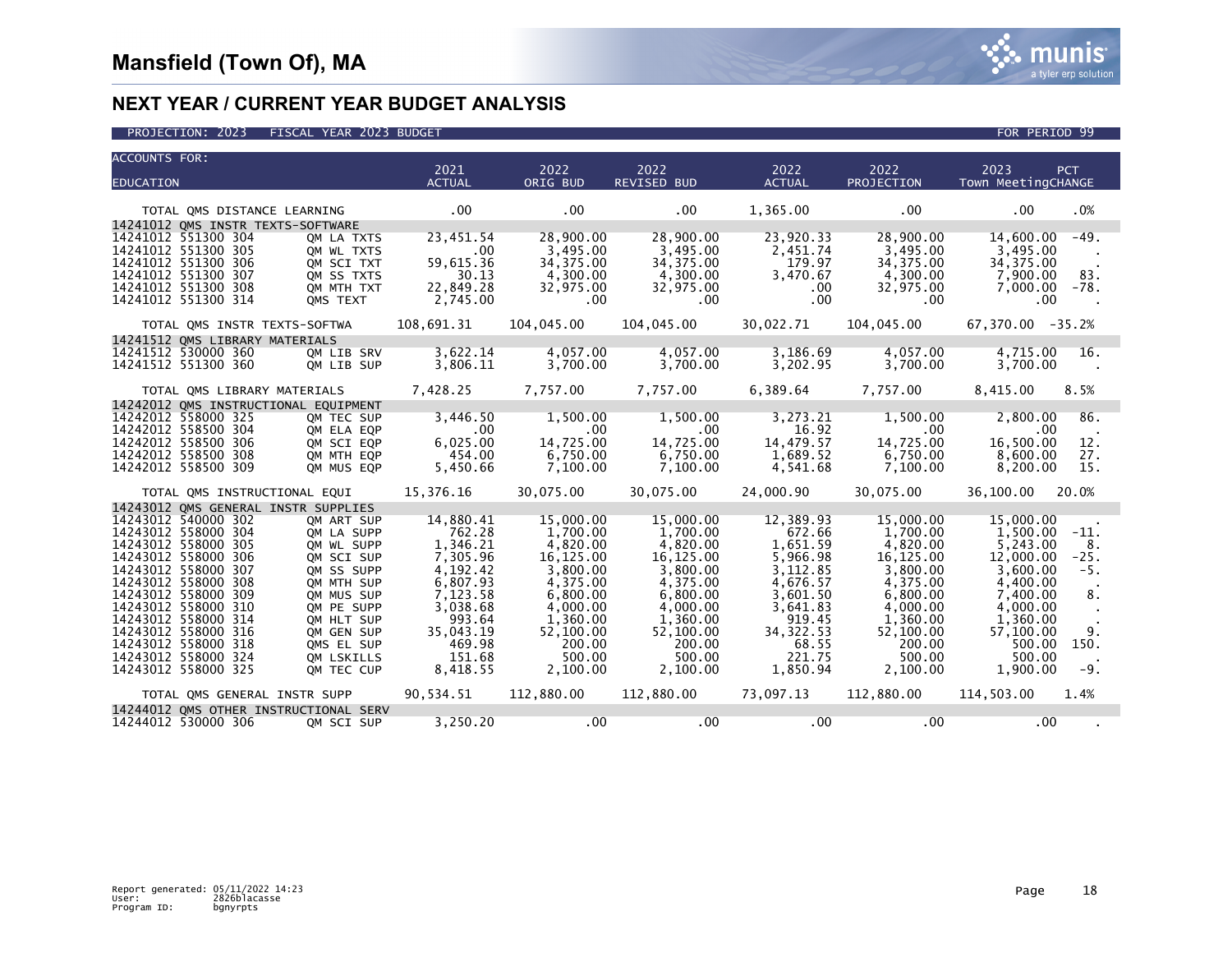| <b>ACCOUNTS FOR:</b>                                                                                                       |                                        |                                     |                       |                       |                                                 |                       |                                                                           |
|----------------------------------------------------------------------------------------------------------------------------|----------------------------------------|-------------------------------------|-----------------------|-----------------------|-------------------------------------------------|-----------------------|---------------------------------------------------------------------------|
| <b>EDUCATION</b>                                                                                                           |                                        | 2021<br><b>ACTUAL</b>               | 2022<br>ORIG BUD      | 2022<br>REVISED BUD   | 2022<br><b>ACTUAL</b>                           | 2022<br>PROJECTION    | 2023<br><b>PCT</b><br>Town MeetingCHANGE                                  |
|                                                                                                                            |                                        |                                     |                       |                       |                                                 |                       |                                                                           |
| TOTAL QMS OTHER INSTRUCTIONA 3,250.20 00<br>14245112 QMS CLASSROOM INSTR HARDWARE<br>14245112 QMS CLASSROOM INSTR HARDWARE |                                        |                                     |                       | $.00 \,$              | .00                                             | .00                   | $.00 \,$<br>.0%                                                           |
|                                                                                                                            |                                        |                                     | 500.00                | 500.00                |                                                 | $675.00$ 500.00       | 900.00<br>80.                                                             |
| 14245112 542500 314<br>14245112 542500 321                                                                                 | <b>TECH SUPPL</b><br><b>TECH SUPPL</b> | $\overline{00}$<br>.00              | 1,095.00<br>479.00    | 1,095.00<br>479.00    | .00<br>00 .<br>00 .<br>15 , 260 . 15            | 1,095.00<br>1479.00   | $\frac{42}{1}$<br>.00.<br>$.00 \,$                                        |
| 14245112 542500 325                                                                                                        | QM I-TEC S                             | 1,695.64                            | 4,500.00              | 4,500.00              |                                                 | 4,500.00              | 42,750.00 850.                                                            |
| 14245112 558000 302<br>14245112 558000 306                                                                                 | QMS ART<br>QM SC TEC                   | 3,518.86<br>$\epsilon$<br>$\sim$ 00 | $\sim 00$<br>5,000.00 | $5.000 \, \text{no}$  | $\begin{array}{c} 0.00 \\ 1,000.00 \end{array}$ | $\sim 00$<br>5,000.00 | 00.<br>6.000 .00<br>20.                                                   |
|                                                                                                                            |                                        |                                     |                       |                       |                                                 |                       |                                                                           |
| TOTAL QMS CLASSROOM INSTR HA 5,214.50 11,574.00 11,574.00 16,935.25 11,574.00 49,650.00 329.0%                             |                                        |                                     |                       |                       |                                                 |                       |                                                                           |
| 14271012 QMS GUIDANCE-ADJUSTMENT<br>14271012 558000 321                                                                    | OM GUID SU                             |                                     |                       |                       |                                                 |                       | $1,171.79$ 2,789.00 2,789.00 2,782.98 2,789.00 2,970.00 6.                |
| TOTAL QMS GUIDANCE-ADJUSTMEN $1,171.79$ $2,789.00$ $2,789.00$ $2,782.98$ $2,789.00$ $2,970.00$ $6.5\%$                     |                                        |                                     |                       |                       |                                                 |                       |                                                                           |
| 15234512 MHS DISTANCE LEARNING                                                                                             |                                        |                                     |                       |                       |                                                 |                       |                                                                           |
|                                                                                                                            |                                        |                                     |                       |                       |                                                 |                       |                                                                           |
| 0%. TOTAL MHS DISTANCE LEARNING $15,824.00$ $17,200.00$ $17,200.00$ $11,008.00$ $17,200.00$ $17,200.00$                    |                                        |                                     |                       |                       |                                                 |                       |                                                                           |
| 15235812 MHS OUTSIDE PD PROVIDERS                                                                                          |                                        |                                     |                       |                       |                                                 |                       |                                                                           |
|                                                                                                                            |                                        |                                     |                       |                       |                                                 |                       | $\sim 100$                                                                |
| TOTAL MHS OUTSIDE PD PROVIDE 360.00 0 00 00 00 00 073.00 00 00 00 00 00 00                                                 |                                        |                                     |                       |                       |                                                 |                       | .0%                                                                       |
| 15241012 MHS INSTR TEXTS-SOFTWARE<br>15241012 551300 302                                                                   | HS ART TXT                             | $\frac{1}{2}$                       | 600.00                | 600.00                |                                                 | 167.35 600.00         | 200.00<br>-66.                                                            |
| 15241012 551300 303                                                                                                        | HS BUS TXT                             | 6,979.03                            | 3,350.00              | 3,350.00              | 3,845.00                                        | 3,350.00              | 3,800.00<br>13.                                                           |
| 15241012 551300 304<br>15241012 551300 305                                                                                 | HS LA TXTS<br>HS WL TXTS               | 8,129.06<br>.00                     | 27,950.00<br>2,800.00 | 27,950.00<br>2,800.00 | 18,920.21<br>699.00                             | 27,950.00<br>2,800.00 | 24,600.00<br>$-12.$<br>2,800.00                                           |
| 15241012 551300 306                                                                                                        | HS SCI TXT                             | .00                                 | 6,000.00              | 6,000.00              | $5,461.85$<br>$1,796.70$<br>$28,933.29$         | 6.000.00              | 17,000,00<br>183.                                                         |
| 15241012 551300 307<br>15241012 551300 308                                                                                 | HS SS TXTS<br>HS MTH TXT               |                                     | 8,800.00<br>28,940.00 | 8,800.00<br>28,940.00 | 28,933.29                                       | 8.800.00<br>28,940.00 | 3.800.00<br>-56.<br>19,300.00<br>$-33.$                                   |
| 15241012 551300 309                                                                                                        | HS MUS TXT                             | 00<br>8,724.63<br>00.<br>00.        | 4,250.00              | 4,250.00              | 3,015.00                                        | 4,250.00              | 4,600.00<br>8.                                                            |
| TOTAL MHS INSTR TEXTS-SOFTWA 23,832.72 82,690.00 82,690.00 62,838.40 82,690.00 76,100.00 −8.0%                             |                                        |                                     |                       |                       |                                                 |                       |                                                                           |
| 15241512 MHS LIBRARY MATERIALS<br>15241512 530000 360                                                                      |                                        |                                     |                       |                       |                                                 |                       | .00                                                                       |
| 15241512 558000 360                                                                                                        |                                        |                                     |                       |                       |                                                 |                       | 17,700.00 1.                                                              |
| TOTAL MHS LIBRARY MATERIALS $18,366.82$ $17,500.00$ $17,500.00$ $25,064.43$ $17,500.00$ $17,700.00$ $1.1\%$                |                                        |                                     |                       |                       |                                                 |                       |                                                                           |
| 15242012 MHS INSTRUCTIONAL EQUIPMENT                                                                                       |                                        |                                     |                       |                       |                                                 |                       |                                                                           |
| 15242012 558500 302 HS ART EQP                                                                                             |                                        |                                     |                       |                       |                                                 |                       | $10,425.00$ $5,350.00$ $5,350.00$ $5,041.65$ $5,350.00$ $1,725.00$ $-67.$ |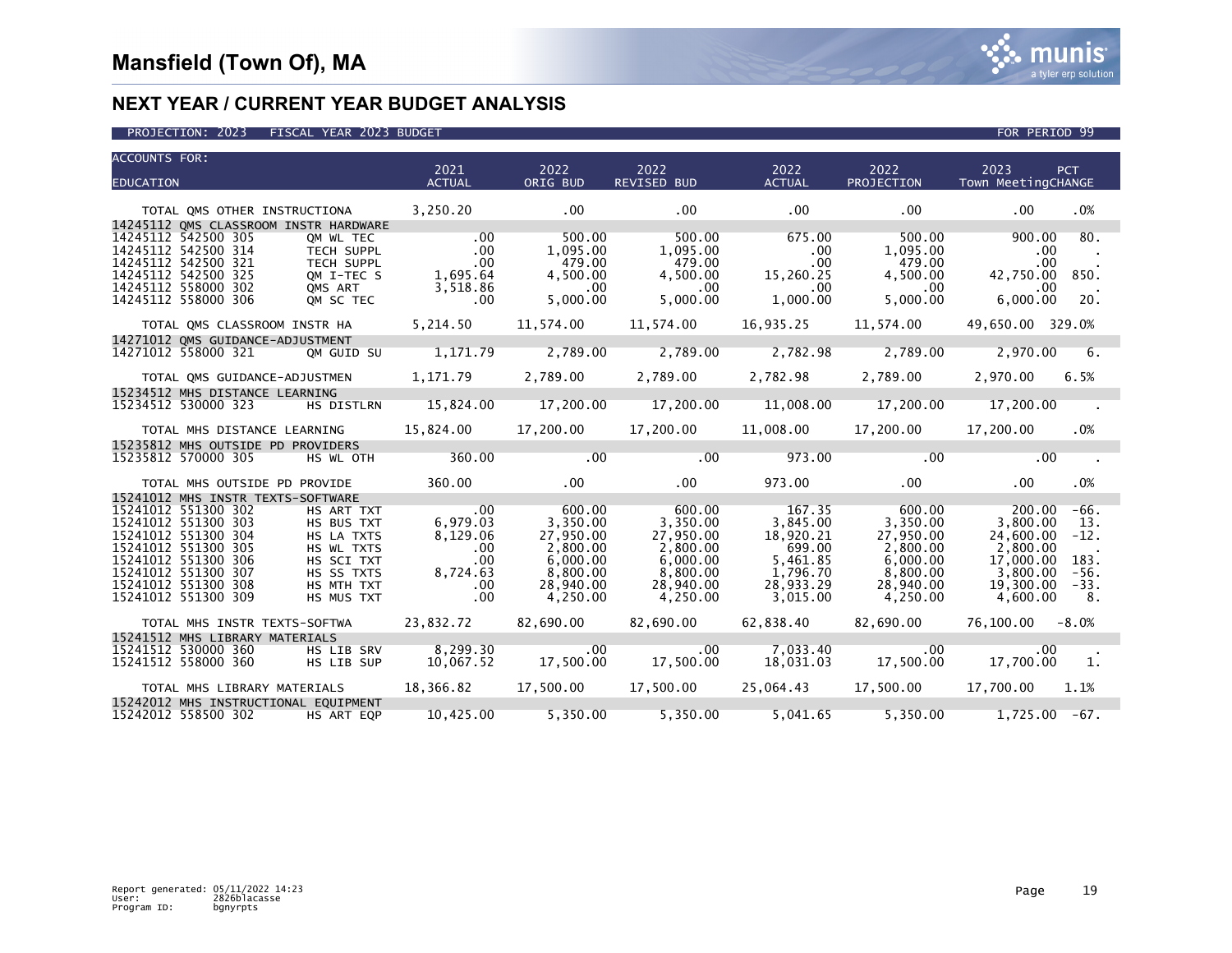| <b>ACCOUNTS FOR:</b>                                                                                                                                                                                                                                                                                                    |                                                                                                                                                                     |                                                                                                                                         |                                                                                                                                          |                                                                                                                                          |                                                                                                                                          |                                                                                                                                                               |                                                                                                                                                                                                       |
|-------------------------------------------------------------------------------------------------------------------------------------------------------------------------------------------------------------------------------------------------------------------------------------------------------------------------|---------------------------------------------------------------------------------------------------------------------------------------------------------------------|-----------------------------------------------------------------------------------------------------------------------------------------|------------------------------------------------------------------------------------------------------------------------------------------|------------------------------------------------------------------------------------------------------------------------------------------|------------------------------------------------------------------------------------------------------------------------------------------|---------------------------------------------------------------------------------------------------------------------------------------------------------------|-------------------------------------------------------------------------------------------------------------------------------------------------------------------------------------------------------|
| <b>EDUCATION</b>                                                                                                                                                                                                                                                                                                        |                                                                                                                                                                     | 2021<br><b>ACTUAL</b>                                                                                                                   | 2022<br>ORIG BUD                                                                                                                         | 2022<br>REVISED BUD                                                                                                                      | 2022<br>ACTUAL                                                                                                                           | 2022<br>PROJECTION                                                                                                                                            | 2023<br>PCT<br>Town MeetingCHANGE                                                                                                                                                                     |
| 15242012 558500 305<br>15242012 558500 306<br>15242012 558500 307<br>15242012 558500 308<br>15242012 558500 309                                                                                                                                                                                                         | HS SS EQP<br>HS MTH EQP<br>HS MUS EQP                                                                                                                               | HS WL EQP 140.00<br>$HS$ SCI EQP $7,445.27$<br>$\sim$ .00<br>$\frac{10,425}{3,200.52}$                                                  | 8,480.00<br>4,800.00<br>1,200.00<br>12,700.00<br>6,000.00                                                                                | 8,480.00<br>4,800.00<br>1,200.00<br>12,700.00<br>6,000.00                                                                                | 4,215.00<br>10,551.50<br>125.00<br>1,405.95<br>9,953.83                                                                                  | 8,480.00<br>4,800.00<br>1,200.00<br>12,700.00<br>6,000.00                                                                                                     | $6,050.00 -28.$<br>$3.000.00 - 37.$<br>1,200.00<br>$10,200.00 -19.$<br>7,000.00<br>- 16.                                                                                                              |
| TOTAL MHS INSTRUCTIONAL EQUI                                                                                                                                                                                                                                                                                            |                                                                                                                                                                     | 31,636.15                                                                                                                               |                                                                                                                                          | 38,530.00 38,530.00 31,292.93 38,530.00                                                                                                  |                                                                                                                                          |                                                                                                                                                               | 29,175.00 -24.3%                                                                                                                                                                                      |
| 15243012 MHS GENERAL INSTR SUPPLIES<br>15243012 540000 302<br>15243012 558000 303<br>15243012 558000 304<br>15243012 558000 305<br>15243012 558000 306<br>15243012 558000 307<br>15243012 558000 308<br>15243012 558000 309<br>15243012 558000 310<br>15243012 558000 314<br>15243012 558000 316<br>15243012 570000 305 | HS ART SUP<br>HS BUS SUP<br>HS LA SUPP<br>HS WL SUPP<br>HS SCI SUP<br>HS SS SUPP<br>HS MTH SUP<br>HS MUS SUP<br>HS PE SUPP<br>HS HLT SUP<br>HS GEN SUP<br>HS WL OTH | 18,425.08<br>1,574.07<br>468.37<br>2,822.95<br>14,391.69<br>438.50<br>4,818.40<br>1,840.00<br>1,974.56<br>328.10<br>15,139.24<br>277.50 | 18,200.00<br>2,500.00<br>3,500.00<br>6,600.00<br>17,100.00<br>600.00<br>5,725.00<br>6,000.00<br>5,200.00<br>1,500.00<br>31,000.00<br>.00 | 18,200.00<br>2,500.00<br>3,500.00<br>6,600.00<br>17,100.00<br>600.00<br>5,725.00<br>6,000.00<br>5,200.00<br>1,500.00<br>31,000.00<br>.00 | 15,361.27<br>1,777.74<br>2,173.07<br>4,838.77<br>9,086.30<br>8.30<br>3,315.47<br>5,653.60<br>5,254.96<br>$.00 \,$<br>26,527.39<br>140.00 | 18,200.00<br>2,500.00<br>3,500.00<br>6,600.00<br>17,100.00<br>600.00<br>5,725.00<br>6,000.00<br>5,200.00<br>1,500.00<br>31,000.00<br>.00                      | 18,000.00<br>-1.<br>$1,000.00 - 60.$<br>3,500.00<br>5.743.00<br>$-13.$<br>16.500.00<br>$-3.$<br>2.000.00<br>233.<br>6,675.00<br>16.<br>5,500.00<br>$-8.$<br>5,200.00<br>1,500.00<br>31,000.00<br>.00. |
| TOTAL MHS GENERAL INSTR SUPP    62,498.46   97,925.00   97,925.00   74,136.87   97,925.00                                                                                                                                                                                                                               |                                                                                                                                                                     |                                                                                                                                         |                                                                                                                                          |                                                                                                                                          |                                                                                                                                          |                                                                                                                                                               | $96,618.00 -1.3%$                                                                                                                                                                                     |
| 15245112 MHS CLASSROOM INSTR HARDWARE                                                                                                                                                                                                                                                                                   |                                                                                                                                                                     |                                                                                                                                         |                                                                                                                                          |                                                                                                                                          |                                                                                                                                          |                                                                                                                                                               |                                                                                                                                                                                                       |
| 15245112 524500 302<br>15245112 542500 302<br>15245112 542500 303<br>15245112 542500 304<br>15245112 542500 306<br>15245112 542500 307<br>15245112 542500 308<br>15245112 542500 309<br>15245112 542500 316<br>15245112 542500 321<br>15245112 542500 360                                                               | HS GEN OTH<br>HS ART IT<br>HS BUS IT<br>HS LA ITEC<br>HS SCI IT<br>HS SS ITEC<br>HS MTH IT<br>HS MUS TEC<br>HS GEN IT                                               | 656.75<br>6,156.20<br>2,579.00<br>2,820.70<br>5,621.85<br>$\sim$ 00<br>1,722.76<br>HS GEN IT<br>HS GUID IT 4,905.00<br>HS LIB IT .00    | 650.00<br>3,200.00<br>7,500.00<br>3,000.00<br>7,550.00<br>5,050.00<br>1,050.00<br>4,520.00<br>600.00                                     | $\frac{00}{100}$<br>650.00<br>3,200.00<br>7,500.00<br>3,000.00<br>7,550.00<br>5,050.00<br>1,050.00<br>4,520.00<br>600.00                 | 2,611.75<br>5,220.75<br>1,507.40<br>5,473.73<br>1,333.04<br>327.60<br>5,354.80<br>$\overline{\phantom{0}}$ .00                           | 00. 00.<br>00. 57.97 00.<br>00.00 00. 650.00 00<br>3,200.00<br>7,500.00<br>3,000.00<br>7,550.00<br>5,050.00<br>1,050.00<br>$\frac{1}{4}, \frac{520}{600}$ .00 | 8,190.00<br>.00<br>.00<br>4,000.00<br>25.<br>6.600.00<br>$-12.$<br>33.<br>4,000.00<br>8,000.00<br>6.<br>7,450.00<br>47.<br>$\sim$ .00<br>6,787.00<br>50.<br>.00                                       |
|                                                                                                                                                                                                                                                                                                                         |                                                                                                                                                                     |                                                                                                                                         |                                                                                                                                          |                                                                                                                                          |                                                                                                                                          |                                                                                                                                                               | 33,120.00 33,120.00 21,887.04 33,120.00 45,027.00 36.0%                                                                                                                                               |
| 15271012 MHS GUIDANCE-ADJUSTMENT<br>15271012 MHS GUIDANCE-ADJUSIMENT<br>15271012 558000 321 HS GUID SU 9,303.93<br>15271012 570000 321 HS GUID OT 16,574.00                                                                                                                                                             |                                                                                                                                                                     |                                                                                                                                         | 18,472.00                                                                                                                                | 14,480.00 14,480.00 10,925.80 14,480.00                                                                                                  | 18,472.00 18,030.00 18,472.00                                                                                                            |                                                                                                                                                               | $13,875.00 -4.$<br>19,906.00<br>7.                                                                                                                                                                    |
| TOTAL MHS GUIDANCE-ADJUSTMEN                                                                                                                                                                                                                                                                                            |                                                                                                                                                                     |                                                                                                                                         |                                                                                                                                          | 25,877.93 32,952.00 32,952.00 28,955.80 32,952.00                                                                                        |                                                                                                                                          |                                                                                                                                                               | 33,781.00 2.5%                                                                                                                                                                                        |
| 15352012 MHS OTHER STUDENT ACTIVITIES<br>15352012 530000 307                                                                                                                                                                                                                                                            |                                                                                                                                                                     | HS SS SRV 960.00                                                                                                                        |                                                                                                                                          | 3,875.00 3,875.00 1,310.00                                                                                                               |                                                                                                                                          |                                                                                                                                                               | 3,875.00 .00                                                                                                                                                                                          |

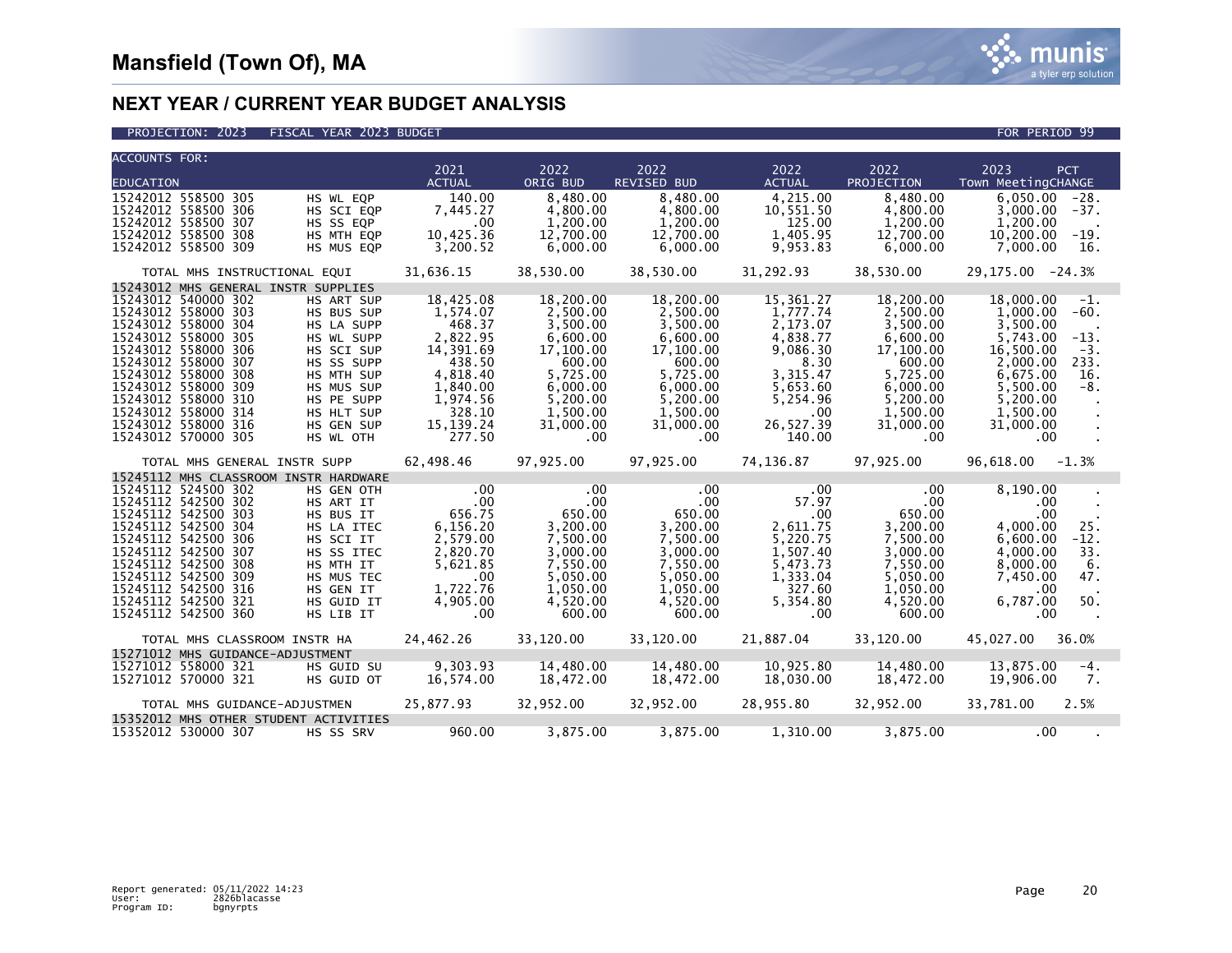

| <b>ACCOUNTS FOR:</b><br>2022<br>2021<br>2022<br>2022<br>2022<br>2023<br><b>PCT</b><br>ORIG BUD<br><b>ACTUAL</b><br>Town MeetingCHANGE<br><b>EDUCATION</b><br><b>ACTUAL</b><br>REVISED BUD<br>PROJECTION<br>3,875.00<br>3,875.00<br>1,310.00<br>3,875.00<br>960.00<br>$.00 - 100.0%$<br>TOTAL MHS OTHER STUDENT ACTI |              |
|---------------------------------------------------------------------------------------------------------------------------------------------------------------------------------------------------------------------------------------------------------------------------------------------------------------------|--------------|
|                                                                                                                                                                                                                                                                                                                     |              |
|                                                                                                                                                                                                                                                                                                                     |              |
|                                                                                                                                                                                                                                                                                                                     |              |
|                                                                                                                                                                                                                                                                                                                     |              |
| 19143512 LEGAL SETTLEMENTS                                                                                                                                                                                                                                                                                          |              |
| .00<br>.00<br>292.90<br>.00<br>.00<br>19143512 576100 329<br>LEGAL SETL                                                                                                                                                                                                                                             |              |
| $.00 \,$<br>$.00 \,$<br>$.00 \,$<br>$.00 \,$<br>292.90<br>$.00 \,$<br>.0%<br>TOTAL LEGAL SETTLEMENTS                                                                                                                                                                                                                |              |
| 19213012 DISTRICT WIDE INSTRUCT TECH                                                                                                                                                                                                                                                                                |              |
| 17,000.00<br>17,000.00<br>45,670.00<br>17,000.00<br>10,711.84<br>40,150.00 136.<br>19213012 530000 316<br>DW INS TEC                                                                                                                                                                                                |              |
| 19213012 570000 316<br>3,805.46<br>8,600.00<br>8,600.00<br>3,891.29<br>8,600.00<br>8,500.00<br>DW INS TEC<br>$-1.$                                                                                                                                                                                                  |              |
|                                                                                                                                                                                                                                                                                                                     |              |
| 14,517.30<br>25,600.00<br>25,600.00<br>49,561.29<br>25,600.00<br>48,650.00<br>90.0%<br>TOTAL DISTRICT WIDE INSTRUCT                                                                                                                                                                                                 |              |
| 19235612 DISTRICT STAFF ATTEND PROF DEV                                                                                                                                                                                                                                                                             |              |
| 19235612 531500 330<br>116,047.63<br>155.000.00<br>155,000,00<br>117,282.70<br>155.000.00<br>170,000,00<br>9.<br>PD S-COURS                                                                                                                                                                                         |              |
| 19235612 542000 316<br>102.35<br>1,500.00<br>1,500.00<br>701.23<br>1,500.00<br>PD STF SUP<br>1,000.00<br>$-33.$                                                                                                                                                                                                     |              |
| 21,180.59<br>18,238.35<br>52,000.00<br>52,000.00<br>19235612 578000 316<br>PD STF OTH<br>52,000.00<br>52,000.00<br>19235612 578000 330<br>17,000.00<br>17,000.00<br>7,964.00<br>17,000.00                                                                                                                           |              |
| PD A-COURS<br>12,049.00<br>17,000.00                                                                                                                                                                                                                                                                                |              |
| 146,437.33<br>225,500.00<br>225,500.00<br>147,128.52<br>225,500.00<br>240,000.00<br>6.4%<br>TOTAL DISTRICT STAFF ATTEND                                                                                                                                                                                             |              |
| 19235712 IT STAFF ATTEND PROF DEV                                                                                                                                                                                                                                                                                   |              |
| 789.00<br>500.00<br>500.00<br>2,360.00<br>500.00<br>500.00<br>19235712 531500 325<br>TECH PD                                                                                                                                                                                                                        | $\mathbf{r}$ |
|                                                                                                                                                                                                                                                                                                                     |              |
| 789.00<br>500.00<br>500.00<br>2.360.00<br>500.00<br>500.00<br>.0%<br>TOTAL IT STAFF ATTEND PROF D                                                                                                                                                                                                                   |              |
| 19235812 DIST OUTSIDE PROF DEV PROVIDRS                                                                                                                                                                                                                                                                             |              |
| 85,500.00<br>85,500.00<br>64,273.00<br>85,500.00<br>80,000.00<br>13,505.00<br>19235812 530000 316<br>PD OUT SRV                                                                                                                                                                                                     | $-6.$        |
| 13,505.00<br>85,500.00<br>64,273.00<br>TOTAL DIST OUTSIDE PROF DEV<br>85,500.00<br>85,500.00<br>80,000.00<br>$-6.4%$                                                                                                                                                                                                |              |
| 19245112 DISTRICT CLASSROOM HARDWARE                                                                                                                                                                                                                                                                                |              |
| $-4.991.80$<br>78.112.00<br>78.112.00<br>137.069.88<br>78.112.00<br>124.062.00<br>19245112 524500 325<br>I-TEC SRV                                                                                                                                                                                                  | 58.          |
| 234,821.50<br>205,847.00<br>19245112 542500 325<br>205.847.00<br>162,200.98<br>205,847.00<br>450,036.00<br>118.<br>I-TEC SUPP                                                                                                                                                                                       |              |
| 19245112 570000 325<br>34.844.10<br>14.680.00<br>14.680.00<br>6.062.83<br>14.680.00<br>15,211.00<br>ED TEC OTH                                                                                                                                                                                                      | 3.           |
|                                                                                                                                                                                                                                                                                                                     |              |
| 298.639.00<br>305.333.69<br>264.673.80<br>298,639.00<br>298.639.00<br>589.309.00<br>97.3%<br>TOTAL DISTRICT CLASSROOM HAR                                                                                                                                                                                           |              |
| 19310012 DISTRICT WIDE EL SUPPORT                                                                                                                                                                                                                                                                                   |              |
| 2,250.00<br>2,253.82<br>2,250.00<br>4,892.72<br>2,250.00<br>2,250.00<br>19310012 578000 318<br>DW EL SUPP                                                                                                                                                                                                           | $\sim$       |
| 2,253.82<br>2,250.00<br>2,250.00<br>4,892.72<br>2,250.00<br>2,250.00<br>$.0\%$<br>TOTAL DISTRICT WIDE EL SUPPO                                                                                                                                                                                                      |              |
| 19330012 TRANSPORTATION SERVICES                                                                                                                                                                                                                                                                                    |              |
| $1,670,229.96$ $1,600,160.00$ $1,600,160.00$ $1,845,285.19$ $1,600,160.00$<br>19330012 533000 339<br>1,703,885.00<br><b>TRANSP SRV</b>                                                                                                                                                                              | 6.           |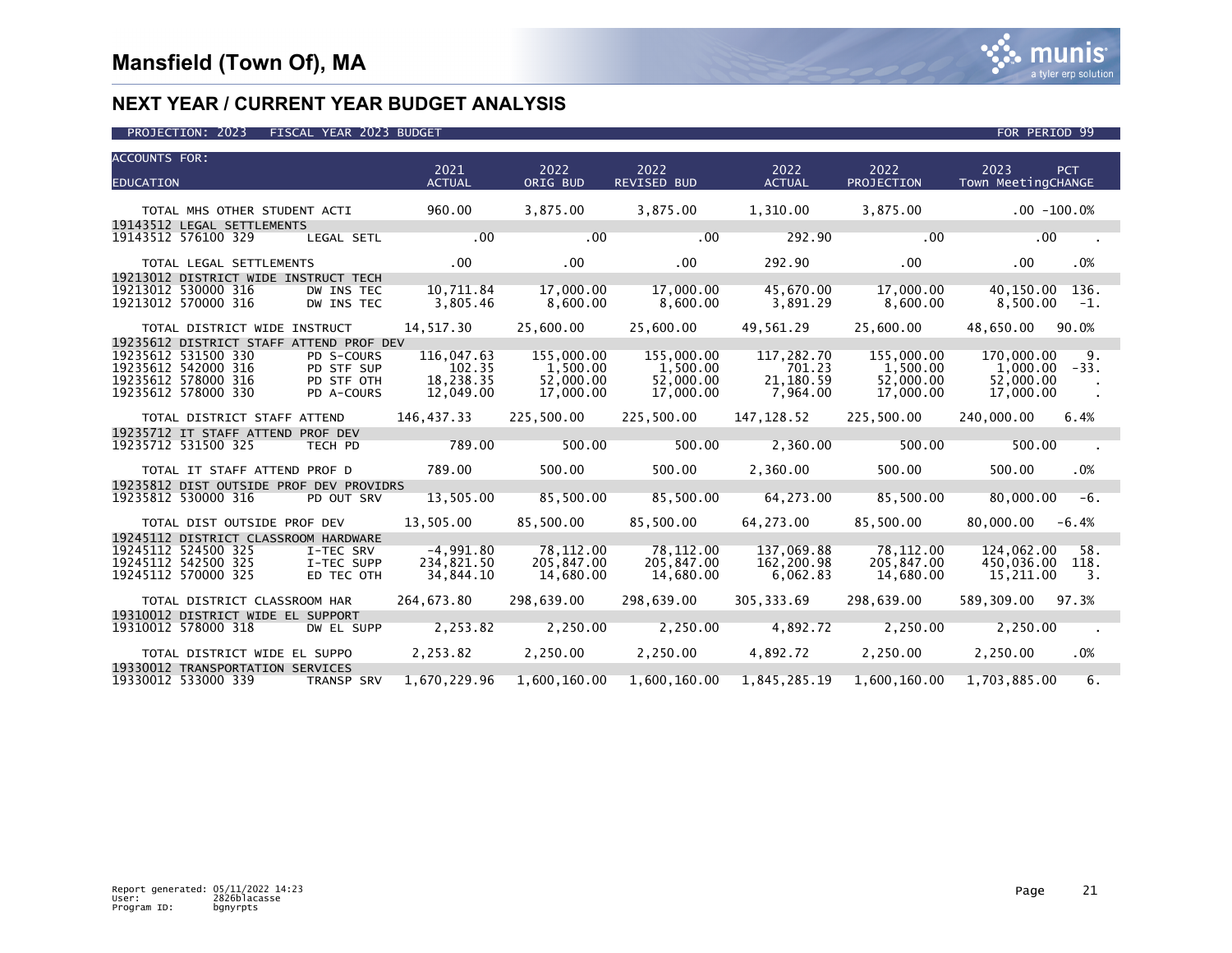

| <b>ACCOUNTS FOR:</b> |                                                                |                   |                     |                 |                                                                                                                                                                                                  |                      |                              |                                                                                                                      |
|----------------------|----------------------------------------------------------------|-------------------|---------------------|-----------------|--------------------------------------------------------------------------------------------------------------------------------------------------------------------------------------------------|----------------------|------------------------------|----------------------------------------------------------------------------------------------------------------------|
|                      |                                                                |                   | 2021                | 2022            | 2022                                                                                                                                                                                             | $\overline{2022}$    | 2022                         | 2023<br>PCT                                                                                                          |
| <b>EDUCATION</b>     |                                                                |                   | <b>ACTUAL</b>       | ORIG BUD        |                                                                                                                                                                                                  | REVISED BUD ACTUAL   |                              | PROJECTION Town MeetingCHANGE                                                                                        |
|                      | 19330012 558000 339                                            |                   | TRANSP SUP 871.57   |                 | $.00 \,$<br>$.00\,$                                                                                                                                                                              | 495.52               | $.00 \,$                     | 900.00                                                                                                               |
|                      |                                                                |                   |                     |                 |                                                                                                                                                                                                  |                      |                              | 6.5% TOTAL TRANSPORTATION SERVICE 1.671.101.53 1.600.160.00 1.600.160.00 1.845.780.71 1.600.160.00 1.704.785.00 6.5% |
|                      | 19910012 VOC DAY TUITIONS<br>19910012 532010 338               |                   | MA VOC TUI 2,417.00 | 6,951.00        |                                                                                                                                                                                                  | $6,951.00$ 26,389.98 | 6,951.00                     | 6,951.00<br>$\sim 100$                                                                                               |
|                      |                                                                |                   |                     |                 |                                                                                                                                                                                                  |                      |                              |                                                                                                                      |
|                      |                                                                |                   |                     |                 | TOTAL VOC DAY TUITIONS $2,417.00$ $6,951.00$ $6,951.00$ $26,389.98$ $6,951.00$                                                                                                                   |                      |                              | .0%<br>6,951.00                                                                                                      |
|                      | 19940012 PAYMENTS - REG COLLABORATIVES                         |                   |                     |                 |                                                                                                                                                                                                  |                      |                              |                                                                                                                      |
|                      | 19940012 532040 329                                            | COLLAB TUI        |                     |                 | $7,877.50$ 9,600.00 9,600.00 7,754.30                                                                                                                                                            |                      | 9,600.00                     | $9,600.00$ .                                                                                                         |
|                      |                                                                |                   |                     |                 | TOTAL PAYMENTS - REG COLLABO 7,877.50 9,600.00 9,600.00 7,754.30 9,600.00 9,600.00<br>TOTAL EDUCATION - REGULAR DA 2,857,829.85 3,279,748.00 3,279,748.00 3,136,519.66 3,279,748.00 3,642,958.00 |                      |                              | $.0\%$<br>11.1%                                                                                                      |
| 302 —                | SPECIAL EDUCATION                                              |                   |                     |                 |                                                                                                                                                                                                  |                      |                              |                                                                                                                      |
|                      |                                                                |                   |                     |                 |                                                                                                                                                                                                  |                      |                              |                                                                                                                      |
|                      | 11241522 RG OTH INSTRUCTIONAL MATERIALS<br>11241522 551000 360 | RG LIB BKS        |                     | $402.08$ 200.00 | 200.00                                                                                                                                                                                           | 185.10               | 200.00                       | 300.00<br>50.                                                                                                        |
|                      |                                                                |                   |                     |                 |                                                                                                                                                                                                  |                      |                              |                                                                                                                      |
|                      | TOTAL RG OTH INSTRUCTIONAL M 402.08 200.00                     |                   |                     |                 | 200.00                                                                                                                                                                                           |                      | 185.10 200.00                | 300.00 50.0%                                                                                                         |
|                      | 11242022 RG SPED INSTRUCTIONAL EQUIPMT                         |                   |                     |                 |                                                                                                                                                                                                  |                      |                              |                                                                                                                      |
|                      | 11242022 558000 317                                            | RG SPED IT        |                     | $1,705.04$ .00  | .00                                                                                                                                                                                              | .00                  | $\overline{\phantom{0}}$ .00 | .00                                                                                                                  |
|                      | 11242022 558000 325                                            | RG IT SUPP        | 5,994.07            | $\sim$ 00       | $.00\,$                                                                                                                                                                                          | $.00\,$              | $.00 \times$                 | $.00 \cdot$                                                                                                          |
|                      | TOTAL RG SPED INSTRUCTIONAL 7,699.11                           |                   |                     | .00             | .00                                                                                                                                                                                              | .00                  | .00                          | .00<br>$.0\%$                                                                                                        |
|                      | 11243022 RG SPED GENERAL SUPPLIES                              |                   |                     |                 |                                                                                                                                                                                                  |                      |                              |                                                                                                                      |
|                      | 11243022 558000 304                                            | RG LANGART        | 588.48              | 700.00          | 700.00                                                                                                                                                                                           |                      | $787.96$ 700.00              | 700.00                                                                                                               |
|                      | 11243022 558000 310                                            | RG PE SUPP        | 957.09              | 1,000.00        | 1,000.00                                                                                                                                                                                         | 1,010.32             | 1,000.00                     | 1.000.00<br>$\sim$                                                                                                   |
|                      | 11243022 558000 315                                            | <b>RG TESTING</b> | 4,020.84            | 1.100.00        | 1,100.00                                                                                                                                                                                         | 2,934.77             | 1,100.00                     | 1,100.00                                                                                                             |
|                      | 11243022 558000 351                                            | RG SPED SU        | 6,700.86            | 6,500.00        | 6,500.00                                                                                                                                                                                         | 5,806.97             | 6,500.00                     | 8,000.00<br>23.                                                                                                      |
|                      | 11243022 558000 352                                            | RG SPED SU        | 15,634.30           | 17,000,00       | 17.000.00                                                                                                                                                                                        | 12.742.89            | 17,000,00                    | 19,000,00<br>11.                                                                                                     |
|                      | TOTAL RG SPED GENERAL SUPPLI                                   |                   | 27,901.57           |                 | 26,300.00 26,300.00                                                                                                                                                                              | 23,282.91            | 26,300.00                    | 29,800.00 13.3%                                                                                                      |
|                      | 11245122 RG SPED CLASSROOM HARDWARE                            |                   |                     |                 |                                                                                                                                                                                                  |                      |                              |                                                                                                                      |
|                      | 11245122 558000 317                                            | RG SPED IT        |                     |                 | 4,551.00 4,551.00 1,756.40                                                                                                                                                                       |                      | 4,551.00                     | 7,970.00 75.                                                                                                         |
|                      |                                                                |                   |                     |                 | TOTAL RG SPED CLASSROOM HARD        .00    4,551.00    4,551.00    1,756.40                                                                                                                      |                      | 4,551.00                     | 7,970.00 75.1%                                                                                                       |
|                      | 12241022 ROB SPED INSTR TEXTS-SOFTWARE                         |                   |                     |                 |                                                                                                                                                                                                  |                      |                              |                                                                                                                      |
|                      | 12241022 551300 317                                            | ROB SPED T        |                     |                 | 3,869.98 8,550.00 8,550.00 .00                                                                                                                                                                   |                      | 8.550.00                     | 8.550.00                                                                                                             |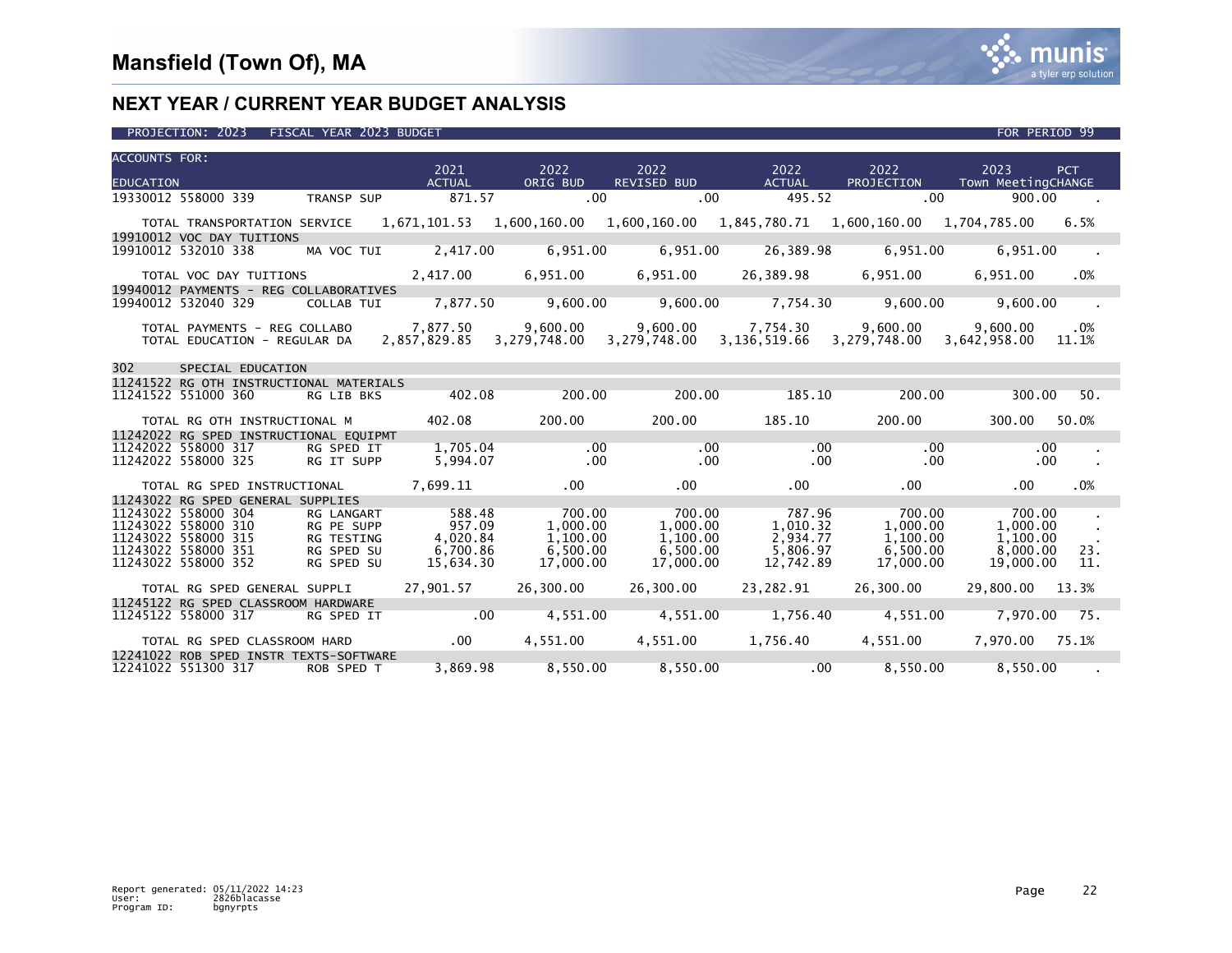

| <b>ACCOUNTS FOR:</b>                                          |                   |                                  |           |                                                                      |                  |                              |                    |                         |
|---------------------------------------------------------------|-------------------|----------------------------------|-----------|----------------------------------------------------------------------|------------------|------------------------------|--------------------|-------------------------|
|                                                               |                   | 2021                             | 2022      | 2022                                                                 | 2022             | 2022                         | 2023<br>PCT        |                         |
| <b>EDUCATION</b>                                              |                   | <b>ACTUAL</b>                    | ORIG BUD  | <b>REVISED BUD</b>                                                   | <b>ACTUAL</b>    | PROJECTION                   | Town MeetingCHANGE |                         |
| TOTAL ROB SPED INSTR TEXTS-S                                  |                   | 3.869.98 8.550.00 8.550.00       |           |                                                                      | $\sim 00$        | 8.550.00                     | 8.550.00 .0%       |                         |
| 12242022 ROB SPED INSTRUCTIONAL EQUIPMT                       |                   |                                  |           |                                                                      |                  |                              |                    |                         |
| 12242022 558500 317                                           | <b>ROB SPEDEQ</b> | 874.86                           | 8,300.00  | 8,300.00                                                             | 3,377.11         | 8,300.00                     | 8,300.00           |                         |
| TOTAL ROB SPED INSTRUCTIONAL 874.86                           |                   |                                  |           | 8,300.00 8,300.00                                                    | 3,377.11         | 8,300.00                     | 8,300.00           | .0%                     |
| 12243022 ROB SPED GENERAL SUPPLIES                            |                   |                                  |           |                                                                      |                  |                              |                    |                         |
| 12243022 558000 317 ROB SPED-T 15,061.27 7,500.00 7,500.00    |                   |                                  |           |                                                                      | 4,820.71         | 7,500.00                     | 7,500.00           | $\sim 100$ km s $^{-1}$ |
| TOTAL ROB SPED GENERAL SUPPL                                  |                   | 15,061.27 7,500.00 7,500.00      |           |                                                                      | 4,820.71         | 7,500.00                     | 7,500.00           | .0%                     |
| 12245122 ROB SPED CLASSROOM HARDWARE                          |                   | $\sim$ 00                        |           |                                                                      |                  |                              |                    |                         |
| 12245122 570000 317                                           | <b>ROB SPEDIT</b> |                                  |           |                                                                      |                  | $299.99$ . $00$              | .00                |                         |
| TOTAL ROB SPED CLASSROOM HAR                                  |                   | .00                              | $.00 \,$  | .00                                                                  | 299.99           | $.00 \,$                     | $.00 \,$           | .0%                     |
| 13232522 JJ SPED S-T SUBSTITUTES                              |                   |                                  |           |                                                                      |                  |                              |                    |                         |
| 13232522 530700 349                                           | JJ SPED TU        | $\sim$ 00                        | .00       | .00                                                                  | 264.00           | $\overline{\phantom{0}}$ .00 | .00                | <b>Contract</b>         |
| TOTAL JJ SPED S-T SUBSTITUTE                                  |                   | $\sim$ 00                        | .00       | .00                                                                  | 264.00           | $.00 \,$                     | $.00 \,$           | .0%                     |
| 13241022 JJ SPED INSTR TEXTS-SOFTWARE                         |                   |                                  |           |                                                                      |                  |                              |                    |                         |
| 13241022 551300 317 JJ SPED TX                                |                   | 2,057.99                         | 2,945.00  | 2,945.00                                                             | $\sim$ 00 $\sim$ | 2,945.00                     | 2,945.00           |                         |
| TOTAL JJ SPED INSTR TEXTS-SO                                  |                   | 2.057.99    2.945.00    2.945.00 |           |                                                                      | .00              | 2.945.00                     | 2.945.00           | .0%                     |
| 13242022 JJ SPED INSTRUCTIONAL EOUIPMT                        |                   |                                  |           |                                                                      |                  |                              |                    |                         |
| 13242022 558500 317                                           | JJ SPED EO        | $\sim$ 00                        | $\sim$ 00 | .00                                                                  | 398.00           | $\sim$ 00                    | $\sim$ 00          |                         |
| TOTAL JJ SPED INSTRUCTIONAL .00                               |                   |                                  | $\sim$ 00 | .00                                                                  | 398.00           | .00                          | .00                | .0%                     |
| 13243022 JJ SPED GENERAL SUPPLIES                             |                   |                                  |           |                                                                      |                  |                              |                    |                         |
| 13243022 558000 317                                           | <b>SPED SU</b>    | 6,552.82                         |           | $7,030.00$ $7,030.00$                                                |                  | 5,310.84 7,030.00            | 8,200.00           | 16.                     |
| 13243022 558000 318                                           | JJ ESL SUP        | $\overline{0}$ .                 | 680.00    | 680.00                                                               | 34.40            | 680.00                       | 1,000.00           | 47.                     |
| TOTAL JJ SPED GENERAL SUPPLI $6,552.82$ $7,710.00$ $7,710.00$ |                   |                                  |           |                                                                      | 5,345.24         | 7.710.00                     | 9.200.00 19.3%     |                         |
| 13245122 JJ SPED CLASSROOM HARDWARE                           |                   |                                  |           |                                                                      |                  |                              |                    |                         |
| 13245122 558000 318                                           | JJ EL TECH        | 840.76 980.00 980.00             |           |                                                                      |                  | 1,073.62 980.00              | $1,030.00$ 5.      |                         |
| 13245122 570000 317                                           | JJ SPED OT        | 1,396.48 4,625.00                |           | 4,625.00                                                             | 3,098.92         | 4,625.00                     | 4,625.00           |                         |
| TOTAL JJ SPED CLASSROOM HARD 2,237.24 5,605.00                |                   |                                  |           | 5,605.00                                                             | 4,172.54         | 5,605.00                     | 5,655.00           | .9%                     |
| 13280022 JJ PSYCHOLOGICAL SERVICES                            |                   |                                  |           |                                                                      |                  |                              |                    |                         |
| 13280022 558000 317 JJ PSYC SU                                |                   |                                  |           | $1,073.32$ $2,119.00$ $2,119.00$ $442.44$ $2,119.00$ $794.00$ $-62.$ |                  |                              |                    |                         |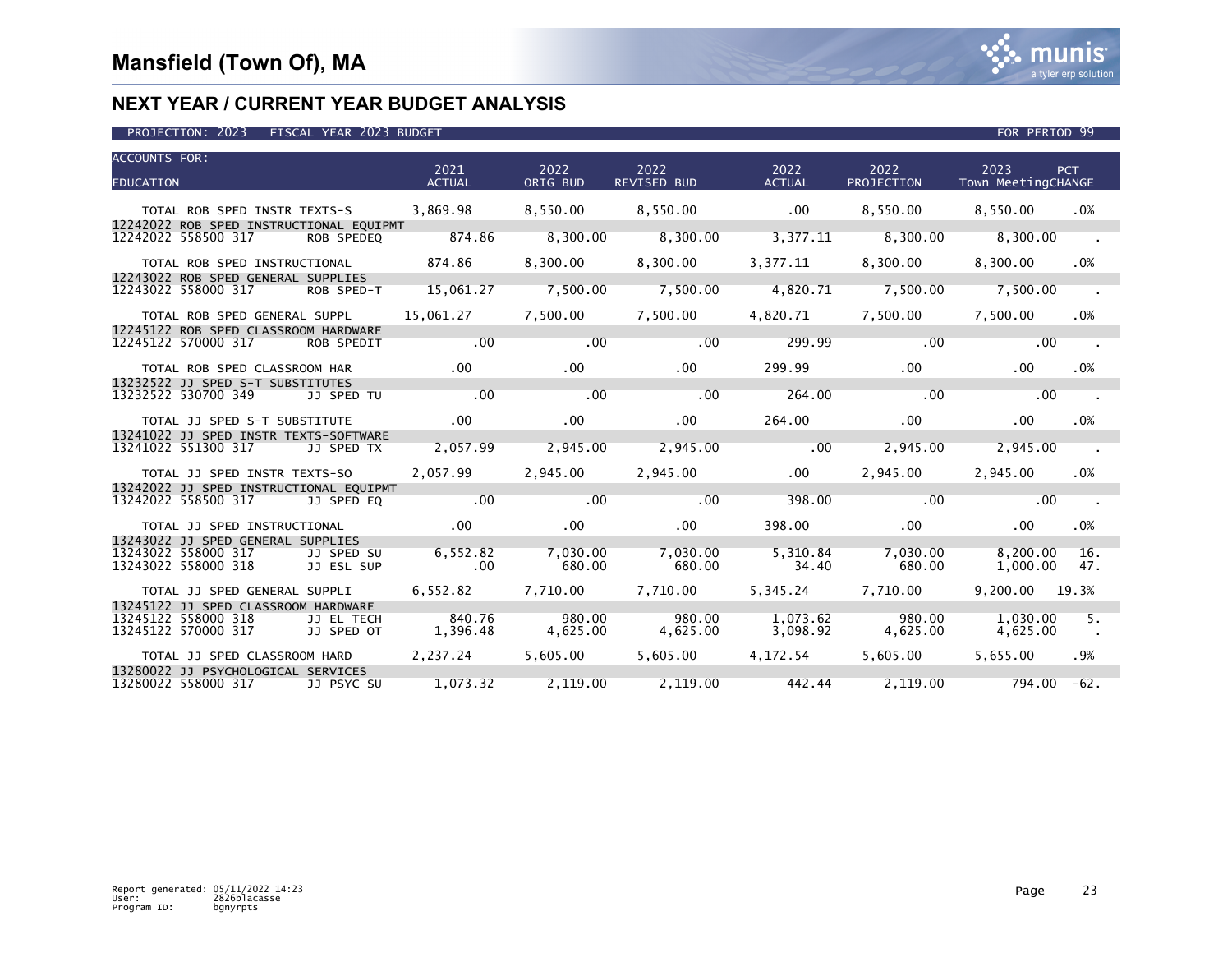

| <b>ACCOUNTS FOR:</b>                                                     |                          |                       |                   |                                                                                     |                       |                    |                                                         |
|--------------------------------------------------------------------------|--------------------------|-----------------------|-------------------|-------------------------------------------------------------------------------------|-----------------------|--------------------|---------------------------------------------------------|
| <b>EDUCATION</b>                                                         |                          | 2021<br><b>ACTUAL</b> | 2022<br>ORIG BUD  | 2022<br>REVISED BUD                                                                 | 2022<br><b>ACTUAL</b> | 2022<br>PROJECTION | 2023<br>PCT<br>Town MeetingCHANGE                       |
|                                                                          |                          |                       |                   |                                                                                     |                       |                    |                                                         |
|                                                                          |                          |                       |                   |                                                                                     |                       |                    | 2,119.00 794.00 -62.5%                                  |
| 14232522 QMS SPED S-T SUBSTITUTES                                        |                          |                       |                   |                                                                                     |                       |                    |                                                         |
| 14232522 530700 349                                                      | OM SPED TU               |                       |                   |                                                                                     |                       |                    | $1,742.00$ 9,750.00 9,750.00 1,597.00 9,750.00 9,750.00 |
| TOTAL QMS SPED S-T SUBSTITUT                                             |                          |                       | 1,742.00 9,750.00 | 9,750.00                                                                            | 1.597.00              | 9.750.00           | 9,750.00 .0%                                            |
| 14243022 OMS SPED GENERAL SUPPLIES                                       |                          |                       |                   |                                                                                     |                       |                    |                                                         |
| 14243022 558000 317 OM SPED SU                                           |                          |                       |                   | 4,509.45 7,490.00 7,490.00                                                          |                       |                    | 7,475.19 7,490.00 6,670.00 -10.                         |
| TOTAL OMS SPED GENERAL SUPPL                                             |                          | 4,509.45              | 7,490.00          | 7,490.00                                                                            | 7,475.19              | 7,490.00           | $6,670.00 - 10.9%$                                      |
| 14245122 QMS SPED CLASSROOM HARDWARE                                     |                          |                       |                   |                                                                                     |                       |                    |                                                         |
| 14245122 542500 317 QM SPED IT                                           |                          | 3,397.19              |                   | $4,850.00$ $4,850.00$                                                               | 1,531.22              | 4,850.00           | $2,100.00 - 56.$                                        |
| TOTAL QMS SPED CLASSROOM HAR                                             |                          |                       | 3,397.19 4,850.00 | 4,850.00                                                                            | 1,531.22              | 4,850.00           | 2,100.00 -56.7%                                         |
| 14272022 QMS SPED TESTING-ASSESSMENT                                     |                          |                       |                   |                                                                                     |                       |                    |                                                         |
| 14272022 558000 321                                                      | OM SPED TE               | 4,039.76 840.00       |                   | 840.00                                                                              |                       | 2,625.64 840.00    | $800.00 - 4$ .                                          |
| TOTAL QMS SPED TESTING-ASSES                                             |                          | 4,039.76 840.00       |                   | 840.00                                                                              |                       | 2,625.64 840.00    | $800.00 - 4.8%$                                         |
| 15232522 MHS SPED S-T SUBSTITUTES                                        |                          |                       |                   |                                                                                     |                       |                    |                                                         |
| 15232522 530700 349 HS SPED TU                                           |                          | 24,625.74 38,000.00   |                   |                                                                                     | 38,000.00 18,135.00   | 38,000.00          | 38,000.00 .                                             |
| TOTAL MHS SPED S-T SUBSTITUT                                             |                          | 24,625.74             | 38,000.00         | 38,000.00                                                                           | 18,135.00             | 38,000.00          | 38,000.00 .0%                                           |
| 15241022 MHS SPED INSTR TEXTS-SOFTWARE                                   |                          |                       |                   |                                                                                     |                       |                    |                                                         |
| 15241022 551300 317 THS SPED TX 536.44 1,285.00 1,285.00 754.78 1,285.00 |                          |                       |                   |                                                                                     |                       |                    | $900.00 - 30.$                                          |
| TOTAL MHS SPED INSTR TEXTS-S                                             |                          |                       | 536.44 1,285.00   |                                                                                     | 1,285.00 754.78       | 1,285.00           | $900.00 - 30.0%$                                        |
| 15242022 MHS SPED INSTRUCTIONAL EOUIPMT                                  |                          |                       |                   |                                                                                     |                       |                    |                                                         |
| 15242022 558500 317 HS SPED EQ                                           |                          |                       |                   | 5,506.43 8,219.00 8,219.00 7,452.93                                                 |                       | 8,219.00           | $6,869.00 -16.$                                         |
| TOTAL MHS SPED INSTRUCTIONAL                                             |                          |                       | 5,506.43 8,219.00 |                                                                                     | 8,219.00 7,452.93     | 8,219.00           | $6,869.00 -16.4%$                                       |
| 15243022 MHS SPED GENERAL SUPPLIES                                       |                          |                       |                   |                                                                                     |                       |                    |                                                         |
| 15243022 542500 318<br>15243022 558000 317                               | HS ESL SUP<br>HS SPED SU |                       |                   | $10,166.11$ $0$<br>10,166.11 $7,860.00$ $7,860.00$ $7,860.00$ $8,307.52$ $7,860.00$ |                       |                    | 1.000.00<br>7,860.00.                                   |
|                                                                          |                          |                       |                   |                                                                                     |                       |                    | 8,860.00 12.7%                                          |
| TOTAL MHS SPED GENERAL SUPPL<br>15245122 MHS SPED CLASSROOM HARDWARE     |                          |                       |                   | 10,166.11 7,860.00 7,860.00                                                         |                       | 8,307.52 7,860.00  |                                                         |
| 15245122 542500 317 HS SPED IT                                           |                          |                       |                   | $2,007.04$ $3,950.00$ $3,950.00$                                                    |                       |                    | $5,053.75$ $3,950.00$ $1,800.00$ $-54.$                 |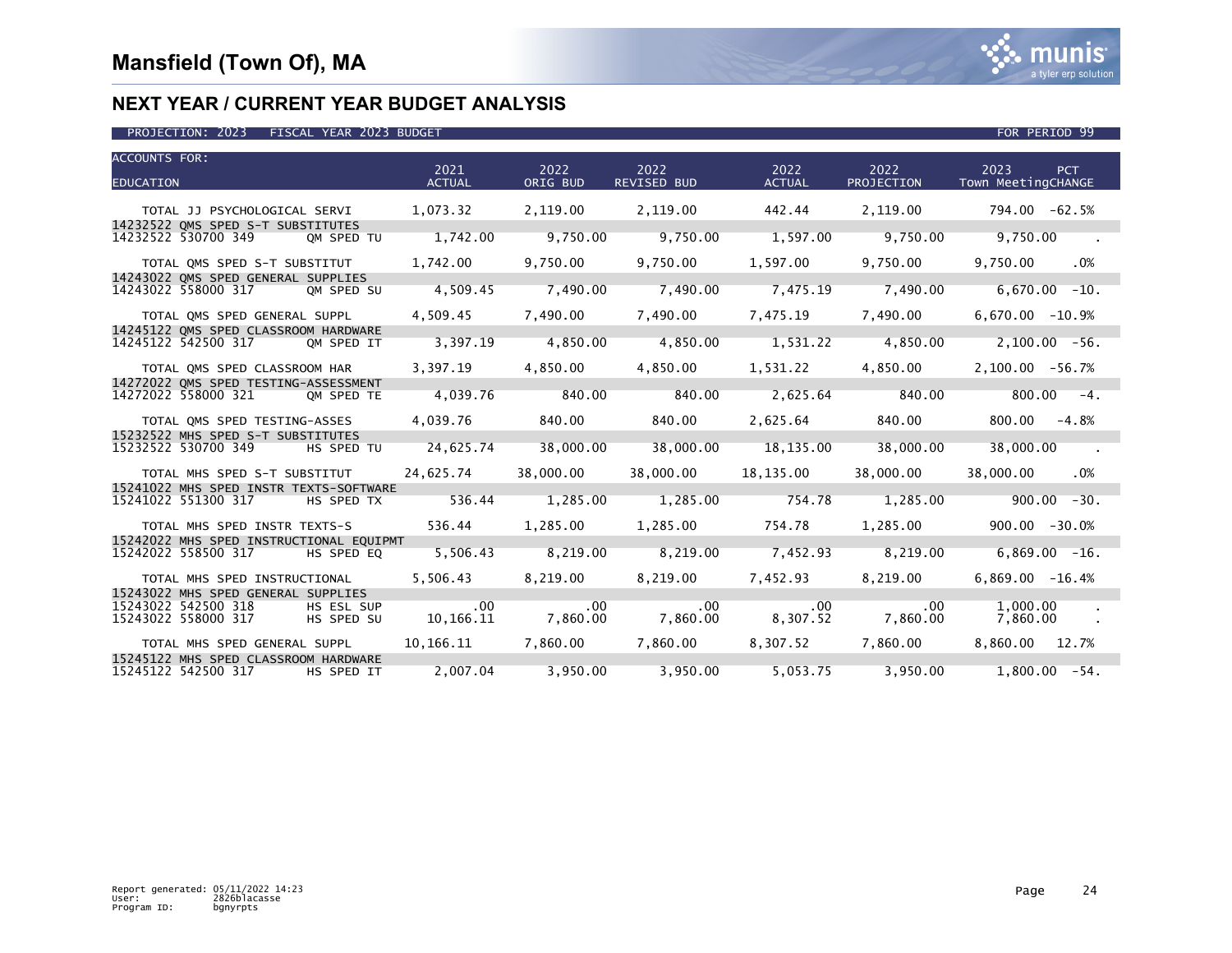

| <b>ACCOUNTS FOR:</b>                       |                          |                       |                       |                                  |                         |                       |                                      |
|--------------------------------------------|--------------------------|-----------------------|-----------------------|----------------------------------|-------------------------|-----------------------|--------------------------------------|
|                                            |                          | 2021                  | 2022                  | 2022                             | 2022                    | 2022                  | 2023<br>PCT                          |
| <b>EDUCATION</b>                           |                          | <b>ACTUAL</b>         | ORIG BUD              | REVISED BUD                      | <b>Example 2</b> ACTUAL | PROJECTION            | Town MeetingCHANGE                   |
| 15245122 558000 318                        | MHS EL TEC               | $\sim$ 00             | $.00 \,$              | $.00 \,$                         | .00                     | $.00 \,$              | 150.00                               |
|                                            |                          |                       |                       |                                  | 5,053.75                | 3,950.00              | $1,950.00 - 50.6%$                   |
| 15310022 MHS ATTENDANCE SERVICES           |                          |                       |                       |                                  |                         |                       |                                      |
| 15310022 530000 318                        | PROF&TECH                | 11,546.09             | $\sim$ 00             |                                  |                         | 2,500.00 .00          | $\sim$ 00                            |
| TOTAL MHS ATTENDANCE SERVICE               |                          | 11,546.09 .00         |                       | .00                              | 2.500.00                | .00                   | $.00\,$<br>.0%                       |
| 19211022 DISTRICT SPED ADMINISTRATION      |                          |                       |                       |                                  |                         |                       |                                      |
| 19211022 530000 341                        | SPED CONF                | 3,013.79              | 6,000.00              | $6,000.00$ $4,281.74$ $6,000.00$ |                         |                       | 6,000.00                             |
| 19211022 530000 343<br>19211022 542000 341 | SPED CNSLT<br>SPED SUPPL | 15,430.75<br>8,188.88 | 17,300.00<br>8,350.00 | 17,300.00<br>8,350.00            | 31.211.50<br>4,777.48   | 17,300.00<br>8,350.00 | 17.300.00<br>9,350.00<br>12.         |
|                                            |                          |                       |                       |                                  |                         |                       |                                      |
| TOTAL DISTRICT SPED ADMINIST               |                          | 26,633.42             | 31,650.00             | 31,650.00                        | 40,270.72               | 31,650.00             | 3.2%<br>32,650.00                    |
| 19232022 SPED MEDICAL/THERAPEUTIC SRVCS    |                          |                       |                       |                                  |                         |                       |                                      |
| 19232022 530000 343                        | <b>SPED THERP</b>        | 8,157.00              | 3,000.00              | 3,000.00                         | $\sim$ 00 $\sim$        | 3,000.00              | 3,000.00<br>$\sim 100$ km $^{-1}$    |
| TOTAL SPED MEDICAL/THERAPEUT               |                          | 8,157.00              | 3,000.00              | 3,000.00                         | .00                     | 3,000.00              | 3,000.00<br>.0%                      |
| 19235622 SPED STAFF ATTEND PROF DEV        |                          |                       |                       |                                  |                         |                       |                                      |
| 19235622 531500 341                        | SPED PDCNF               | 2,115.00              | 2,500.00              | 2,500.00                         | 125.00                  | 2,500.00              | 2,500.00<br>$\sim 100$ km s $^{-1}$  |
| TOTAL SPED STAFF ATTEND PROF               |                          |                       | 2,115.00 2,500.00     |                                  | 2,500.00 125.00         | 2,500.00              | .0%<br>2,500.00                      |
| 19243022 DISTRICT SPED GENERAL SUPPLIES    |                          |                       |                       |                                  |                         |                       |                                      |
| 19243022 558000 342                        | SPED T-SUP               | 6,228.83              | 8,250.00              | 8,250.00                         | 2,735.33                | 8,250.00              | 18,250.00 121.                       |
| TOTAL DISTRICT SPED GENERAL                |                          |                       |                       | $6,228.83$ $8,250.00$ $8,250.00$ | 2,735.33                | 8,250.00              | 18,250.00 121.2%                     |
| 19244022 DISTRICT SPED OTHER INST SRVCS    |                          |                       |                       |                                  |                         |                       |                                      |
| 19244022 530000 345                        | SPED 0-SRV               | $\sim$ 00             | $\sim$ 00             | .00                              |                         | 34,300.00 .00         | $\sim$ 00                            |
| TOTAL DISTRICT SPED OTHER IN .00           |                          |                       | $.00 \,$              | .00                              | 34,300.00               | .00                   | $.00 \,$<br>$.0\%$                   |
| 19245122 DIST SPED CLASSROOM HARDWARE      |                          |                       |                       |                                  |                         |                       |                                      |
| 19245122 542500 341                        | SPED I-TEC               | 7,591.06              | 20, 200, 00           |                                  | 20,200.00 16,730.32     | 20,200.00             | 20,300.00<br>$\sim 100$ km s $^{-1}$ |
| TOTAL DIST SPED CLASSROOM HA               |                          | 7,591.06              |                       | 20,200.00 20,200.00 16,730.32    |                         | 20,200.00             | 20,300.00<br>.5%                     |
| 19280022 DISTRICT PSYCHOLOGICAL SRVCS      |                          |                       |                       |                                  |                         |                       |                                      |
| 19280022 530000 341                        | SPED CNSLT               |                       | 264,541.25 265,000.00 | 265,000.00                       | 253,718.25              | 265,000.00            | 325,000.00<br>22.                    |
| 19280022 530800 357                        | SPED EVALS               | 67,151.02             | 66,250.00             | 66,250.00                        | 22,347.75               | 66,250.00             | 66,250.00                            |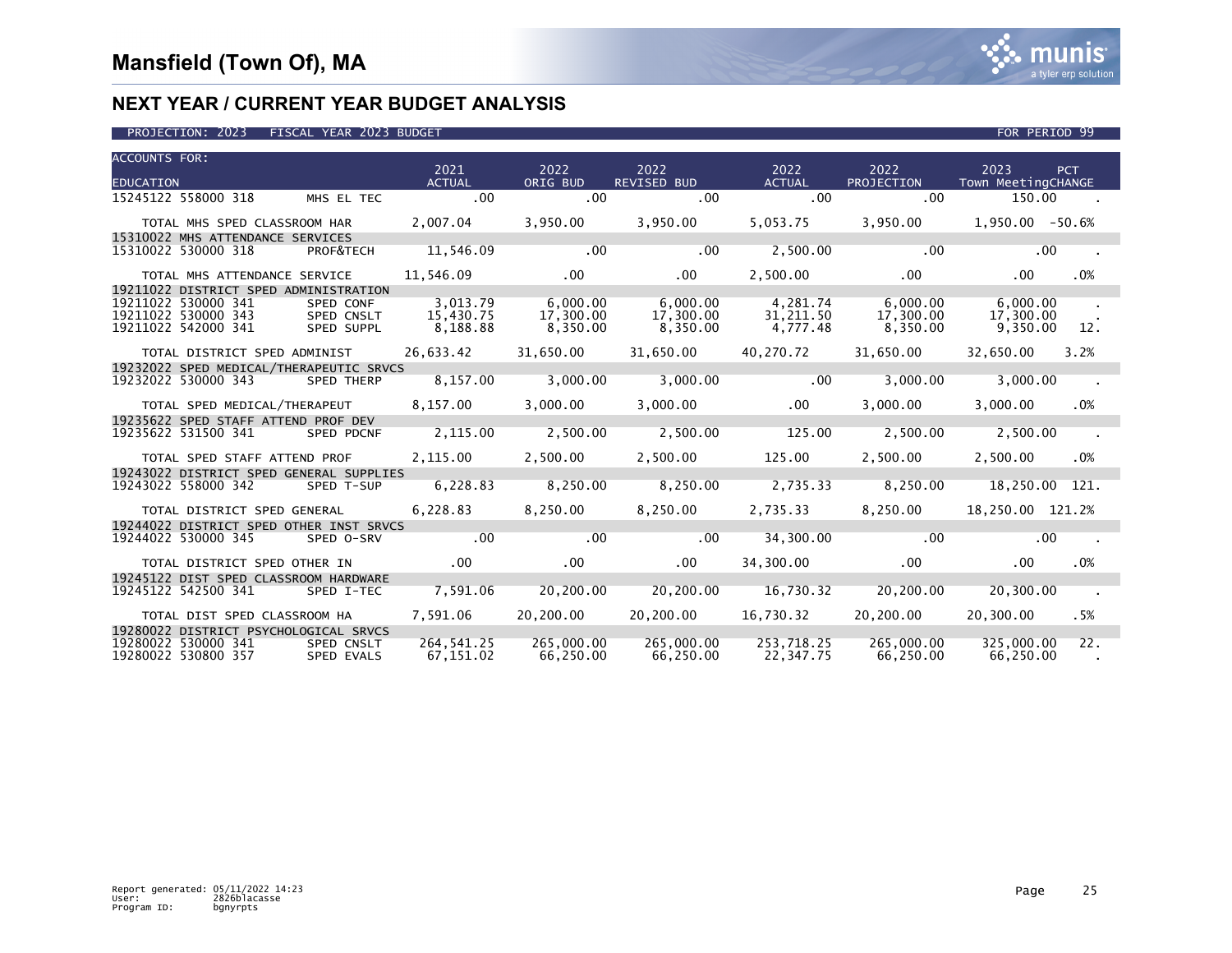

|                     | <b>ACCOUNTS FOR:</b>                                                  |                          |                            |                              |                                      |                            |                              |                                                     |
|---------------------|-----------------------------------------------------------------------|--------------------------|----------------------------|------------------------------|--------------------------------------|----------------------------|------------------------------|-----------------------------------------------------|
| <b>EDUCATION</b>    |                                                                       |                          | 2021<br><b>ACTUAL</b>      | 2022<br>ORIG BUD             | 2022<br><b>REVISED BUD</b>           | 2022<br><b>ACTUAL</b>      | 2022<br><b>PROJECTION</b>    | 2023<br>PCT<br>Town MeetingCHANGE                   |
|                     | 19280022 530900 342                                                   | PSYCH SRV                | 13,434.10                  | 10,710.00                    | 10,710.00                            | 12,273.90                  | 10,710.00                    | 10,710.00                                           |
|                     | TOTAL DISTRICT PSYCHOLOGICAL                                          |                          | 345,126.37                 | 341,960.00                   | 341,960.00                           | 288,339.90                 | 341,960.00                   | 401.960.00<br>17.5%                                 |
|                     | 19330022 SPED TRANSPORTATION SERVICES                                 |                          |                            |                              |                                      |                            |                              |                                                     |
|                     | 19330022 533000 340<br>19330022 558000 340                            | S-TRNSP SV<br>S-TRNSP SU | 499,607.38<br>20, 104.61   | 484,794.00<br>35,000.00      | 484,794.00<br>35,000.00              | 486,716.63<br>35,559.25    | 484,794.00<br>35,000.00      | 584,950.00<br>20.<br>41,000.00<br>17.               |
|                     | 19330022 570000 340                                                   | S-TRNS MNT               | 24,613.64                  | 40,000.00                    | 40,000.00                            | 32,943.32                  | 40,000.00                    | 40,000.00                                           |
|                     | TOTAL SPED TRANSPORTATION SE                                          |                          | 544, 325.63                | 559,794.00                   | 559.794.00                           | 555.219.20                 | 559.794.00                   | 665.950.00<br>19.0%                                 |
|                     | 19930022 PROGRAMS NON-PUBLIC SCHOOLS                                  |                          |                            |                              |                                      |                            |                              |                                                     |
|                     | 19930022 532030 347                                                   | NONPUB TUI               | 1,713,119.29               | 1,617,594.00                 | 1,617,594.00                         |                            | 749, 172. 44 1, 617, 594. 00 | $587,670.00 -63.$                                   |
|                     | TOTAL PROGRAMS NON-PUBLIC SC                                          |                          | 1,713,119.29               | 1,617,594.00                 | 1,617,594.00                         | 749,172.44 1,617,594.00    |                              | 587,670.00 -63.7%                                   |
|                     | 19940022 PAYMENTS - SPED COLLABORATIVES                               |                          |                            |                              |                                      |                            |                              |                                                     |
|                     | 19940022 532040 345                                                   | MEMBCOLLAB               |                            |                              | 867,062.35 1,272,498.00 1,272,498.00 |                            | 723,351.24 1,272,498.00      | $1,241,048.00 -2.$                                  |
|                     | TOTAL PAYMENTS - SPED COLLAB<br>TOTAL SPECIAL EDUCATION               |                          | 867,062.35<br>3,656,165.44 | 1,272,498.00<br>4,013,470.00 | 1,272,498.00<br>4,013,470.00         | 723,351.24<br>2,510,021.62 | 1,272,498.00<br>4,013,470.00 | 1,241,048.00<br>$-2.5%$<br>3,130,241.00<br>$-22.0%$ |
| 305                 | EDUCATION - UNDISTRUBUTED                                             |                          |                            |                              |                                      |                            |                              |                                                     |
|                     | 11221052 RG SCHOOL LEADERSHIP EXPENSES                                |                          |                            |                              |                                      |                            |                              |                                                     |
| 11221052 542000 329 |                                                                       |                          |                            |                              |                                      |                            |                              |                                                     |
|                     |                                                                       | RG SUPV SU               | 14,051.77                  | 18,250.00                    | 18,250.00                            | 15,008.31                  | 18,250.00                    | 18,250.00                                           |
|                     | TOTAL RG SCHOOL LEADERSHIP E                                          |                          | 14,051.77                  | 18,250.00                    | 18,250.00                            | 15,008.31                  | 18,250.00                    | 18,250.00<br>.0%                                    |
|                     | 11310052 RG ATTENDANCE SERVICES                                       |                          |                            |                              |                                      |                            |                              |                                                     |
|                     | 11310052 530000 318                                                   | RG LIAISON               | 5,637.67                   | 6,500.00                     | 6,500.00                             | 500.00                     | 6,500.00                     | 7,000.00<br>7.                                      |
|                     | TOTAL RG ATTENDANCE SERVICES                                          |                          | 5,637.67                   | 6,500.00                     | 6,500.00                             | 500.00                     | 6,500.00                     | 7.000.00<br>7.7%                                    |
|                     | 11320052 RG MEDICAL/HEALTH SERVICES                                   |                          |                            |                              |                                      |                            |                              |                                                     |
|                     | 11320052 558000 322                                                   | <b>RG NRS SUP</b>        | 1,763.68                   | 2,625.00                     | 2,625.00                             | 2,546.01                   | 2,625.00                     | 2,625.00<br>$\sim 10$                               |
|                     | TOTAL RG MEDICAL/HEALTH SERV                                          |                          | 1,763.68                   | 2,625.00                     | 2,625.00                             | 2,546.01                   | 2,625.00                     | 2,625.00<br>.0%                                     |
|                     | 11352052 RG OTHER STUDENT ACTIVITIES                                  |                          |                            |                              |                                      |                            |                              |                                                     |
|                     | 11352052 530000 316                                                   | RG ST-PRGM               | $00 - 00$                  | 2,500.00                     | 2,500.00                             | 320.00                     | 2,500.00                     | 2,500.00                                            |
|                     | 11352052 558000 316                                                   | RG SA SUPP               | .00                        | 500.00                       | 500.00                               | 602.94                     | 500.00                       | 500.00                                              |
|                     | TOTAL RG OTHER STUDENT ACTIV<br>11530052 RG RENTAL/LEASE OF EQUIPMENT |                          | $.00\,$                    | 3,000.00                     | 3.000.00                             | 922.94                     | 3,000.00                     | 3.000.00<br>$.0\%$                                  |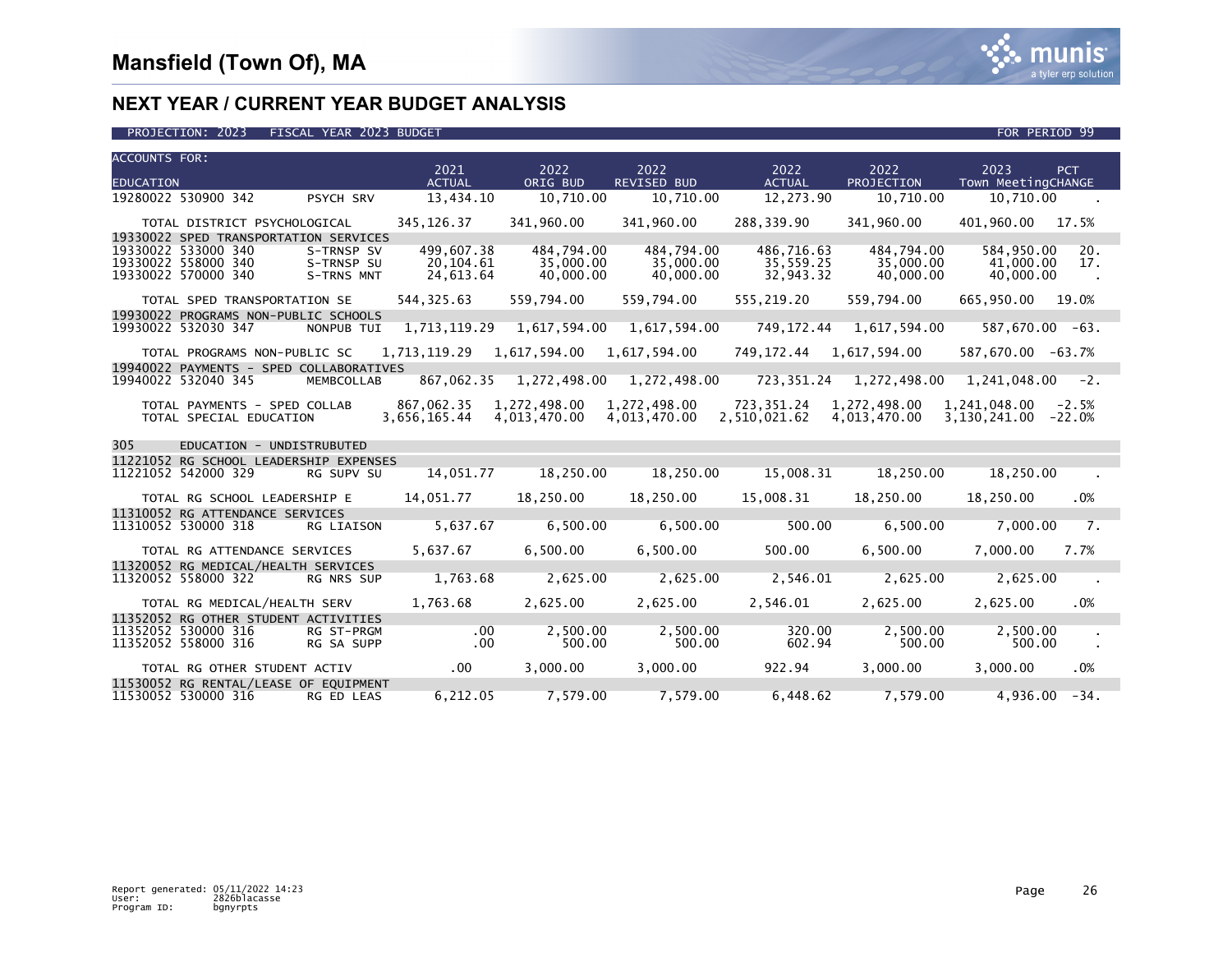

| <b>ACCOUNTS FOR:</b>                                                                         |                                       |                       |                       |             |                                  |                    |                                                                                 |
|----------------------------------------------------------------------------------------------|---------------------------------------|-----------------------|-----------------------|-------------|----------------------------------|--------------------|---------------------------------------------------------------------------------|
| <b>EDUCATION</b>                                                                             |                                       | 2021<br><b>ACTUAL</b> | 2022 2022<br>ORIG BUD | REVISED BUD | 2022<br><b>Example 20 ACTUAL</b> | 2022<br>PROJECTION | 2023<br>PCT<br>Town MeetingCHANGE                                               |
|                                                                                              |                                       |                       |                       |             |                                  |                    |                                                                                 |
| 7,579.00 4,936.00 -34.9% 7,579.00 -34.9% 7,579.00 7,579.00 6,448.62 7,579.00 4,936.00 -34.9% |                                       |                       |                       |             |                                  |                    |                                                                                 |
| 12221052 ROB PRINCIPAL CONT SERV                                                             |                                       |                       |                       |             |                                  |                    |                                                                                 |
| 12221052 530000 329                                                                          | <b>ROB PR SRV</b>                     |                       |                       |             |                                  |                    |                                                                                 |
| 12221052 542000 316                                                                          |                                       |                       |                       |             |                                  |                    |                                                                                 |
| 12221052 542000 329<br>12221052 570000 329                                                   | ROB SUPPL<br>ROB PR SUP<br>ROB PR OTH | 1,491.50              | 4,710.00              | 4,710.00    | 1,720.49                         | 4,710.00           | 4.<br>4,710.00                                                                  |
|                                                                                              |                                       |                       |                       |             |                                  |                    |                                                                                 |
| TOTAL ROB PRINCIPAL CONT SER 4,963.48 16,560.00 16,560.00 8,468.07 16,560.00 17,060.00 3.0%  |                                       |                       |                       |             |                                  |                    |                                                                                 |
| 12225052 ROB ADMINISTRATION TECHNOLOGY                                                       |                                       |                       |                       |             |                                  |                    |                                                                                 |
| 12225052 542500 329                                                                          | ROB ADM IT                            |                       |                       |             |                                  |                    | $\sim 100$ km s $^{-1}$                                                         |
|                                                                                              |                                       |                       |                       |             |                                  |                    | .0%                                                                             |
| 12310052 ROB ATTENDANCE SERVICES                                                             |                                       |                       |                       |             |                                  |                    |                                                                                 |
| 12310052 530000 318 ROB LIAISN 12,646.84 8,000.00 8,000.00 8,059.90 8,000.00                 |                                       |                       |                       |             |                                  |                    | 13,000.00 62.                                                                   |
| TOTAL ROB ATTENDANCE SERVICE 12,646.84 8,000.00 8,000.00 8,059.90 8,000.00 13,000.00 62.5%   |                                       |                       |                       |             |                                  |                    |                                                                                 |
| 12320052 ROB MEDICAL/HEALTH SERVICES                                                         |                                       |                       |                       |             |                                  |                    |                                                                                 |
| 12320052 558000 322 ROB NRS SU                                                               |                                       |                       |                       |             |                                  |                    | 4, 138.24 4, 955.00 4, 955.00 2, 542.27 4, 955.00 4, 955.00                     |
|                                                                                              |                                       |                       |                       |             |                                  |                    |                                                                                 |
| TOTAL ROB MEDICAL/HEALTH SER 4,138.24 4,955.00 4,955.00 2,542.27                             |                                       |                       |                       |             |                                  | 4,955.00           | 4,955.00 .0%                                                                    |
| 12530052 ROB RENTAL/LEASE OF EQUIPMENT                                                       |                                       |                       |                       |             |                                  |                    |                                                                                 |
| 12530052 531800 316 ROB E-LEAS                                                               |                                       |                       |                       |             |                                  |                    | 20,708.29 23,525.00 23,525.00 19,733.26 23,525.00 27,575.00 17.                 |
| TOTAL ROB RENTAL/LEASE OF EQ                                                                 |                                       |                       |                       |             |                                  |                    | 20,708.29 23,525.00 23,525.00 19,733.26 23,525.00 27,575.00 17.2%               |
| 12730052 ROB NEW EQUIPMENT                                                                   |                                       |                       |                       |             |                                  |                    |                                                                                 |
|                                                                                              |                                       |                       |                       |             |                                  |                    |                                                                                 |
| TOTAL ROB NEW EQUIPMENT $32,255.68$ $9,550.00$ $9,550.00$ $2,707.98$                         |                                       |                       |                       |             |                                  | 9,550.00           | 9.550.00 .0%                                                                    |
| 12740052 ROB REPLACEMENT OF EQUIPMENT                                                        |                                       |                       |                       |             |                                  |                    |                                                                                 |
| 12740052 558500 316 ROB EO REP                                                               |                                       |                       |                       |             |                                  |                    | $1,227.86$ $13,685.00$ $13,685.00$ $14,345.97$ $13,685.00$ $13,685.00$ $\ldots$ |
| 0%. 70TAL ROB REPLACEMENT OF EQU 1,227.86 13,685.00 13,685.00 14,345.97 13,685.00 13,685.00  |                                       |                       |                       |             |                                  |                    |                                                                                 |
| 13221052 JJ SCHOOL LEADERSHIP EXPENSES                                                       |                                       |                       |                       |             |                                  |                    |                                                                                 |
| 13221052 542000 316                                                                          | JJ SUPPL                              |                       |                       |             |                                  |                    | $.00\,$                                                                         |
| 13221052 542000 329                                                                          | JJ PRIN SU                            |                       |                       |             |                                  |                    | $6, 165.00 -12.$                                                                |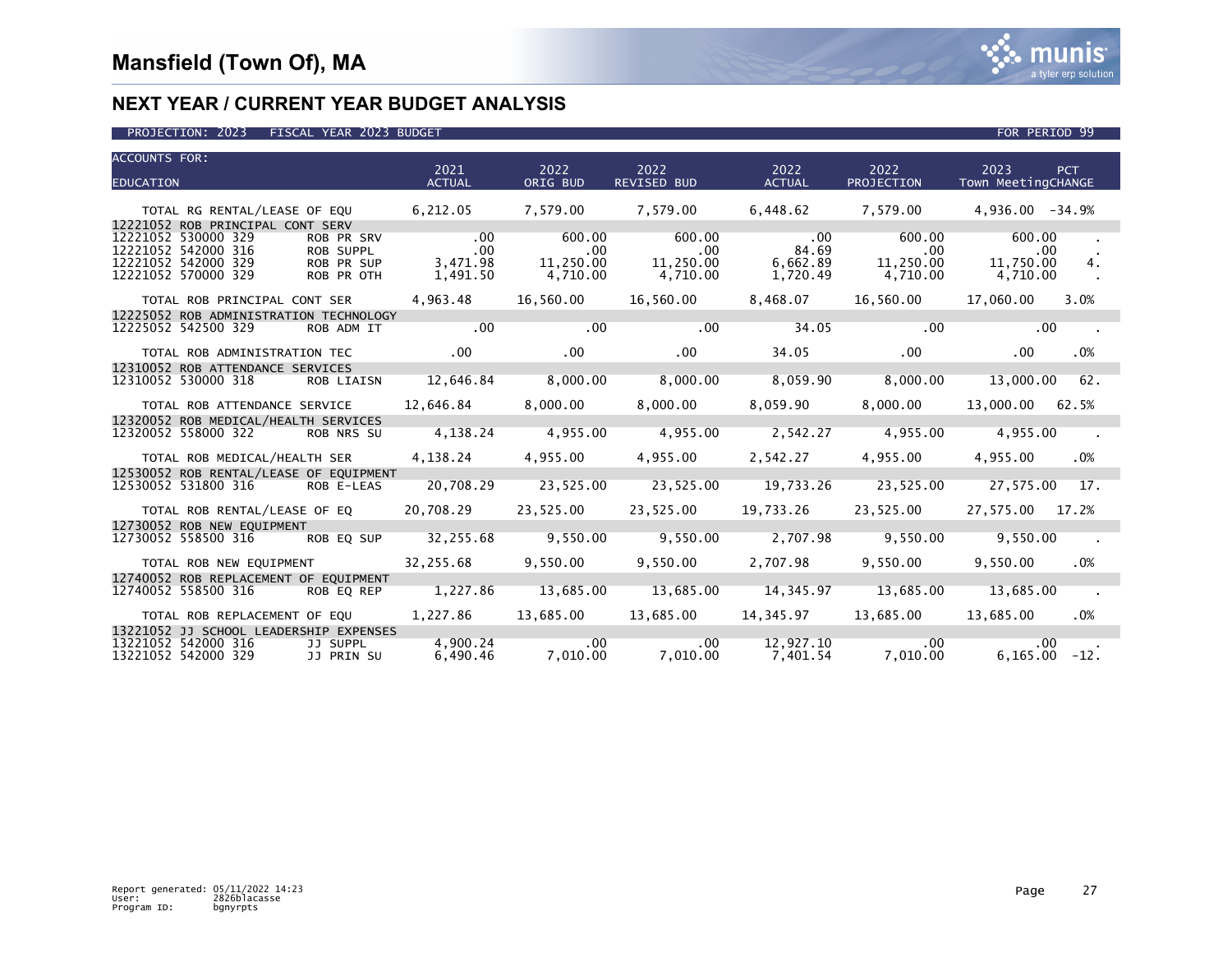

| <b>ACCOUNTS FOR:</b>                       |                          | 2021                        | 2022                 | 2022                                                        | 2022            | 2022                   | 2023<br>PCT                                                             |
|--------------------------------------------|--------------------------|-----------------------------|----------------------|-------------------------------------------------------------|-----------------|------------------------|-------------------------------------------------------------------------|
| <b>EDUCATION</b>                           |                          | ACTUAL                      | ORIG BUD             | REVISED BUD ACTUAL                                          |                 | PROJECTION             | Town MeetingCHANGE                                                      |
| 13221052 570000 329 JJ PRIN OT             |                          | 4,589.31 8,820.00           |                      | 8,820.00                                                    | 8,216.45        | 8,820.00               | $6,775.00 -23.$                                                         |
| TOTAL JJ SCHOOL LEADERSHIP E               |                          | 15,980.01                   |                      | 15,830.00    15,830.00    28,545.09                         |                 | 15,830.00              | 12,940.00 -18.3%                                                        |
| 13310052 JJ ATTENDANCE SERVICES            |                          |                             |                      |                                                             |                 |                        |                                                                         |
| 13310052 530000 318                        |                          |                             |                      |                                                             |                 |                        | JJ LIAISON 3,923.42 11,000.00 11,000.00 4,362.26 11,000.00 12,000.00 9. |
| TOTAL JJ ATTENDANCE SERVICES               |                          | 3,923.42                    |                      | $11,000.00$ $11,000.00$                                     |                 | 4,362.26 11,000.00     | 12,000.00<br>9.1%                                                       |
| 13320052 JJ MEDICAL/HEALTH SERVICES        |                          |                             |                      |                                                             |                 |                        |                                                                         |
| 13320052 530000 322<br>13320052 558000 322 | PROF&TECH                |                             | 5,460.00             | 5,460.00 9,974.64                                           | 2,103.71        | 5,460.00<br>3,000.00   | 5,710.00<br>4.<br>2,950.00<br>$-1.$                                     |
| 13320052 570000 322                        | 11 NRS SUP<br>11 NRS OTH | .00<br>9,707.56<br>1,215.98 | 3,000.00<br>1,255.00 | 3,000.00<br>1,255.00                                        | 389.48          | 1,255.00               | 1,290.00<br>$\overline{\phantom{a}}$ 2.                                 |
| TOTAL JJ MEDICAL/HEALTH SERV               |                          |                             |                      | $10,923.54$ $9,715.00$ $9,715.00$ $12,467.83$               |                 | 9,715.00               | 9,950.00 2.4%                                                           |
| 13352052 JJ STUDENT ACTIVITIES CS          |                          |                             |                      |                                                             |                 |                        |                                                                         |
| 13352052 530000 316                        |                          |                             |                      | $\sim$ 00 $\sim$ 00 $\sim$                                  |                 | $\sim$ 00              | 4,000.00<br>$\sim 100$ km $^{-1}$                                       |
| TOTAL JJ STUDENT ACTIVITIES                |                          | $\sim$ 00                   | .00                  | .00                                                         |                 | .00<br>.00             | .0%<br>4,000.00                                                         |
| 13423052 JJ MAINTENANCE OF EQUIPMENT       |                          |                             |                      |                                                             |                 |                        |                                                                         |
| 13423052 524100 309                        | JJ MUS SRV               |                             |                      | $900.00$ 900.00 900.00                                      |                 |                        | 430.00 900.00 1.035.00<br>15.                                           |
| 13423052 524100 316                        | JJ GEN SRV               | 886.22                      | 2,893.00             | 2,893.00                                                    | 390.00          | 2,893.00               | 3,145.00<br>8.                                                          |
| TOTAL JJ MAINTENANCE OF EQUI               |                          | 886.22 3,793.00             |                      |                                                             | 3,793.00 820.00 | 3,793.00               | 4,180.00<br>10.2%                                                       |
| 13530052 JJ RENTAL/LEASE OF EQUIPMENT      |                          |                             |                      |                                                             |                 |                        |                                                                         |
| 13530052 527000 316 JJ G-LEASE             |                          |                             |                      | 37,001.14 38,025.00 38,025.00 38,852.19 38,025.00           |                 |                        | $38,075.00$ .                                                           |
| TOTAL JJ RENTAL/LEASE OF EQU               |                          | 37,001.14                   |                      | 38,025.00 38,025.00                                         | 38,852.19       | 38,025.00              | 38,075.00<br>.1%                                                        |
| 13730052 JJ NEW EQUIPMENT                  |                          |                             |                      |                                                             |                 | 11,620.00              | $11,470.00 -1.$                                                         |
|                                            |                          |                             |                      |                                                             |                 |                        |                                                                         |
| TOTAL JJ NEW EQUIPMENT                     |                          | $\sim$ 00                   |                      | $11,620.00$ $11,620.00$ .00                                 |                 | 11.620.00              | 11.470.00<br>$-1.3%$                                                    |
| 14221052 OMS SCHOOL LEADERSHIP EXPENSES    |                          |                             |                      |                                                             |                 |                        |                                                                         |
| 14221052 542000 329<br>14221052 570000 329 | OM PRIN SU<br>OM PRIN OT | 7,680.95                    |                      | $9,734.95$ $9,000.00$ $9,000.00$<br>$10,000.00$ $10,000.00$ |                 | $5,709.89$ $10,000.00$ | $3,758.93$ $9,000.00$ $8,860.00$ $-1$ .<br>11,000.00<br>- 10.           |
|                                            |                          |                             |                      |                                                             |                 |                        |                                                                         |
|                                            |                          |                             |                      |                                                             |                 | 9,468.82 19,000.00     | 19,860.00 4.5%                                                          |
| 14225052 QMS ADMINISTRATION TECHNOLOGY     |                          |                             |                      |                                                             |                 |                        |                                                                         |
| 14225052 542500 329 OM ADM TEC             |                          | $\sim$ 00.                  |                      | $0.00$ . $0.00$ 287.98 . $0.00$ . $0.00$                    |                 |                        |                                                                         |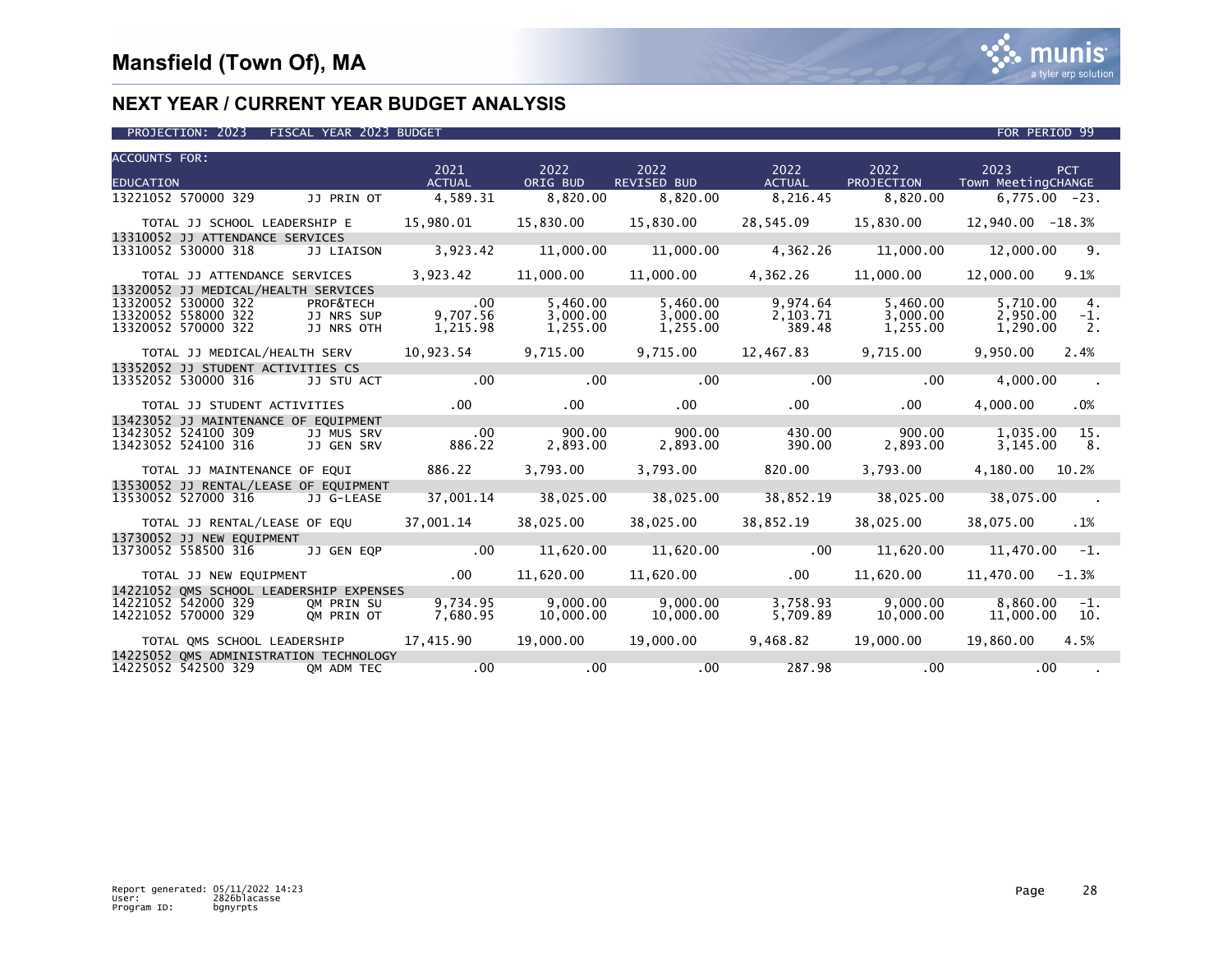| <b>ACCOUNTS FOR:</b>                                                      |                                         |                                                  |                                                                                                                 |                       |                                          |                                          |
|---------------------------------------------------------------------------|-----------------------------------------|--------------------------------------------------|-----------------------------------------------------------------------------------------------------------------|-----------------------|------------------------------------------|------------------------------------------|
| <b>EDUCATION</b>                                                          | 2021<br><b>ACTUAL</b>                   | 2022<br>ORIG BUD                                 | 2022<br>REVISED BUD                                                                                             | 2022<br><b>ACTUAL</b> | 2022<br>PROJECTION                       | 2023<br><b>PCT</b><br>Town MeetingCHANGE |
|                                                                           |                                         |                                                  |                                                                                                                 |                       |                                          |                                          |
| TOTAL OMS ADMINISTRATION TEC                                              | $\sim$ 00 $\sim$ 00                     |                                                  | .00                                                                                                             | 287.98 .00            |                                          | $\sim$ 00<br>.0%                         |
| 14310052 QMS ATTENDANCE SERVICES<br>14310052 530000 318                   | QM LIAISON 9,798.94                     | 10,000.00                                        |                                                                                                                 |                       | $10,000.00$ $3,180.59$ $10,000.00$       | 10,000.00                                |
| TOTAL OMS ATTENDANCE SERVICE                                              | 9,798.94                                |                                                  | $10,000.00$ $10,000.00$ $3,180.59$ $10,000.00$                                                                  |                       |                                          | .0%<br>10,000.00                         |
| 14320052 QMS MEDICAL/HEALTH SERVICES                                      |                                         |                                                  |                                                                                                                 |                       |                                          |                                          |
| 14320052 558000 322<br>OM NRS SUP                                         |                                         |                                                  | 1,727.71 4,125.00 4,125.00 2,182.07 4,125.00 4,125.00                                                           |                       |                                          |                                          |
| TOTAL QMS MEDICAL/HEALTH SER                                              |                                         |                                                  | $1,727.71$ $4,125.00$ $4,125.00$ $2,182.07$                                                                     |                       | 4,125.00                                 | 4,125.00<br>.0%                          |
| 14352052 QMS OTHER STUDENT ACTIVITIES                                     |                                         |                                                  |                                                                                                                 |                       |                                          |                                          |
| 14352052 530000 309<br>OM MUS SRV<br>14352052 558000 309                  | 140.00<br>4,292.08                      | 3,500.00                                         | $3,600.00$ $3,600.00$                                                                                           | 2,266.66              | $1,098.99$ $3,600.00$                    | 4,100.00<br>13.<br>3,500.00              |
| QM MUS SUP<br>14352052 570000 302                                         | 3,124.36                                | $\sim$ .00                                       | 3,500.00<br>.00                                                                                                 | $\sim$ 00             | 3,500.00<br>$.00\,$                      | $.00 \,$                                 |
| QM ST ACTV<br>QM STU ACT<br>14352052 570000 316                           | $\sim$ .00                              | 21,000.00                                        | 21,000.00                                                                                                       | 2,641.40              | 21,000.00                                | 24,150.00<br>15.                         |
| TOTAL QMS OTHER STUDENT ACTI 7,556.44                                     |                                         |                                                  |                                                                                                                 |                       |                                          | 31,750.00 13.0%                          |
| 14423052 QMS MAINTENANCE OF EQUIPMENT                                     |                                         |                                                  |                                                                                                                 |                       |                                          |                                          |
| 14423052 530000 309<br>OM ARTS EO<br>14423052 530000 360<br>OM LIB MNT    |                                         |                                                  | $\begin{array}{cccc} .00 & 3\,, 300\,.00 & 3\,, 300\,.00 & 0 & 0 \ .00 & .00 & .00 & 2\,, 438\,.80 \end{array}$ | 2,438.80              | 3,300.00<br>$3,300.00$ $3,300.00$<br>00. | 3,300.00                                 |
| TOTAL QMS MAINTENANCE OF EQU 40 100 2,636.79                              |                                         |                                                  |                                                                                                                 |                       | 3,300.00                                 | 3,300.00<br>.0%                          |
| 14530052 QMS RENTAL/LEASE OF EQUIPMENT                                    |                                         |                                                  |                                                                                                                 |                       |                                          |                                          |
| 14530052 527000 316 QM EQ-LEAS                                            |                                         |                                                  | 25,410.28 29,392.00 29,392.00 21,993.89 29,392.00                                                               |                       |                                          | $30,200.00$ 2.                           |
| TOTAL QMS RENTAL/LEASE OF EQ 25,410.28 29,392.00 29,392.00 21,993.89      |                                         |                                                  |                                                                                                                 |                       | 29,392.00                                | 30,200.00<br>2.7%                        |
| 14730052 QMS NEW EQUIPMENT                                                |                                         |                                                  |                                                                                                                 |                       |                                          |                                          |
| 14730052 558000 316 QMS EQUIP 4,329.53 00                                 |                                         |                                                  | $\sim$ 00.                                                                                                      |                       | 4,909.60 .00                             | $\sim$ 00.                               |
| TOTAL OMS NEW EQUIPMENT                                                   | 4,329.53                                | .00                                              | .00                                                                                                             | 4,909.60              | .00                                      | $.00 \,$<br>.0%                          |
| 14740052 OMS REPLACEMENT OF EQUIPMENT                                     |                                         |                                                  |                                                                                                                 |                       |                                          |                                          |
| 14740052 558500 316 QM N-I EQP                                            | 12,938.09                               | $\sim$ $\sim$ $\sim$ $\sim$ $\sim$ $\sim$ $\sim$ |                                                                                                                 | $\sim$ 00.            | $\sim$ 00                                | .00                                      |
| TOTAL QMS REPLACEMENT OF EQU 12,938.09 00                                 |                                         |                                                  |                                                                                                                 | $.00$ . $.00$         | .00                                      | .00<br>.0%                               |
| 15221052 MHS SCHOOL LEADERSHIP EXPENSES<br>15221052 530000 329 HS PRIN SV | $\mathcal{L}^{\text{max}}_{\text{max}}$ |                                                  | $6,402.30$ $13,110.00$ $13,110.00$ $14,263.94$ $13,110.00$                                                      |                       |                                          | $8,010.00 - 38.$                         |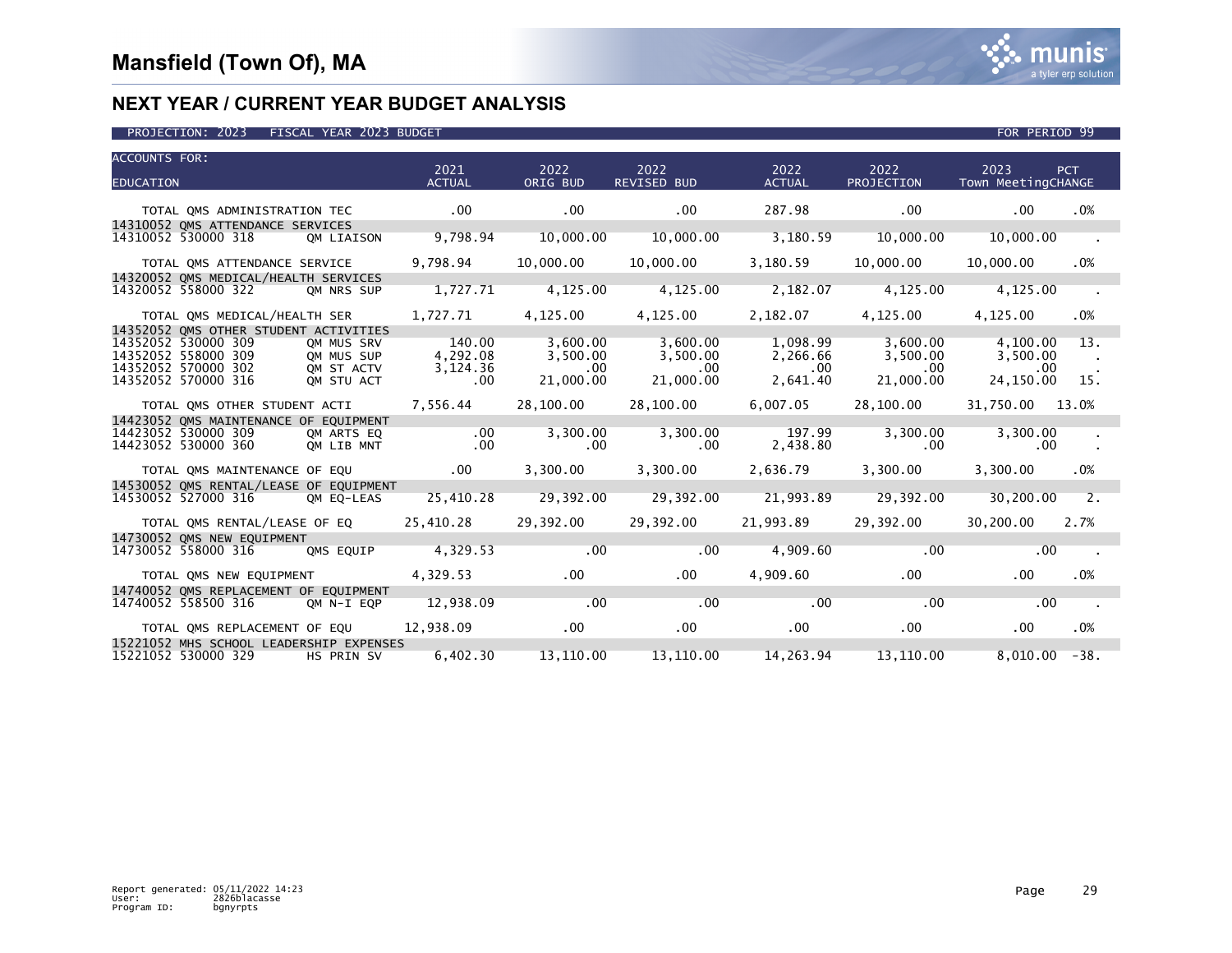| <b>ACCOUNTS FOR:</b> |                                            |                         | 2021               | 2022                 | 2022                       | 2022                       | 2022                             | 2023<br>PCT                   |
|----------------------|--------------------------------------------|-------------------------|--------------------|----------------------|----------------------------|----------------------------|----------------------------------|-------------------------------|
| <b>EDUCATION</b>     |                                            |                         | <b>ACTUAL</b>      | ORIG BUD             | <b>REVISED BUD</b>         | ACTUAL                     | PROJECTION                       | Town MeetingCHANGE            |
|                      | 15221052 542000 329                        | HS PRIN SU              | 46,949.15          | 31,500.00            | 31,500.00                  | 15,845.47                  | 31,500.00                        | 39,565.00<br>25.              |
|                      | 15221052 570000 329                        | HS PRIN OT              | 15,031.08          | 16,275.00            | 16,275.00                  | 17,398.24                  | 16,275.00                        | 18,821.00<br>15.              |
|                      |                                            |                         |                    |                      |                            |                            |                                  |                               |
|                      | TOTAL MHS SCHOOL LEADERSHIP                |                         | 68,382.53          | 60,885.00            | 60,885.00                  | 47,507.65                  | 60.885.00                        | 66.396.00<br>9.1%             |
|                      | 15310052 MHS ATTENDANCE SERVICES           |                         |                    |                      |                            |                            |                                  |                               |
|                      | 15310052 530000 318                        | HS L-TRNSL              | $\sim$ 00          | 10,000.00            | 10,000.00                  | $\sim$ 00 $\sim$           | 10,000.00                        | 10,000.00<br>$\sim$ $\sim$    |
|                      |                                            |                         |                    |                      |                            |                            |                                  |                               |
|                      | TOTAL MHS ATTENDANCE SERVICE               |                         | $\sim$ 00          | 10,000.00            | $10,000.00$ .00            |                            | 10,000.00                        | 10,000.00<br>$.0\%$           |
|                      | 15320052 MHS MEDICAL/HEALTH SERVICES       |                         |                    |                      |                            |                            |                                  |                               |
|                      | 15320052 558000 322                        | HS NRS SUP              | 5,963.78           | 6,250.00             | 6,250.00                   | 5,725.29                   | 6,250.00                         | 6,250.00                      |
|                      | 15320052 570000 322                        | HS NRS OTH              | 1,412.34           | 1,625.00             | 1,625.00                   | 361.00                     | 1,625.00                         | $1,000.00 - 38.$              |
|                      |                                            |                         |                    |                      |                            |                            |                                  |                               |
|                      | TOTAL MHS MEDICAL/HEALTH SER               |                         |                    |                      | 7,376.12 7,875.00 7,875.00 | 6,086.29                   | 7,875.00                         | 7,250.00<br>$-7.9%$           |
|                      | 15351052 MHS ATHLETICS                     |                         |                    |                      |                            |                            |                                  |                               |
|                      | 15351052 530000 319                        | HS ATH SRV              | 139,364.90         | 181,550.00           | 181,550.00                 | 199,657.32                 | 181,550.00                       | 194,100.00<br>6.              |
|                      | 15351052 558000 319<br>15351052 570000 319 | HS ATH SUP              | 96,759.02          | 108,200.00           | 108,200.00                 | 86,782.04                  | 108,200.00                       | 112,550.00<br>4.<br>$-5.$     |
|                      |                                            | HS ATH OTH              | 88,596.52          | 128,300.00           | 128,300.00                 | 94,364.25                  | 128,300.00                       | 121,200.00                    |
|                      |                                            |                         |                    |                      |                            |                            |                                  |                               |
|                      | TOTAL MHS ATHLETICS                        |                         | 324,720.44         | 418,050.00           |                            |                            | 418,050.00 380,803.61 418,050.00 | 427,850.00 2.3%               |
|                      | 15352052 MHS MUSIC                         |                         |                    |                      |                            |                            |                                  |                               |
|                      | 15352052 530000 307                        |                         | MHS SS CS .00      | $\sim$ 00            |                            | $\sim$ 00 $\sim$ 00 $\sim$ | $\sim$ 00                        | 3,875.00                      |
|                      | 15352052 530000 309                        | HS MUS SRV              | 4,390.93           | 23,000.00            | 23.000.00                  | 20,300.00                  | 23,000.00                        | 23,000,00                     |
|                      | 15352052 530000 323                        | HS ORCHSTR              | 2,478.00           | 6,300.00             | 6,300.00                   | 3,556.96                   | 6,300.00                         | 5,300.00<br>$-15.$            |
|                      | 15352052 530000 363                        | HS CHORUS               | 1,140.21           | 12,250.00            | 12,250.00                  | 7,936.33                   | 12,250.00                        | 12,250.00                     |
|                      | 15352052 558000 309                        | HS MUS SUP              | 981.11             | 4,400.00             | 4,400.00                   | 1,515.59                   | 4,400.00                         | 4.<br>4,600.00                |
|                      | 15352052 558000 363                        | OTH-SUPP                | 342.27             | .00                  | $.00 \,$                   | .00.                       | $.00 \,$                         | .00                           |
|                      | 15352052 570000 305                        | HS WL OTH               | $.00 \cdot$        | 3,236.00             | 3,236.00                   | $.00 \,$                   | 3,236.00                         | $-3.$<br>3.117.00             |
|                      | 15352052 570000 308                        | HS MTH OTH              | 4,192.64           | 3,775.00             | 3,775.00                   | 2,719.78                   | 3,775.00                         | 3,935.00<br>4.                |
|                      | 15352052 570000 309                        | HS MUS OTH              | 744.96             | 5,075.00             | 5,075.00                   | 3,396.75                   | 5,075.00                         | 5.151.00<br>1.                |
|                      | 15352052 570000 316                        | HS UNCL OT              | .00                | .00                  | $.00 \cdot$                | 5,890.00                   | $.00 \,$                         | 8,500.00<br>$\sim$            |
|                      | TOTAL MHS MUSIC                            |                         | 14,270.12          | 58,036.00            | 58,036.00                  | 45,315.41                  | 58,036.00                        | 69,728.00<br>20.1%            |
|                      | 15423052 MHS MAINTENANCE OF EQUIPMENT      |                         |                    |                      |                            |                            |                                  |                               |
|                      | 15423052 530000 302                        | HS ART SRV              | 898.24             | 3,500.00             | 3,500.00                   | $.00 \,$                   | 3,500.00                         | 3,000.00<br>$-14.$            |
|                      | 15423052 530000 303                        | HS BUS SRV              | .00                | 2,300.00             | 2,300.00                   | $.00 \,$                   | 2,300.00                         | 1,300.00<br>$-43.$            |
|                      | 15423052 530000 305                        | HS WL SRV               | .00                | 2,150.00             | 2,150.00                   | $.00 \,$                   | 2,150.00                         | 2,150.00                      |
|                      | 15423052 530000 306                        | HS SCI SRV              | 148.95             | 800.00               | 800.00                     | $.00 \,$                   | 800.00                           | 1,000.00<br>25.               |
|                      | 15423052 530000 309<br>15423052 530000 310 | HS MUS SRV<br>HS PE SRV | 2,678.94<br>300.00 | 7,100.00<br>1,200.00 | 7,100.00<br>1,200.00       | 4,415.00<br>500.00         | 7,100.00<br>1,200.00             | $-1.$<br>7,000.00<br>1,200.00 |

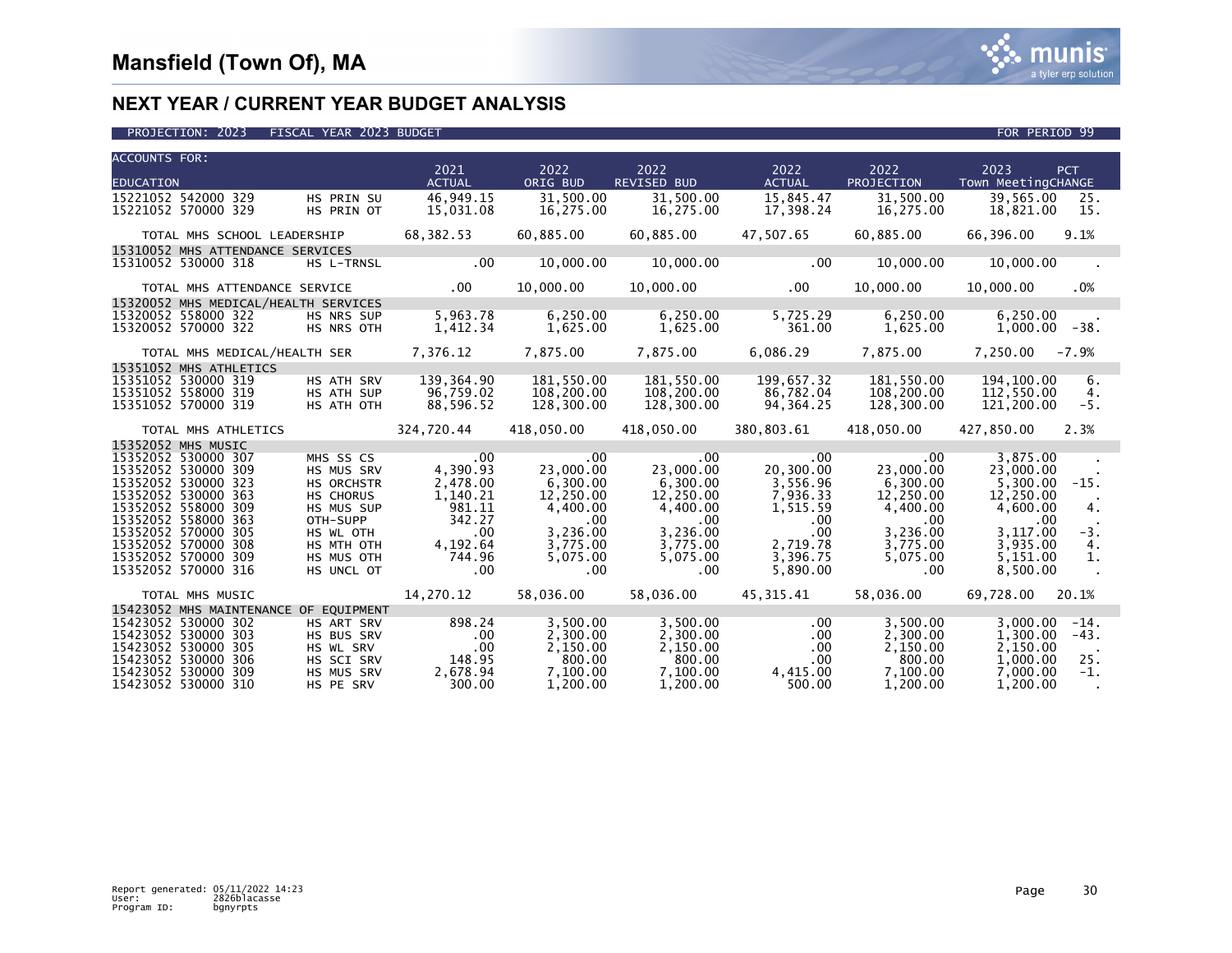| <b>ACCOUNTS FOR:</b>                                                                     |                                                    |                                         |                                       |                                                 |                                              |                                            |                                                                                    |
|------------------------------------------------------------------------------------------|----------------------------------------------------|-----------------------------------------|---------------------------------------|-------------------------------------------------|----------------------------------------------|--------------------------------------------|------------------------------------------------------------------------------------|
| <b>EDUCATION</b>                                                                         |                                                    | 2021<br><b>ACTUAL</b>                   | 2022<br>ORIG BUD                      | 2022<br><b>REVISED BUD</b>                      | 2022<br>ACTUAL                               | 2022<br>PROJECTION                         | 2023<br>PCT.<br>Town MeetingCHANGE                                                 |
| 15423052 530000 314<br>15423052 530000 321<br>15423052 530000 360<br>15423052 558000 309 | HS HLT SRV<br>HS GUID SV<br>HS LIB SRV<br>OTH SUPP | $.00 \,$<br>.00<br>1,096.94<br>1,429.96 | 1,200.00<br>510.00<br>9,312.00<br>.00 | 1.200.00<br>510.00<br>9,312.00<br>$.00 \,$      | $.00 \,$<br>$.00 \,$<br>1,051.04<br>$.00 \,$ | 1,200.00<br>510.00<br>9,312.00<br>$.00 \,$ | 1,200.00<br>550.00<br>7.<br>9,460.00<br>1.<br>.00                                  |
| TOTAL MHS MAINTENANCE OF EQU                                                             |                                                    | 6,553.03                                | 28,072.00                             | 28,072.00                                       | 5,966.04                                     | 28,072.00                                  | 26,860.00 -4.3%                                                                    |
| 15530052 MHS RENTAL/LEASE OF EQUIPMENT<br>15530052 527000 316                            | HS EO-LEAS                                         | 35,024.90                               | 35,544.00                             | 35,544.00                                       |                                              | 34,876.91 35,544.00                        | $32,822.00 -7.$                                                                    |
| TOTAL MHS RENTAL/LEASE OF EQ                                                             |                                                    | 35,024.90                               | 35,544.00                             | 35,544.00                                       | 34,876.91                                    | 35,544.00                                  | 32,822.00<br>$-7.7\%$                                                              |
| 15730052 MHS NEW EQUIPMENT                                                               |                                                    |                                         |                                       |                                                 |                                              |                                            |                                                                                    |
| 15730052 570000 316                                                                      |                                                    | HS NEW EQP 52,114.83                    |                                       | 5,800.00 5,800.00 6,547.10                      |                                              | 5,800.00                                   | $3,542.00 -38.$                                                                    |
| TOTAL MHS NEW EQUIPMENT                                                                  |                                                    | 52,114.83                               |                                       | 5,800.00 5,800.00 6,547.10                      |                                              | 5,800.00                                   | $3,542.00 - 38.9%$                                                                 |
| 15740052 MHS REPLACEMENT OF EQUIPMENT                                                    |                                                    | 599.00                                  |                                       |                                                 |                                              |                                            |                                                                                    |
| 15740052 558500 316                                                                      | HS REPL EO                                         |                                         |                                       | $900.00$ 900.00                                 |                                              | 8,242.81 900.00                            | 10,368.00 1052.                                                                    |
| TOTAL MHS REPLACEMENT OF EQU                                                             |                                                    | 599.00                                  | 900.00                                |                                                 |                                              | 900.00 8,242.81 900.00                     | 10,368.00 1052.0%                                                                  |
| 19111052 SCHOOL COMMITTEE                                                                |                                                    |                                         |                                       |                                                 |                                              |                                            |                                                                                    |
| 19111052 530000 329<br>19111052 558000 329<br>19111052 570000 329                        | <b>SC SRVCS</b><br><b>SC SUPPL</b><br>SC DUES      | 11,421.00<br>221.60<br>6,228.43         | 9.800.00<br>1,750.00<br>7,300.00      | 9.800.00<br>1,750.00<br>7,300.00                | 11.110.00<br>415.98<br>6,965.40              | 9,800.00<br>1,750.00<br>7,300.00           | 9,800.00<br>9,800.00<br>1,750.00<br>13,658.00<br>87.                               |
| TOTAL SCHOOL COMMITTEE                                                                   |                                                    | 17,871.03                               |                                       | $18,850.00$ $18,850.00$ $18,491.38$ $18,850.00$ |                                              |                                            | 25,208.00 33.7%                                                                    |
| 19121052 SUPERINTENDENT OF SCHOOLS                                                       |                                                    |                                         |                                       |                                                 |                                              |                                            |                                                                                    |
| 19121052 530000 329<br>19121052 542000 329<br>19121052 571000 329                        | SUPT SRVCS<br>SUPT SUPPL<br>SUPT TRAVL             | 18.218.50<br>5,483.78<br>3,225.00       | 38.170.00<br>15,050.00<br>10,640.00   | 38.170.00<br>15,050.00<br>10,640.00             | 16,381.40<br>7,215.69<br>2,204.00            | 38.170.00<br>15,050.00<br>10,640.00        | 39.382.00<br>$\overline{\phantom{a}}$ 3.<br>$13,050.00 -13.$<br>8,640.00<br>$-18.$ |
| TOTAL SUPERINTENDENT OF SCHO                                                             |                                                    | 26,927.28                               | 63,860.00                             | 63,860.00                                       | 25,801.09                                    | 63,860.00                                  | $61,072.00$ -4.4%                                                                  |
| 19122052 ASSISTANT SUPERINTENDENT                                                        |                                                    |                                         |                                       |                                                 |                                              |                                            |                                                                                    |
| 19122052 530000 329<br>19122052 542000 329<br>19122052 570000 329                        | ASUPT SRV<br>ASUPT SUPP<br>ASUPT OTH               | 537.25<br>2,531.39<br>$\sim$ .00        | 1,000.00<br>3.000.00<br>1.000.00      | 1.000.00<br>3,000.00<br>1,000.00                | 1,204.00<br>851.77<br>174.80                 | 1,000.00<br>3,000.00<br>1,000.00           | 1.205.00 20.<br>3,000.00<br>500.00<br>-50.                                         |
| TOTAL ASSISTANT SUPERINTENDE 3,068.64 5,000.00                                           |                                                    |                                         |                                       |                                                 | 5,000.00 2,230.57                            | 5,000.00                                   | $4.705.00 - 5.9%$                                                                  |
| 19141052 BUSINESS OFFICE                                                                 |                                                    |                                         |                                       |                                                 |                                              |                                            |                                                                                    |
| 19141052 530000 329                                                                      |                                                    | SS CONTRCT 6,470.03                     |                                       | $\sim$ 00 $\sim$ 00 $\sim$                      | 6,450.00                                     | $\overline{\phantom{0}}$ .00               | 6,450.00                                                                           |

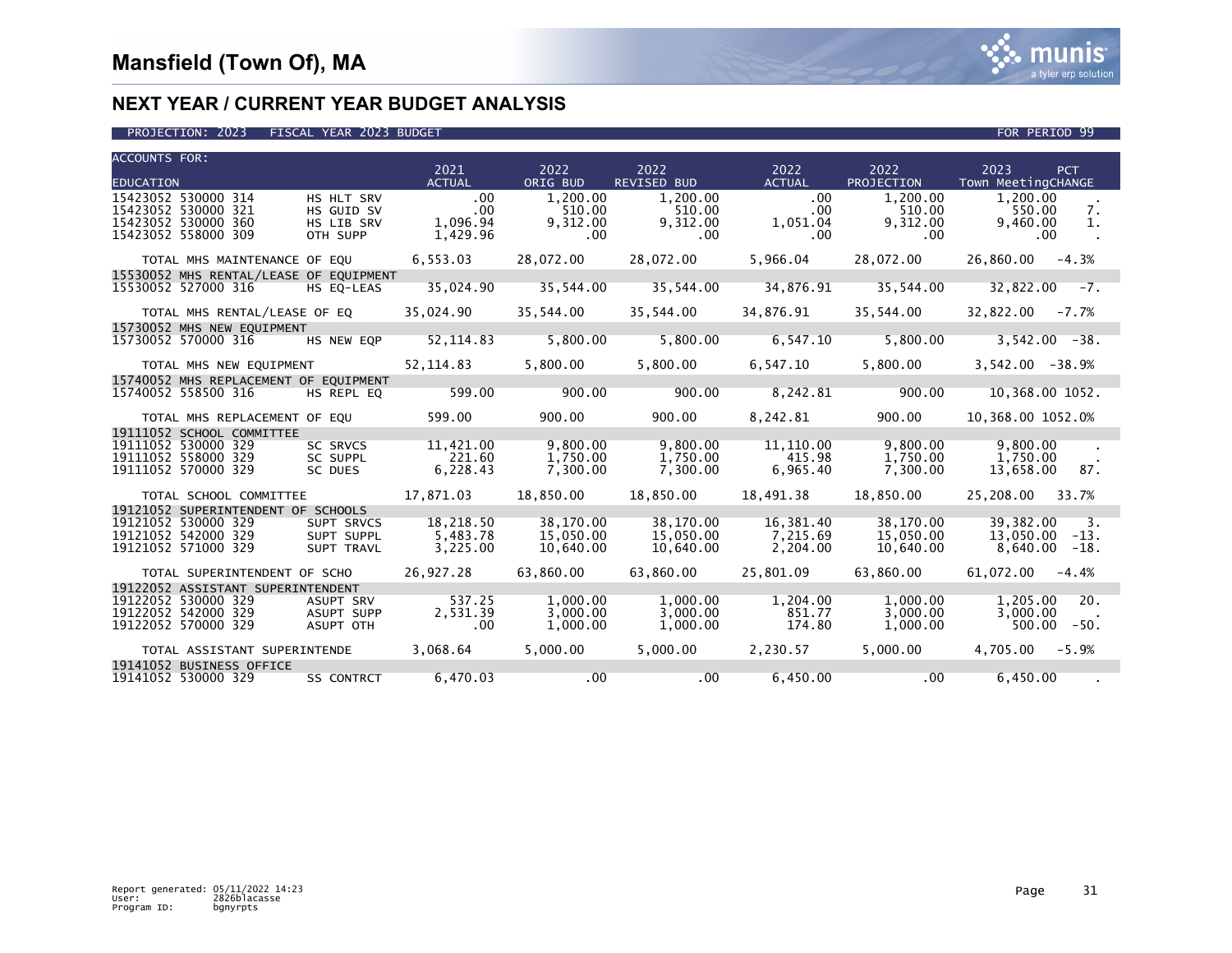#### PROJECTION: 2023 FISCAL YEAR 2023 BUDGET FOR PERIOD 99

| <b>ACCOUNTS FOR:</b> |                                                                                                                                  |                                                      |                                           |                                                |                                             |                                                     |                                                 |                                                                |
|----------------------|----------------------------------------------------------------------------------------------------------------------------------|------------------------------------------------------|-------------------------------------------|------------------------------------------------|---------------------------------------------|-----------------------------------------------------|-------------------------------------------------|----------------------------------------------------------------|
| <b>EDUCATION</b>     |                                                                                                                                  |                                                      | 2021<br><b>ACTUAL</b>                     | 2022<br>ORIG BUD                               | 2022<br>REVISED BUD                         | 2022<br><b>ACTUAL</b>                               | 2022<br>PROJECTION                              | 2023<br><b>PCT</b><br>Town MeetingCHANGE                       |
|                      | 19141052 542000 329<br>19141052 570000 329                                                                                       | SS SUPPL<br>SS OTHER                                 | 5,662.28<br>1,810.00                      | 12,912.00<br>4,355.00                          | 12,912.00<br>4,355.00                       | 6,832.07<br>2,437.34                                | 12,912.00<br>4,355.00                           | 13,500.00<br>4.<br>4,065.00<br>-6.                             |
|                      | TOTAL BUSINESS OFFICE                                                                                                            |                                                      | 13,942.31                                 |                                                | 17,267.00 17,267.00                         |                                                     | 15,719.41 17,267.00                             | 24,015.00 39.1%                                                |
|                      | 19142052 HUMAN RESOURCES<br>19142052 530000 329<br>19142052 542000 329<br>19142052 570000 329                                    | HR SRVCS<br>HR SUPPL<br>HR OTHER                     | 8.883.03<br>3,119.05<br>165.00            | 9,250.00<br>2,000.00<br>.00                    | 9.250.00<br>2,000.00<br>$.00 \,$            | 9.657.37<br>1,384.98<br>893.00                      | 9,250.00<br>2,000.00<br>$\sim$ 00               | $10,365.00$ 12.<br>5,300.00 165.<br>$.00 \,$                   |
|                      | TOTAL HUMAN RESOURCES                                                                                                            |                                                      | 12,167.08                                 |                                                |                                             |                                                     | $11,250.00$ $11,250.00$ $11,935.35$ $11,250.00$ | 15,665.00 39.2%                                                |
|                      | 19143052 LEGAL SERVICES<br>19143052 530500 329                                                                                   | LEGAL GEN                                            | 66,629.44                                 | 85,000.00                                      |                                             |                                                     |                                                 | 105,000.00 23.                                                 |
|                      | TOTAL LEGAL SERVICES                                                                                                             |                                                      | 66,629.44                                 | 85,000.00                                      | 85,000.00                                   | 127,370.00                                          | 85,000.00                                       | 105,000.00 23.5%                                               |
|                      | 19145052 ADMIN TECHNOLOGY - DISTRICT<br>19145052 524500 325<br>19145052 524500 329<br>19145052 542500 328<br>19145052 570000 328 | ADMTEC SRV<br>ADMTEC CON<br>ADMTEC SUP<br>ADMTEC OTH | 220,438.25<br>.00<br>6,684.20<br>2,890.50 | 223,428.00<br>1,000,00<br>7,000.00<br>7,600.00 | 223,428.00<br>$1,000.00$<br>7,000.00        | 297,814.94<br>$.00 \,$<br>192.95<br>7,600.00<br>.00 | 223,428.00<br>1.000.00<br>7,000.00<br>7,600.00  | 286,563.00<br>28.<br>1,000.00<br>6,800.00<br>$-2.$<br>7,600.00 |
|                      | TOTAL ADMIN TECHNOLOGY - DIS                                                                                                     |                                                      | 230,012.95 239,028.00                     |                                                |                                             |                                                     | 239,028.00 298,007.89 239,028.00                | 301,963.00 26.3%                                               |
|                      | 19225052 DISTRICT ADMIN TECHNOLOGY<br>19225052 524500 325                                                                        |                                                      |                                           |                                                | $1,800.00$ $1,800.00$                       | 3,480.00                                            | 1,800.00                                        | 3,000.00 66.                                                   |
|                      | TOTAL DISTRICT ADMIN TECHNOL 840.00 1,800.00 1,800.00                                                                            |                                                      |                                           |                                                |                                             |                                                     | 3,480.00 1,800.00                               | 3,000.00 66.7%                                                 |
|                      | 19320052 DW MEDICAL/HEALTH SUPPLIES<br>19320052 558000 322                                                                       | DW MED SUP                                           |                                           | 15,442.00 .00                                  | $\sim$ 00.                                  | $\sim$ 00 $\sim$                                    | $\sim$ 00 $\sim$                                | .00                                                            |
|                      | TOTAL DW MEDICAL/HEALTH SUPP                                                                                                     |                                                      | 15,442.00                                 |                                                | $\sim$ 00 $\sim$ 00 $\sim$                  | .00                                                 | .00                                             | .00<br>.0%                                                     |
|                      | 19340052 DISTRICT FOOD SERVICE<br>19340052 558000 367 FOOD REIMB                                                                 |                                                      | 429,000.00                                | 5,000.00                                       | 5,000.00                                    | $\sim$ 00                                           | 5,000.00                                        | 5,000.00                                                       |
|                      | TOTAL DISTRICT FOOD SERVICE                                                                                                      |                                                      |                                           | 429,000.00 5,000.00                            | 5,000.00                                    | .00                                                 | 5,000.00                                        | 5,000.00<br>.0%                                                |
|                      | 19360052 DISTRICT SCHOOL SECURITY<br>19360052 558000 328                                                                         |                                                      | SECURTY SU 1,118.30                       |                                                | $4,000.00$ $4,000.00$                       | 1,126.74                                            | 4,000.00                                        | 4,000.00                                                       |
|                      | TOTAL DISTRICT SCHOOL SECURI                                                                                                     |                                                      |                                           |                                                | $1,118.30$ $4,000.00$ $4,000.00$ $1,126.74$ |                                                     | 4,000.00                                        | 4.000.00<br>$.0\%$                                             |
|                      | 19411052 DISTRICT CUSTODIAL SERVICES<br>19411052 529500 331 CUST CNTRC                                                           |                                                      |                                           |                                                | 26,012.06 6,300.00 6,300.00 26,275.87       |                                                     | 6,300.00                                        | $6,180.00 -1.$                                                 |

a tyler erp solutior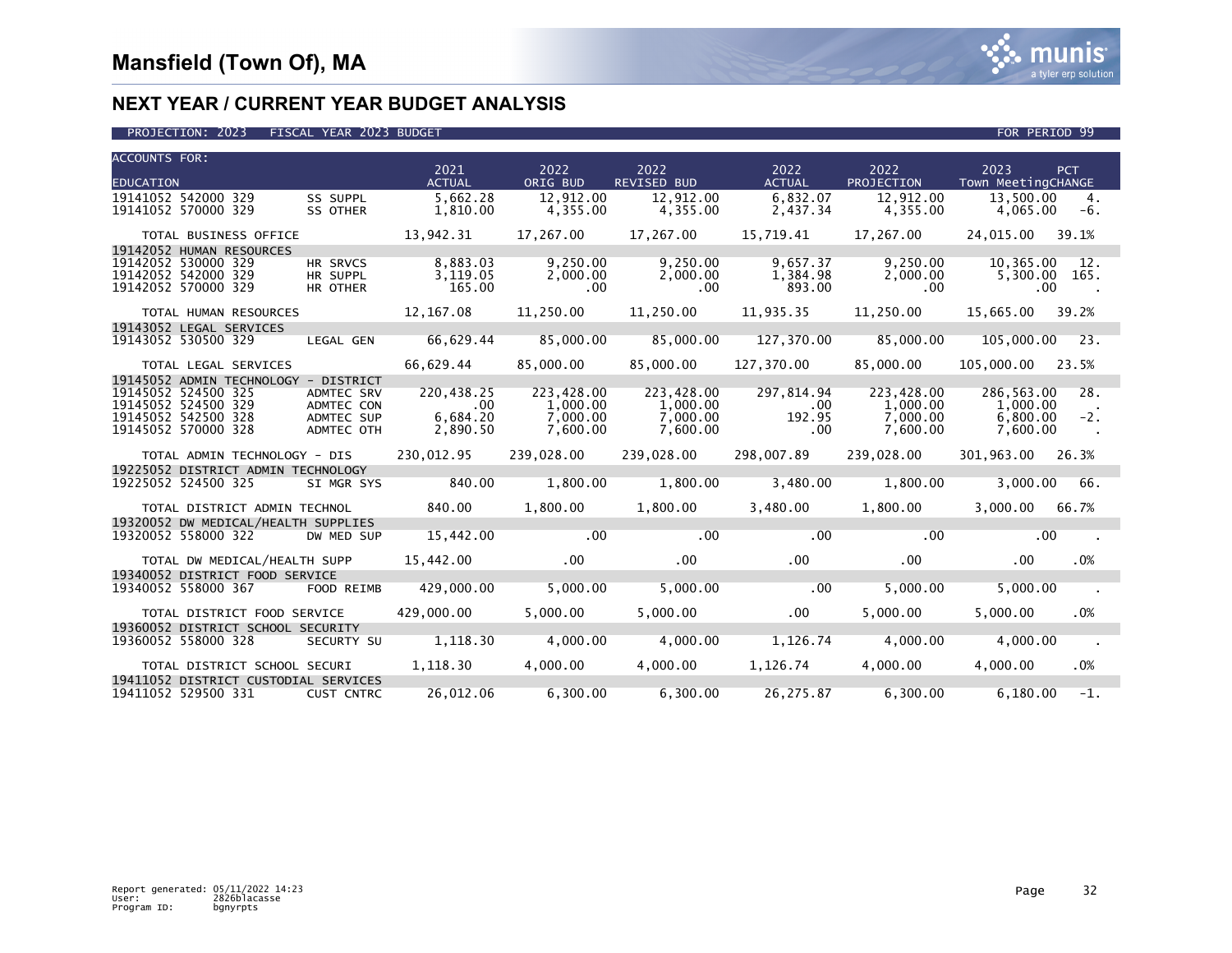| <b>ACCOUNTS FOR:</b> |                                                                                                                 |                                                                                |                                                               |                                                         |                                                              |                                                               |                                                         |                                                                               |
|----------------------|-----------------------------------------------------------------------------------------------------------------|--------------------------------------------------------------------------------|---------------------------------------------------------------|---------------------------------------------------------|--------------------------------------------------------------|---------------------------------------------------------------|---------------------------------------------------------|-------------------------------------------------------------------------------|
| <b>EDUCATION</b>     |                                                                                                                 |                                                                                | 2021<br><b>ACTUAL</b>                                         | 2022<br>ORIG BUD                                        | 2022<br>REVISED BUD                                          | 2022<br><b>ACTUAL</b>                                         | 2022<br>PROJECTION                                      | 2023<br>PCT<br>Town MeetingCHANGE                                             |
|                      | 19411052 545000 331<br>19411052 570000 331                                                                      | CUST SUPPL<br>CUST OTH                                                         | 89,046.03<br>999.23                                           | 163,000.00<br>32,875.00                                 | 163,000,00<br>32,875.00                                      | 110.628.18<br>7,075.80                                        | 163,000.00<br>32,875.00                                 | 163,000.00<br>37,825.00<br>15.                                                |
|                      | TOTAL DISTRICT CUSTODIAL SER                                                                                    |                                                                                | 116,057.32                                                    | 202,175.00                                              | 202,175.00                                                   | 143,979.85                                                    | 202,175.00                                              | 207,005.00<br>2.4%                                                            |
|                      |                                                                                                                 | 19412052 DISTRICT HEATING OF BUILDINGS                                         |                                                               |                                                         |                                                              |                                                               |                                                         |                                                                               |
|                      | 19412052 558000 332                                                                                             | <b>HEATNG SUP</b>                                                              |                                                               | 352,210.64 250,000.00                                   | 250,000.00                                                   | 450,000.00                                                    | 250,000.00                                              | 350,000.00 40.                                                                |
|                      |                                                                                                                 | TOTAL DISTRICT HEATING OF BU                                                   | 352,210.64                                                    | 250,000.00                                              | 250,000.00                                                   | 450.000.00                                                    | 250,000.00                                              | 350,000.00<br>40.0%                                                           |
|                      |                                                                                                                 | 19413052 DISTRICT UTILITY SERVICES                                             |                                                               |                                                         |                                                              |                                                               |                                                         |                                                                               |
|                      | 19413052 521010 335<br>19413052 521055 336<br>19413052 523000 334<br>19413052 534010 333<br>19413052 570000 333 | <b>ELECTRIC</b><br>GASNONHEAT<br>WTR-SWR<br>TELDATA SV<br>TELDATA OT           | 380, 395.67<br>5,385.00<br>48,536.85<br>36,688.29<br>3,341.97 | 400,000.00<br>6,000.00<br>91,170.00<br>46,897.00<br>.00 | 400,000.00<br>6,000.00<br>91.170.00<br>46,897.00<br>$.00 \,$ | 400,000.20<br>10,000.00<br>82,160.00<br>43,623.40<br>$.00 \,$ | 400,000.00<br>6,000.00<br>91,170.00<br>46,897.00<br>.00 | 400,000.00<br>6,000.00<br>71.959.00<br>$-21.$<br>54,210.00<br>15.<br>.00      |
|                      |                                                                                                                 |                                                                                |                                                               |                                                         |                                                              |                                                               |                                                         |                                                                               |
|                      |                                                                                                                 | TOTAL DISTRICT UTILITY SERVI                                                   | 474,347.78                                                    | 544,067.00                                              | 544,067.00                                                   | 535,783.60                                                    | 544.067.00                                              | $532, 169.00 -2.2%$                                                           |
|                      | 19421052 524200 331<br>19421052 546000 331                                                                      | 19421052 DIST MAINTENANCE OF GROUNDS<br><b>GRNDS CNTR</b><br><b>GRNDS SUPP</b> | 305,431.20<br>5,568.44                                        | 171,800.00<br>21,200.00                                 | 171,800.00<br>21,200.00                                      | 95,512.33<br>22,840.91                                        | 171,800.00<br>21,200.00                                 | 189,800.00<br>10.<br>25,000.00<br>17.                                         |
|                      | TOTAL DIST MAINTENANCE OF GR                                                                                    |                                                                                | 310,999.64                                                    | 193,000.00                                              | 193,000.00                                                   |                                                               | 118,353.24 193,000.00                                   | 214,800.00 11.3%                                                              |
|                      |                                                                                                                 | 19422052 DIST MAINTENANCE OF BUILDINGS                                         |                                                               |                                                         |                                                              |                                                               |                                                         |                                                                               |
|                      | 19422052 524000 331<br>19422052 543000 331<br>19422052 570000 331                                               | <b>BLDG SRV</b><br><b>BLDG SUP</b><br><b>BLDG OTH</b>                          | 436,799.41<br>42,993.15<br>1,113.00                           | 524,059.00<br>83,100.00<br>4,925.00                     | 524,059.00<br>83,100.00<br>4,925.00                          | 859,398.88<br>61,478.22<br>3,068.51                           | 524,059.00<br>83,100.00<br>4,925.00                     | 562,946.00<br>7.<br>7.<br>89,100.00<br>4,925.00                               |
|                      | TOTAL DIST MAINTENANCE OF BU                                                                                    |                                                                                | 480,905.56                                                    | 612,084.00                                              |                                                              | 612,084.00 923,945.61 612,084.00                              |                                                         | 656,971.00 7.3%                                                               |
|                      |                                                                                                                 | 19423052 DIST MAINTENANCE OF EQUIPMENT                                         |                                                               |                                                         |                                                              |                                                               |                                                         |                                                                               |
|                      | 19423052 524100 331                                                                                             | EOP MNT SV                                                                     | 9.842.15                                                      | 7.465.00                                                | 7.465.00                                                     | 37.999.81                                                     | 7.465.00                                                | 7.465.00                                                                      |
|                      | 19423052 524150 333                                                                                             | TELDATA SV                                                                     | 8,722.49                                                      | $\sim 00$                                               | $.00 \,$                                                     | 10,400.00                                                     | .00                                                     | $\sim 00$                                                                     |
|                      | 19423052 543000 331<br>19423052 570000 331                                                                      | EOP MNT SU<br>HVAC MAINT                                                       | 17,623.61<br>234,006.66                                       | 13,400.00<br>119,650.00                                 | 13,400,00<br>119,650.00                                      | 12,882.48<br>86,245.12                                        | 13,400.00<br>119,650.00                                 | 16,400,00<br>22.<br>141,000.00<br>17.                                         |
|                      | TOTAL DIST MAINTENANCE OF EQ                                                                                    |                                                                                |                                                               |                                                         |                                                              |                                                               |                                                         | 270,194.91  140,515.00  140,515.00  147,527.41  140,515.00  164,865.00  17.3% |
|                      |                                                                                                                 | 19423752 SUPT MAINTENANCE OF EOUIPMENT                                         |                                                               |                                                         |                                                              |                                                               |                                                         |                                                                               |
|                      | 19423752 524100 329                                                                                             | SUPT MNT-E                                                                     | 285.00                                                        | <b>Contract Contract</b><br>300.00                      | 300.00                                                       | 285.00                                                        | 300.00                                                  | 500.00<br>66.                                                                 |
|                      | TOTAL SUPT MAINTENANCE OF EQ                                                                                    |                                                                                | 285.00                                                        | 300.00                                                  | 300.00                                                       | 285.00                                                        | 300.00                                                  | 500.00 66.7%                                                                  |
|                      |                                                                                                                 | 19423852 BUSINESS MAINTENANCE OF EQUIP                                         |                                                               |                                                         |                                                              |                                                               |                                                         |                                                                               |
|                      | 19423852 524100 329                                                                                             | <b>EOP MAINT</b>                                                               | $\sim$ 00.                                                    | 200.00                                                  | 200.00                                                       | .00                                                           | 200.00                                                  | 200.00                                                                        |

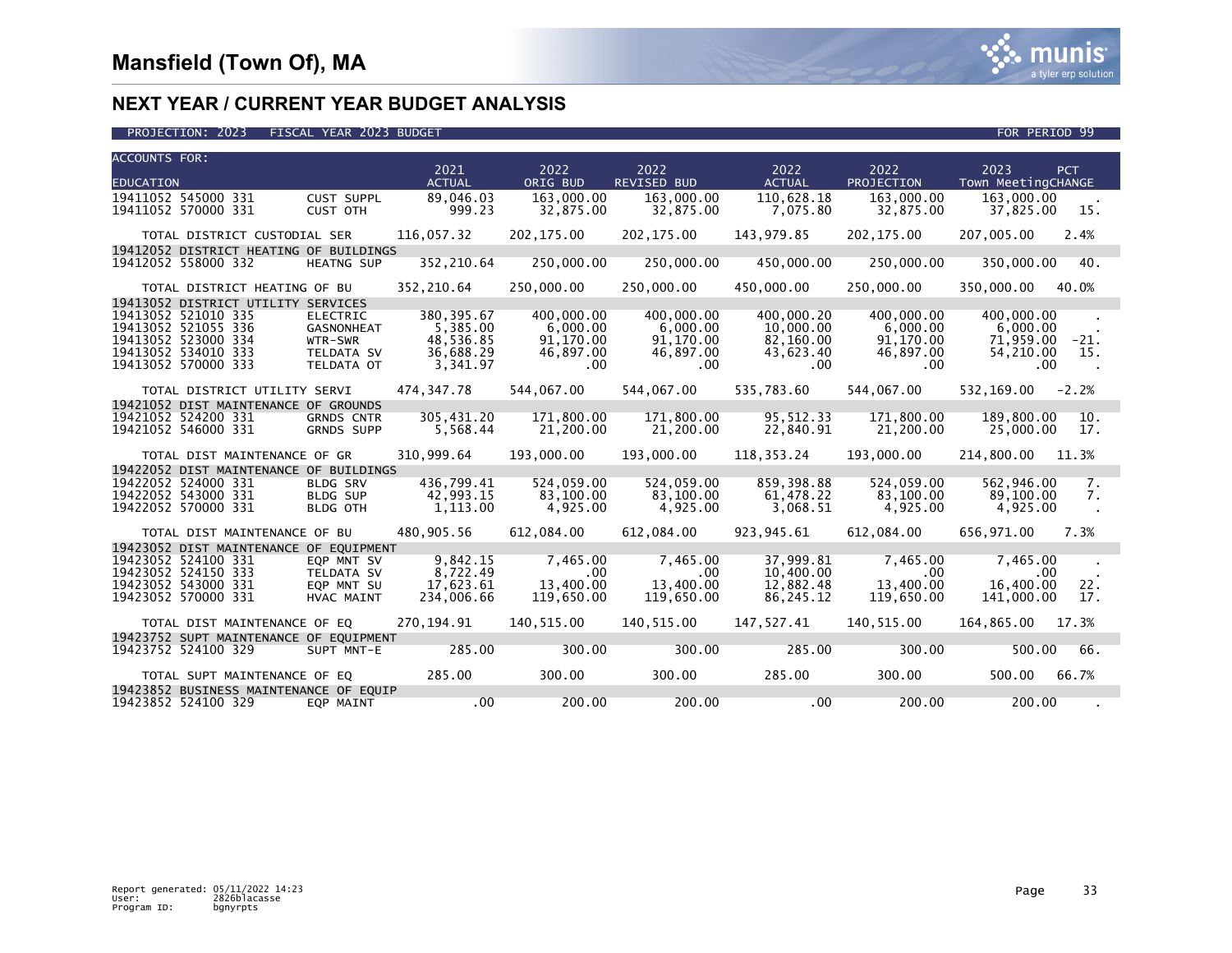| <b>ACCOUNTS FOR:</b>                                                                                                                                                                             |                                                                |                                                                                                                                                                                                                                                                                  |                    |                   |                 |                                          |
|--------------------------------------------------------------------------------------------------------------------------------------------------------------------------------------------------|----------------------------------------------------------------|----------------------------------------------------------------------------------------------------------------------------------------------------------------------------------------------------------------------------------------------------------------------------------|--------------------|-------------------|-----------------|------------------------------------------|
|                                                                                                                                                                                                  | 2021                                                           | 2022 2022                                                                                                                                                                                                                                                                        |                    | $2022$ and $2022$ | 2022            | 2023<br>PCT                              |
| <b>EDUCATION</b>                                                                                                                                                                                 | <b>ACTUAL</b>                                                  | ORIG BUD                                                                                                                                                                                                                                                                         | REVISED BUD ACTUAL |                   |                 | PROJECTION Town MeetingCHANGE            |
|                                                                                                                                                                                                  |                                                                |                                                                                                                                                                                                                                                                                  |                    |                   |                 |                                          |
|                                                                                                                                                                                                  |                                                                |                                                                                                                                                                                                                                                                                  |                    | $\sim$ 00         | 200.00          | 200.00 0%                                |
| 19423952 SPED MAINTENANCE OF EQUIPMENT                                                                                                                                                           |                                                                |                                                                                                                                                                                                                                                                                  |                    |                   |                 |                                          |
| 19423952 570000 341                                                                                                                                                                              | SPED EOMNT                                                     | 380.04 400.00                                                                                                                                                                                                                                                                    |                    |                   |                 |                                          |
| TOTAL SPED MAINTENANCE OF EQ                                                                                                                                                                     |                                                                | 380.04 400.00 400.00                                                                                                                                                                                                                                                             |                    |                   | 1,465.04 400.00 | 400.00 .0%                               |
| 19445052 DIST TECHNOLOGY INFRASTRUCTURE                                                                                                                                                          |                                                                |                                                                                                                                                                                                                                                                                  |                    |                   |                 |                                          |
| 19445052 524500 325                                                                                                                                                                              | T-INFRA SV                                                     |                                                                                                                                                                                                                                                                                  |                    |                   |                 | $25,065.00$ 9.                           |
| 19445052 524510 328                                                                                                                                                                              | <b>NETWRK SRV<br/>T-INFRA SU<br/>NETWRK SUP<br/>NETWRK OTH</b> |                                                                                                                                                                                                                                                                                  |                    |                   |                 |                                          |
| 19445052 542500 325                                                                                                                                                                              | 1,186.35                                                       |                                                                                                                                                                                                                                                                                  |                    |                   |                 | $\begin{matrix}00\15,000.00\end{matrix}$ |
| 19445052 542500 328                                                                                                                                                                              |                                                                |                                                                                                                                                                                                                                                                                  |                    |                   |                 |                                          |
| 19445052 570000 328                                                                                                                                                                              |                                                                | $\begin{array}{cccc} 1,860.00 & .00 & .00 & .00 & .00 \\ 26,187.85 & 22,899.00 & 22,899.00 & 30,897.50 & 22,899.00 \\ 1,186.35 & .00 & .00 & .00 & .00 & .00 \\ 12,684.01 & 15,000.00 & 15,000.00 & 7,387.10 & 15,000.00 \\ 39,579.90 & 93,560.00 & 93,560.00 & 63,652.95 & 93,$ |                    |                   |                 | 76,784.00 -17.                           |
| TOTAL DIST TECHNOLOGY INFRAS 81,498.11 131,459.00 131,459.00 101,937.55 131,459.00 116,849.00 -11.1%                                                                                             |                                                                |                                                                                                                                                                                                                                                                                  |                    |                   |                 |                                          |
| 19530052 FACILITIES EQUIPMENT LEASES                                                                                                                                                             |                                                                |                                                                                                                                                                                                                                                                                  |                    |                   |                 |                                          |
| 19530052 527000 329                                                                                                                                                                              | FAC EQLEAS                                                     |                                                                                                                                                                                                                                                                                  |                    |                   |                 |                                          |
| 19530052 570000 332                                                                                                                                                                              | <b>HEATG LEAS</b>                                              |                                                                                                                                                                                                                                                                                  |                    |                   |                 |                                          |
| TOTAL FACILITIES EQUIPMENT L .00 3,000.00 3,000.00 528.57                                                                                                                                        |                                                                |                                                                                                                                                                                                                                                                                  |                    |                   |                 | 3,000.00 2,114.00 -29.5%                 |
|                                                                                                                                                                                                  |                                                                |                                                                                                                                                                                                                                                                                  |                    |                   |                 |                                          |
| 19530752 SUPT RENTAL/LEASE OF EQUIPMENT<br>19530752 527000 329    SUPT LEASE    6,554.85    7,500.00    7,500.00    7,552.24    7,500.00                                                         |                                                                |                                                                                                                                                                                                                                                                                  |                    |                   |                 | 8,300.00 10.                             |
|                                                                                                                                                                                                  |                                                                |                                                                                                                                                                                                                                                                                  |                    |                   |                 |                                          |
| TOTAL SUPT RENTAL/LEASE OF E 6,554.85 7,500.00 7,500.00 7,552.24 7,500.00                                                                                                                        |                                                                |                                                                                                                                                                                                                                                                                  |                    |                   |                 | 8,300.00 10.7%                           |
|                                                                                                                                                                                                  |                                                                |                                                                                                                                                                                                                                                                                  |                    |                   |                 |                                          |
| 19530852 BUSINESS EQUIP LEASE CONTRACTS<br>19530852 527000 329        EQP LEASE          972.16        2,500.00       2,500.00       2,520.52       2,500.00      2,500.00    .                  |                                                                |                                                                                                                                                                                                                                                                                  |                    |                   |                 |                                          |
| TOTAL BUSINESS EQUIP LEASE C 972.16 2,500.00 2,500.00 2,520.52                                                                                                                                   |                                                                |                                                                                                                                                                                                                                                                                  |                    |                   |                 | 2,500.00 2,500.00 .0%                    |
| 19530952 DISTRICT SPED EQUIPMENT LEASES                                                                                                                                                          |                                                                |                                                                                                                                                                                                                                                                                  |                    |                   |                 |                                          |
| <u>19530952 527000 341</u> SPEDCOPIER 2,581.74 3,000.00 3,000.00 1,494.00                                                                                                                        |                                                                |                                                                                                                                                                                                                                                                                  |                    |                   | 3,000.00        | $3,000.00$ .                             |
|                                                                                                                                                                                                  |                                                                |                                                                                                                                                                                                                                                                                  |                    |                   |                 |                                          |
| TOTAL DISTRICT SPED EQUIPMEN  2,581.74  3,000.00  3,000.00  1,494.00                                                                                                                             |                                                                |                                                                                                                                                                                                                                                                                  |                    |                   | 3,000.00        | 3,000.00 .0%                             |
|                                                                                                                                                                                                  |                                                                |                                                                                                                                                                                                                                                                                  |                    |                   |                 |                                          |
|                                                                                                                                                                                                  |                                                                |                                                                                                                                                                                                                                                                                  |                    |                   |                 |                                          |
|                                                                                                                                                                                                  |                                                                |                                                                                                                                                                                                                                                                                  |                    |                   |                 | .0%                                      |
| 00 . 00 . 00 . 07 .00 . 07 . 07AL BUSINESS REPLACEMENT O . 00 . 00<br>TOTAL EDUCATION – UNDISTRUBU     3,674,544.53    3,464,546.00    3,464,546.00    3,692,272.40    3,464,546.00 3,777,603.00 |                                                                |                                                                                                                                                                                                                                                                                  |                    |                   |                 | 9.0%                                     |
| 380                                                                                                                                                                                              |                                                                |                                                                                                                                                                                                                                                                                  |                    |                   |                 |                                          |
| REGIONAL VOCATIONAL SCHOOL                                                                                                                                                                       |                                                                |                                                                                                                                                                                                                                                                                  |                    |                   |                 |                                          |
| 01380200 SE REGIONAL VOC-TECH SCHOOL                                                                                                                                                             |                                                                |                                                                                                                                                                                                                                                                                  |                    |                   |                 |                                          |
| 01380200 532000 SE REG SCH 1,284,856.00 1,419,607.00 1,498,876.00 1,498,876.00 1,419,607.00 1,358,446.00 -9.4%                                                                                   |                                                                |                                                                                                                                                                                                                                                                                  |                    |                   |                 |                                          |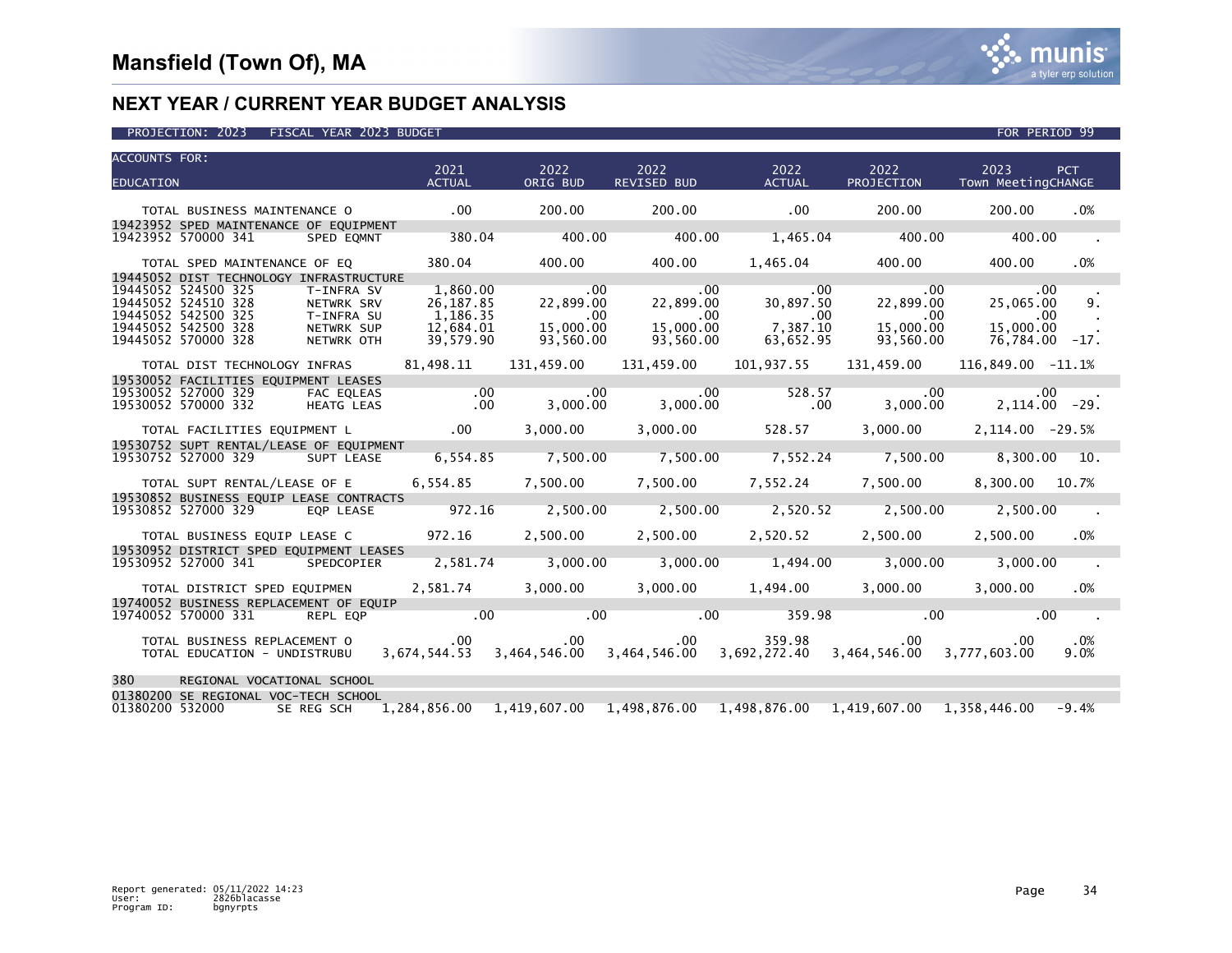| <b>ACCOUNTS FOR:</b>                                                                                                                                                                                                                                                                                                                                                                                                                         |                                                                                                                                                   |                                                                                                                                                     |                                                                                                                                                     |                                                                                                                                                          |                                                                                                                                                     |                                                                                                                                                     |                                                                                                  |
|----------------------------------------------------------------------------------------------------------------------------------------------------------------------------------------------------------------------------------------------------------------------------------------------------------------------------------------------------------------------------------------------------------------------------------------------|---------------------------------------------------------------------------------------------------------------------------------------------------|-----------------------------------------------------------------------------------------------------------------------------------------------------|-----------------------------------------------------------------------------------------------------------------------------------------------------|----------------------------------------------------------------------------------------------------------------------------------------------------------|-----------------------------------------------------------------------------------------------------------------------------------------------------|-----------------------------------------------------------------------------------------------------------------------------------------------------|--------------------------------------------------------------------------------------------------|
|                                                                                                                                                                                                                                                                                                                                                                                                                                              | 2021                                                                                                                                              | 2022                                                                                                                                                | 2022                                                                                                                                                | 2022                                                                                                                                                     | 2022                                                                                                                                                | 2023                                                                                                                                                | <b>PCT</b>                                                                                       |
| <b>EDUCATION</b>                                                                                                                                                                                                                                                                                                                                                                                                                             | <b>ACTUAL</b>                                                                                                                                     | ORIG BUD                                                                                                                                            | <b>REVISED BUD</b>                                                                                                                                  | <b>ACTUAL</b>                                                                                                                                            | PROJECTION                                                                                                                                          | Town MeetingCHANGE                                                                                                                                  |                                                                                                  |
| TOTAL SE REGIONAL VOC-TECH S<br>TOTAL REGIONAL VOCATIONAL SC                                                                                                                                                                                                                                                                                                                                                                                 | 1,284,856.00<br>1,284,856.00                                                                                                                      | 1,419,607.00<br>1,419,607.00                                                                                                                        | 1,498,876.00<br>1,498,876.00                                                                                                                        | 1,498,876.00<br>1,498,876.00                                                                                                                             | 1,419,607.00<br>1,419,607.00                                                                                                                        | 1,358,446.00<br>1,358,446.00                                                                                                                        | $-9.4%$<br>$-9.4%$                                                                               |
| 390<br>TOWN EXP FOR EDUCATION                                                                                                                                                                                                                                                                                                                                                                                                                |                                                                                                                                                   |                                                                                                                                                     |                                                                                                                                                     |                                                                                                                                                          |                                                                                                                                                     |                                                                                                                                                     |                                                                                                  |
| 01390100 TOWN EXPENSES FOR EDUCATION                                                                                                                                                                                                                                                                                                                                                                                                         |                                                                                                                                                   |                                                                                                                                                     |                                                                                                                                                     |                                                                                                                                                          |                                                                                                                                                     |                                                                                                                                                     |                                                                                                  |
| 01390100 511030<br>TOWN ED EX                                                                                                                                                                                                                                                                                                                                                                                                                | 57,634.00                                                                                                                                         | 59,363.02                                                                                                                                           | 59,363.02                                                                                                                                           | 57,029.54                                                                                                                                                | 59,363.02                                                                                                                                           | 60,550.28                                                                                                                                           | 2.0%                                                                                             |
| TOTAL TOWN EXPENSES FOR EDUC<br>TOTAL TOWN EXP FOR EDUCATION<br>TOTAL EDUCATION                                                                                                                                                                                                                                                                                                                                                              | 57,634.00<br>57,634.00<br>53, 179, 519.47                                                                                                         | 59, 363.02<br>59,363.02<br>56, 293, 087.02                                                                                                          | 59,363.02<br>59,363.02<br>57,079,215.56                                                                                                             | 57.029.54<br>57,029.54<br>43,944,948.59                                                                                                                  | 59,363.02<br>59,363.02<br>56,999,946.56                                                                                                             | 60,550.28<br>60,550.28<br>57, 270, 044.28                                                                                                           | 2.0%<br>2.0%<br>.3%                                                                              |
| 420<br>DPW ADMINISTRATION                                                                                                                                                                                                                                                                                                                                                                                                                    |                                                                                                                                                   |                                                                                                                                                     |                                                                                                                                                     |                                                                                                                                                          |                                                                                                                                                     |                                                                                                                                                     |                                                                                                  |
| 01420100 DPW ADMINISTRATION - SALARIES                                                                                                                                                                                                                                                                                                                                                                                                       |                                                                                                                                                   |                                                                                                                                                     |                                                                                                                                                     |                                                                                                                                                          |                                                                                                                                                     |                                                                                                                                                     |                                                                                                  |
| 01420100 511010<br>SAL-MGMT<br>01420100 511020<br>SAL-SUPERV<br>01420100 511030<br>SAL-TECH<br>01420100 511080<br>SAL-CLERCL<br>01420100 512010<br>SEASONAL<br>01420100 513000<br>UNSCHED OT<br>01420100 514000<br>LONGEVITY<br>01420100 514100<br><b>SICKLV INC</b>                                                                                                                                                                         | 145,939.81<br>41,577.90<br>38,290.90<br>37,459.39<br>869.10<br>16.99<br>2,275.00<br>3,846.36                                                      | 162,738.00<br>40,030.00<br>38,221.00<br>34,842.00<br>5,000.00<br>250.00<br>2,750.00<br>4,200.00                                                     | 162.738.00<br>40,030.00<br>38,221.00<br>37,842.00<br>5,000.00<br>250.00<br>2,750.00<br>4,200.00                                                     | 146.147.52<br>35,436.58<br>27,856.97<br>31,879.06<br>4,444.79<br>$.00 \times$<br>2,975.00<br>$.00 \times$                                                | 162.738.00<br>40,030.00<br>38,221.00<br>34,842.00<br>5,000.00<br>250.00<br>2,750.00<br>4,200.00                                                     | 141,408.00<br>42,897.00<br>41,010.00<br>39,482.00<br>3,000.00<br>$.00 - 100.0%$<br>2.425.00<br>$.00 - 100.0%$                                       | $-13.1%$<br>7.2%<br>7.3%<br>4.3%<br>$-40.0%$<br>$-11.8%$                                         |
| TOTAL DPW ADMINISTRATION - S                                                                                                                                                                                                                                                                                                                                                                                                                 | 270, 275.45                                                                                                                                       | 288,031.00                                                                                                                                          | 291.031.00                                                                                                                                          | 248,739.92                                                                                                                                               | 288.031.00                                                                                                                                          | 270.222.00                                                                                                                                          | $-7.2%$                                                                                          |
| 01420200 DPW ADMINISTRATION - EXPENSES                                                                                                                                                                                                                                                                                                                                                                                                       |                                                                                                                                                   |                                                                                                                                                     |                                                                                                                                                     |                                                                                                                                                          |                                                                                                                                                     |                                                                                                                                                     |                                                                                                  |
| 01420200 524100<br><b>EQP REPAIR</b><br>01420200 529050<br>SW DISPOSL<br>01420200 529060<br>SW COLLECT<br>01420200 529070<br><b>RECYCLING</b><br>01420200 530900<br><b>SPEC SRVCS</b><br>01420200 531000<br>ENGNR/ARCH<br>01420200 531500<br><b>SEMINAR</b><br>01420200 534010<br><b>TELEPHONE</b><br>01420200 534200<br>PRINTING<br>01420200 534400<br><b>ADVERTISE</b><br>01420200 534500<br><b>POSTAGE</b><br>01420200 542000<br>OFF SUPP | $.00 \times$<br>373,007.99<br>848,520.80<br>822, 542. 71<br>.00<br>38,074.99<br>.00<br>19,000.62<br>1,103.05<br>2.667.12<br>56,222.47<br>3,312.03 | 3.000.00<br>377,466.00<br>872,132.00<br>926,245.00<br>500.00<br>55,000.00<br>1,500.00<br>20,000.00<br>2,500.00<br>6.000.00<br>54,200.00<br>5,000.00 | 3.000.00<br>377,466.00<br>872,132.00<br>854,245.00<br>500.00<br>54,150.00<br>1,500.00<br>20,000.00<br>2,500.00<br>6.000.00<br>57,200.00<br>5,000.00 | $.00 \times$<br>283, 276.60<br>849, 334. 17<br>711,596.72<br>300.00<br>35,099.31<br>553.86<br>16,499.96<br>2,236.49<br>3,888.43<br>47,453.01<br>2,913.87 | 3.000.00<br>377,466.00<br>872,132.00<br>926,245.00<br>500.00<br>55,000.00<br>1.500.00<br>20,000,00<br>2,500.00<br>6.000.00<br>54,200.00<br>5,000.00 | 2.000.00<br>391,000.00<br>893,580.00<br>853,500.00<br>500.00<br>50,000.00<br>1.500.00<br>20,000.00<br>2,500.00<br>6.000.00<br>59,200.00<br>5,000.00 | $-33.3%$<br>3.6%<br>2.5%<br>$-1.1%$<br>.0%<br>$-7.7%$<br>.0%<br>.0%<br>.0%<br>.0%<br>3.5%<br>.0% |
| 01420200 551000<br>BOOKS/REF<br>01420200 557300<br><b>UNIFORMS</b>                                                                                                                                                                                                                                                                                                                                                                           | .00<br>680.59                                                                                                                                     | 300.00<br>820.00                                                                                                                                    | 300.00<br>820.00                                                                                                                                    | 75.00<br>$.00 \,$                                                                                                                                        | 300.00<br>820.00                                                                                                                                    | 300.00<br>820.00                                                                                                                                    | .0%<br>.0%                                                                                       |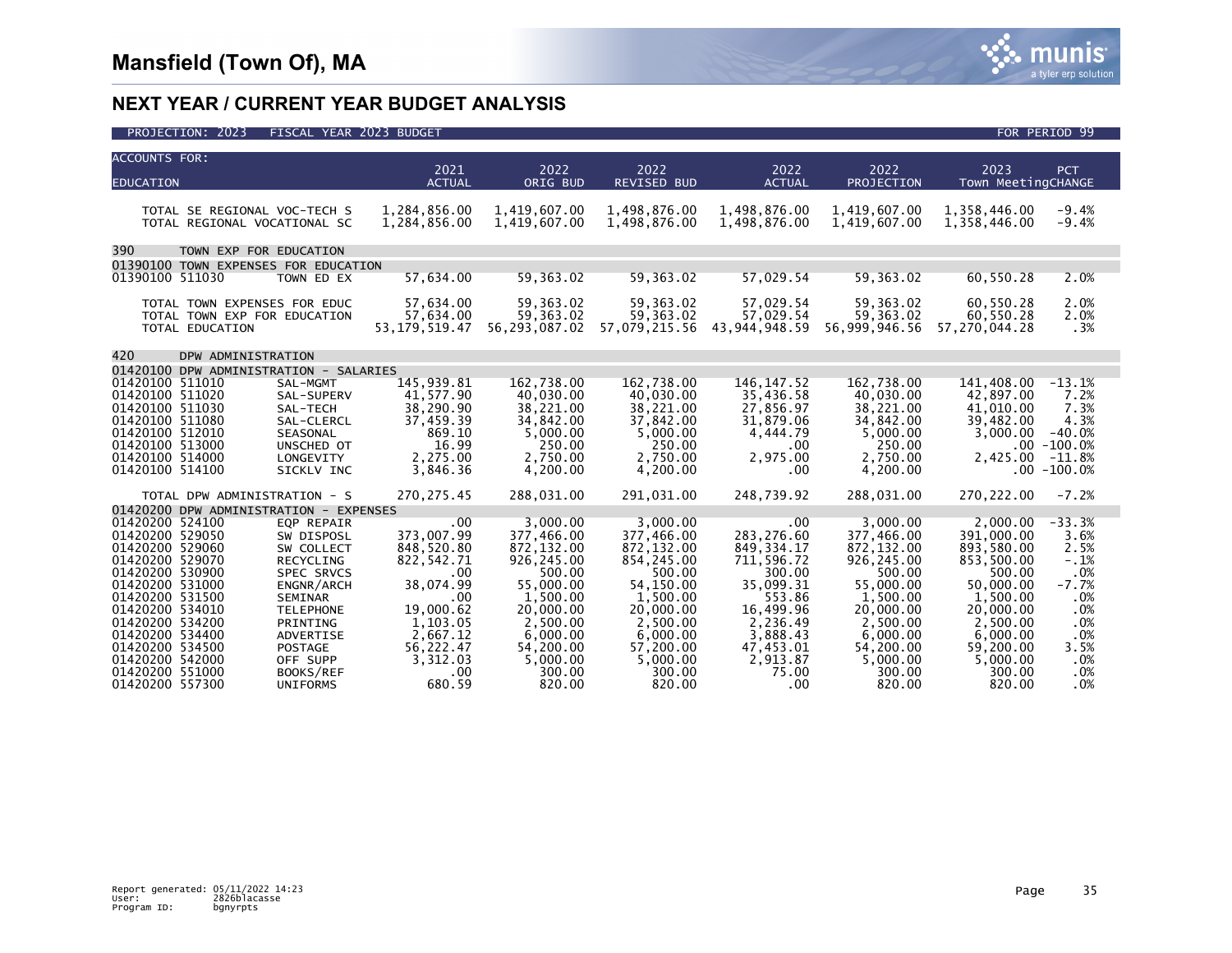| <b>ACCOUNTS FOR:</b>                                                                                                                                                                                                                                                   |                                                          |                                                                                                                                                                                                             |                                                                                                                                                                           |                                                                                                                                                                                |                                                                                                                                                                           |                                                                                                                                                                      |                                                                                                                                                                      |                                                                                                                                                                                                                                                                                                  |  |
|------------------------------------------------------------------------------------------------------------------------------------------------------------------------------------------------------------------------------------------------------------------------|----------------------------------------------------------|-------------------------------------------------------------------------------------------------------------------------------------------------------------------------------------------------------------|---------------------------------------------------------------------------------------------------------------------------------------------------------------------------|--------------------------------------------------------------------------------------------------------------------------------------------------------------------------------|---------------------------------------------------------------------------------------------------------------------------------------------------------------------------|----------------------------------------------------------------------------------------------------------------------------------------------------------------------|----------------------------------------------------------------------------------------------------------------------------------------------------------------------|--------------------------------------------------------------------------------------------------------------------------------------------------------------------------------------------------------------------------------------------------------------------------------------------------|--|
| <b>PUBLIC WORKS</b>                                                                                                                                                                                                                                                    |                                                          |                                                                                                                                                                                                             | 2021<br><b>ACTUAL</b>                                                                                                                                                     | 2022<br>ORIG BUD                                                                                                                                                               | 2022<br><b>REVISED BUD</b>                                                                                                                                                | 2022<br><b>ACTUAL</b>                                                                                                                                                | 2022<br>PROJECTION                                                                                                                                                   | 2023<br>PCT<br>Town MeetingCHANGE                                                                                                                                                                                                                                                                |  |
| 01420200 571000<br>01420200 573100                                                                                                                                                                                                                                     |                                                          | TRAVEL IN<br>PROF DEVLP                                                                                                                                                                                     | .00<br>579.48                                                                                                                                                             | 150.00<br>1,000.00                                                                                                                                                             | 150.00<br>1,000.00                                                                                                                                                        | .00<br>1,799.50                                                                                                                                                      | 150.00<br>1,000.00                                                                                                                                                   | $.00 - 100.0%$<br>1,000.00<br>.0%                                                                                                                                                                                                                                                                |  |
|                                                                                                                                                                                                                                                                        | TOTAL DPW ADMINISTRATION - E                             |                                                                                                                                                                                                             | 2, 165, 711.85                                                                                                                                                            | 2,325,813.00                                                                                                                                                                   | 2,255,963.00                                                                                                                                                              | 1,955,026.92                                                                                                                                                         | 2,325,813.00                                                                                                                                                         | 2,286,900.00<br>1.4%                                                                                                                                                                                                                                                                             |  |
| 01420800 599999                                                                                                                                                                                                                                                        | 01420800 DPW ADMIN - ENCUMBRANCES                        | DPW ENCUMB                                                                                                                                                                                                  | 2,300.00                                                                                                                                                                  | $.00 \,$                                                                                                                                                                       | 35, 327.47                                                                                                                                                                | 31, 181.87                                                                                                                                                           | 35, 327.47                                                                                                                                                           | $.00 \,$<br>$.0\%$                                                                                                                                                                                                                                                                               |  |
|                                                                                                                                                                                                                                                                        | TOTAL DPW ADMIN - ENCUMBRANC<br>TOTAL DPW ADMINISTRATION |                                                                                                                                                                                                             | 2,300.00<br>2,438,287.30                                                                                                                                                  | $.00 \ \,$<br>2,613,844.00                                                                                                                                                     | 35,327.47<br>2,582,321.47                                                                                                                                                 | 31, 181.87<br>2,234,948.71                                                                                                                                           | 35, 327.47<br>2,649,171.47                                                                                                                                           | $.00 - 100.0%$<br>2,557,122.00<br>$-1.0%$                                                                                                                                                                                                                                                        |  |
| 421                                                                                                                                                                                                                                                                    | <b>HIGHWAY GENERAL</b>                                   |                                                                                                                                                                                                             |                                                                                                                                                                           |                                                                                                                                                                                |                                                                                                                                                                           |                                                                                                                                                                      |                                                                                                                                                                      |                                                                                                                                                                                                                                                                                                  |  |
|                                                                                                                                                                                                                                                                        | 01421100 HIGHWAY - SALARIES                              |                                                                                                                                                                                                             |                                                                                                                                                                           |                                                                                                                                                                                |                                                                                                                                                                           |                                                                                                                                                                      |                                                                                                                                                                      |                                                                                                                                                                                                                                                                                                  |  |
| 01421100 511010<br>01421100 511020<br>01421100 511050<br>01421100 511080<br>01421100 512010<br>01421100 513000<br>01421100 514000<br>01421100 514100<br>01421100 514200                                                                                                |                                                          | SAL-MGMT<br>SAL-SUPERV<br>HWY STAFF<br>SAL-CLERCL<br>SEASONAL<br>UNSCHED-OT<br>LONGEVITY<br>SICKLV INC<br>OOG PAY                                                                                           | 103,980.32<br>80,680.32<br>545,846.99<br>56, 363. 27<br>6,862.63<br>49, 314.98<br>1,150.00<br>10,188.06<br>4,457.73                                                       | 104,062.00<br>82,664.00<br>563,890.00<br>57,936.00<br>22,800.00<br>30,000.00<br>1,150.00<br>10,500.00<br>3,000.00                                                              | 109,062.00<br>82,664.00<br>563,890.00<br>62,936.00<br>22,800.00<br>30,000.00<br>1,150.00<br>10,500.00<br>3,000.00                                                         | 92, 122. 51<br>69,995.12<br>433,729.03<br>52,803.97<br>14, 195. 11<br>25,858.08<br>1,250.00<br>.00<br>3,315.33                                                       | 104,062.00<br>82,664.00<br>563,890.00<br>57,936.00<br>22,800.00<br>30,000.00<br>1,150.00<br>10,500.00<br>3,000.00                                                    | 111,517.00<br>2.3%<br>.0%<br>82,664.00<br>495, 152. 72<br>$-12.2%$<br>64,560.00<br>2.6%<br>.0%<br>22,800.00<br>30,000.00<br>$.0\%$<br>1.300.00<br>13.0%<br>$.00 - 100.0%$<br>3,000.00<br>$.0\%$                                                                                                  |  |
|                                                                                                                                                                                                                                                                        | TOTAL HIGHWAY - SALARIES                                 |                                                                                                                                                                                                             | 858,844.30                                                                                                                                                                | 876.002.00                                                                                                                                                                     | 886,002.00                                                                                                                                                                | 693,269.15                                                                                                                                                           | 876.002.00                                                                                                                                                           | $-8.5%$<br>810,993.72                                                                                                                                                                                                                                                                            |  |
|                                                                                                                                                                                                                                                                        | 01421200 HIGHWAY - EXPENSES                              |                                                                                                                                                                                                             |                                                                                                                                                                           |                                                                                                                                                                                |                                                                                                                                                                           |                                                                                                                                                                      |                                                                                                                                                                      |                                                                                                                                                                                                                                                                                                  |  |
| 01421200 521010<br>01421200 521020<br>01421200 521030<br>01421200 521050<br>01421200 523000<br>01421200 524000<br>01421200 524010<br>01421200 524100<br>01421200 524150<br>01421200 527000<br>01421200 529500<br>01421200 530000<br>01421200 530950<br>01421200 531000 |                                                          | <b>ELECTRICTY</b><br>ST LIGHTS<br>TRFFC SGNL<br><b>HEAT</b><br>SWR-WTR<br><b>BLDG MNT</b><br>ANNUAL MNT<br>EQP REPAIR<br>O-EQP MNT<br><b>RENTALS</b><br>CTRCT SRVC<br>PROF&TECH<br>POL DETAIL<br>ENGNR/ARCH | 27,207.88<br>77,271.21<br>2,367.53<br>15,667.15<br>16, 116, 34<br>32,254.12<br>6,400.00<br>4,348.00<br>.00<br>7,912.82<br>207.246.09<br>4,575.78<br>18,222.91<br>4,880.00 | 30,000.00<br>87,000.00<br>4,000.00<br>23,000.00<br>10.000.00<br>20,000.00<br>7,000.00<br>15,000.00<br>$.00 \,$<br>10,000.00<br>171.844.00<br>15,000.00<br>$.00 \,$<br>4,000.00 | 30,000.00<br>87,000.00<br>4,000.00<br>23,000.00<br>10,000,00<br>14,500.00<br>7,000.00<br>15,000.00<br>$.00 \,$<br>10.000.00<br>169.164.00<br>15,000.00<br>.00<br>4,000.00 | 37,248.37<br>85,206.85<br>5,642.65<br>12,367.95<br>15,092.22<br>3,496.73<br>5,551.97<br>19,083.00<br>573.49<br>4,000.90<br>151.081.39<br>21, 105.01<br>.00<br>605.00 | 30,000.00<br>87,000.00<br>4,000.00<br>23,000.00<br>10.000.00<br>20,000.00<br>7,000.00<br>15,000.00<br>.00<br>10,000.00<br>171,844.00<br>15,000.00<br>.00<br>4,000.00 | 30,000.00<br>$.0\%$<br>$-8.0%$<br>80,000.00<br>4,000.00<br>$.0\%$<br>21,000.00<br>$-8.7%$<br>17,000,00<br>70.0%<br>20,000.00<br>37.9%<br>7,000.00<br>.0%<br>15,000.00<br>$.0\%$<br>.0%<br>.00<br>10,000.00<br>.0%<br>244,000,00<br>44.2%<br>.0%<br>.00<br>15,000.00<br>.0%<br>4,000.00<br>$.0\%$ |  |
| 01421200 531500<br>01421200 534010                                                                                                                                                                                                                                     |                                                          | SEMINAR<br><b>TELEPHONE</b>                                                                                                                                                                                 | 750.00<br>7.323.31                                                                                                                                                        | 3,000.00<br>8.000.00                                                                                                                                                           | 3,000.00<br>8.000.00                                                                                                                                                      | .00<br>4,458.98                                                                                                                                                      | 3,000.00<br>8.000.00                                                                                                                                                 | $-50.0%$<br>1,500.00<br>8,000.00<br>.0%                                                                                                                                                                                                                                                          |  |

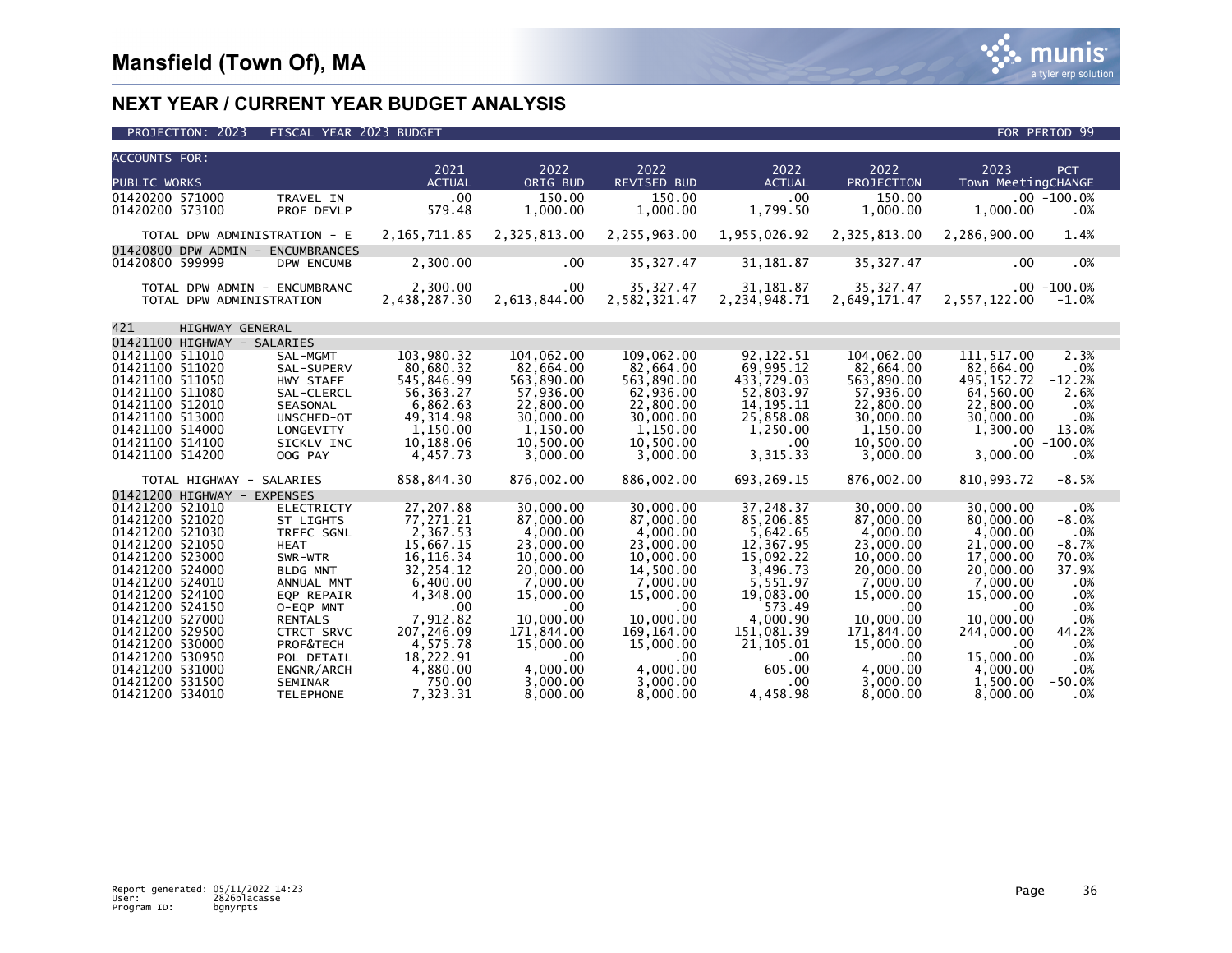

| <b>ACCOUNTS FOR:</b>                                                                                                                                                |                                                                                                                  |                                                                                     |                                                                              |                                                                          |                                                                                   |                                                                          |                                                                         |                                                      |
|---------------------------------------------------------------------------------------------------------------------------------------------------------------------|------------------------------------------------------------------------------------------------------------------|-------------------------------------------------------------------------------------|------------------------------------------------------------------------------|--------------------------------------------------------------------------|-----------------------------------------------------------------------------------|--------------------------------------------------------------------------|-------------------------------------------------------------------------|------------------------------------------------------|
| <b>PUBLIC WORKS</b>                                                                                                                                                 |                                                                                                                  | 2021<br><b>ACTUAL</b>                                                               | 2022<br>ORIG BUD                                                             | 2022<br><b>REVISED BUD</b>                                               | 2022<br><b>ACTUAL</b>                                                             | 2022<br>PROJECTION                                                       | 2023<br>Town MeetingCHANGE                                              | PCT                                                  |
| 01421200 543500<br>01421200 546000<br>01421200 548000<br>01421200 548500<br>01421200 551000                                                                         | HWY TOOLS<br><b>GRNDS SUPP</b><br><b>VEH SUPPL</b><br><b>VEH FUEL</b><br>BOOKS/REF                               | 5.419.41<br>35, 351.82<br>.00.<br>.00<br>185.04                                     | 5.000.00<br>30,000.00<br>$.00 \,$<br>.00<br>100.00                           | 5.000.00<br>30,000.00<br>.00<br>$.00 \times$<br>100.00                   | 1.185.41<br>29,186.91<br>7,822.26<br>44.00<br>.00 <sub>1</sub>                    | 5.000.00<br>30,000.00<br>.00<br>.00<br>100.00                            | 5.000.00<br>30,000.00<br>$.00 \,$<br>$.00 \,$<br>500.00                 | .0%<br>.0%<br>.0%<br>.0%<br>400.0%                   |
| 01421200 553000<br>01421200 553100<br>01421200 557300<br>01421200 558000<br>01421200 573100                                                                         | CONSTR MAT<br>TRFFC SUPP<br><b>UNIFORMS</b><br>OTH SUPP<br>PROF DEVLP                                            | 22,845.86<br>46,334.64<br>10.319.25<br>5,504.04<br>1,086.00                         | 64,900.00<br>39,500.00<br>12.350.00<br>7,000.00<br>250.00                    | 64,900,00<br>59,600.00<br>16,850.00<br>7,000.00<br>1,250.00              | 27.132.90<br>36,636.30<br>15,207.57<br>8,288.84<br>994.79                         | 64.900.00<br>39,500.00<br>12.350.00<br>7,000.00<br>250.00                | 60,000,00<br>39,500.00<br>15,000,00<br>9,000.00<br>500.00               | $-7.6%$<br>$-33.7%$<br>$-11.0%$<br>28.6%<br>$-60.0%$ |
| TOTAL HIGHWAY - EXPENSES                                                                                                                                            |                                                                                                                  | 559,589.20                                                                          | 566,944.00                                                                   | 584,364.00                                                               | 492,013.49                                                                        | 566,944.00                                                               | 636,000.00                                                              | 8.8%                                                 |
| 01421300 HWY - CAPITAL<br>01421300 586000                                                                                                                           | NONVEH EQP                                                                                                       | 173,058.00                                                                          | .00                                                                          | .00                                                                      | $.00 \,$                                                                          | .00                                                                      | $.00 \,$                                                                | .0%                                                  |
| TOTAL HWY - CAPITAL<br>01421800 HIGHWAY ENCUMBRANCES                                                                                                                |                                                                                                                  | 173,058.00                                                                          | $.00 \,$                                                                     | $.00 \times$                                                             | $.00 \,$                                                                          | .00                                                                      | $.00 \,$                                                                | .0%                                                  |
| 01421800 599999                                                                                                                                                     | <b>HWY ENCUMB</b>                                                                                                | 282.78                                                                              | .00                                                                          | 9,545.26                                                                 | 4,342.21                                                                          | 9,545.26                                                                 | $.00 \,$                                                                | .0%                                                  |
| TOTAL HIGHWAY ENCUMBRANCES<br>TOTAL HIGHWAY GENERAL                                                                                                                 |                                                                                                                  | 282.78<br>1,591,774.28                                                              | $.00 \ \,$<br>1,442,946.00                                                   | 9,545.26<br>1,479,911.26                                                 | 4,342.21<br>1,189,624.85                                                          | 9,545.26<br>1,452,491.26                                                 | 1,446,993.72                                                            | $.00 - 100.0%$<br>$-2.2%$                            |
| 423<br>SNOW & ICE REMOVAL                                                                                                                                           |                                                                                                                  |                                                                                     |                                                                              |                                                                          |                                                                                   |                                                                          |                                                                         |                                                      |
| 01423100 SNOW & ICE - SALARIES<br>01423100 513000                                                                                                                   | UNSCHED-OT                                                                                                       | 147,898.93                                                                          | 141,600.00                                                                   | 141,600.00                                                               | 178,532.76                                                                        | 141,600.00                                                               | 141,600.00                                                              | .0%                                                  |
| TOTAL SNOW & ICE - SALARIES                                                                                                                                         |                                                                                                                  | 147,898.93                                                                          | 141,600.00                                                                   | 141,600.00                                                               | 178,532.76                                                                        | 141,600.00                                                               | 141,600.00                                                              | .0%                                                  |
| 01423200 SNOW & ICE - EXPENSES<br>01423200 521010<br>01423200 524010<br>01423200 524100<br>01423200 529100<br>01423200 530000<br>01423200 534010<br>01423200 534400 | <b>ELECTRICTY</b><br>ANNUAL MNT<br>EQP REPAIR<br><b>CNTRCT SRV</b><br>PROF&TECH<br><b>TELEPHONE</b><br>ADVERTISE | 4,996.47<br>1.812.00<br>6,208.47<br>240,988.93<br>1,589.70<br>13,233.10<br>2,331.10 | 1,000.00<br>1.700.00<br>7,500.00<br>99.187.00<br>5,000.00<br>$.00 \,$<br>.00 | 1,000.00<br>1.700.00<br>7,500.00<br>99,187.00<br>5,000.00<br>.00<br>.00. | 5,850.58<br>1,920.00<br>3,242.30<br>268.142.88<br>4,495.85<br>17,486.00<br>698.56 | 1,000.00<br>1.700.00<br>7,500.00<br>99.187.00<br>5,000.00<br>.00<br>.00. | 1,000.00<br>1.700.00<br>7,500.00<br>99,187.00<br>5,000.00<br>.00<br>.00 | .0%<br>.0%<br>.0%<br>.0%<br>.0%<br>.0%<br>.0%        |
| 01423200 548000<br>01423200 548500<br>01423200 549000<br>01423200 553500                                                                                            | <b>VEH SUPPL</b><br><b>VEH FUEL</b><br>FOOD SUPP<br>SAND-GRAVL                                                   | 58,488.42<br>7,321.04<br>650.16<br>103,963.87                                       | 20,000.00<br>10,000.00<br>1,500.00<br>1.00                                   | 20,000.00<br>10,000.00<br>1,500.00<br>1.00                               | 33,793.91<br>10,964.09<br>2,494.23<br>$.00 \times$                                | 20,000,00<br>10,000.00<br>1,500.00<br>1.00                               | 20,000,00<br>10,000.00<br>1,500.00<br>1.00                              | .0%<br>.0%<br>.0%<br>.0%                             |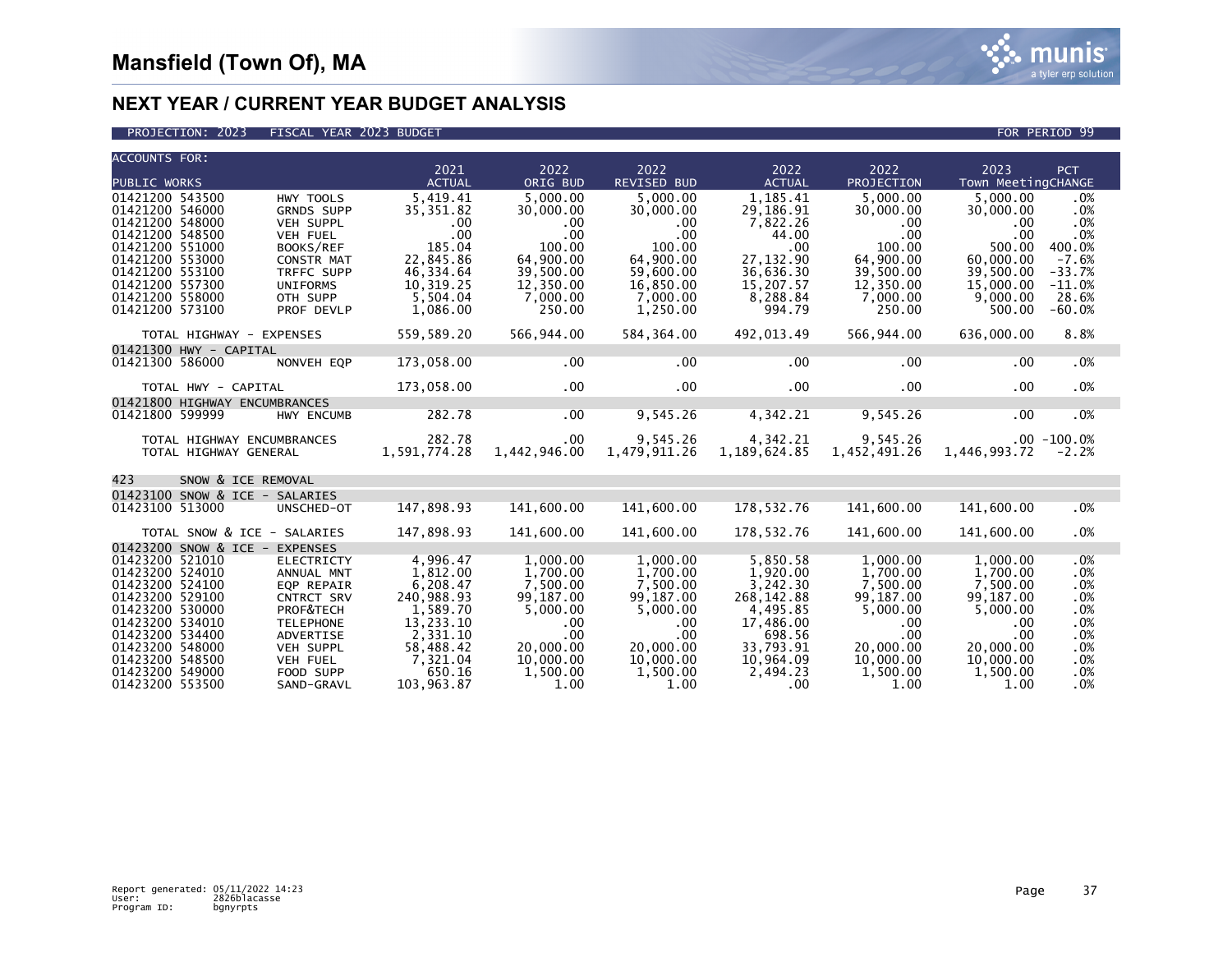

| 2021<br>2022<br>2022<br>2022<br>2022<br>2023<br><b>PCT</b><br><b>ACTUAL</b><br><b>PUBLIC WORKS</b><br><b>ACTUAL</b><br>ORIG BUD<br><b>REVISED BUD</b><br>PROJECTION<br>Town MeetingCHANGE<br>100,000.00<br>100,000.00<br>138,863.40<br>100,000.00<br>100,000.00<br>01423200 553600<br>.00<br>.0%<br>SALT-CALCM<br>01423200 558000<br>152.04<br>1.950.00<br>1,950.00<br>1.241.48<br>1,950.00<br>1,950.00<br>SUPPL-MATL<br>.0%<br>29,495.34<br>01423200 586000<br>1.00<br>1.00<br>104, 141, 21<br>1.00<br>.0%<br>NONVEH EQP<br>1.00<br>01423200 587000<br>3,455.33<br>1.00<br>1.00<br>1.00<br>.0%<br>15,141.15<br>1.00<br><b>VEHICLES</b><br>474.685.97<br>247,840.00<br>247,840.00<br>247,840.00<br>247,840.00<br>TOTAL SNOW & ICE - EXPENSES<br>608,475.64<br>.0%<br>622,584.90<br>TOTAL SNOW & ICE REMOVAL<br>389,440.00<br>389,440.00<br>787,008.40<br>389,440.00<br>389,440.00<br>.0%<br>425<br><b>VEHICLE MAINTENANCE</b><br>01425100 VEHICLE MAINTENANCE - SALARIES<br>64,785.52<br>82,270.00<br>82.270.00<br>67,959.21<br>82,270.00<br>82,267.00<br>01425100 511020<br>.0%<br>SAL-SUPERV<br>01425100 511050<br>128,584.16<br>141,945.00<br>141,945.00<br>114,990.56<br>141,945.00<br>142,485.44<br>STAFF SAL<br>.4%<br>01425100 513000<br>10,000.00<br>UNSCHED-OT<br>7,736.62<br>10,000.00<br>4,565.64<br>10,000.00<br>10,000.00<br>.0%<br>01425100 514200<br>1,397.00<br>1,000.00<br>1,000.00<br>503.67<br>1,000.00<br>1,000.00<br>OOG PAY<br>.0%<br>202,503.30<br>235,215.00<br>235,215.00<br>235,215.00<br>188,019.08<br>235,752.44<br>.2%<br>TOTAL VEHICLE MAINTENANCE -<br>01425200 VEHICLE MAINTENANCE - EXPENSES<br>2,690.57<br>4,000.00<br>4,000.00<br>4,000.00<br>6,000.00<br>01425200 524010<br>5,719.01<br>50.0%<br>ANNUAL MNT<br>01425200 524050<br>598.65<br>FUEL DEPOT<br>$.00 \,$<br>.00.<br>985.56<br>$.00 \,$<br>.00<br>.0%<br>$.00 \,$<br>01425200 524100<br>3,498.00<br>$.00 \,$<br>$.00 \ \,$<br>3,991.25<br>.00<br>.0%<br>EQP REPAIR<br>1,000.00<br>83.02<br>1,000.00<br>1,000.00<br>70.00<br>500.00<br>01425200 524100 192<br>$-50.$<br>EQ REP BLD<br>7,700.00<br>9.274.27<br>01425200 524100 210<br>2,920.96<br>7,700.00<br>7,700.00<br>10,000,00<br>29.<br>EO REP POL<br>01425200 524100 220<br>3,534.35<br>28,000.00<br>28,000.00<br>13,448.51<br>15,000.00<br>28,000,00<br>$-46.$<br>EQ REP FIR<br>105.00<br>10,000.00<br>2,821.35<br>10,000.00<br>01425200 524100 230<br>10,000.00<br>5,000.00<br>$-50.$<br>EQ REP AMB<br>01425200 524100 240<br>200.00<br>500.00<br>70.00<br>500.00<br>500.00<br>500.00<br>EO REP INS<br>495.00<br>300.00<br>666.29<br>300.00<br>01425200 524100 291<br>EO REP EMA<br>300.00<br>300.00<br>01425200 524100 420<br>2,472.64<br>500.00<br>500.00<br>500.00<br>70.00<br>500.00<br>EQ REP DPW<br>01425200 524100 421<br>24,455.66<br>50,000.00<br>50,000.00<br>22,481.79<br>50,000.00<br>30,000.00<br>EO REP HWY<br>$-40.$<br>392.17<br>01425200 524150<br>.00<br>.00<br>.0%<br>O-EQP MNT<br>$.00 \,$<br>$.00 \cdot$<br>$.00 \cdot$ | <b>ACCOUNTS FOR:</b> |                |          |          |          |          |          |                      |
|--------------------------------------------------------------------------------------------------------------------------------------------------------------------------------------------------------------------------------------------------------------------------------------------------------------------------------------------------------------------------------------------------------------------------------------------------------------------------------------------------------------------------------------------------------------------------------------------------------------------------------------------------------------------------------------------------------------------------------------------------------------------------------------------------------------------------------------------------------------------------------------------------------------------------------------------------------------------------------------------------------------------------------------------------------------------------------------------------------------------------------------------------------------------------------------------------------------------------------------------------------------------------------------------------------------------------------------------------------------------------------------------------------------------------------------------------------------------------------------------------------------------------------------------------------------------------------------------------------------------------------------------------------------------------------------------------------------------------------------------------------------------------------------------------------------------------------------------------------------------------------------------------------------------------------------------------------------------------------------------------------------------------------------------------------------------------------------------------------------------------------------------------------------------------------------------------------------------------------------------------------------------------------------------------------------------------------------------------------------------------------------------------------------------------------------------------------------------------------------------------------------------------------------------------------------------------------------------------------------------------------------------------------------------------------------------------------------------------------------------------------------------------------------------------------------------------------------------------------------------------------------------------------------------------------------------------------------------------------------------------|----------------------|----------------|----------|----------|----------|----------|----------|----------------------|
|                                                                                                                                                                                                                                                                                                                                                                                                                                                                                                                                                                                                                                                                                                                                                                                                                                                                                                                                                                                                                                                                                                                                                                                                                                                                                                                                                                                                                                                                                                                                                                                                                                                                                                                                                                                                                                                                                                                                                                                                                                                                                                                                                                                                                                                                                                                                                                                                                                                                                                                                                                                                                                                                                                                                                                                                                                                                                                                                                                                                  |                      |                |          |          |          |          |          |                      |
|                                                                                                                                                                                                                                                                                                                                                                                                                                                                                                                                                                                                                                                                                                                                                                                                                                                                                                                                                                                                                                                                                                                                                                                                                                                                                                                                                                                                                                                                                                                                                                                                                                                                                                                                                                                                                                                                                                                                                                                                                                                                                                                                                                                                                                                                                                                                                                                                                                                                                                                                                                                                                                                                                                                                                                                                                                                                                                                                                                                                  |                      |                |          |          |          |          |          |                      |
|                                                                                                                                                                                                                                                                                                                                                                                                                                                                                                                                                                                                                                                                                                                                                                                                                                                                                                                                                                                                                                                                                                                                                                                                                                                                                                                                                                                                                                                                                                                                                                                                                                                                                                                                                                                                                                                                                                                                                                                                                                                                                                                                                                                                                                                                                                                                                                                                                                                                                                                                                                                                                                                                                                                                                                                                                                                                                                                                                                                                  |                      |                |          |          |          |          |          |                      |
|                                                                                                                                                                                                                                                                                                                                                                                                                                                                                                                                                                                                                                                                                                                                                                                                                                                                                                                                                                                                                                                                                                                                                                                                                                                                                                                                                                                                                                                                                                                                                                                                                                                                                                                                                                                                                                                                                                                                                                                                                                                                                                                                                                                                                                                                                                                                                                                                                                                                                                                                                                                                                                                                                                                                                                                                                                                                                                                                                                                                  |                      |                |          |          |          |          |          |                      |
|                                                                                                                                                                                                                                                                                                                                                                                                                                                                                                                                                                                                                                                                                                                                                                                                                                                                                                                                                                                                                                                                                                                                                                                                                                                                                                                                                                                                                                                                                                                                                                                                                                                                                                                                                                                                                                                                                                                                                                                                                                                                                                                                                                                                                                                                                                                                                                                                                                                                                                                                                                                                                                                                                                                                                                                                                                                                                                                                                                                                  |                      |                |          |          |          |          |          |                      |
|                                                                                                                                                                                                                                                                                                                                                                                                                                                                                                                                                                                                                                                                                                                                                                                                                                                                                                                                                                                                                                                                                                                                                                                                                                                                                                                                                                                                                                                                                                                                                                                                                                                                                                                                                                                                                                                                                                                                                                                                                                                                                                                                                                                                                                                                                                                                                                                                                                                                                                                                                                                                                                                                                                                                                                                                                                                                                                                                                                                                  |                      |                |          |          |          |          |          |                      |
|                                                                                                                                                                                                                                                                                                                                                                                                                                                                                                                                                                                                                                                                                                                                                                                                                                                                                                                                                                                                                                                                                                                                                                                                                                                                                                                                                                                                                                                                                                                                                                                                                                                                                                                                                                                                                                                                                                                                                                                                                                                                                                                                                                                                                                                                                                                                                                                                                                                                                                                                                                                                                                                                                                                                                                                                                                                                                                                                                                                                  |                      |                |          |          |          |          |          |                      |
|                                                                                                                                                                                                                                                                                                                                                                                                                                                                                                                                                                                                                                                                                                                                                                                                                                                                                                                                                                                                                                                                                                                                                                                                                                                                                                                                                                                                                                                                                                                                                                                                                                                                                                                                                                                                                                                                                                                                                                                                                                                                                                                                                                                                                                                                                                                                                                                                                                                                                                                                                                                                                                                                                                                                                                                                                                                                                                                                                                                                  |                      |                |          |          |          |          |          |                      |
|                                                                                                                                                                                                                                                                                                                                                                                                                                                                                                                                                                                                                                                                                                                                                                                                                                                                                                                                                                                                                                                                                                                                                                                                                                                                                                                                                                                                                                                                                                                                                                                                                                                                                                                                                                                                                                                                                                                                                                                                                                                                                                                                                                                                                                                                                                                                                                                                                                                                                                                                                                                                                                                                                                                                                                                                                                                                                                                                                                                                  |                      |                |          |          |          |          |          |                      |
|                                                                                                                                                                                                                                                                                                                                                                                                                                                                                                                                                                                                                                                                                                                                                                                                                                                                                                                                                                                                                                                                                                                                                                                                                                                                                                                                                                                                                                                                                                                                                                                                                                                                                                                                                                                                                                                                                                                                                                                                                                                                                                                                                                                                                                                                                                                                                                                                                                                                                                                                                                                                                                                                                                                                                                                                                                                                                                                                                                                                  |                      |                |          |          |          |          |          |                      |
|                                                                                                                                                                                                                                                                                                                                                                                                                                                                                                                                                                                                                                                                                                                                                                                                                                                                                                                                                                                                                                                                                                                                                                                                                                                                                                                                                                                                                                                                                                                                                                                                                                                                                                                                                                                                                                                                                                                                                                                                                                                                                                                                                                                                                                                                                                                                                                                                                                                                                                                                                                                                                                                                                                                                                                                                                                                                                                                                                                                                  |                      |                |          |          |          |          |          |                      |
|                                                                                                                                                                                                                                                                                                                                                                                                                                                                                                                                                                                                                                                                                                                                                                                                                                                                                                                                                                                                                                                                                                                                                                                                                                                                                                                                                                                                                                                                                                                                                                                                                                                                                                                                                                                                                                                                                                                                                                                                                                                                                                                                                                                                                                                                                                                                                                                                                                                                                                                                                                                                                                                                                                                                                                                                                                                                                                                                                                                                  |                      |                |          |          |          |          |          |                      |
|                                                                                                                                                                                                                                                                                                                                                                                                                                                                                                                                                                                                                                                                                                                                                                                                                                                                                                                                                                                                                                                                                                                                                                                                                                                                                                                                                                                                                                                                                                                                                                                                                                                                                                                                                                                                                                                                                                                                                                                                                                                                                                                                                                                                                                                                                                                                                                                                                                                                                                                                                                                                                                                                                                                                                                                                                                                                                                                                                                                                  |                      |                |          |          |          |          |          |                      |
|                                                                                                                                                                                                                                                                                                                                                                                                                                                                                                                                                                                                                                                                                                                                                                                                                                                                                                                                                                                                                                                                                                                                                                                                                                                                                                                                                                                                                                                                                                                                                                                                                                                                                                                                                                                                                                                                                                                                                                                                                                                                                                                                                                                                                                                                                                                                                                                                                                                                                                                                                                                                                                                                                                                                                                                                                                                                                                                                                                                                  |                      |                |          |          |          |          |          |                      |
|                                                                                                                                                                                                                                                                                                                                                                                                                                                                                                                                                                                                                                                                                                                                                                                                                                                                                                                                                                                                                                                                                                                                                                                                                                                                                                                                                                                                                                                                                                                                                                                                                                                                                                                                                                                                                                                                                                                                                                                                                                                                                                                                                                                                                                                                                                                                                                                                                                                                                                                                                                                                                                                                                                                                                                                                                                                                                                                                                                                                  |                      |                |          |          |          |          |          |                      |
|                                                                                                                                                                                                                                                                                                                                                                                                                                                                                                                                                                                                                                                                                                                                                                                                                                                                                                                                                                                                                                                                                                                                                                                                                                                                                                                                                                                                                                                                                                                                                                                                                                                                                                                                                                                                                                                                                                                                                                                                                                                                                                                                                                                                                                                                                                                                                                                                                                                                                                                                                                                                                                                                                                                                                                                                                                                                                                                                                                                                  |                      |                |          |          |          |          |          |                      |
|                                                                                                                                                                                                                                                                                                                                                                                                                                                                                                                                                                                                                                                                                                                                                                                                                                                                                                                                                                                                                                                                                                                                                                                                                                                                                                                                                                                                                                                                                                                                                                                                                                                                                                                                                                                                                                                                                                                                                                                                                                                                                                                                                                                                                                                                                                                                                                                                                                                                                                                                                                                                                                                                                                                                                                                                                                                                                                                                                                                                  |                      |                |          |          |          |          |          |                      |
|                                                                                                                                                                                                                                                                                                                                                                                                                                                                                                                                                                                                                                                                                                                                                                                                                                                                                                                                                                                                                                                                                                                                                                                                                                                                                                                                                                                                                                                                                                                                                                                                                                                                                                                                                                                                                                                                                                                                                                                                                                                                                                                                                                                                                                                                                                                                                                                                                                                                                                                                                                                                                                                                                                                                                                                                                                                                                                                                                                                                  |                      |                |          |          |          |          |          |                      |
|                                                                                                                                                                                                                                                                                                                                                                                                                                                                                                                                                                                                                                                                                                                                                                                                                                                                                                                                                                                                                                                                                                                                                                                                                                                                                                                                                                                                                                                                                                                                                                                                                                                                                                                                                                                                                                                                                                                                                                                                                                                                                                                                                                                                                                                                                                                                                                                                                                                                                                                                                                                                                                                                                                                                                                                                                                                                                                                                                                                                  |                      |                |          |          |          |          |          |                      |
|                                                                                                                                                                                                                                                                                                                                                                                                                                                                                                                                                                                                                                                                                                                                                                                                                                                                                                                                                                                                                                                                                                                                                                                                                                                                                                                                                                                                                                                                                                                                                                                                                                                                                                                                                                                                                                                                                                                                                                                                                                                                                                                                                                                                                                                                                                                                                                                                                                                                                                                                                                                                                                                                                                                                                                                                                                                                                                                                                                                                  |                      |                |          |          |          |          |          |                      |
|                                                                                                                                                                                                                                                                                                                                                                                                                                                                                                                                                                                                                                                                                                                                                                                                                                                                                                                                                                                                                                                                                                                                                                                                                                                                                                                                                                                                                                                                                                                                                                                                                                                                                                                                                                                                                                                                                                                                                                                                                                                                                                                                                                                                                                                                                                                                                                                                                                                                                                                                                                                                                                                                                                                                                                                                                                                                                                                                                                                                  |                      |                |          |          |          |          |          |                      |
|                                                                                                                                                                                                                                                                                                                                                                                                                                                                                                                                                                                                                                                                                                                                                                                                                                                                                                                                                                                                                                                                                                                                                                                                                                                                                                                                                                                                                                                                                                                                                                                                                                                                                                                                                                                                                                                                                                                                                                                                                                                                                                                                                                                                                                                                                                                                                                                                                                                                                                                                                                                                                                                                                                                                                                                                                                                                                                                                                                                                  |                      |                |          |          |          |          |          |                      |
|                                                                                                                                                                                                                                                                                                                                                                                                                                                                                                                                                                                                                                                                                                                                                                                                                                                                                                                                                                                                                                                                                                                                                                                                                                                                                                                                                                                                                                                                                                                                                                                                                                                                                                                                                                                                                                                                                                                                                                                                                                                                                                                                                                                                                                                                                                                                                                                                                                                                                                                                                                                                                                                                                                                                                                                                                                                                                                                                                                                                  |                      |                |          |          |          |          |          |                      |
|                                                                                                                                                                                                                                                                                                                                                                                                                                                                                                                                                                                                                                                                                                                                                                                                                                                                                                                                                                                                                                                                                                                                                                                                                                                                                                                                                                                                                                                                                                                                                                                                                                                                                                                                                                                                                                                                                                                                                                                                                                                                                                                                                                                                                                                                                                                                                                                                                                                                                                                                                                                                                                                                                                                                                                                                                                                                                                                                                                                                  |                      |                |          |          |          |          |          |                      |
|                                                                                                                                                                                                                                                                                                                                                                                                                                                                                                                                                                                                                                                                                                                                                                                                                                                                                                                                                                                                                                                                                                                                                                                                                                                                                                                                                                                                                                                                                                                                                                                                                                                                                                                                                                                                                                                                                                                                                                                                                                                                                                                                                                                                                                                                                                                                                                                                                                                                                                                                                                                                                                                                                                                                                                                                                                                                                                                                                                                                  |                      |                |          |          |          |          |          |                      |
|                                                                                                                                                                                                                                                                                                                                                                                                                                                                                                                                                                                                                                                                                                                                                                                                                                                                                                                                                                                                                                                                                                                                                                                                                                                                                                                                                                                                                                                                                                                                                                                                                                                                                                                                                                                                                                                                                                                                                                                                                                                                                                                                                                                                                                                                                                                                                                                                                                                                                                                                                                                                                                                                                                                                                                                                                                                                                                                                                                                                  |                      |                |          |          |          |          |          |                      |
|                                                                                                                                                                                                                                                                                                                                                                                                                                                                                                                                                                                                                                                                                                                                                                                                                                                                                                                                                                                                                                                                                                                                                                                                                                                                                                                                                                                                                                                                                                                                                                                                                                                                                                                                                                                                                                                                                                                                                                                                                                                                                                                                                                                                                                                                                                                                                                                                                                                                                                                                                                                                                                                                                                                                                                                                                                                                                                                                                                                                  |                      |                |          |          |          |          |          |                      |
|                                                                                                                                                                                                                                                                                                                                                                                                                                                                                                                                                                                                                                                                                                                                                                                                                                                                                                                                                                                                                                                                                                                                                                                                                                                                                                                                                                                                                                                                                                                                                                                                                                                                                                                                                                                                                                                                                                                                                                                                                                                                                                                                                                                                                                                                                                                                                                                                                                                                                                                                                                                                                                                                                                                                                                                                                                                                                                                                                                                                  |                      |                |          |          |          |          |          |                      |
|                                                                                                                                                                                                                                                                                                                                                                                                                                                                                                                                                                                                                                                                                                                                                                                                                                                                                                                                                                                                                                                                                                                                                                                                                                                                                                                                                                                                                                                                                                                                                                                                                                                                                                                                                                                                                                                                                                                                                                                                                                                                                                                                                                                                                                                                                                                                                                                                                                                                                                                                                                                                                                                                                                                                                                                                                                                                                                                                                                                                  |                      |                |          |          |          |          |          |                      |
|                                                                                                                                                                                                                                                                                                                                                                                                                                                                                                                                                                                                                                                                                                                                                                                                                                                                                                                                                                                                                                                                                                                                                                                                                                                                                                                                                                                                                                                                                                                                                                                                                                                                                                                                                                                                                                                                                                                                                                                                                                                                                                                                                                                                                                                                                                                                                                                                                                                                                                                                                                                                                                                                                                                                                                                                                                                                                                                                                                                                  |                      |                |          |          |          |          |          |                      |
|                                                                                                                                                                                                                                                                                                                                                                                                                                                                                                                                                                                                                                                                                                                                                                                                                                                                                                                                                                                                                                                                                                                                                                                                                                                                                                                                                                                                                                                                                                                                                                                                                                                                                                                                                                                                                                                                                                                                                                                                                                                                                                                                                                                                                                                                                                                                                                                                                                                                                                                                                                                                                                                                                                                                                                                                                                                                                                                                                                                                  | 01425200 527000      | <b>RENTALS</b> | 2,846.78 | 6,000.00 | 6,000.00 | 2,992.02 | 6,000.00 | 4,000.00<br>$-33.3%$ |
| 635.00<br>01425200 529500<br>CNTRCT SRV<br>3.373.68<br>.00.<br>.0%<br>.00<br>.00<br>.00                                                                                                                                                                                                                                                                                                                                                                                                                                                                                                                                                                                                                                                                                                                                                                                                                                                                                                                                                                                                                                                                                                                                                                                                                                                                                                                                                                                                                                                                                                                                                                                                                                                                                                                                                                                                                                                                                                                                                                                                                                                                                                                                                                                                                                                                                                                                                                                                                                                                                                                                                                                                                                                                                                                                                                                                                                                                                                          |                      |                |          |          |          |          |          |                      |
| 10,000,00<br>1,290.00<br>10,000.00<br>5.000.00<br>$-50.0%$<br>01425200 531500<br><b>SEMINAR</b><br>.00<br>10,000,00                                                                                                                                                                                                                                                                                                                                                                                                                                                                                                                                                                                                                                                                                                                                                                                                                                                                                                                                                                                                                                                                                                                                                                                                                                                                                                                                                                                                                                                                                                                                                                                                                                                                                                                                                                                                                                                                                                                                                                                                                                                                                                                                                                                                                                                                                                                                                                                                                                                                                                                                                                                                                                                                                                                                                                                                                                                                              |                      |                |          |          |          |          |          |                      |
| 01425200 543550<br>7,673.78<br>8,000.00<br>8,000.00<br>5,662.14<br>8,000.00<br>8,000.00<br>.0%<br>MECH TOOLS                                                                                                                                                                                                                                                                                                                                                                                                                                                                                                                                                                                                                                                                                                                                                                                                                                                                                                                                                                                                                                                                                                                                                                                                                                                                                                                                                                                                                                                                                                                                                                                                                                                                                                                                                                                                                                                                                                                                                                                                                                                                                                                                                                                                                                                                                                                                                                                                                                                                                                                                                                                                                                                                                                                                                                                                                                                                                     |                      |                |          |          |          |          |          |                      |
| 977.93<br>20,000.00<br>100.0%<br>01425200 548000<br>24.522.68<br>10,000.00<br>10,000.00<br>10,000.00<br>V-SUPP OPS                                                                                                                                                                                                                                                                                                                                                                                                                                                                                                                                                                                                                                                                                                                                                                                                                                                                                                                                                                                                                                                                                                                                                                                                                                                                                                                                                                                                                                                                                                                                                                                                                                                                                                                                                                                                                                                                                                                                                                                                                                                                                                                                                                                                                                                                                                                                                                                                                                                                                                                                                                                                                                                                                                                                                                                                                                                                               |                      |                |          |          |          |          |          |                      |
| 485.38<br>2,000.00<br>01425200 548000 192<br>2,000,00<br>137.60<br>2.000.00<br>2.000.00<br><b>V-PRTS BLD</b>                                                                                                                                                                                                                                                                                                                                                                                                                                                                                                                                                                                                                                                                                                                                                                                                                                                                                                                                                                                                                                                                                                                                                                                                                                                                                                                                                                                                                                                                                                                                                                                                                                                                                                                                                                                                                                                                                                                                                                                                                                                                                                                                                                                                                                                                                                                                                                                                                                                                                                                                                                                                                                                                                                                                                                                                                                                                                     |                      |                |          |          |          |          |          |                      |
| 01425200 548000 210<br>33,898.18<br>21.<br>V-SUPP POL<br>29,077.03<br>23,044.00<br>28,000.00<br>23,044.00<br>23,044.00                                                                                                                                                                                                                                                                                                                                                                                                                                                                                                                                                                                                                                                                                                                                                                                                                                                                                                                                                                                                                                                                                                                                                                                                                                                                                                                                                                                                                                                                                                                                                                                                                                                                                                                                                                                                                                                                                                                                                                                                                                                                                                                                                                                                                                                                                                                                                                                                                                                                                                                                                                                                                                                                                                                                                                                                                                                                           |                      |                |          |          |          |          |          |                      |
| 01425200 548000 220<br>10,611.09<br>19,000.00<br>19,000.00<br>14,272.94<br>19,000.00<br>14,000.00<br>$-26.$<br>V-SUPP FIR                                                                                                                                                                                                                                                                                                                                                                                                                                                                                                                                                                                                                                                                                                                                                                                                                                                                                                                                                                                                                                                                                                                                                                                                                                                                                                                                                                                                                                                                                                                                                                                                                                                                                                                                                                                                                                                                                                                                                                                                                                                                                                                                                                                                                                                                                                                                                                                                                                                                                                                                                                                                                                                                                                                                                                                                                                                                        |                      |                |          |          |          |          |          |                      |
| 2,275.09<br>01425200 548000 230<br>V-SUPP EMS<br>2,272.65<br>2,000.00<br>2,000.00<br>2,000.00<br>2,000.00<br>01425200 548000 240<br>V-PRTS INS<br>1,000.00<br>1,000.00<br>446.07<br>1,000.00<br>1,000.00<br>646.62                                                                                                                                                                                                                                                                                                                                                                                                                                                                                                                                                                                                                                                                                                                                                                                                                                                                                                                                                                                                                                                                                                                                                                                                                                                                                                                                                                                                                                                                                                                                                                                                                                                                                                                                                                                                                                                                                                                                                                                                                                                                                                                                                                                                                                                                                                                                                                                                                                                                                                                                                                                                                                                                                                                                                                               |                      |                |          |          |          |          |          |                      |
| 4,244.16<br>01425200 548000 291<br>700.00<br>700.00<br>122.23<br>700.00<br>700.00<br>V-PRTS EMA                                                                                                                                                                                                                                                                                                                                                                                                                                                                                                                                                                                                                                                                                                                                                                                                                                                                                                                                                                                                                                                                                                                                                                                                                                                                                                                                                                                                                                                                                                                                                                                                                                                                                                                                                                                                                                                                                                                                                                                                                                                                                                                                                                                                                                                                                                                                                                                                                                                                                                                                                                                                                                                                                                                                                                                                                                                                                                  |                      |                |          |          |          |          |          |                      |
| 252.28<br>1,000.00<br>01425200 548000 420<br>V-PRTS DPW<br>1,000.00<br>401.46<br>1,000.00<br>1,000.00                                                                                                                                                                                                                                                                                                                                                                                                                                                                                                                                                                                                                                                                                                                                                                                                                                                                                                                                                                                                                                                                                                                                                                                                                                                                                                                                                                                                                                                                                                                                                                                                                                                                                                                                                                                                                                                                                                                                                                                                                                                                                                                                                                                                                                                                                                                                                                                                                                                                                                                                                                                                                                                                                                                                                                                                                                                                                            |                      |                |          |          |          |          |          |                      |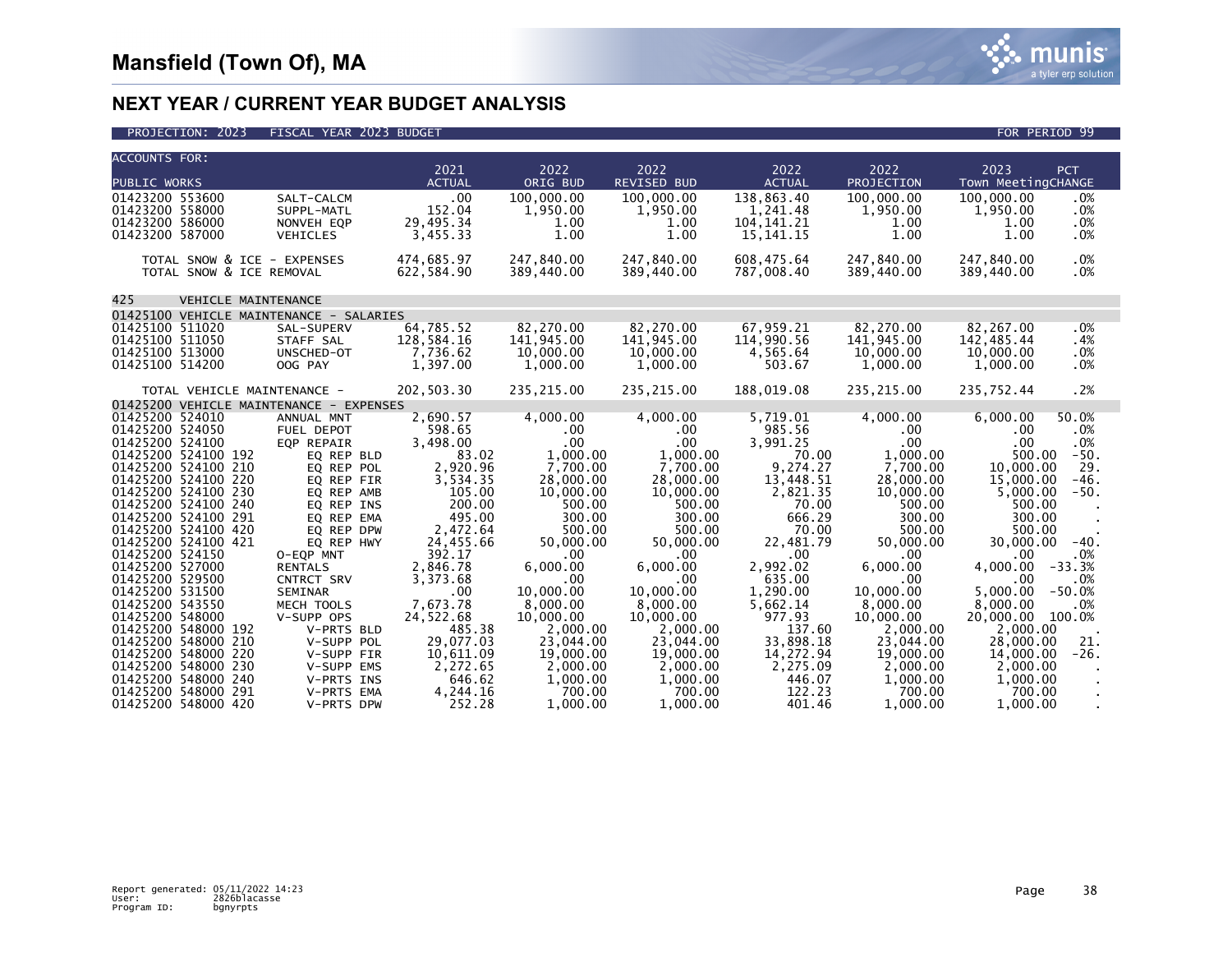

| <b>ACCOUNTS FOR:</b>                                     |                                    |                              |                     |                     |                     |                                    |            |
|----------------------------------------------------------|------------------------------------|------------------------------|---------------------|---------------------|---------------------|------------------------------------|------------|
|                                                          | 2021                               | 2022                         | 2022                | 2022                | 2022                | 2023<br>PCT                        |            |
| <b>PUBLIC WORKS</b>                                      | <b>ACTUAL</b>                      | ORIG BUD                     | REVISED BUD         | <b>ACTUAL</b>       | <b>PROJECTION</b>   | Town MeetingCHANGE                 |            |
| 01425200 548000 421<br>V-SUPP HWY                        | 104,549.50                         | 69,000.00                    | 69,000.00           | 69,266.46           | 69,000.00           | 80,000.00<br>15.                   |            |
| 01425200 548000 425<br>V-PRTS OTH                        | 7,125.81                           | $\overline{\phantom{0}}$ .00 | .00                 | 1,551.20            | $.00 \,$            | .00                                |            |
| 01425200 548500<br>MOTOR FUEL                            | .00                                | .00                          | .00                 | 1,838.71            | $.00 \times$        | .0%<br>$.00 \,$                    |            |
| 01425200 551000<br>BOOKS/REF                             | $.00 \,$                           | 2,000.00                     | 2,000.00            | 1,762.56            | 2,000.00            | 1,000.00<br>$-50.0%$               |            |
| 01425200 557300<br><b>UNIFORMS</b>                       | 3,487.57                           | 6,000.00                     | 6,000.00            | 2,282.21            | 6,000.00            | 4,000.00<br>$-33.3%$               |            |
| 01425200 558000<br>OPS SUPPL<br>01425200 573100          | 2,194.90<br>994.00                 | 3,000.00<br>900.00           | 3,000.00            | 12,370.52<br>610.00 | 3,000.00<br>900.00  | 66.7%<br>5,000.00<br>900.00<br>.0% |            |
| PROF DEVLP                                               |                                    |                              | 900.00              |                     |                     |                                    |            |
| TOTAL VEHICLE MAINTENANCE -                              | 245,803.93                         | 265,644.00                   | 265,644.00          | 212,390.35          | 265,644.00          | $-8.0%$<br>244,400.00              |            |
| 01425800 VEHICLE MAINT - ENCUMBRANCES                    |                                    |                              |                     |                     |                     |                                    |            |
| 01425800 599999<br><b>VMAINT ENC</b>                     | $.00 \,$                           | $.00 \,$                     | 7,305.78            | 4,805.78            | 7,305.78            | $.00 \,$<br>.0%                    |            |
|                                                          |                                    |                              |                     |                     |                     |                                    |            |
| TOTAL VEHICLE MAINT - ENCUMB                             | $.00 \times$<br>8.00<br>448,307.23 | $.00 \,$                     | 7,305.78            | 4,805.78            | 7,305.78            | $.00 - 100.0%$                     |            |
| TOTAL VEHICLE MAINTENANCE                                |                                    | 500,859.00                   | 508,164.78          | 405,215.21          | 508,164.78          | 480,152.44<br>$-5.5\%$             |            |
|                                                          |                                    |                              |                     |                     |                     |                                    |            |
| 429<br>TOWN FUEL                                         |                                    |                              |                     |                     |                     |                                    |            |
| 01429200 TOWN MOTOR FUEL - EXPENSES                      |                                    |                              |                     |                     |                     |                                    |            |
| 01429200 524050<br>FUEL DEPOT                            | 10,102.91                          | 1,000.00                     | 1.000.00            | -4,484.12           | 1,000.00            | 10,000.00 900.0%                   |            |
| 01429200 548500 192<br>V-FUEL BLD                        | 3,457.71                           | 3,790.00                     | 3.790.00            | 4,199.11            | 3,790.00            | 6,405.00                           | 69.        |
| 01429200 548500 210<br>V-FUEL POL                        | 57,192.96                          | 59,350.00                    | 59,350.00           | 69, 112.99          | 59,350.00           | 100,301.00                         | 69.        |
| 01429200 548500 220<br>V-FUEL FIR                        | 17,234.89                          | 17,434.00                    | 17,434.00           | 23,858.88           | 17,434.00           | 29,463.00                          | 69.        |
| 01429200 548500 230<br>V-FUEL EMS                        | 10,967.96                          | 11, 164.00                   | 11, 164.00          | 15,485.52           | 11, 164.00          | 18,867.00                          | 69.        |
| 01429200 548500 240<br>V-FUEL INS                        | 822.32                             | 872.00                       | 872.00              | 1,006.45            | 872.00              | 1,474.00                           | 69.        |
| 01429200 548500 291<br>V-FUEL EMA<br>01429200 548500 420 | 989.16                             | 875.00                       | 875.00              | 1,204.33            | 875.00              | 1,478.00                           | 68.        |
| V-FUEL DPW<br>01429200 548500 421<br>V-FUEL HWY          | 725.09<br>189,821.39               | 480.00<br>40,902.00          | 480.00<br>40,902.00 | 583.71<br>51.700.91 | 480.00<br>40,902.00 | 811.00<br>69,124.00                | 69.<br>69. |
| 01429200 548500 425<br><b>BULK FUEL</b>                  | -141,607.69                        | $.00 \,$                     | 75,530.00           | 28,460.12           | $.00 \ \,$          | $.00 \ \,$                         | $\cdot$ 0  |
|                                                          |                                    |                              |                     |                     |                     |                                    |            |
| TOTAL TOWN MOTOR FUEL - EXPE                             | 149,706.70                         | 135,867.00                   | 211,397.00          | 191,127.90          | 135,867.00          | 12.5%<br>237,923.00                |            |
| TOTAL TOWN FUEL                                          | 149,706.70                         | 135,867.00                   | 211,397.00          | 191,127.90          | 135,867.00          | 237,923.00<br>12.5%                |            |
| TOTAL PUBLIC WORKS                                       | 5,250,660.41                       | 5,082,956.00                 | 5, 171, 234.51      | 4,807,925.07        | 5, 135, 134.51      | 5, 111, 631. 16<br>$-1.2%$         |            |
|                                                          |                                    |                              |                     |                     |                     |                                    |            |
| 512<br>BOARD OF HEALTH                                   |                                    |                              |                     |                     |                     |                                    |            |
| 01512100 BOARD OF HEALTH - SALARIES                      |                                    |                              |                     |                     |                     |                                    |            |
| 01512100 511010<br>SAL-MGMT                              | 92,037.37                          | 90,321.14                    | 94,421.14           | 79,946.63           | 90, 321.14          | 99,245.68<br>5.1%                  |            |
| 01512100 511080<br>SAL-CLERCL                            | 32,004.29                          | 24,795.00                    | 26,695.00           | 18,527.68           | 24,795.00           | 27,297.27<br>2.3%                  |            |
| 01512100 514000<br>LONGEVITY                             | .00                                | $.00 \,$                     | $.00 \,$            | 450.00              | .00.                | 450.00<br>.0%                      |            |
| 01512100 519200<br>SICKLV BB                             | 2,076.35                           | $.00 \,$                     | .00                 | .00                 | .00                 | $.00 \,$<br>.0%                    |            |
| TOTAL BOARD OF HEALTH - SALA                             | 126,118.01                         | 115,116.14                   | 121,116.14          | 98,924.31           | 115,116.14          | 126,992.95<br>4.9%                 |            |
| 01512200 BOARD OF HEALTH - EXPENSES                      |                                    |                              |                     |                     |                     |                                    |            |
| 01512200 529090<br>HAZ WASTE                             | 2,469.15                           | 15,000.00                    | 15,000.00           | 15,000.00           | 15,000.00           | 17,000.00<br>13.3%                 |            |
|                                                          |                                    |                              |                     |                     |                     |                                    |            |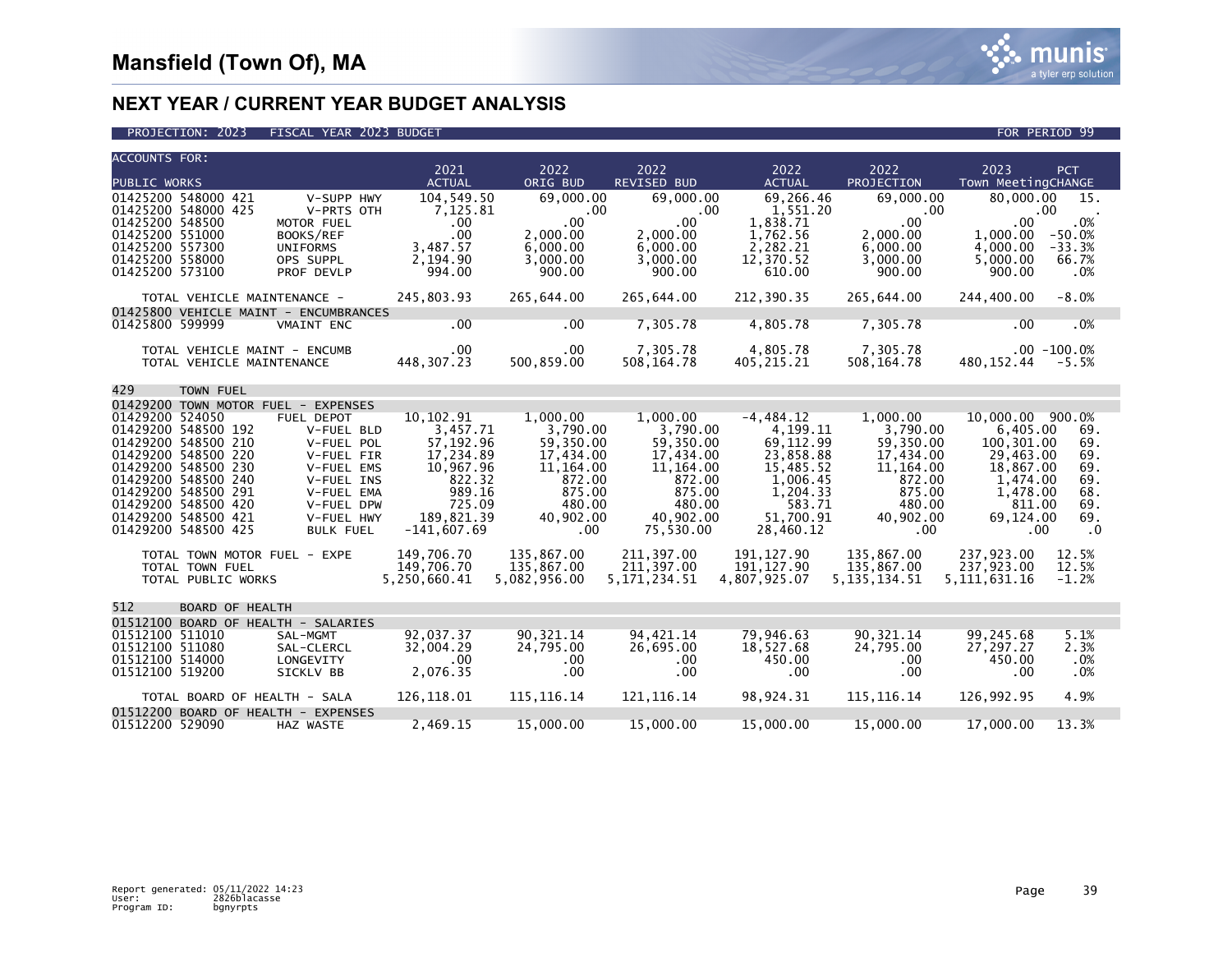

| <b>ACCOUNTS FOR:</b>                                                                                                                                                                       |                                                 |                                                                                                                                                |                                                                                                         |                                                                                                         |                                                                                                           |                                                                                              |                                                                                                     |                                                                                                 |                                                                                        |
|--------------------------------------------------------------------------------------------------------------------------------------------------------------------------------------------|-------------------------------------------------|------------------------------------------------------------------------------------------------------------------------------------------------|---------------------------------------------------------------------------------------------------------|---------------------------------------------------------------------------------------------------------|-----------------------------------------------------------------------------------------------------------|----------------------------------------------------------------------------------------------|-----------------------------------------------------------------------------------------------------|-------------------------------------------------------------------------------------------------|----------------------------------------------------------------------------------------|
| HUMAN SERVICES                                                                                                                                                                             |                                                 |                                                                                                                                                | 2021<br><b>ACTUAL</b>                                                                                   | 2022<br>ORIG BUD                                                                                        | 2022<br><b>REVISED BUD</b>                                                                                | 2022<br><b>ACTUAL</b>                                                                        | 2022<br>PROJECTION                                                                                  | 2023<br>Town MeetingCHANGE                                                                      | PCT                                                                                    |
| 01512200 530000<br>01512200 531500<br>01512200 534010<br>01512200 534200<br>01512200 534400<br>01512200 542000<br>01512200 557300<br>01512200 558000<br>01512200 571000<br>01512200 573100 |                                                 | PROF&TECH<br><b>SEMINAR</b><br><b>TELEPHONE</b><br>PRINTING<br>ADVERTISE<br>OFF SUPP<br><b>UNIFORMS</b><br>OTH SUPP<br>TRAVEL IN<br>PROF DEVLP | 19.670.00<br>185.00<br>179.88<br>114.00<br>$.00 \,$<br>184.51<br>262.89<br>$.00 \,$<br>659.99<br>365.00 | 20,000,00<br>1,500.00<br>250.00<br>150.00<br>200.00<br>150.00<br>450.00<br>150.00<br>700.00<br>$.00 \,$ | 20,000,00<br>1,500.00<br>250.00<br>150.00<br>200.00<br>150.00<br>450.00<br>150.00<br>700.00<br>$.00 \ \,$ | 15,040,00<br>735.00<br>149.90<br>50.00<br>49.84<br>60.00<br>.00<br>11.85<br>848.21<br>252.95 | 20,000,00<br>1,500.00<br>250.00<br>150.00<br>200.00<br>150.00<br>450.00<br>150.00<br>700.00<br>.00. | 20,000,00<br>1,500.00<br>250.00<br>250.00<br>100.00<br>150.00<br>450.00<br>1,000.00<br>$.00 \,$ | .0%<br>.0%<br>.0%<br>66.7%<br>$-50.0%$<br>.0%<br>.0%<br>$.00 - 100.0%$<br>42.9%<br>.0% |
|                                                                                                                                                                                            | TOTAL BOARD OF HEALTH - EXPE                    |                                                                                                                                                | 24,090.42                                                                                               | 38,550.00                                                                                               | 38,550.00                                                                                                 | 32, 197. 75                                                                                  | 38,550.00                                                                                           | 40,700.00                                                                                       | 5.6%                                                                                   |
|                                                                                                                                                                                            | 01512800 BOH ENCUMBRANCES                       |                                                                                                                                                |                                                                                                         |                                                                                                         |                                                                                                           |                                                                                              |                                                                                                     |                                                                                                 |                                                                                        |
| 01512800 599999                                                                                                                                                                            |                                                 | <b>ENCUMBER</b>                                                                                                                                | $.00 \,$                                                                                                | $.00 \,$                                                                                                | 52.50                                                                                                     | 52.50                                                                                        | 52.50                                                                                               | $.00 \,$                                                                                        | $.0\%$                                                                                 |
|                                                                                                                                                                                            | TOTAL BOH ENCUMBRANCES<br>TOTAL BOARD OF HEALTH |                                                                                                                                                | $.00 \,$<br>150,208.43                                                                                  | $.00 \,$<br>153,666.14                                                                                  | 52.50<br>159,718.64                                                                                       | 52.50<br>131, 174.56                                                                         | 52.50<br>153,718.64                                                                                 | 167,692.95                                                                                      | $.00 - 100.0%$<br>5.0%                                                                 |
| 541                                                                                                                                                                                        | COUNCIL ON AGING                                |                                                                                                                                                |                                                                                                         |                                                                                                         |                                                                                                           |                                                                                              |                                                                                                     |                                                                                                 |                                                                                        |
| 01541100 511010<br>01541100 511020<br>01541100 511030<br>01541100 511080<br>01541100 512010<br>01541100 514000<br>01541100 514100                                                          |                                                 | 01541100 COUNCIL ON AGING - SALARIES<br>SAL-MGMT<br>SAL-SUPERV<br>SAL-TECH<br>SAL-CLERCL<br>SAL-TEMP<br>LONGEVITY<br>SICKLV INC                | 53.696.49<br>59,009.27<br>53,587.77<br>30,432.03<br>14,670.15<br>1,255.00<br>917.62                     | 68,376.50<br>57,903.42<br>52,222.91<br>29,830.87<br>48,971.63<br>1,255.00<br>3,016.00                   | 73.376.50<br>62,203.42<br>70,222.91<br>32,530.87<br>48,971.63<br>1,255.00<br>3,016.00                     | 61.974.60<br>52,666.31<br>58,919.97<br>26,625.79<br>20,654.04<br>1,392.50<br>.00             | 68,376.50<br>57,903.42<br>52,222.91<br>29,830.87<br>48,971.63<br>1,255.00<br>3,016.00               | 75,021.30<br>65,626.34<br>71,032.92<br>32,226.64<br>42,506.10<br>2,454.00                       | 2.2%<br>5.5%<br>1.2%<br>$-.9%$<br>$-13.2%$<br>95.5%<br>$.00 - 100.0%$                  |
|                                                                                                                                                                                            | TOTAL COUNCIL ON AGING - SAL                    |                                                                                                                                                | 213,568.33                                                                                              | 261,576.33                                                                                              | 291,576.33                                                                                                | 222,233.21                                                                                   | 261,576.33                                                                                          | 288,867.30                                                                                      | $-.9%$                                                                                 |
| 01541200 521010<br>01541200 521050                                                                                                                                                         |                                                 | 01541200 COUNCIL ON AGING - EXPENSES<br><b>ELECTRICTY</b><br><b>HEAT</b>                                                                       | 5,942.78<br>2,442.72                                                                                    | 10,115.00<br>4,200.00                                                                                   | 10.115.00<br>4,200.00                                                                                     | 4.909.99<br>2,740.81                                                                         | 10.115.00<br>4,200.00                                                                               | 10.115.00<br>4,200.00                                                                           | .0%<br>.0%                                                                             |
| 01541200 523000<br>01541200 527000<br>01541200 530900<br>01541200 534010                                                                                                                   |                                                 | SWR-WTR<br><b>RENTALS</b><br>SPEC SRVCS<br><b>TELEPHONE</b>                                                                                    | 1,642.64<br>3,899.17<br>13,755.00<br>344.23                                                             | 2,205.00<br>4,488.00<br>25,240.00<br>.00.                                                               | 2,205.00<br>4,488.00<br>25,240.00<br>.00.                                                                 | 1,867.50<br>2,733.47<br>21,266.96<br>.00                                                     | 2,205.00<br>4,488.00<br>25,240.00<br>.00.                                                           | 2.205.00<br>4,488.00<br>25,240.00<br>.00                                                        | .0%<br>.0%<br>.0%<br>.0%                                                               |
| 01541200 534500<br>01541200 542000<br>01541200 549000<br>01541200 570000                                                                                                                   |                                                 | <b>POSTAGE</b><br>OFF SUPP<br>FOOD SUPP<br>MISC EXP                                                                                            | 162.75<br>3,104.17<br>1,079.00<br>120.00                                                                | 576.00<br>4,000.00<br>2,900.00<br>.00                                                                   | 576.00<br>4.000.00<br>2,900.00<br>$.00 \,$                                                                | 176.00<br>3,621.31<br>4,453.18<br>$.00 \,$                                                   | 576.00<br>4.000.00<br>2,900.00<br>$.00 \,$                                                          | 576.00<br>4.000.00<br>2,900.00<br>$.00 \,$                                                      | .0%<br>$.0\%$<br>.0%<br>.0%                                                            |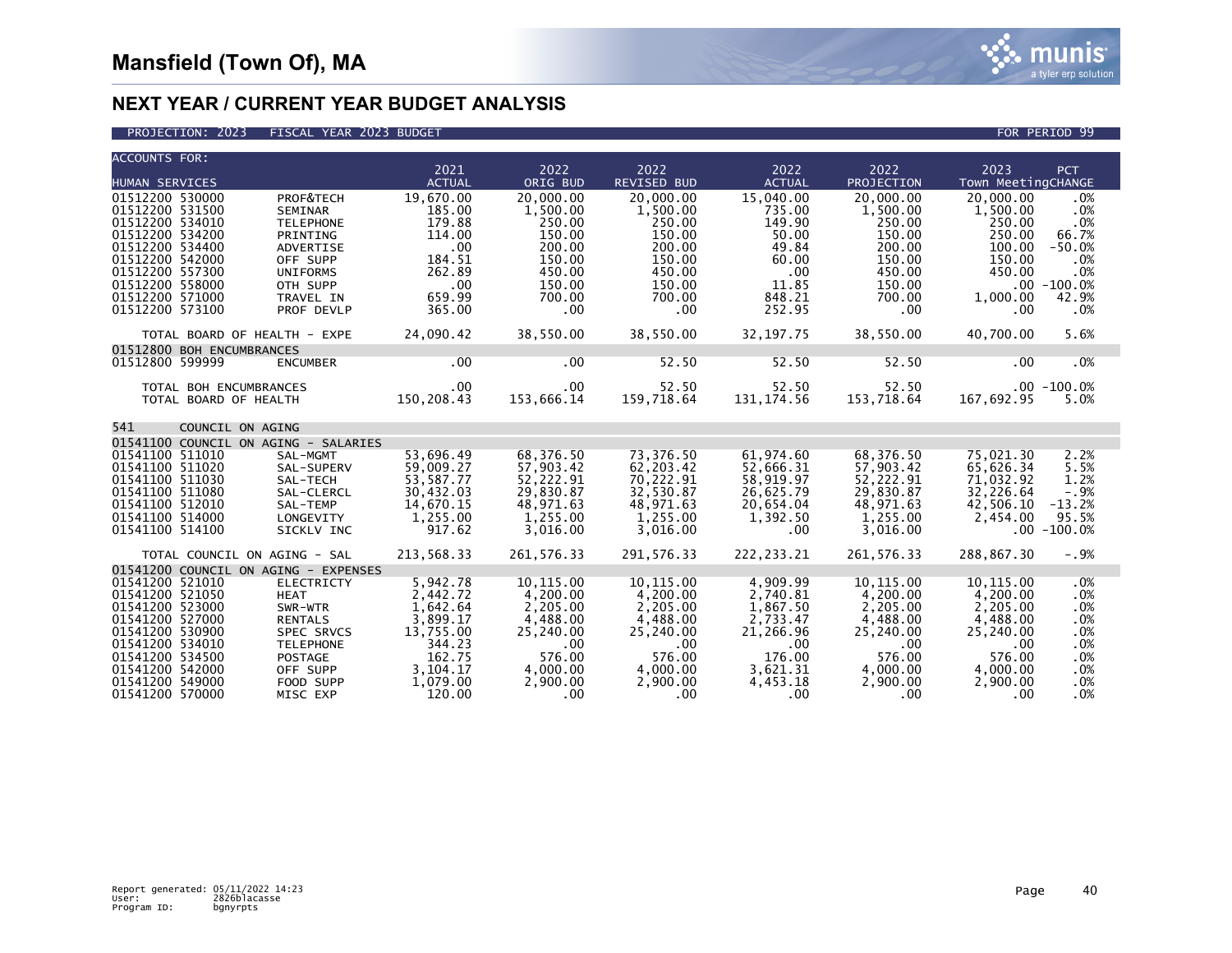| <b>ACCOUNTS FOR:</b> |                              |                                         | 2021          | 2022            | 2022               | 2022          | 2022              | 2023<br>PCT           |
|----------------------|------------------------------|-----------------------------------------|---------------|-----------------|--------------------|---------------|-------------------|-----------------------|
| HUMAN SERVICES       |                              |                                         | <b>ACTUAL</b> | <b>ORIG BUD</b> | <b>REVISED BUD</b> | <b>ACTUAL</b> | <b>PROJECTION</b> | Town MeetingCHANGE    |
| 01541200 571000      |                              | TRAVEL IN                               | 100.57        | 3,000.00        | 3,000.00           | 127.92        | 3,000.00          | 3,000.00<br>.0%       |
| 01541200 573100      |                              | PROF DEVLP                              | 1,061.88      | 900.00          | 900.00             | .00           | 900.00            | 900.00<br>.0%         |
| 01541200 578000      |                              | <b>GATRA PASS</b>                       | .00           | 9,000.00        | 9,000.00           | .00           | 9,000.00          | $.00 - 100.0%$        |
|                      |                              |                                         |               |                 |                    |               |                   |                       |
|                      | TOTAL COUNCIL ON AGING - EXP |                                         | 33,654.91     | 66,624.00       | 66,624.00          | 41,897.14     | 66,624.00         | 57,624.00<br>$-13.5%$ |
|                      |                              | 01541800 COUNCIL ON AGING - ENCUMBRANCE |               |                 |                    |               |                   |                       |
| 01541800 599999      |                              | COA ENCUMB                              | 83,643.36     | .00             | $.00 \cdot$        | .00           | .00               | $.00 \,$<br>.0%       |
|                      |                              |                                         |               |                 |                    |               |                   |                       |
|                      | TOTAL COUNCIL ON AGING - ENC |                                         | 83,643.36     | $.00 \,$        | $.00 \,$           | .00           | .00               | .0%<br>$.00 \times$   |
|                      | TOTAL COUNCIL ON AGING       |                                         | 330,866.60    | 328,200.33      | 358,200.33         | 264,130.35    | 328,200.33        | $-3.3%$<br>346,491.30 |
| 543                  | <b>VETERANS SERVICES</b>     |                                         |               |                 |                    |               |                   |                       |
|                      |                              |                                         |               |                 |                    |               |                   |                       |
| 01543100 511010      | 01543100 VETERANS - SALARIES |                                         | 68, 145. 54   | 68,666.00       | 73,666.00          | 60,787.82     | 68,666.00         | 73.302.00<br>$-1.5%$  |
| 01543100 511030      |                              | SAL-MGMT<br>SAL-TECH                    | 1,430.00      | 1,440.00        | 1,440.00           | 1,100.00      | 1,440.00          | .0%<br>1,440.00       |
| 01543100 514000      |                              | LONGEVITY                               | .00           | 425.00          | 425.00             | 450.00        | 425.00            | .00<br>.0%            |
|                      |                              |                                         |               |                 |                    |               |                   |                       |
|                      | TOTAL VETERANS - SALARIES    |                                         | 69,575.54     | 70,531.00       | 75,531.00          | 62, 337.82    | 70,531.00         | 74,742.00<br>$-1.0%$  |
|                      | 01543200 VETERANS - EXPENSES |                                         |               |                 |                    |               |                   |                       |
| 01543200 531500      |                              | <b>SEMINARS</b>                         | 152.00        | 2,100.00        | 2,100.00           | 823.30        | 2,100.00          | 2,100.00<br>.0%       |
| 01543200 534200      |                              | PRINTING                                | .00           | 200.00          | 200.00             | .00           | 200.00            | 200.00<br>.0%         |
| 01543200 542000      |                              | OFF SUPP                                | 28.49         | 300.00          | 300.00             | .00           | 300.00            | .0%<br>300.00         |
| 01543200 551000      |                              | BOOKS/REF                               | 449.00        | 500.00          | 500.00             | 449.00        | 500.00            | 500.00<br>.0%         |
| 01543200 570000      |                              | MISC EXP                                | 143.60        | 900.00          | 900.00             | 156.00        | 900.00            | 900.00<br>.0%         |
| 01543200 573100      |                              | PROF DEVLP                              | .00           | 1,800.00        | 1,800.00           | 1,041.76      | 1,800.00          | .0%<br>1,800.00       |
| 01543200 577000      |                              | <b>VETS BNFTS</b>                       | 155,077.01    | 152,500.00      | 152,500.00         | 123,880.10    | 152,500.00        | 150,000,00<br>$-1.6%$ |
| 01543200 578010      |                              | SOLDRS GRV                              | 3,484.35      | 3,500.00        | 3,500.00           | 3,015.29      | 3.500.00          | 3.500.00<br>.0%       |
| 01543200 578020      |                              | PATRIOTIC                               | 2,808.63      | 3,250.00        | 3,250.00           | 1,483.68      | 3,250.00          | 3,250.00<br>.0%       |
|                      | TOTAL VETERANS - EXPENSES    |                                         | 162, 143.08   | 165,050.00      | 165,050.00         | 130,849.13    | 165,050.00        | 162,550.00<br>$-1.5%$ |
|                      | TOTAL VETERANS SERVICES      |                                         | 231,718.62    | 235.581.00      | 240.581.00         | 193.186.95    | 235.581.00        | 237.292.00<br>$-1.4%$ |
|                      |                              |                                         |               |                 |                    |               |                   |                       |
| 549                  | SOCIAL SERVICES              |                                         |               |                 |                    |               |                   |                       |
|                      |                              | 01549100 SOCIAL SERVICES - SALARIES     |               |                 |                    |               |                   |                       |
| 01549100 511020      |                              | SAL-SUPERV                              | 38.991.34     | 57.903.12       | 59.903.12          | 46,512.89     | 57.903.12         | 61.932.51<br>3.4%     |
| 01549100 512010      |                              | SAL-TEMP                                | 14,670.15     | 14,586.00       | 14,586.00          | 13,063.47     | 14,586.00         | 7.6%<br>15,691.02     |
| 01549100 514100      |                              | SICKLV INC                              | .00           | 100.00          | 100.00             | .00           | 100.00            | $.00 - 100.0%$        |
| 01549100 519600      |                              | <b>STIPENDS</b>                         | 4,076.76      | 4,000.00        | 4,000.00           | 3,384.48      | 4,000.00          | .0%<br>4,000.00       |

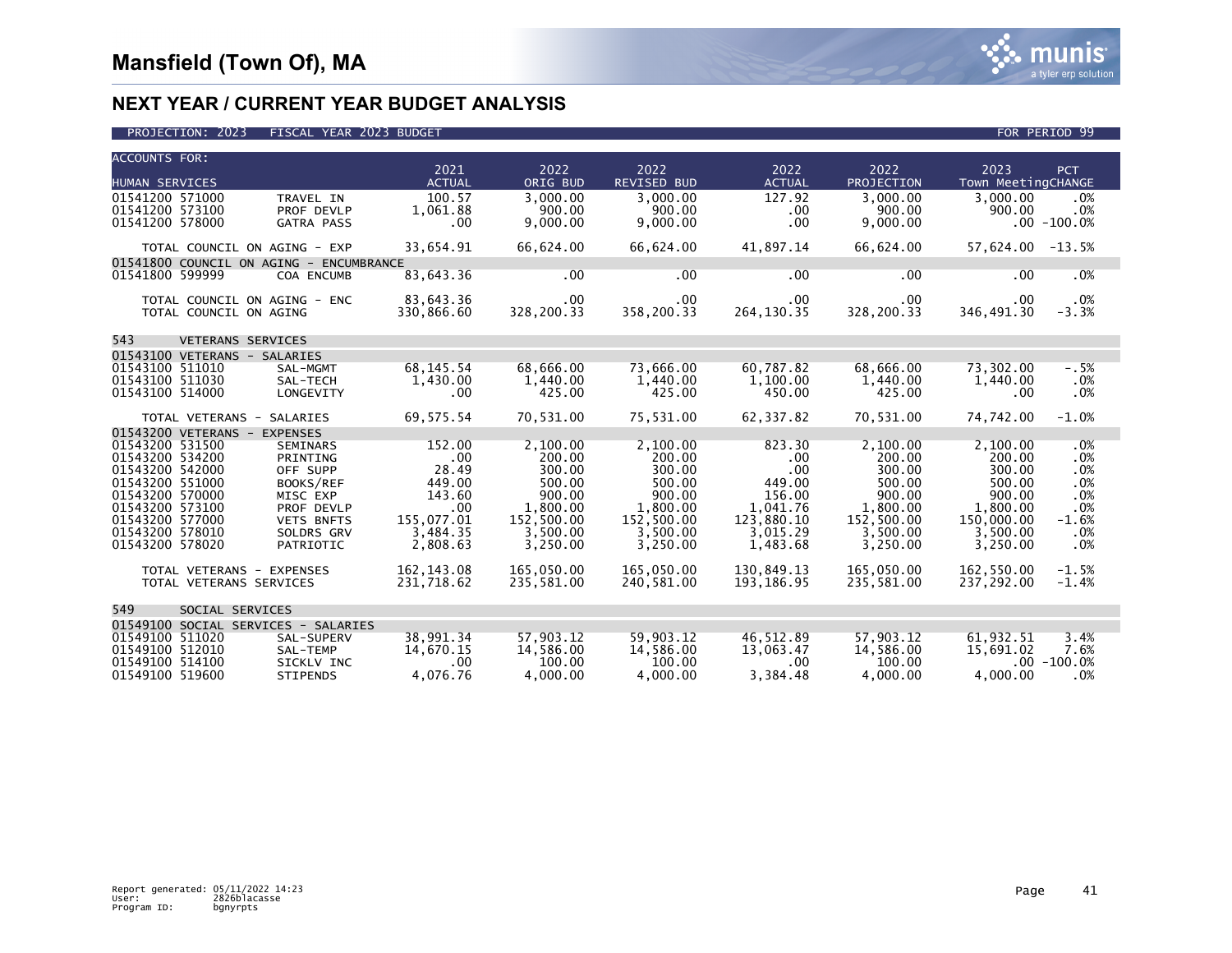

| <b>ACCOUNTS FOR:</b>                                                        |                           |                          |                          |                         |                          |                          |               |
|-----------------------------------------------------------------------------|---------------------------|--------------------------|--------------------------|-------------------------|--------------------------|--------------------------|---------------|
|                                                                             | 2021                      | 2022                     | 2022                     | 2022                    | 2022                     | 2023                     | <b>PCT</b>    |
| HUMAN SERVICES                                                              | <b>ACTUAL</b>             | ORIG BUD                 | <b>REVISED BUD</b>       | <b>ACTUAL</b>           | PROJECTION               | Town MeetingCHANGE       |               |
| TOTAL SOCIAL SERVICES - SALA                                                | 57,738.25                 | 76,589.12                | 78,589.12                | 62,960.84               | 76,589.12                | 81,623.53                | 3.9%          |
| 01549200 SOCIAL SERVICES - EXPENSES<br>01549200 530900<br><b>SPEC SRVCS</b> | 80.00                     | 200.00                   | 200.00                   | .00                     | 200.00                   | 200.00                   | .0%           |
| 01549200 531500<br><b>SEMINAR</b>                                           | .00                       | 135.00                   | 135.00                   | .00                     | 135.00                   | 135.00                   | .0%           |
| 01549200 542000<br>OFF SUPP                                                 | 63.60                     | 500.00                   | 500.00                   | $.00 \times$            | 500.00                   | 500.00                   | .0%           |
| 01549200 573100<br>PROF DEVLP                                               | .00                       | 50.00                    | 50.00                    | .00.                    | 50.00                    | 50.00                    | .0%           |
| TOTAL SOCIAL SERVICES - EXPE                                                | 143.60                    | 885.00                   | 885.00                   | .00 <sub>1</sub>        | 885.00                   | 885.00                   | .0%           |
| TOTAL SOCIAL SERVICES                                                       | 57,881.85                 | 77,474.12                | 79,474.12                | 62,960.84               | 77,474.12                | 82,508.53                | 3.8%          |
| TOTAL HUMAN SERVICES                                                        | 770,675.50                | 794,921.59               | 837,974.09               | 651,452.70              | 794,974.09               | 833,984.78               | $-.5%$        |
| 610<br>PUBLIC LIBRARY                                                       |                           |                          |                          |                         |                          |                          |               |
| 01610100 LIBRARY - SALARIES                                                 |                           |                          |                          |                         |                          |                          |               |
| 01610100 511010<br>SAL-MGMT                                                 | 88,545.86                 | 86,985.00                | 86,985.00                | 78,750.55               | 86,985.00                | 95, 381.39               | 9.7%          |
| 01610100 511020<br>SAL-SUPERV<br>01610100 511030<br>SAL-TECH                | 92,828.41<br>289, 129. 13 | 104,081.00<br>330,934.00 | 104,081.00<br>330,934.00 | 88,079.77<br>251,779.71 | 104,081.00<br>330,934.00 | 109,717.00<br>334,369.00 | 5.4%<br>1.0%  |
| 01610100 514000<br>LONGEVITY                                                | 1,125.00                  | 1,125.00                 | 1,125.00                 | 1,200.00                | 1,125.00                 | 1,200.00                 | 6.7%          |
|                                                                             |                           |                          |                          |                         |                          |                          |               |
| TOTAL LIBRARY - SALARIES                                                    | 471,628.40                | 523,125.00               | 523,125.00               | 419,810.03              | 523,125.00               | 540,667.39               | 3.4%          |
| 01610150 LIBRARY - EMPLOYEE BENEFITS                                        |                           |                          |                          |                         |                          |                          |               |
| 01610150 517000<br><b>EMP BENFTS</b>                                        | 106,608.87                | .00                      | $.00 \,$                 | .00.                    | .00.                     | $.00 \,$                 | .0%           |
| TOTAL LIBRARY - EMPLOYEE BEN                                                | 106,608.87                | .00                      | $.00 \,$                 | .00                     | .00                      | $.00 \,$                 | .0%           |
| 01610200 LIBRARY - EXPENSES                                                 |                           |                          |                          |                         |                          |                          |               |
| 01610200 521010<br>ELECTRICTY                                               | 11,478.15                 | 22,000.00                | 22,000,00                | 11.953.13               | 22,000,00                | 22,440.00                | 2.0%          |
| 01610200 521050<br><b>HEAT</b><br>01610200 523000                           | 5,716.89<br>664.00        | 10,000.00                | 10,000,00                | 6,647.60<br>899.17      | 10,000.00                | 12,000,00<br>2,200.00    | 20.0%<br>4.8% |
| SWR-WTR<br>01610200 524100<br>EQP REPAIR                                    | 10.035.55                 | 2,100.00<br>13,000.00    | 2,100.00<br>13,000.00    | 11.966.40               | 2,100.00<br>13,000.00    | 14,000.00                | 7.7%          |
| 01610200 524500<br>DP SRVCS                                                 | 28,331.45                 | 31,320.00                | 31.320.00                | 30.511.36               | 31.320.00                | 31.017.00                | $-1.0%$       |
| 01610200 530000<br>PROF&TECH                                                | 31,176.66                 | 40,000.00                | 40,000.00                | 29,644.35               | 40,000.00                | 42,000.00                | 5.0%          |
| 01610200 534500<br><b>POSTAGE</b>                                           | 47.89                     | 800.00                   | 800.00                   | 465.25                  | 800.00                   | 800.00                   | .0%           |
| 01610200 542000<br>OFF SUPP                                                 | 12.139.16                 | 15,000,00                | 15,000,00                | 11.390.39               | 15,000,00                | 16,000,00                | 6.7%          |
| 01610200 551000<br>BOOKS/REF                                                | 178, 325.57               | 198,000.00               | 198,000.00               | 170,434.41              | 198,000.00               | 198,000.00               | .0%           |
| 01610200 573100<br>PROF DEVLP                                               | 1,435.00                  | 1,000.00                 | 1,000.00                 | 558.49                  | 1,000.00                 | 1,000.00                 | .0%           |
| TOTAL LIBRARY - EXPENSES                                                    | 279,350.32                | 333,220.00               | 333,220.00               | 274,470.55              | 333,220.00               | 339,457.00               | 1.9%          |
| TOTAL PUBLIC LIBRARY                                                        | 857,587.59                | 856,345.00               | 856, 345.00              | 694,280.58              | 856,345.00               | 880, 124.39              | 2.8%          |
| 630<br>PARKS & RECREATION                                                   |                           |                          |                          |                         |                          |                          |               |
| 01630100 PARK & RECREATION - SALARIES                                       |                           |                          |                          |                         |                          |                          |               |
| 01630100 511010<br>SAL-MGMT                                                 | 50.683.62                 | 48.809.44                | 51.309.44                | 43.410.34               | 48.809.44                | 52.341.31                | 2.0%          |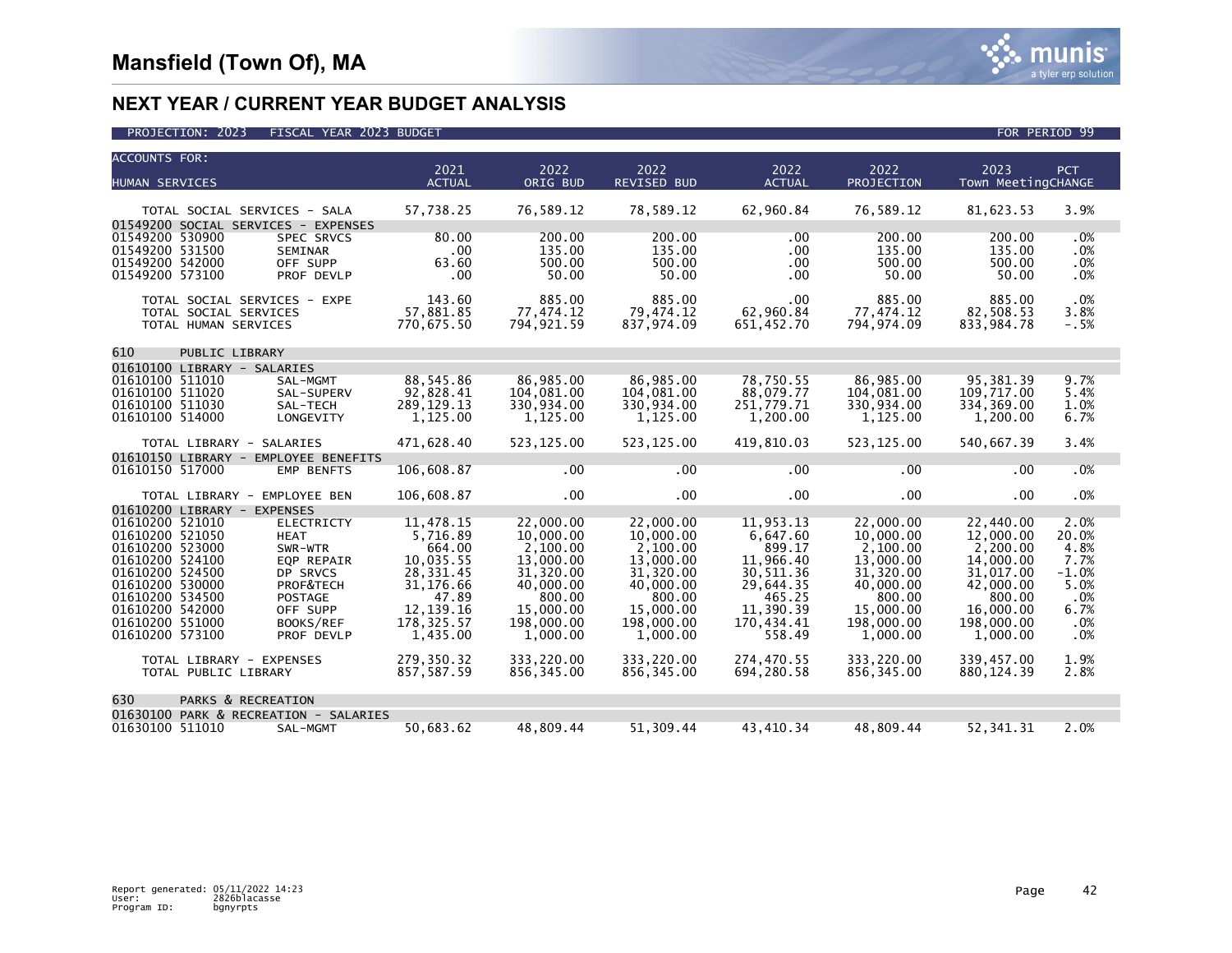| <b>ACCOUNTS FOR:</b>            |                                                            |                                         | 2021          | 2022                 | 2022                 | 2022          | 2022                 | 2023                 |            |
|---------------------------------|------------------------------------------------------------|-----------------------------------------|---------------|----------------------|----------------------|---------------|----------------------|----------------------|------------|
| <b>CULTURE &amp; RECREATION</b> |                                                            |                                         | <b>ACTUAL</b> | ORIG BUD             | <b>REVISED BUD</b>   | <b>ACTUAL</b> | <b>PROJECTION</b>    | Town MeetingCHANGE   | <b>PCT</b> |
| 01630100 511030                 |                                                            | SAL-TECH                                | 31.088.90     | 31.950.82            | 33.450.82            | 28.285.27     | 31.950.82            | 34.108.51            | 2.0%       |
| 01630100 512010                 |                                                            | SEASONAL                                | .00           | 12,500.00            | 12,500.00            | .00           | 12,500.00            | 12,500.00            | .0%        |
| 01630100 514000                 |                                                            | LONGEVITY                               | 1.250.00      | 1,250.00             | 1,250.00             | 1,450.00      | 1,250.00             | 1,450.00             | 16.0%      |
| 01630100 514100                 |                                                            | SICKLV INC                              | 1,099.99      | .00                  | .00                  | .00           | .00                  | .00                  | .0%        |
|                                 |                                                            |                                         |               |                      |                      |               |                      |                      |            |
|                                 | TOTAL PARK & RECREATION - SA                               |                                         | 84, 122.51    | 94,510.26            | 98,510.26            | 73, 145.61    | 94,510.26            | 100,399.82           | 1.9%       |
| 01630200                        |                                                            | PARK & RECREATION - EXPENSES            |               |                      |                      |               |                      |                      |            |
| 01630200 524010                 |                                                            | ANNUAL MNT                              | 4,062.53      | 1,700.00             | 1,700.00             | .00           | 1.700.00             | 2,360.00             | 38.8%      |
| 01630200 530900                 |                                                            | <b>CULTRL SPT</b>                       | 423.92        | 9,500.00             | 9.500.00             | 2.785.00      | 9.500.00             | 9.500.00             | .0%        |
| 01630200 534200                 |                                                            | PRINTING                                | 337.50        | 4,250.00             | 4,250.00             | 50.00         | 4,250.00             | 4.250.00             | .0%        |
| 01630200 534400                 |                                                            | <b>ADVERTISE</b>                        | 1,252.58      | 4,000.00             | 4.000.00             | 430.00        | 4.000.00             | 4.000.00             | .0%        |
| 01630200 534500                 |                                                            | <b>POSTAGE</b>                          | .00           | 300.00               | 300.00               | .00           | 300.00               | 300.00               | .0%        |
| 01630200 542000                 |                                                            | OFF SUPP                                | 447.30        | 750.00               | 750.00               | 943.48        | 750.00               | 750.00               | .0%        |
| 01630200 557300                 |                                                            | <b>UNIFORMS</b>                         | .00           | 700.00               | 700.00               | .00.          | 700.00               | 700.00               | .0%        |
| 01630200 558000                 |                                                            | OTH SUPP                                | 9.741.17      | 1,000.00             | 1,000.00             | 927.83        | 1.000.00             | 1.000.00             | .0%        |
| 01630200 573100                 |                                                            | PROF DEVLP                              | 165.00        | 500.00               | 500.00               | 100.00        | 500.00               | 500.00               | .0%        |
|                                 | TOTAL PARK & RECREATION - EX                               |                                         | 16.430.00     | 22,700.00            | 22,700.00            | 5,236.31      | 22.700.00            | 23,360.00            | 2.9%       |
|                                 | TOTAL PARKS & RECREATION                                   |                                         | 100,552.51    | 117,210.26           | 121,210.26           | 78,381.92     | 117,210.26           | 123,759.82           | 2.1%       |
|                                 |                                                            |                                         |               |                      |                      |               |                      |                      |            |
| 691                             | HISTORICAL COMMISSION                                      |                                         |               |                      |                      |               |                      |                      |            |
|                                 |                                                            | 01691200 HISTORICAL COMMISSN - EXPENSES |               |                      |                      |               |                      |                      |            |
| 01691200 524000                 |                                                            | <b>BLDG MNT</b>                         | 670.00        | 859.00               | 859.00               | $.00 \,$      | 859.00               | 859.00               | .0%        |
| 01691200 543000                 |                                                            | <b>BLDG SUPP</b>                        | 196.61        | 441.00               | 441.00               | .00           | 441.00               | 441.00               | .0%        |
|                                 |                                                            |                                         | 866.61        |                      |                      |               |                      |                      |            |
|                                 | TOTAL HISTORICAL COMMISSN -<br>TOTAL HISTORICAL COMMISSION |                                         | 866.61        | 1,300.00<br>1,300.00 | 1.300.00<br>1,300.00 | .00<br>.00    | 1,300.00<br>1,300.00 | 1,300.00<br>1,300.00 | .0%<br>.0% |
|                                 |                                                            |                                         |               |                      |                      |               |                      |                      |            |
| 692                             | TOWN CELEBRATIONS                                          |                                         |               |                      |                      |               |                      |                      |            |
|                                 | 01692200 CELEBRATIONS - EXPENSES                           |                                         |               |                      |                      |               |                      |                      |            |
| 01692200 530000                 |                                                            | PROF&TECH                               | .00           | .00                  | .00                  | .00           | .00                  | 25,000.00            | .0%        |
|                                 |                                                            |                                         |               |                      |                      |               |                      |                      |            |
|                                 | TOTAL CELEBRATIONS - EXPENSE                               |                                         | .00           | .00                  | $.00 \,$             | .00           | .00                  | 25,000.00            | .0%        |
|                                 | TOTAL TOWN CELEBRATIONS                                    |                                         | .00           | .00                  | .00                  | .00           | .00                  | 25,000.00            | .0%        |
|                                 |                                                            |                                         |               |                      |                      |               |                      |                      |            |
| 695                             | ARTS COUNCIL                                               |                                         |               |                      |                      |               |                      |                      |            |
|                                 | 01695200 ARTS COUNCIL - EXPENSES                           |                                         |               |                      |                      |               |                      |                      |            |
| 01695200 578000                 |                                                            | ARTS CNCL                               | 6,500.00      | 6,500.00             | 6,500.00             | 6,500.00      | 6.500.00             | 6,500.00             | .0%        |
|                                 |                                                            |                                         |               |                      |                      |               |                      |                      |            |

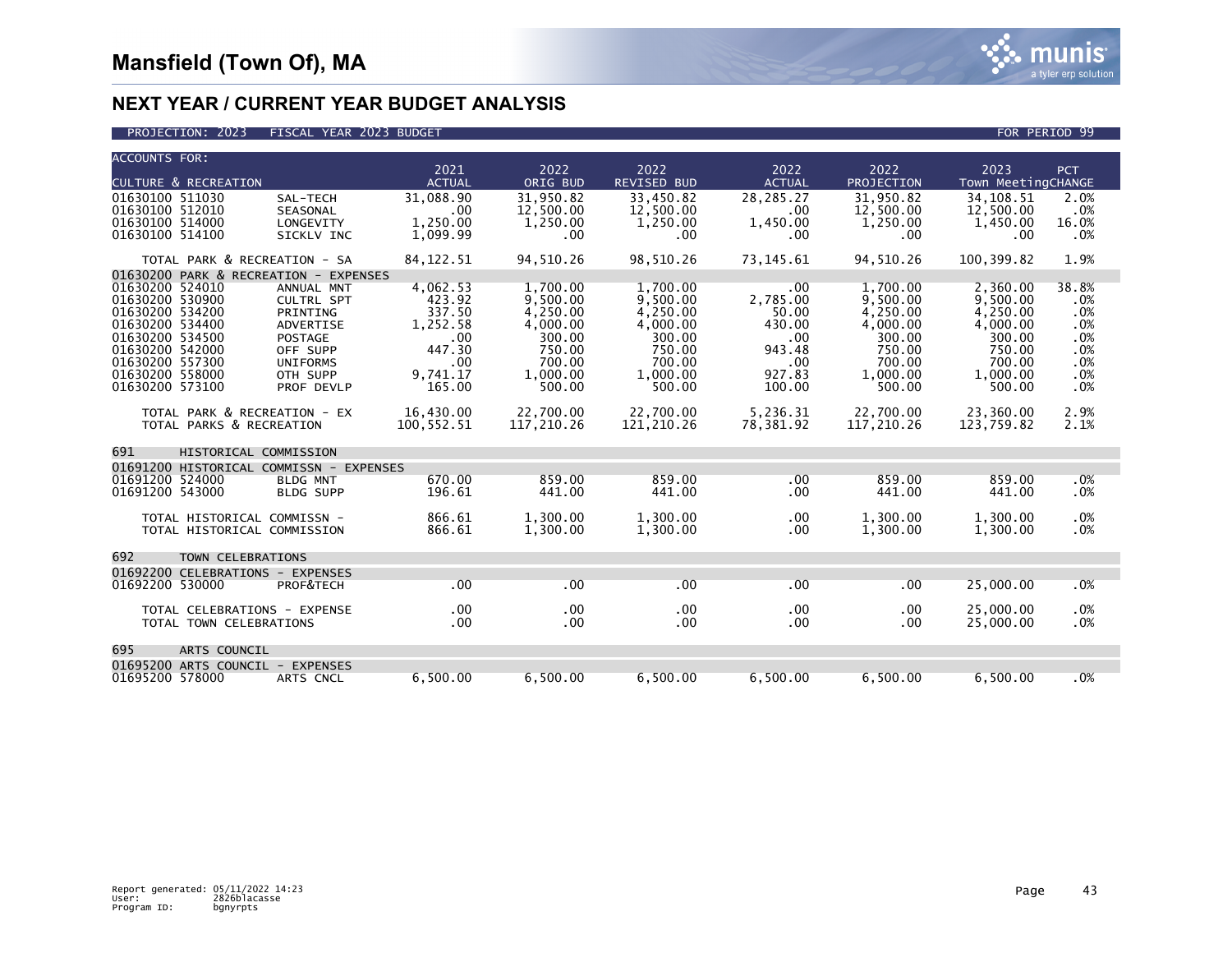| <b>ACCOUNTS FOR:</b><br><b>CULTURE &amp; RECREATION</b>                                                                                                                                                                                                                                                                                                                                                                                                                                                                                                                                                                   | 2021<br><b>ACTUAL</b>                                                                                                                                                                                            | 2022<br>ORIG BUD                                                                                                                                                                                                      | 2022<br><b>REVISED BUD</b>                                                                                                                                                                                            | 2022<br><b>ACTUAL</b>                                                                                                                                                                                                 | 2022<br>PROJECTION                                                                                                                                                                                                    | 2023<br><b>PCT</b><br>Town MeetingCHANGE                                                                                                                                                                                                                                                        |
|---------------------------------------------------------------------------------------------------------------------------------------------------------------------------------------------------------------------------------------------------------------------------------------------------------------------------------------------------------------------------------------------------------------------------------------------------------------------------------------------------------------------------------------------------------------------------------------------------------------------------|------------------------------------------------------------------------------------------------------------------------------------------------------------------------------------------------------------------|-----------------------------------------------------------------------------------------------------------------------------------------------------------------------------------------------------------------------|-----------------------------------------------------------------------------------------------------------------------------------------------------------------------------------------------------------------------|-----------------------------------------------------------------------------------------------------------------------------------------------------------------------------------------------------------------------|-----------------------------------------------------------------------------------------------------------------------------------------------------------------------------------------------------------------------|-------------------------------------------------------------------------------------------------------------------------------------------------------------------------------------------------------------------------------------------------------------------------------------------------|
|                                                                                                                                                                                                                                                                                                                                                                                                                                                                                                                                                                                                                           |                                                                                                                                                                                                                  |                                                                                                                                                                                                                       |                                                                                                                                                                                                                       |                                                                                                                                                                                                                       |                                                                                                                                                                                                                       |                                                                                                                                                                                                                                                                                                 |
| TOTAL ARTS COUNCIL - EXPENSE<br>TOTAL ARTS COUNCIL<br>TOTAL CULTURE & RECREATION                                                                                                                                                                                                                                                                                                                                                                                                                                                                                                                                          | 6.500.00<br>6,500.00<br>965,506.71                                                                                                                                                                               | 6.500.00<br>6,500.00<br>981, 355.26                                                                                                                                                                                   | 6.500.00<br>6,500.00<br>985, 355.26                                                                                                                                                                                   | 6.500.00<br>6,500.00<br>779,162.50                                                                                                                                                                                    | 6.500.00<br>6,500.00<br>981, 355.26                                                                                                                                                                                   | 6,500.00<br>.0%<br>.0%<br>6,500.00<br>1,036,684.21<br>5.2%                                                                                                                                                                                                                                      |
| 710<br>LONG-TERM DEBT PRINCIPAL                                                                                                                                                                                                                                                                                                                                                                                                                                                                                                                                                                                           |                                                                                                                                                                                                                  |                                                                                                                                                                                                                       |                                                                                                                                                                                                                       |                                                                                                                                                                                                                       |                                                                                                                                                                                                                       |                                                                                                                                                                                                                                                                                                 |
| 01710200 DEBT SERVICE - PRINCIPAL                                                                                                                                                                                                                                                                                                                                                                                                                                                                                                                                                                                         |                                                                                                                                                                                                                  |                                                                                                                                                                                                                       |                                                                                                                                                                                                                       |                                                                                                                                                                                                                       |                                                                                                                                                                                                                       |                                                                                                                                                                                                                                                                                                 |
| 01710200 591000 1109A<br>P-ROADS<br>01710200 591000 1110A<br>P-TRACK<br>01710200 591000 1110B<br>P-ROB WNDW<br>01710200 591000 1211A<br>P-ROAD IMP<br>01710200 591000 1212A<br>P-GYM WALL<br>01710200 591000 1316A<br>P-ROB WNDW<br>01710200 591000 1316B<br>P-RD MAIN<br>01710200 591000 1412A<br>P-RD BR SW<br>01710200 591000 1512A<br>P-RD BR SW<br>01710200 591000 1611A<br>P-RD BR SW<br>01710200 591000 1713A PRIN-BONDS<br>01710200 591000 1809B RD/BRIDGE<br>01710200 591000 1904A RD 11/19<br>01710200 591000 CW132<br>P-STORMWTR<br>01710200 591050 1503A<br>P-EAST ST<br>01710200 595000<br><b>BAN PAYDWN</b> | 45.000.00<br>20,000.00<br>20,000.00<br>35,000.00<br>35,000.00<br>75.000.00<br>65,000.00<br>200,000,00<br>200,000.00<br>140,000.00<br>135,000.00<br>205,000.00<br>$.00 \,$<br>43,731.98<br>990,000.00<br>$.00 \,$ | 40.000.00<br>20,000.00<br>20,000.00<br>35,000.00<br>35,000.00<br>75.000.00<br>65,000.00<br>200,000,00<br>200,000.00<br>140,000.00<br>135,000.00<br>205,000.00<br>195,000.00<br>43.591.00<br>1,025,000.00<br>43,000.00 | 40.000.00<br>20,000.00<br>20,000.00<br>35,000.00<br>35,000.00<br>75,000,00<br>65,000.00<br>200,000,00<br>200,000.00<br>140,000.00<br>135,000.00<br>205,000.00<br>195,000.00<br>43,591.00<br>1,025,000.00<br>43,000.00 | 40.000.00<br>20,000.00<br>20,000.00<br>35,000.00<br>35,000.00<br>75,000,00<br>65,000.00<br>200,000.00<br>200,000.00<br>140,000.00<br>135,000.00<br>205,000.00<br>195,000.00<br>43.590.41<br>1,025,000.00<br>43,000.00 | 40.000.00<br>20,000.00<br>20,000.00<br>35,000.00<br>35,000.00<br>75,000.00<br>65,000.00<br>200,000.00<br>200,000.00<br>140,000.00<br>135,000.00<br>205,000.00<br>195,000.00<br>43,591.00<br>1,025,000.00<br>43,000.00 | 40.000.00<br>$.0\%$<br>20,000.00<br>.0%<br>20,000.00<br>35,000.00<br>35,000.00<br>75,000,00<br>$\cdot$ 0<br>65,000.00<br>200,000,00<br>200,000.00<br>140,000.00<br>135,000.00<br>.0%<br>205,000.00<br>.0%<br>195,000.00<br>.0%<br>42.739.00<br>$-2.$<br>1,060,000.00<br>3.4<br>43,000.00<br>.0% |
| TOTAL DEBT SERVICE - PRINCIP<br>TOTAL LONG-TERM DEBT PRINCIP                                                                                                                                                                                                                                                                                                                                                                                                                                                                                                                                                              | 2,208,731.98<br>2,208,731.98                                                                                                                                                                                     | 2,476,591.00<br>2,476,591.00                                                                                                                                                                                          | 2,476,591.00<br>2,476,591.00                                                                                                                                                                                          | 2,476,590.41<br>2,476,590.41                                                                                                                                                                                          | 2,476,591.00<br>2,476,591.00                                                                                                                                                                                          | 2,510,739.00<br>1.4%<br>2,510,739.00<br>1.4%                                                                                                                                                                                                                                                    |
| 751<br>LONG TERM DEBT INTEREST                                                                                                                                                                                                                                                                                                                                                                                                                                                                                                                                                                                            |                                                                                                                                                                                                                  |                                                                                                                                                                                                                       |                                                                                                                                                                                                                       |                                                                                                                                                                                                                       |                                                                                                                                                                                                                       |                                                                                                                                                                                                                                                                                                 |
| 01751200 DEBT SERVICE - INTEREST                                                                                                                                                                                                                                                                                                                                                                                                                                                                                                                                                                                          |                                                                                                                                                                                                                  |                                                                                                                                                                                                                       |                                                                                                                                                                                                                       |                                                                                                                                                                                                                       |                                                                                                                                                                                                                       |                                                                                                                                                                                                                                                                                                 |
| 01751200 591500 1109A<br>I-ROADS<br>01751200 591500 1110A<br>I-TRACK<br>01751200 591500 1110B<br>I-ROB WNDW<br>01751200 591500 1211A<br>I-ROAD IMP<br>01751200 591500 1212A<br>I-GYM WALL<br>01751200 591500 1316A<br>I-ROB WNDW<br>01751200 591500 1316B<br>I-RD MAIN<br>01751200 591500 1412A<br>I-RD BR SW<br>01751200 591500 1512A<br>I-RD BR SW<br>01751200 591500 1611A<br>I-RD BR SW<br>01751200 591500 1713A INT-BONDS                                                                                                                                                                                            | 5,145.00<br>1.792.50<br>3,010.00<br>4,740.00<br>4.740.00<br>11,250.00<br>9,750.00<br>30,000.00<br>42,000,00<br>49,250.01<br>74,500.00                                                                            | 4,560.00<br>1,533.00<br>2,750.00<br>4,285.00<br>4,285.00<br>8,250.00<br>7,150.00<br>22,000.00<br>32,000,00<br>44,050.00<br>67,750.00                                                                                  | 4,560.00<br>1.533.00<br>2,750.00<br>4,285.00<br>4,285.00<br>8,250.00<br>7,150.00<br>22,000.00<br>32,000,00<br>44,050.00<br>67,750.00                                                                                  | 4,560.00<br>1,532.50<br>2,750.00<br>4,285.00<br>4,285.00<br>8,250.00<br>7,150.00<br>22,000.00<br>32,000,00<br>44,050.02<br>67,750.00                                                                                  | 4,560.00<br>1,533.00<br>2,750.00<br>4,285.00<br>4,285.00<br>8,250.00<br>7,150.00<br>22,000.00<br>32,000.00<br>44,050.00<br>67,750.00                                                                                  | $3,960.00 - 13.2%$<br>$1.232.50 -19.6%$<br>$2,450.00 -10.$<br>3,760.00<br>$-12.$<br>$3.760.00 - 12$ .<br>$5,625.00 -31.$<br>$4,875.00 -31.8$<br>$-31.$<br>15,000.00<br>22,000,00<br>$-31.$<br>38,850.00<br>-11.<br>$61,000.00 - 10.0%$                                                          |

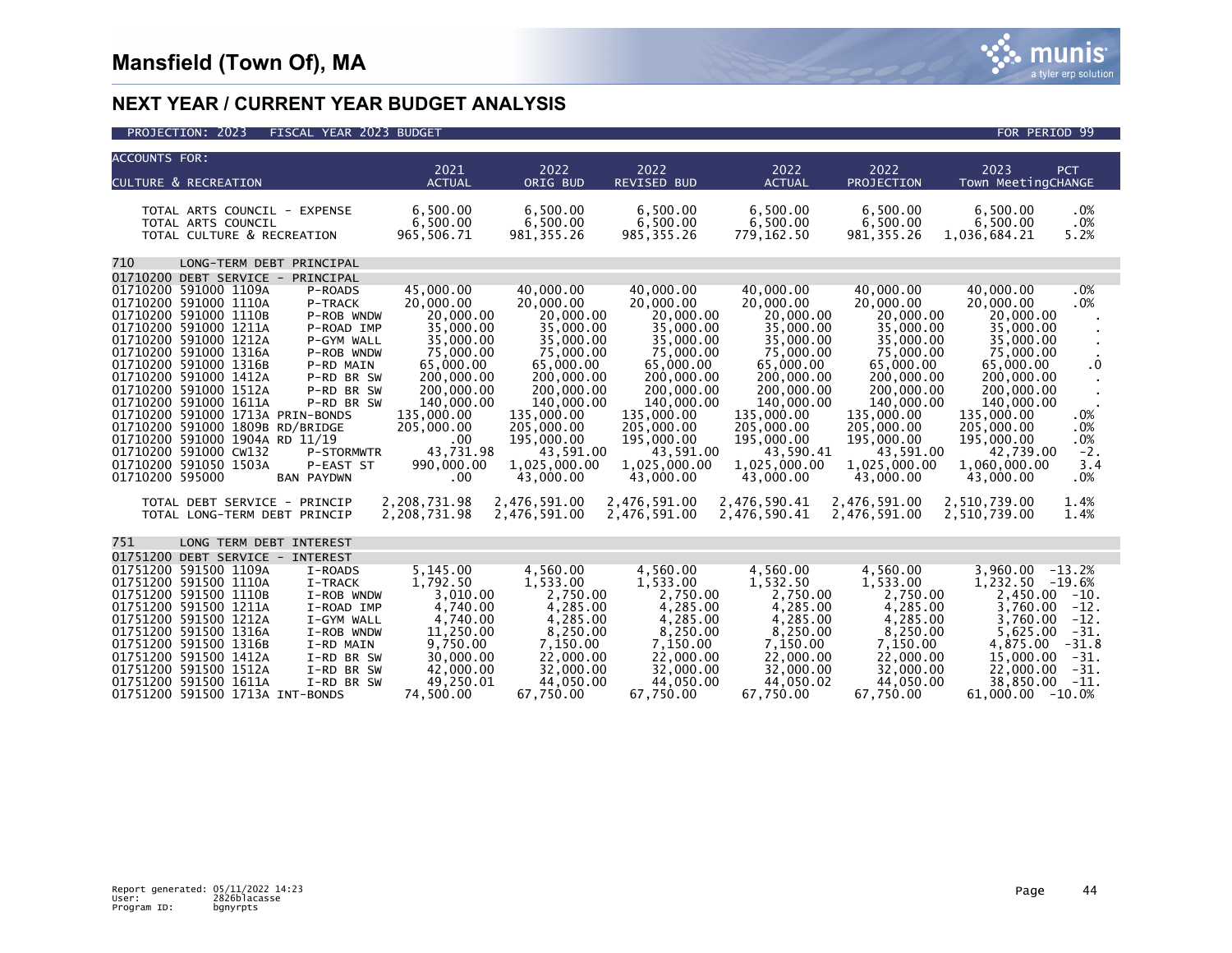

| <b>ACCOUNTS FOR:</b>                                               |                          |                          |                          |                          |                          |                                                |  |
|--------------------------------------------------------------------|--------------------------|--------------------------|--------------------------|--------------------------|--------------------------|------------------------------------------------|--|
|                                                                    | 2021                     | 2022                     | 2022                     | 2022                     | 2022                     | 2023<br>PCT                                    |  |
| <b>DEBT SERVICE</b>                                                | <b>ACTUAL</b>            | ORIG BUD                 | <b>REVISED BUD</b>       | <b>ACTUAL</b>            | PROJECTION               | Town MeetingCHANGE                             |  |
| 01751200 591500 1809B INT-ROADS<br>01751200 591500 1904A INT-BONDS | 124,000.00<br>38,675.00  | 113,750.00<br>$.00 \,$   | 113,750.00<br>73,450.00  | 113,750.00<br>73,450.00  | 113,750.00<br>.00        | 103,500.00<br>$-9.0%$<br>65,650.00 -10.6%      |  |
| 01751200 591500 CW132<br>I-STORMWTR                                | 1,632.92                 | 781.00                   | 781.00                   | 780.97                   | 781.00                   | $.00 - 100.$                                   |  |
| 01751200 591550 1503A<br>I-EAST ST                                 | 1,084,880.05             | 1,039,905.00             | 1,039,905.00             | 1,039,905.01             | 1,039,905.00             | 993,205.00<br>$-4.5$                           |  |
| 01751200 591550 1904A RDS 11/19                                    | $.00 \,$                 | 73,450.00                | .00.                     | .00.                     | 73,450.00                | .0%<br>.00                                     |  |
|                                                                    |                          |                          |                          |                          |                          |                                                |  |
| TOTAL DEBT SERVICE - INTERES                                       | 1,485,365.48             | 1,426,499.00             | 1,426,499.00             | 1,426,498.50             | 1,426,499.00             | $-7.1%$<br>1,324,867.50                        |  |
| TOTAL LONG TERM DEBT INTERES                                       | 1,485,365.48             | 1,426,499.00             | 1,426,499.00             | 1,426,498.50             | 1,426,499.00             | $-7.1%$<br>1,324,867.50                        |  |
| 752<br>SHORT TERM DEBT INTEREST                                    |                          |                          |                          |                          |                          |                                                |  |
| 01752200 DEBT SERVICE - S-T INTEREST                               |                          |                          |                          |                          |                          |                                                |  |
| 01752200 592500<br>S-T INT                                         | 38,544.14                | 110,300.00               | 110,300.00               | 10,820.72                | 110,300.00               | 25,000.00<br>$-77.3%$                          |  |
| 01752200 594000<br><b>BORROW FEE</b>                               | 225.00                   | 225.00                   | 225.00                   | 209.80                   | 225.00                   | 225.00<br>.0%                                  |  |
|                                                                    |                          |                          |                          |                          |                          |                                                |  |
| TOTAL DEBT SERVICE - S-T INT<br>TOTAL SHORT TERM DEBT INTERE       | 38,769.14<br>38,769.14   | 110,525.00<br>110,525.00 | 110,525.00<br>110,525.00 | 11,030.52<br>11,030.52   | 110,525.00<br>110,525.00 | 25,225.00<br>$-77.2%$<br>25,225.00<br>$-77.2%$ |  |
| TOTAL DEBT SERVICE                                                 | 3,732,866.60             | 4,013,615.00             | 4,013,615.00             | 3,914,119.43             | 4,013,615.00             | 3,860,831.50<br>$-3.8%$                        |  |
|                                                                    |                          |                          |                          |                          |                          |                                                |  |
| 820<br><b>STATE</b>                                                |                          |                          |                          |                          |                          |                                                |  |
| 01820200 STATE ASSESSMENTS-CHARGES                                 |                          |                          |                          |                          |                          |                                                |  |
| 01820200 563100<br>SPED CHRGS                                      | 5,318.00                 | 5,389.00                 | 5,531.00                 | 4,610.00                 | 5,389.00                 | $.00 - 100.0%$                                 |  |
| 01820200 563200<br><b>CHARTR SCH</b>                               | 1.402.856.00             | 1,460,569.00             | 1.460.569.00             | 1,214,303.00             | 1.460.569.00             | 1.681.212.00<br>15.1%                          |  |
| 01820200 563300<br>SCH CHOICE<br>01820200 563900                   | 123,935.00               | 124,366.00               | 113,214.00               | 123,305.00               | 124,366.00               | 153,755.00<br>35.8%                            |  |
| MOSQUITO<br>01820200 564000<br>AIR POLLUT                          | 83,647.00<br>7.905.00    | 85,987.00<br>8.135.00    | 85,983.00<br>8,135.00    | 71,670.00<br>6,780.00    | 85,987.00<br>8,135.00    | 88,137.00<br>2.5%<br>8.140.00<br>.1%           |  |
| 01820200 564600<br>RMV NONREN                                      | 25,500.00                | 25.500.00                | 25,500.00                | 18,434.00                | 25.500.00                | 21,980.00<br>$-13.8%$                          |  |
| 01820200 566300<br><b>REG TRANST</b>                               | 180,150.00               | 180, 150.00              | 180,150.00               | 150,130.00               | 180,150.00               | 5.1%<br>189,270.00                             |  |
|                                                                    |                          |                          |                          |                          |                          |                                                |  |
| TOTAL STATE ASSESSMENTS-CHAR                                       | 1,829,311.00             | 1,890,096.00             | 1.879.082.00             | 1,589,232.00             | 1,890,096.00             | 2,142,494.00<br>14.0%                          |  |
| TOTAL STATE                                                        | 1,829,311.00             | 1,890,096.00             | 1,879,082.00             | 1,589,232.00             | 1,890,096.00             | 2,142,494.00<br>14.0%                          |  |
| 830<br><b>COUNTY</b>                                               |                          |                          |                          |                          |                          |                                                |  |
| 01830200 COUNTY ASSESSMENTS-CHARGES                                |                          |                          |                          |                          |                          |                                                |  |
| 01830200 562100<br>COUNTY TAX                                      | 417,796.08               | 429,668.00               | 429,668.00               | 429,668.54               | 429,668.00               | 440,410.00<br>2.5%                             |  |
|                                                                    |                          |                          |                          |                          |                          |                                                |  |
| TOTAL COUNTY ASSESSMENTS-CHA                                       | 417,796.08<br>417,796.08 | 429,668.00<br>429,668.00 | 429,668.00<br>429,668.00 | 429,668.54<br>429,668.54 | 429,668.00<br>429,668.00 | 2.5%<br>440,410.00<br>440,410.00<br>2.5%       |  |
| TOTAL COUNTY<br>TOTAL INTERGOVERNMENTAL                            | 2,247,107.08             | 2,319,764.00             | 2,308,750.00             | 2,018,900.54             | 2,319,764.00             | 2,582,904.00<br>11.9%                          |  |
|                                                                    |                          |                          |                          |                          |                          |                                                |  |
| 910<br>TOWN EMPLOYEE BENEFITS                                      |                          |                          |                          |                          |                          |                                                |  |
| 01910150 EMPLOYEE BENEFITS - TOWN                                  |                          |                          |                          |                          |                          |                                                |  |
| 01910150 517010<br>HLTH INS                                        | 1,784,354.29             | 1,905,347.20             | 1,868,023.20             | 1,642,834.22             | 1,905,347.20             | 2,030,214.47<br>8.7%                           |  |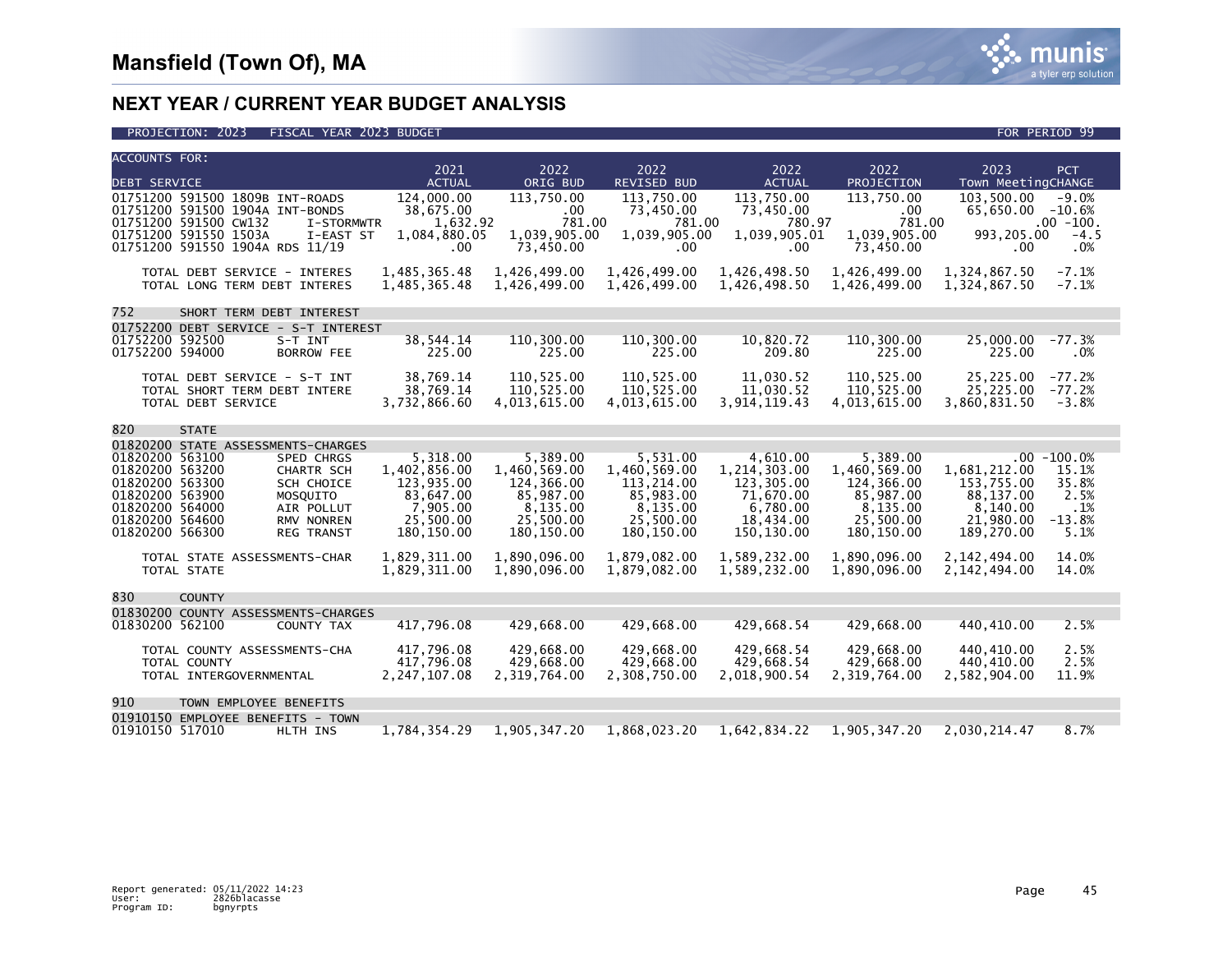

| <b>ACCOUNTS FOR:</b>                                                                                                                                                    |                                                                                                                          |                                                                                                                      |                                                                                                                       |                                                                                                                       |                                                                                                                       |                                                                                                                       |                                                                                                                                                                                                         |
|-------------------------------------------------------------------------------------------------------------------------------------------------------------------------|--------------------------------------------------------------------------------------------------------------------------|----------------------------------------------------------------------------------------------------------------------|-----------------------------------------------------------------------------------------------------------------------|-----------------------------------------------------------------------------------------------------------------------|-----------------------------------------------------------------------------------------------------------------------|-----------------------------------------------------------------------------------------------------------------------|---------------------------------------------------------------------------------------------------------------------------------------------------------------------------------------------------------|
|                                                                                                                                                                         | <b>EMPLOYEE BENEFITS &amp; OTHER</b>                                                                                     | 2021<br><b>ACTUAL</b>                                                                                                | 2022<br>ORIG BUD                                                                                                      | 2022<br><b>REVISED BUD</b>                                                                                            | 2022<br><b>ACTUAL</b>                                                                                                 | 2022<br>PROJECTION                                                                                                    | 2023<br>PCT<br>Town MeetingCHANGE                                                                                                                                                                       |
| 01910150 517015<br>01910150 517019<br>01910150 517020<br>01910150 517040<br>01910150 517050<br>01910150 517055<br>01910150 517100<br>01910150 517500<br>01910150 518000 | T-HLTH RET<br>T-HLTH MIT<br>T-MEDICARE<br>T-LIFE INS<br>T-DENT EMP<br>T-DENT RET<br>MED ADMIN<br>T-OTH BNFT<br>T-PENSION | 694.639.76<br>14.198.59<br>288,550.83<br>3,637.90<br>58,925.47<br>27,388.47<br>5,472.82<br>34.660.84<br>2,567,260.28 | 690.991.55<br>89,500.00<br>229,691.00<br>3,550.00<br>61,669.00<br>30,770.00<br>$.00 \,$<br>129,395.00<br>3,109,770.00 | 690.991.55<br>89,500.00<br>229,691.00<br>3,550.00<br>61,669.00<br>30,770.00<br>$.00 \,$<br>129,395.00<br>3,109,770.00 | 701.492.16<br>12.643.50<br>271.618.05<br>3,470.61<br>62,055.77<br>30,584.28<br>11,005.21<br>82,861.81<br>3,109,769.56 | 690.991.55<br>89,500.00<br>229.691.00<br>3,550.00<br>61,669.00<br>30,770.00<br>$.00 \,$<br>129,395.00<br>3,109,770.00 | 25.5%<br>867, 343.32<br>30,000.00<br>$-66.5%$<br>241, 175.55<br>5.0%<br>5.0%<br>3,727.50<br>64,752.45<br>5.0%<br>32,308.50<br>5.0%<br>.0%<br>$.00 \,$<br>110,000.00<br>$-15.0%$<br>3,236,259.66<br>4.1% |
| 01910150 518600                                                                                                                                                         | T-UNEMPLOY                                                                                                               | 25,822.33                                                                                                            | 45,000.00                                                                                                             | 45,000.00                                                                                                             | 33,699.03                                                                                                             | 45,000.00                                                                                                             | 5.0%<br>47,250.00                                                                                                                                                                                       |
|                                                                                                                                                                         | TOTAL EMPLOYEE BENEFITS - TO                                                                                             | 5,504,911.58                                                                                                         | 6,295,683.75                                                                                                          | 6,258,359.75                                                                                                          | 5,962,034.20                                                                                                          | 6,295,683.75                                                                                                          | 6.5%<br>6,663,031.45                                                                                                                                                                                    |
|                                                                                                                                                                         | 01910800 TOWN EMP BENEFITS - ENCUMB                                                                                      |                                                                                                                      |                                                                                                                       |                                                                                                                       |                                                                                                                       |                                                                                                                       |                                                                                                                                                                                                         |
| 01910800 517019<br>01910800 517100                                                                                                                                      | MITIGATION<br>MED ADMIN                                                                                                  | 13,807.17<br>6,712.57                                                                                                | $.00 \,$<br>$.00 \,$                                                                                                  | 30,000.00<br>.00.                                                                                                     | 13,292.68<br>.00.                                                                                                     | 30,000.00<br>.00                                                                                                      | $.00 \cdot$<br>$.0\%$<br>$.00 \,$<br>.0%                                                                                                                                                                |
|                                                                                                                                                                         | TOTAL TOWN EMP BENEFITS - EN<br>TOTAL TOWN EMPLOYEE BENEFITS                                                             | 20,519.74<br>5, 525, 431.32                                                                                          | $.00 \,$<br>6,295,683.75                                                                                              | 30,000.00<br>6,288,359.75                                                                                             | 13,292.68<br>5,975,326.88                                                                                             | 30,000.00<br>6, 325, 683. 75                                                                                          | $.00 - 100.0%$<br>6,663,031.45<br>6.0%                                                                                                                                                                  |
| 912                                                                                                                                                                     | WORKERS COMPENSATION                                                                                                     |                                                                                                                      |                                                                                                                       |                                                                                                                       |                                                                                                                       |                                                                                                                       |                                                                                                                                                                                                         |
|                                                                                                                                                                         | 01912200 WORKERS COMPENSATION                                                                                            |                                                                                                                      |                                                                                                                       |                                                                                                                       |                                                                                                                       |                                                                                                                       |                                                                                                                                                                                                         |
| 01912200 518510<br>01912200 518520<br>01912200 518530<br>01912200 518560<br>01912200 518570<br>01912200 574400                                                          | WC-COOK<br>WC-LEGAL<br>WC-GOWRIE<br>WC-CLAIMS<br><b>SCH CLAIMS</b><br>CYBER INS                                          | 73.569.50<br>.00<br>63,387.85<br>163,500.00<br>23,000,00<br>30,782.00                                                | 131,250.00<br>5,250.00<br>76,650.00<br>183,750.00<br>26,250.00<br>21,000.00                                           | 131,250.00<br>5,250.00<br>78,409.00<br>183,750.00<br>26,250.00<br>38,224.00                                           | 82,780.50<br>.00<br>78,409.00<br>76,875.00<br>125,475.00<br>38,224.00                                                 | 131,250.00<br>5.250.00<br>76,650.00<br>183,750.00<br>26,250.00<br>21,000.00                                           | 137,812.50<br>5.0%<br>5,512.50<br>5.0%<br>80,482.50<br>2.6%<br>192,937.50<br>5.0%<br>27,562.50<br>5.0%<br>40,135.20<br>5.0%                                                                             |
|                                                                                                                                                                         | TOTAL WORKERS COMPENSATION<br>TOTAL WORKERS COMPENSATION                                                                 | 354,239.35<br>354,239.35                                                                                             | 444,150.00<br>444,150.00                                                                                              | 463,133.00<br>463,133.00                                                                                              | 401,763.50<br>401.763.50                                                                                              | 444,150.00<br>444,150.00                                                                                              | 4.6%<br>484,442.70<br>484,442.70<br>4.6%                                                                                                                                                                |
| 920                                                                                                                                                                     | SCHOOL EMPLOYEE BENEFITS                                                                                                 |                                                                                                                      |                                                                                                                       |                                                                                                                       |                                                                                                                       |                                                                                                                       |                                                                                                                                                                                                         |
| 01920150 517010<br>01920150 517015<br>01920150 517019<br>01920150 517025<br>01920150 517040<br>01920150 517050                                                          | 01920150 EMPLOYEE BENEFITS - SCHOOLS<br>S-HLTH EMP<br>S-HLTH RET<br>S-HLTH MIT<br>S-MEDICARE<br>S-LIFE INS<br>S-DENT EMP | 6, 159, 240, 35<br>2,147,600.66<br>52, 215.61<br>595,890.37<br>9,412.33<br>203, 183. 79                              | 6,099,868.10<br>2, 162, 191. 22<br>80,000.00<br>608,830.00<br>9,561.00<br>223,084.00                                  | 6,099,868.10<br>2,067,191.22<br>80,000.00<br>608,830.00<br>9,561.00<br>223,084.00                                     | 5,572,536.02<br>1,953,095.43<br>49,024.42<br>538,936.20<br>8,998.18<br>199,037.00                                     | 6,099,868.10<br>2,067,191.22<br>80,000.00<br>608,830.00<br>9,561.00<br>223,084.00                                     | 6,966,792.97<br>14.2%<br>2,204,832.00<br>6.7%<br>$-12.5%$<br>70,000.00<br>639,271.50<br>5.0%<br>5.0%<br>10,039.05<br>234,238.20<br>5.0%                                                                 |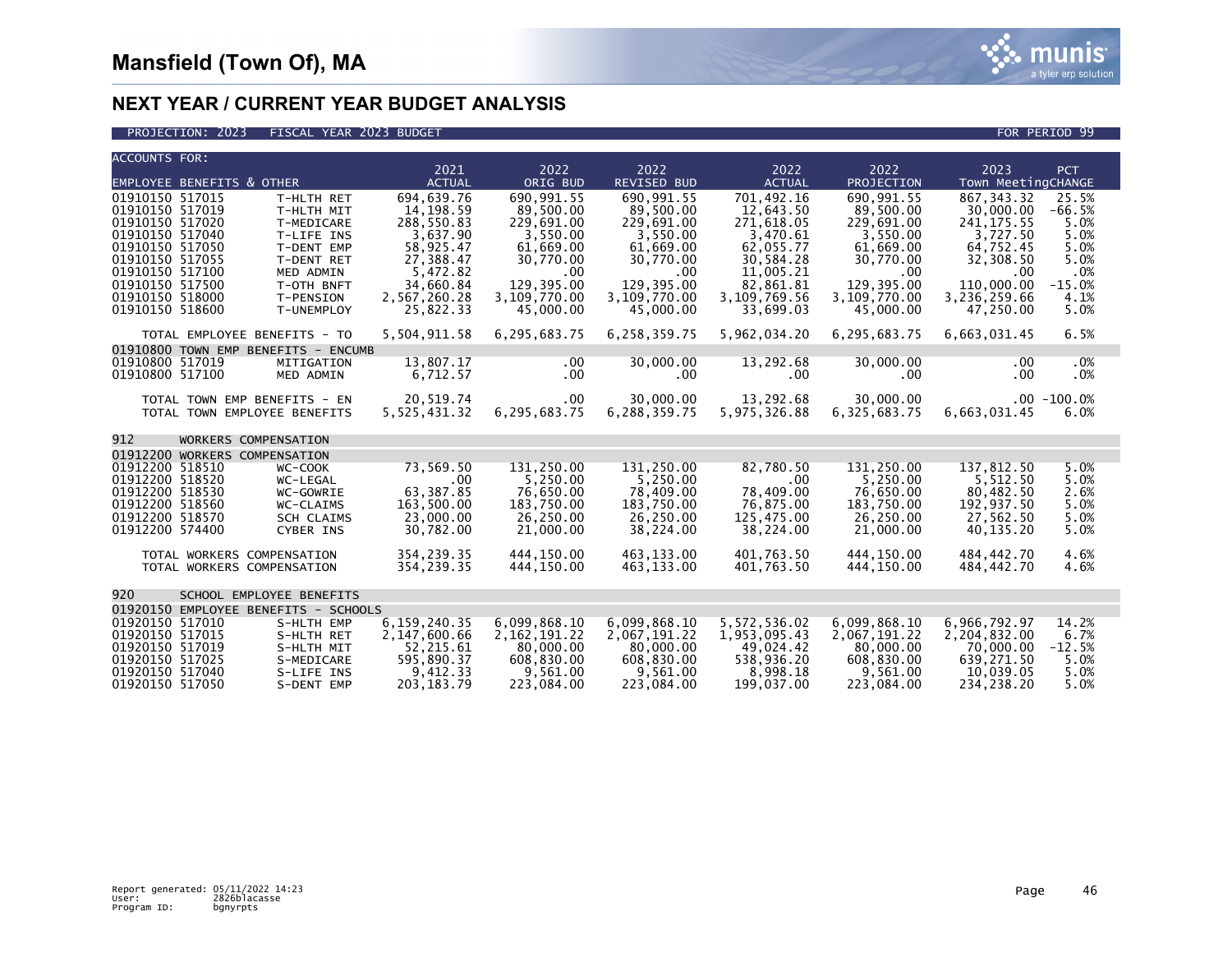

| <b>ACCOUNTS FOR:</b>               |                                      |                                       |                                                                                                        |                            |                                                                                                            |                          |                            |                           |                  |
|------------------------------------|--------------------------------------|---------------------------------------|--------------------------------------------------------------------------------------------------------|----------------------------|------------------------------------------------------------------------------------------------------------|--------------------------|----------------------------|---------------------------|------------------|
|                                    |                                      |                                       | 2021                                                                                                   | 2022                       | 2022                                                                                                       | 2022                     | 2022                       | 2023                      | <b>PCT</b>       |
|                                    | <b>EMPLOYEE BENEFITS &amp; OTHER</b> |                                       | <b>ACTUAL</b>                                                                                          | ORIG BUD                   | <b>REVISED BUD</b>                                                                                         | <b>ACTUAL</b>            | PROJECTION                 | Town MeetingCHANGE        |                  |
| 01920150 517055                    |                                      | S-DENT RET                            | 101,328.67                                                                                             | 110,638.00                 | 110,638.00                                                                                                 | 112, 153.90              | 110,638.00                 | 116, 169.90               | 5.0%             |
| 01920150 518000<br>01920150 518600 |                                      | S-PENSION<br>S-UNEMPLOY               | 1,636,251.71<br>7,239.19                                                                               | 1,791,868.00<br>135,000.00 | 1,791,868.00<br>135,000.00                                                                                 | 1,791,867.64<br>4,427.07 | 1,791,868.00<br>135,000.00 | 1,881,137.61<br>60,000.00 | 5.0%<br>$-55.6%$ |
|                                    |                                      |                                       |                                                                                                        |                            |                                                                                                            |                          |                            |                           |                  |
|                                    |                                      | TOTAL EMPLOYEE BENEFITS - SC          | 10,912,362.68                                                                                          | 11,221,040.32              | 11, 126, 040. 32                                                                                           | 10,230,075.86            | 11, 126, 040. 32           | 12, 182, 481. 23          | 9.5%             |
|                                    |                                      | TOTAL SCHOOL EMPLOYEE BENEFI          | 10,912,362.68                                                                                          | 11,221,040.32              | 11, 126, 040. 32                                                                                           | 10,230,075.86            | 11, 126, 040. 32           | 12, 182, 481. 23          | 9.5%             |
|                                    |                                      |                                       |                                                                                                        |                            |                                                                                                            |                          |                            |                           |                  |
| 945                                |                                      | PROPERTY-LIABILITY INSURANCE          |                                                                                                        |                            |                                                                                                            |                          |                            |                           |                  |
|                                    |                                      | 01945200 PROPERTY-LIABILITY INSURANCE |                                                                                                        |                            |                                                                                                            |                          |                            |                           |                  |
| 01945200 574000                    |                                      | T-PROP INS                            | 261,460.00                                                                                             | 567,688.96                 | 566,488.96                                                                                                 | 247,859.00               | 567,688.96                 | 596,073.41                | 5.2%             |
| 01945200 574050<br>01945200 574100 |                                      | S-PROP INS                            | 277,363.00<br>2.560.00                                                                                 | .00<br>2,866.50            | $.00 \times$<br>2,866.50                                                                                   | 254,672.00<br>2,100.00   | .00<br>2,866.50            | $.00 \times$<br>3,009.83  | .0%<br>5.0%      |
| 01945200 576050                    |                                      | SURETY INS<br><b>CLAIMS</b>           | .00                                                                                                    | .00                        | 31,200.00                                                                                                  | 30,988.49                | 30,000.00                  | .00                       | .0%              |
|                                    |                                      |                                       |                                                                                                        |                            |                                                                                                            |                          |                            |                           |                  |
|                                    |                                      | TOTAL PROPERTY-LIABILITY INS          | 541, 383.00                                                                                            | 570, 555.46                | 600, 555.46                                                                                                | 535,619.49               | 600, 555.46                | 599,083.24                | $-.2%$           |
|                                    |                                      | TOTAL PROPERTY-LIABILITY INS          | 541,383.00                                                                                             | 570, 555.46                | 600, 555.46                                                                                                | 535,619.49               | 600, 555.46                | 599,083.24                | $-.2%$           |
|                                    |                                      |                                       |                                                                                                        |                            |                                                                                                            |                          |                            |                           |                  |
| 990                                | <b>INTERFUND TRANSFERS</b>           |                                       |                                                                                                        |                            |                                                                                                            |                          |                            |                           |                  |
|                                    |                                      | 01990200 TRANSFERS FROM OTHER FUNDS   |                                                                                                        |                            |                                                                                                            |                          |                            |                           |                  |
| 01990200 596200                    |                                      | TRSFR-SRF                             | 1,636,545.00                                                                                           | .00                        | $.00 \ \,$                                                                                                 | $.00 \,$                 | .00                        | .00                       | .0%              |
| 01990200 596300                    |                                      | TRSFR-CAP                             | 225,000.00                                                                                             | .00                        | 225,000.00                                                                                                 | 225,000.00               | $.00 \,$                   | .00                       | .0%              |
| 01990200 596800                    |                                      | TRSFR-TRST                            | 266, 344. 36                                                                                           | 120,000.00                 | 780,000.00                                                                                                 | 780,000,00               | 120,000.00                 | 120,000.00                | $-84.6%$         |
|                                    |                                      | TOTAL TRANSFERS FROM OTHER F          | 2,127,889.36                                                                                           | 120,000.00                 | 1,005,000.00                                                                                               | 1,005,000.00             | 120,000.00                 | 120,000.00                | $-88.1%$         |
|                                    | TOTAL INTERFUND TRANSFERS            |                                       | 2,127,889.36                                                                                           | 120,000.00                 | 1,005,000.00                                                                                               | 1,005,000.00             | 120,000.00                 | 120,000.00                | $-88.1%$         |
|                                    |                                      | TOTAL EMPLOYEE BENEFITS & OT          | 19,461,305.71                                                                                          | 18,651,429.53              | 19,483,088.53                                                                                              | 18, 147, 785. 73         | 18,616,429.53              | 20,049,038.62             | 2.9%             |
|                                    |                                      |                                       |                                                                                                        |                            |                                                                                                            |                          |                            |                           |                  |
|                                    |                                      | <b>TOTAL REVENUE</b>                  | .00                                                                                                    | $.00 \times$               | $.00 \,$                                                                                                   | .00                      | $.00 \,$                   | .00                       | .0%              |
|                                    |                                      |                                       | TOTAL EXPENSE 100,110,054.23 104,369,898.59 106,286,637.64 87,294,818.25 105,333,382.64 107,816,967.67 |                            |                                                                                                            |                          |                            |                           | 1.4%             |
|                                    |                                      | <b>GRAND TOTAL</b>                    |                                                                                                        |                            | 100, 110, 054, 23 104, 369, 898, 59 106, 286, 637, 64 87, 294, 818, 25 105, 333, 382, 64 107, 816, 967, 67 |                          |                            |                           | 1.4%             |
|                                    |                                      |                                       |                                                                                                        |                            |                                                                                                            |                          |                            |                           |                  |
|                                    |                                      |                                       |                                                                                                        |                            | ** END OF REPORT - Generated by Barry LaCasse **                                                           |                          |                            |                           |                  |